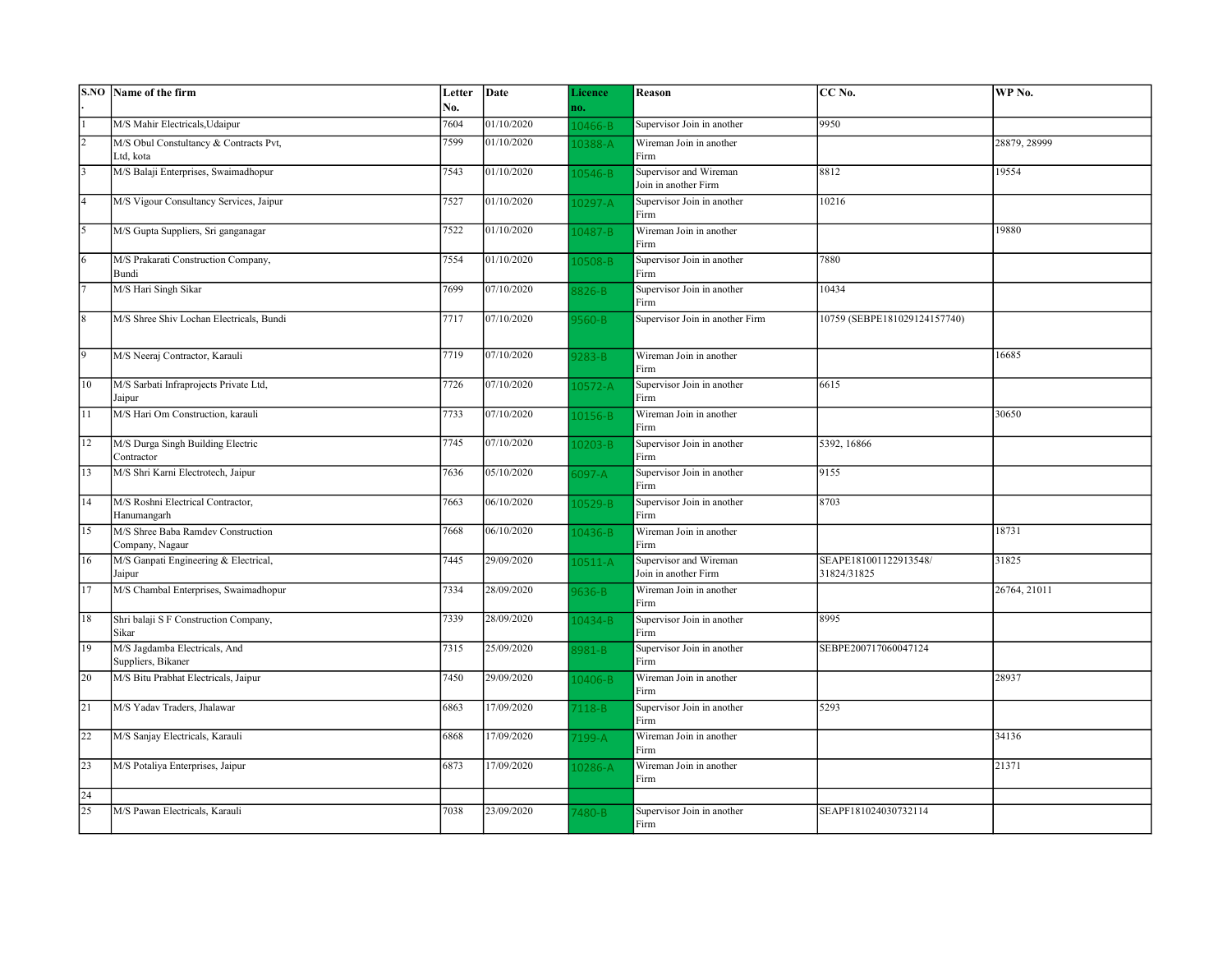| 26 | M/S Yashu Enterprises, Kota                               | 7249 | 25/09/2020 | 170-B       | Supervisor Join in another Firm    | 8935 (SEBPE191226062256276) |                      |
|----|-----------------------------------------------------------|------|------------|-------------|------------------------------------|-----------------------------|----------------------|
|    |                                                           |      |            |             |                                    |                             |                      |
| 27 | M/S Shree Balaji Enterprises, Jaipur                      | 7297 | 25/09/2020 | 10477-B     | Wireman Join in another<br>Firm    |                             | WWMPE181004013421386 |
| 28 | M/S R.D. Associates, Bharatpur                            | 7226 | 25/09/2020 | 7420-B      | Supervisor Join in another<br>Firm | 10461                       |                      |
| 29 | M/S HP Builders pvt. Ltd, jaipur                          | 7235 | 25/09/2020 | 10548-B     | Supervisor Join in another<br>Firm | 3586                        |                      |
| 30 | M/S Pooja Electricals, Jiapur                             | 7279 | 25/09/2020 | 10218-B     | Supervisor Join in another<br>Firm | 8835                        |                      |
| 31 | M/S Bhairav Enterprises, Pratapgarh                       | 7284 | 25/09/2020 | L0383-A     | Wireman Join in another<br>Firm    |                             | WWMPF190307022426535 |
| 32 | M/S Bhairav Enterprises, Pratapgarh                       | 7272 | 25/09/2020 | 10383-A     | Wireman Join in another<br>Firm    |                             | WWMPF18121144438912  |
| 33 | M/S Jaisalmer Power Company,<br>Jaisalmer                 | 7824 | 07/10/2020 | $505 - B$   | Supervisor Join in another<br>Firm | 9464                        |                      |
| 34 | M/S Anita Electricals, Dausa                              | 7807 | 07/10/2020 | $.0241 - B$ | Supervisor Join in another<br>Firm | SEAPE181016021845204        |                      |
| 35 | M/S Shri Salasar balaji Electricals &<br>Supliers, Nagaur | 7790 | 07/10/2020 | $867 - B$   | Supervisor Join in another<br>Firm | 6947                        |                      |
| 36 | M/S Mangi Lal Choudhary Contractor,<br>Hanumangadh        | 7765 | 07/10/2020 | 10044-B     | Wireman Join in another<br>Firm    |                             | 19725                |
| 37 | M/S D.R. Electricals, Chittorgadh                         | 7770 | 07/10/2020 | $296 - A$   | Wireman Join in another<br>Firm    |                             | 19322                |
| 38 | M/S Rajesh Dhtawrwal Electricals,<br>Jhunjhunu            | 7775 | 07/10/2020 | 3236-B      | Supervisor Join in another<br>Firm | 10218                       |                      |
| 39 | M/S Jasnath Construction Company,<br>Barmer               | 7870 | 08/10/2020 | 583-B       | Wireman Join in another<br>Firm    |                             | 33379                |
| 40 | M/S V.K. Electrical, jaipur                               | 7860 | 08/10/2020 | L0538-B     | Wireman Join in another<br>Firm    |                             | 12314                |
| 41 | M/S DSR International, Jaipur                             | 7903 | 08/10/2020 | $10370 - B$ | Wireman Join in another<br>Firm    |                             | 30255                |
| 42 | M/S Sunovative Pricate Ltd, Kota                          | 7892 | 08/10/2020 | 10343-B     | Supervisor Join in another<br>Firm | 9060                        |                      |
| 43 | M/S Gayatri Contruction Company,<br>Nagaur                | 7910 | 08/10/2020 | 3184-B      | Supervisor Join in another<br>Firm | 6695                        |                      |
| 44 | M/S Om Namh Shyam, nagaur                                 | 7940 | 14/10/2020 | $168 - B$   | Wireman Join in another<br>Firm    |                             | 16700                |
| 45 | M/S Ashutosh Traders, Pali                                | 7935 | 14/10/2020 | $077 - B$   | Wireman Join in another<br>Firm    |                             | 14992                |
| 46 | M/S Chambal Engineering Incorporation,<br>Nagaur          | 7930 | 14/10/2020 | $860 - B$   | Wireman Join in another<br>Firm    |                             | 19237                |
| 47 | M/S HP Builders pvt. Ltd, jaipur                          | 7982 | 14/10/2020 | 0548-B      | Supervisor Join in another<br>Firm | 8317                        |                      |
| 48 | M/S Groms India, Dholpur                                  | 8008 | 14/10/2020 | 10312-B     | Supervisor Join in another<br>Firm | 9264                        |                      |
| 49 | M/S CTR Manufacturing Industries ltd,<br>Jaipur           | 8003 | 14/10/2020 | 0394-B      | Wireman Join in another<br>Firm    |                             | WWMPF190409023141728 |
| 50 | M/S Maya mahadev Enterprises, Jodhpur                     | 7998 | 14/10/2020 | $10473 - B$ | Wireman Join in another<br>Firm    |                             | WWMPF190402123734631 |
| 51 | M/S Amrit Agro Churu                                      | 7993 | 14/10/2020 | 10324-B     | Wireman Join in another<br>Firm    |                             | WWMPF190409025354063 |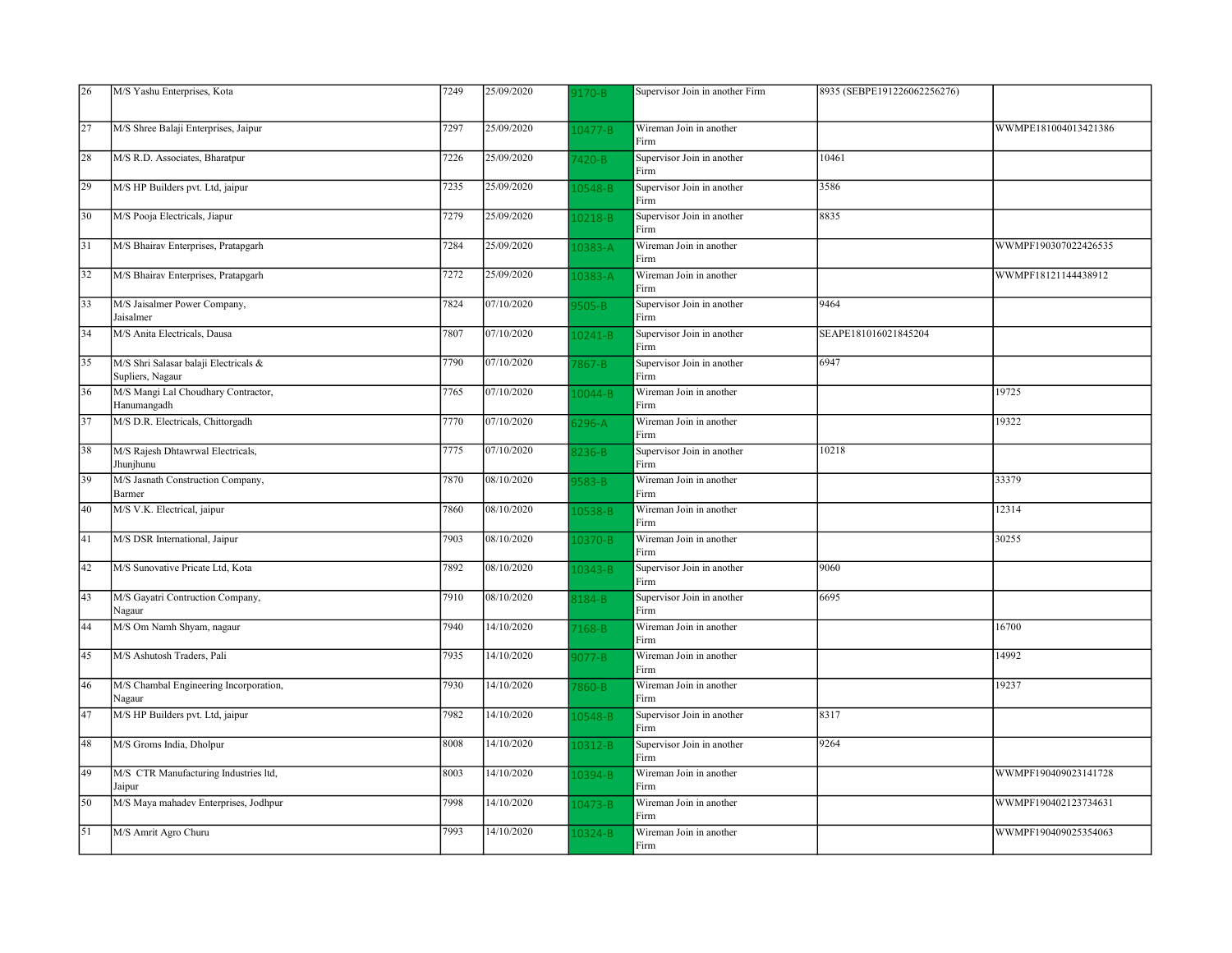| 52 | M/S Vardhman Enterprises, Dholpur                  | 8030 | 14/10/2020 | $228 - A$   | Supervisor Join in another<br>Firm             | 10652                        |                                               |
|----|----------------------------------------------------|------|------------|-------------|------------------------------------------------|------------------------------|-----------------------------------------------|
| 53 | M/S Ashutosh Traders, pali                         | 8041 | 14/10/2020 | $077 - A$   | Supervisor Join in another<br>Firm             | 4640                         |                                               |
| 54 | M/S Nirupam Enterprises, Jaipur                    | 8058 | 14/10/2020 | 10556-B     | Supervisor Join in another<br>Firm             | 9076                         |                                               |
| 55 | M/S Vinayak Electricals, Jaipur                    | 8063 | 14/10/2020 | 10060-B     | Wireman Join in another<br>Firm                |                              | 18537                                         |
| 56 | M/S Essel Projects pvt ltd, kota                   | 8357 | 21/10/2020 | 9315-A      | Wireman Join in another<br>Firm                |                              | 12509                                         |
| 57 | M/S D.R. Electricals, Chittorgadh                  | 8237 | 19/10/2020 | $3296 - A$  | Supervisor Join in another<br>Firm             | 10386                        |                                               |
| 58 | M/S Shri balaji Associate, Nagaur                  | 8246 | 19/10/2020 | 10552-A     | Supervisor Join in another<br>Firm             | 8701                         |                                               |
| 59 | Shri Balaji Engineering Works, Karauli             | 8276 | 21/10/2020 | $3241 - B$  | Supervisor Join in another<br>Firm             | 8946                         |                                               |
| 60 | M/S Future Green power solution pvt ltd,<br>jaipur | 8228 | 19/10/2020 | 10410-B     | Wireman Join in another<br>Firm                |                              | 20501                                         |
| 61 | M/S Shree Krishna Agendes, Chittorgadh             | 8348 | 21/10/2020 | 3471-B      | Supervisor Join in another<br>Firm             | 10112                        |                                               |
| 62 | M/S Balaji Construction Company, Jaipur            | 8343 | 21/10/2020 | $572 - A$   | Supervisor Join in another<br>Firm             | 9660                         |                                               |
| 63 | M/S Shri Jeen Krepa Electrical,<br>Bharatpur       | 8311 | 21/10/2020 | 10256-B     | Supervisor Join in another<br>Firm             | 8314                         |                                               |
| 64 | M/S mishra eletrcal, Dholpur                       | 8301 | 21/10/2020 | $3512-A$    | Wireman Join in another<br>Firm                |                              | 33721                                         |
| 65 | M/S Jai pal construction company,<br>Bikaner       | 8327 | 21/10/2020 | 10168-B     | Wireman Join in another<br>Firm                |                              | 34246                                         |
| 66 | M/S Jai pal construction company,<br>Bikaner       | 8080 | 16/10/2020 | 10168-B     | Wireman Join in another<br>Firm                |                              | 34253                                         |
| 67 | M/S chamunda Enterprises, Jodhpur                  | 8087 | 16/10/2020 | 10046-B     | Supervisor Join in another                     | SEBPE190411115401974         |                                               |
| 68 | M./S H.N. Engineering, Jaipur                      | 8141 | 19/10/2020 | 3090-A      | Wireman Join in another<br>Firm                |                              | 34238                                         |
| 69 | M/S Sarbati Infraprojects Pricate Ltd, Jaipur      | 8136 | 19/10/2020 | 10572-B     | Supervisor Join in another Firm                | 10099 (SEBPE190305041643074) |                                               |
| 70 | M/S Gaurav Enterprises, Jaipur                     | 8148 | 19/10/2020 | 10661-B     | Supervisor and Wireman<br>Join in another Firm | SEAPF200707050800211         | WWMPF200713051909873,<br>WWMPF200724060950621 |
| 71 | M/S Apoorv Air Control, Jiapur                     | 8161 | 19/10/2020 | $10540 - B$ | Wireman Join in another<br>Firm                |                              | WWMPF180808014406255                          |
| 72 | M/S P.C. Construction Company, Jaipur              | 8179 | 19/10/2020 | L0569-B     | Wireman Join in another<br>Firm                |                              | WWMPF190514033126671,<br>WWMPF190527023303544 |
| 73 | M/S kanaram & Company, nagaur                      | 8174 | 19/10/2020 | $937 - A$   | Supervisor Join in another<br>Firm             | 9047                         |                                               |
| 74 | M/S Ganpati Enterprices, Kishangarh                | 8195 | 19/10/2020 | $963 - B$   | Supervisor Join in another<br>Firm             | 8313                         |                                               |
| 75 | M/S Rahul Industries, Kota                         | 8211 | 19/10/2020 | 10197-B     | Wireman Join in another<br>Firm                |                              | 19421                                         |
| 76 | M/S SNG Sons Associate, Kota                       | 8206 | 19/10/2020 | 10418-B     | Wireman Join in another<br>Firm                |                              | 19418                                         |
| 77 | M/S Ranveer Electric Works, barmer                 | 8405 | 23/10/2020 | $.0291 - B$ | Supervisor Join in another<br>Firm             | SEBPE190305041654480         |                                               |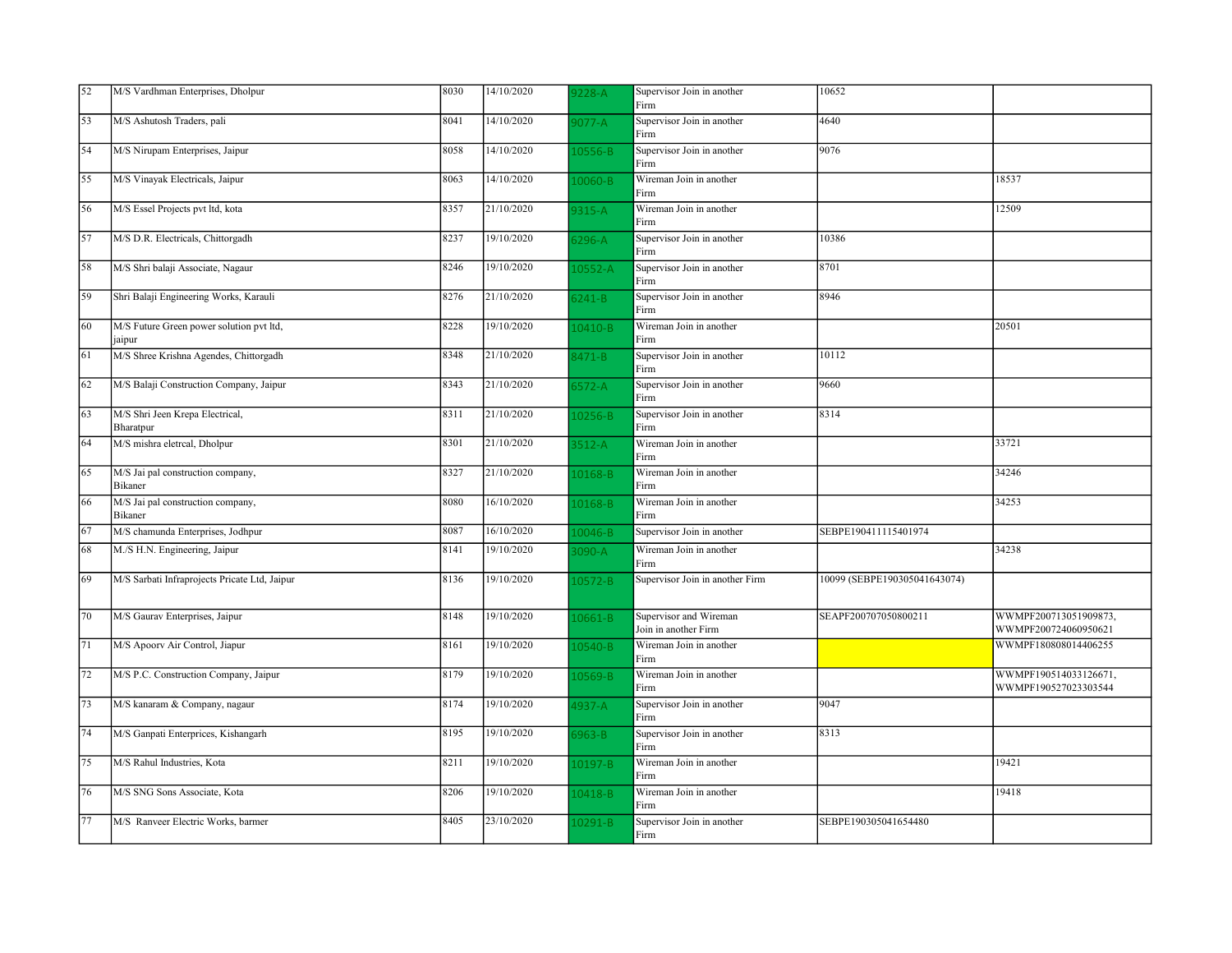| 78  | M/S Lokesh Pilu Electric Work                       | 8400 | 23/10/2020              | 0634-B      | Wireman Join in another            |                                | WWMPE180712040839626 |
|-----|-----------------------------------------------------|------|-------------------------|-------------|------------------------------------|--------------------------------|----------------------|
|     | contractor, Jiapur                                  |      |                         |             | Firm                               |                                |                      |
| 79  | M/S Rahum construction company,<br>Barmer           | 8395 | 23/10/2020              | $10314 - B$ | Wireman Join in another<br>Firm    |                                | WWMPE180626042939746 |
| 80  | M/S Essel projects pvt. Ltd, Kota                   | 8420 | 23/10/2020              | $315-A$     | Supervisor Join in another<br>Firm | SEBPE190625032455304           |                      |
| 81  | M/S Rameshwar Enterprises, Jiapur                   | 8415 | 23/10/2020              | 10621-B     | Wireman Join in another<br>Firm    |                                | 18855                |
| 82  | M/S Ram Bharos Enterprises, Bundi                   | 8410 | 23/10/2020              | 720-B       | Wireman Join in another<br>Firm    |                                | 14556                |
| 83  | M/S Shri dev Narayan Electricals, Karauli           | 8440 | 23/10/2020              | 604-B       | Wireman Join in another<br>Firm    |                                | 23025                |
| 84  | M/S Mateshwari Enterprises, Bhilwara                | 8435 | 23/10/2020              | $6028 - A$  | Supervisor Join in another<br>Firm | 10306                          |                      |
| 85  | M/S purkha Ram choudhary, Bikaner                   | 8460 | 23/10/2020              | 10448-A     | Wireman Join in another<br>Firm    |                                | 21117                |
| 86  | M/S mateshwari electrical & engg<br>Sawaimadhopur   | 8494 | 23/10/2020              | 0491-B      | Supervisor Join in another<br>Firm | SEAPE180816012824662           |                      |
| 87  | M/S Shree Guru Kripa Ajmer                          | 8489 | 23/10/2020              | 595-B       | Wireman Join in another<br>Firm    |                                | 23842                |
| 88  | M/S Jain Infra Ajmer                                | 8484 | 23/10/2020              | 10393-B     | Wireman Join in another<br>Firm    |                                | 23845                |
| 89  | M/S Classic Enterprises, Udaipur                    | 8519 | 23/10/2020              | $349-A$     | Wireman Join in another<br>Firm    |                                | 22503                |
| 90  | M/S Anjaneya enterprises, Jaipur                    | 8530 | 23/10/2020              | $10561 - B$ | Wireman Join in another<br>Firm    |                                | 18115                |
| 91  | M/S singh enterprises, Kota                         | 8539 | 23/10/2020              | $451 - B$   | Supervisor Join in another<br>Firm | SEBPE200413034015867           |                      |
| 92  | M/S pratik electrical, bhilwara                     | 8548 | 23/10/2020              | $5737 - B$  | Supervisor Join in another<br>Firm | 6774                           |                      |
| 93  | M/S Jai Maa Bhawani Electrical.<br>Jhalawar         | 8567 | 23/10/2020              | 0296-B      | Wireman Join in another<br>Firm    |                                | 31089                |
| 94  | M/S Obul Constultancy & Contracts Pvt,<br>Ltd, kota | 8562 | 23/10/2020              | 0388-A      | Wireman Join in another<br>Firm    |                                | 30486                |
| 95  | M/S V.K. Electrical, Jaipur                         | 8606 | 23/10/2020              | 0538-B      | Wireman Join in another<br>Firm    |                                | WWMPF200213030116520 |
| 96  | M/S Shivam construction, Jalore                     | 8601 | 23/10/2020              | 10433-B     | Supervisor Join in another<br>Firm | SEAPF190619024359729           |                      |
| 97  | M/S Technocrat consultaeuls, Jodhpur                | 8617 | 23/10/2020              | $5731 - B$  | Supervisor Join in another<br>Firm | 688,613,411                    |                      |
| 98  | Girjesh Traders, Bharatpur                          | 8701 | 29/10/2020              | 0207-B      | Wireman Join in another<br>Firm    |                                | WWMPF181224013258078 |
| 99  | M/S Ganpat Construction Services, Jaipur            | 8718 | 02/11/2020              | 10458-A     | Supervisor Join in another<br>Firm | 9540                           |                      |
| 100 | M/S Laxmi Electrical & decorators,<br>Jaipur        | 8713 | 02/11/2020              | 747-B       | Wireman Join in another<br>Firm    |                                | 22066                |
| 101 |                                                     |      |                         |             |                                    |                                |                      |
| 102 | M/S Anju Electric & sound service,<br>Alwar         | 8755 | 02/11/2020              | $630 - A$   | Supervisor Join in another<br>Firm | SEBPE200903060830181(<br>5548) |                      |
| 103 | M/S Mohit Enterprises, Jodhpur                      | 8744 | 02/11/2020              | $723-A$     | Wireman Join in another<br>Firm    |                                | 13704                |
| 104 | M/S Maanjhu construction & Suppliers,<br>Jodhpur    | 8737 | $\overline{02/11/2020}$ | 3718-B      | Supervisor Join in another<br>Firm | 8252                           |                      |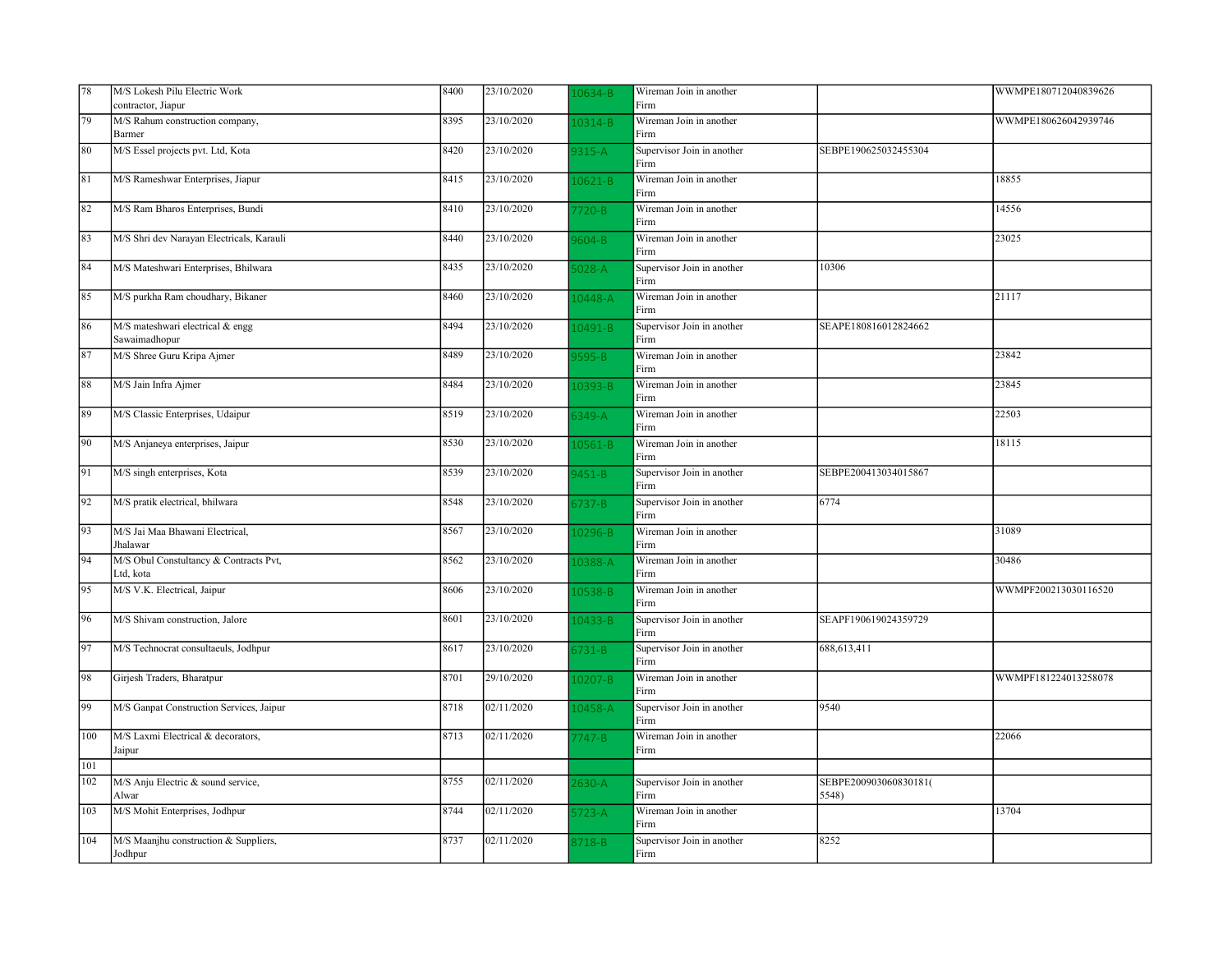| 105 | M/S Radiant Energy, Barmer                             | 8730 | 02/11/2020 | $10272 - B$ | Wireman Join in another<br>Firm    |                      | 33656, 31896                                  |
|-----|--------------------------------------------------------|------|------------|-------------|------------------------------------|----------------------|-----------------------------------------------|
| 107 | M/S Ira power private ltd, Jiapur                      | 8783 | 02/11/2020 | 9705-B      | Supervisor Join in another<br>Firm | 8602                 |                                               |
| 108 | M/S Engineering solution, Jiapur                       | 8778 | 02/11/2020 | $10535-A$   | Wireman Join in another<br>Firm    |                      | WWMPF200213024231643                          |
| 109 | M/S shri ram electrical, Churu                         | 8773 | 02/11/2020 | 10611-B     | Wireman Join in another<br>Firm    |                      | 32719                                         |
| 110 | M/S Godara construction company,<br>barmer             | 8799 | 02/11/2020 | 10713-B     | Wireman Join in another<br>Firm    |                      | WWMPF190620025805418                          |
| 111 | M/S vikas construction company,<br>bikaner             | 8820 | 02/11/2020 | 10510-B     | Wireman Join in another<br>Firm    |                      | 26956                                         |
| 112 | M/S Bahlim contractor and suppl;iers,<br>sriganganagar | 8815 | 02/11/2020 | 10079-B     | Wireman Join in another<br>Firm    |                      | 16724                                         |
| 113 | M/S Jai bhawani electricals, Bikaner                   | 8810 | 02/11/2020 | L0422-B     | Supervisor Join in another<br>Firm | SEBPF191128030758358 |                                               |
| 114 | M/S Manish engineers and consultant,<br>jaipur         | 8837 | 02/11/2020 | $9207 - B$  | Supervisor Join in another<br>Firm | 8631                 |                                               |
| 115 | M/S gopi Nath electrical, Jaipur                       | 8933 | 03/11/2020 | 1448-A      | Supervisor Join in another<br>Firm | 7347                 |                                               |
| 116 | M/S Pooja Electricals, Jiapur                          | 8938 | 03/11/2020 | 10262-B     | Wireman Join in another<br>Firm    |                      | 14278                                         |
| 117 | M/S lights & lifstyle jaipur                           | 8911 | 03/11/2020 | 10597-B     | Supervisor Join in another<br>Firm | 7767                 |                                               |
| 118 | M/S himalaya Group of Construction,<br>Jaipur          | 8916 | 03/11/2020 | $5123 - A$  | Wireman Join in another<br>Firm    |                      | 32703                                         |
| 119 | M/S Maa swaroopa enterprises, jaipur                   | 8900 | 03/11/2020 | $10579 - B$ | Wireman Join in another<br>Firm    |                      | 19883                                         |
| 120 | M/S Shri S.K. Enterprises, Jaipur                      | 8864 | 03/11/2020 | 10702-A     | Wireman Join in another<br>Firm    |                      | WWMPF190402123734631,<br>WWMPF190402123731615 |
| 121 | M/S Shree Maruti Construction, Churu                   | 8895 | 03/11/2020 | $10632 - B$ | Supervisor Join in another<br>Firm | 10073                |                                               |
| 122 | M/S Maya mahadev enterpriss, jodhpur                   | 8859 | 03/11/2020 | 10473-A     | Supervisor Join in another<br>Firm | 9417                 |                                               |
| 123 | M/S brar enterprises. Hanumangadh                      | 8875 | 03/11/2020 | 10193-B     | Wireman Join in another<br>Firm    |                      | WWMPF190214053857392                          |
| 124 | M/S hardik electronic & Transformer<br>Udhyog, Jodhpur | 8999 | 05/11/2020 | L0534-B     | Wireman Join in another<br>Firm    |                      | 33574                                         |
| 125 | M/S Shree Bhomiyaji Construction,<br>Jaipur            | 9004 | 05/11/2020 | $10551 - B$ | Wireman Join in another<br>Firm    |                      | WWMPE181220123345154                          |
| 126 | M/S Vishal Electrical, Jaipur                          | 8986 | 05/11/2020 | $10225 - B$ | Wireman Join in another<br>Firm    |                      | 28863                                         |
| 127 | M/S Sharma Electrical and Construction,<br>Bhilwara    | 9009 | 05/11/2020 | $10277 - B$ | Wireman Join in another<br>Firm    |                      | WWMPE181224013301281                          |
| 128 | M/S A. kumar alliance, jhunjhunu                       | 9014 | 05/11/2020 | 2415-A      | Supervisor Join in another<br>Firm | SEBPE190102123029000 |                                               |
| 129 | M/S Raj contractor, Nagaur                             | 9019 | 05/11/2020 | 10384-B     | Supervisor Join in another<br>Firm | 9926                 |                                               |
| 130 | M/S sanjay electricals, Ajmer                          | 8990 | 05/11/2020 | 5406-B      | Supervisor Join in another<br>Firm | 9156                 |                                               |
| 131 | M/S rameshwar enterprises, Jaipur                      | 9280 | 06/11/2020 | $10621 - B$ | Supervisor Join in another<br>Firm | 9010                 | 18758                                         |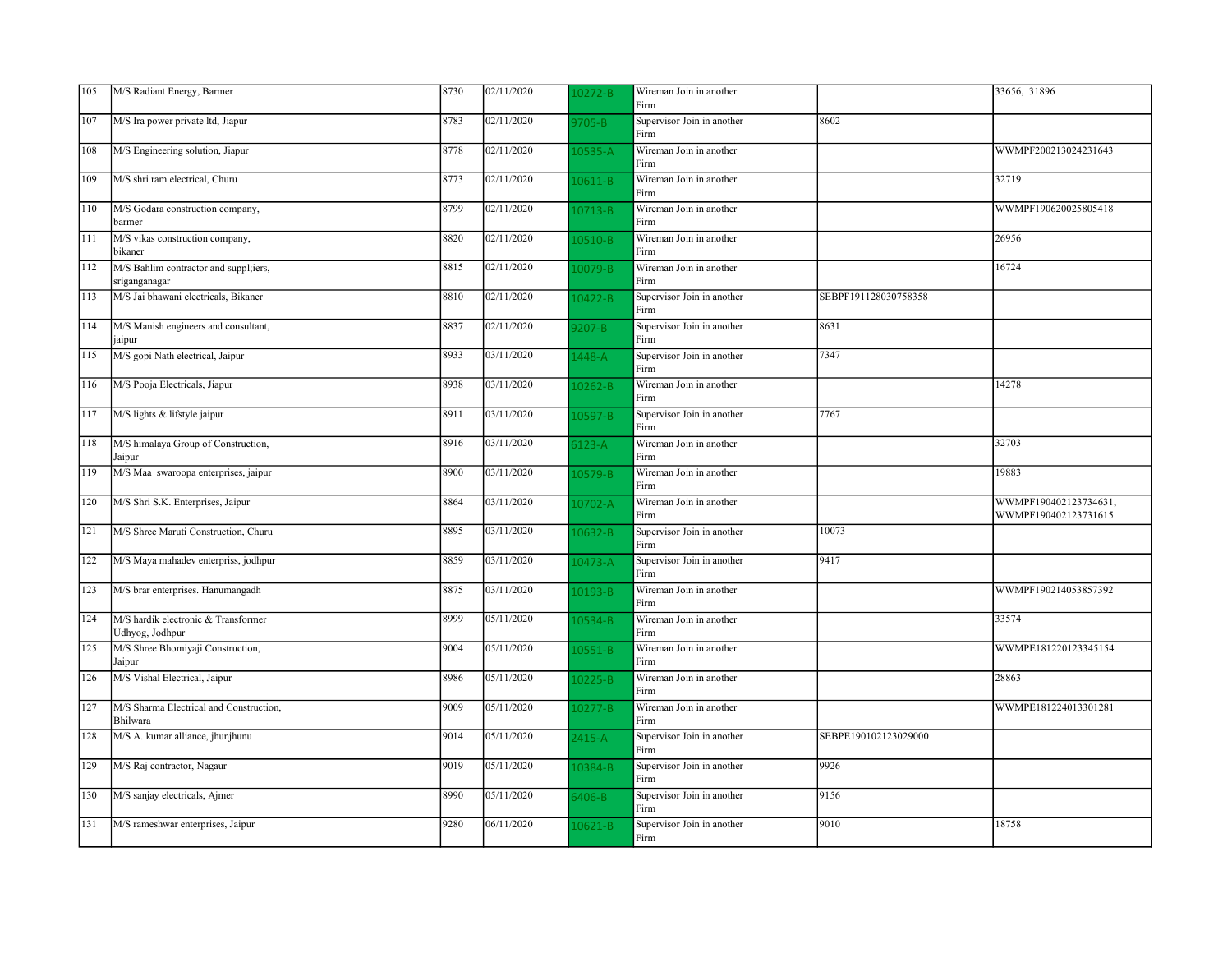| 132 | M/S shree shyam enterprises, jaipur           | 9226 | 06/11/2020 | 0650-B      | Supervisor Join in another<br>Firm | SEAPF20073022731552  |                      |
|-----|-----------------------------------------------|------|------------|-------------|------------------------------------|----------------------|----------------------|
| 133 | M/S himani enterprises, Jiapur                | 9236 | 06/11/2020 | 10031-B     | Wireman Join in another<br>Firm    |                      | WWMPF190408002815927 |
| 134 | M/S Krishna Engineering and Projects,<br>Kota | 9200 | 06/11/2020 | 10275-B     | Supervisor Join in another<br>Firm | 8543                 |                      |
| 135 | M/S Tripti Electrical, baran                  | 9205 | 06/11/2020 | $10300 - B$ | Wireman Join in another<br>Firm    |                      | 17989                |
| 136 | M/S Rahul Industries, Kota                    | 9210 | 06/11/2020 | 10197-B     | Wireman Join in another<br>Firm    |                      | WWMPE180906114140079 |
| 137 | M/S Sai Enterprises, Alwar                    | 9184 | 06/11/2020 | 7362-B      | Wireman Join in another<br>Firm    |                      | 12179                |
| 138 | M/S Jatin enterprises, Alwar                  | 9162 | 06/11/2020 | 7704-B      | Supervisor Join in another<br>Firm | 9758                 |                      |
| 139 | M/S Tripti electrical, Baran                  | 9042 | 06/11/2020 | 10300-B     | Wireman Join in another<br>Firm    |                      | WWMPE181205051201487 |
| 140 | M/S sunovative pvt ltd, Kota                  | 9047 | 06/11/2020 | 10343-B     | Wireman Join in another<br>Firm    |                      | 13328                |
| 141 | M/S SNG Sons Associates, Kota                 | 9052 | 06/11/2020 | 10418-B     | Supervisor Join in another<br>Firm | SEBPF191119034255777 |                      |
| 142 | M/S Jatin enterprises, Alwar                  | 9107 | 06/11/2020 | 7704-B      | Wireman Join in another<br>Firm    |                      | 28551                |
| 143 | M/S Dev electricals, Karauli                  | 9118 | 06/11/2020 | $9445 - B$  | Wireman Join in another<br>Firm    |                      | WWMPF180926052316919 |
| 144 | M/S balaji Electricals, Jaipur                | 9123 | 06/11/2020 | $10415 - B$ | Supervisor Join in another<br>Firm | 8102                 |                      |
| 145 | M/S Veeer enterprises, Nagaur                 | 9173 | 06/11/2020 | 10685-A     | Supervisor Join in another<br>Firm | 10228, 33337, 17054  |                      |
| 146 | M/S Maa Karni enterprises, Bikaner            | 9257 | 06/11/2020 | $10676 - B$ | Wireman Join in another<br>Firm    |                      | 30357                |
| 147 | M/S mahadev enterpries, Bikaner               | 9221 | 06/11/2020 | $10133 - B$ | Wireman Join in another<br>Firm    |                      | WWMPF18052803112317  |
| 148 | M/S Kaviya electrical company, Jodhpur        | 9231 | 06/11/2020 | $9296 - B$  | Wireman Join in another<br>Firm    |                      | WWMPF180521053126116 |
| 149 | M/S shekhawat enterprises,<br>hanumangarh     | 9189 | 06/11/2020 | 10555-B     | Supervisor Join in another<br>Firm | 8729                 |                      |
| 150 | M/S jeteshwar solution, Barmer                | 9063 | 06/11/2020 | 0192-B      | Wireman Join in another<br>Firm    |                      | 34004                |
| 151 | M/S balaji enterprises. Hanumangarh           | 9085 | 06/11/2020 | $10567 - B$ | Wireman Join in another<br>Firm    |                      | WWMPF191228124504319 |
| 152 | M/S shri ram electrical, Churu                | 9102 | 06/11/2020 | 10611-B     | Wireman Join in another<br>Firm    |                      | 32719                |
| 153 | M/S R.P. enterprises, Barmer                  | 9151 | 06/11/2020 | $3214 - B$  | Wireman Join in another<br>Firm    |                      | 23460                |
| 154 | M/S Sunalpha solar pvt ltd, Jaipur            | 9314 | 09/11/2020 | 10283-B     | Wireman Join in another<br>Firm    |                      | 26636                |
| 155 | M/S Hari singh, Sikar                         | 9395 | 12/11/2020 | 8826-B      | Wireman Join in another<br>Firm    |                      | 31526                |
| 156 | M/S Anjaneya enterprises, jaipur              | 9432 | 12/11/2020 | 10561-B     | Supervisor Join in another<br>Firm | 8109                 |                      |
| 157 | M/s Excilent electrical, Jaipur               | 9416 | 12/11/2020 | L0568-B     | Wireman Join in another<br>Firm    |                      | WWMPF200306121504197 |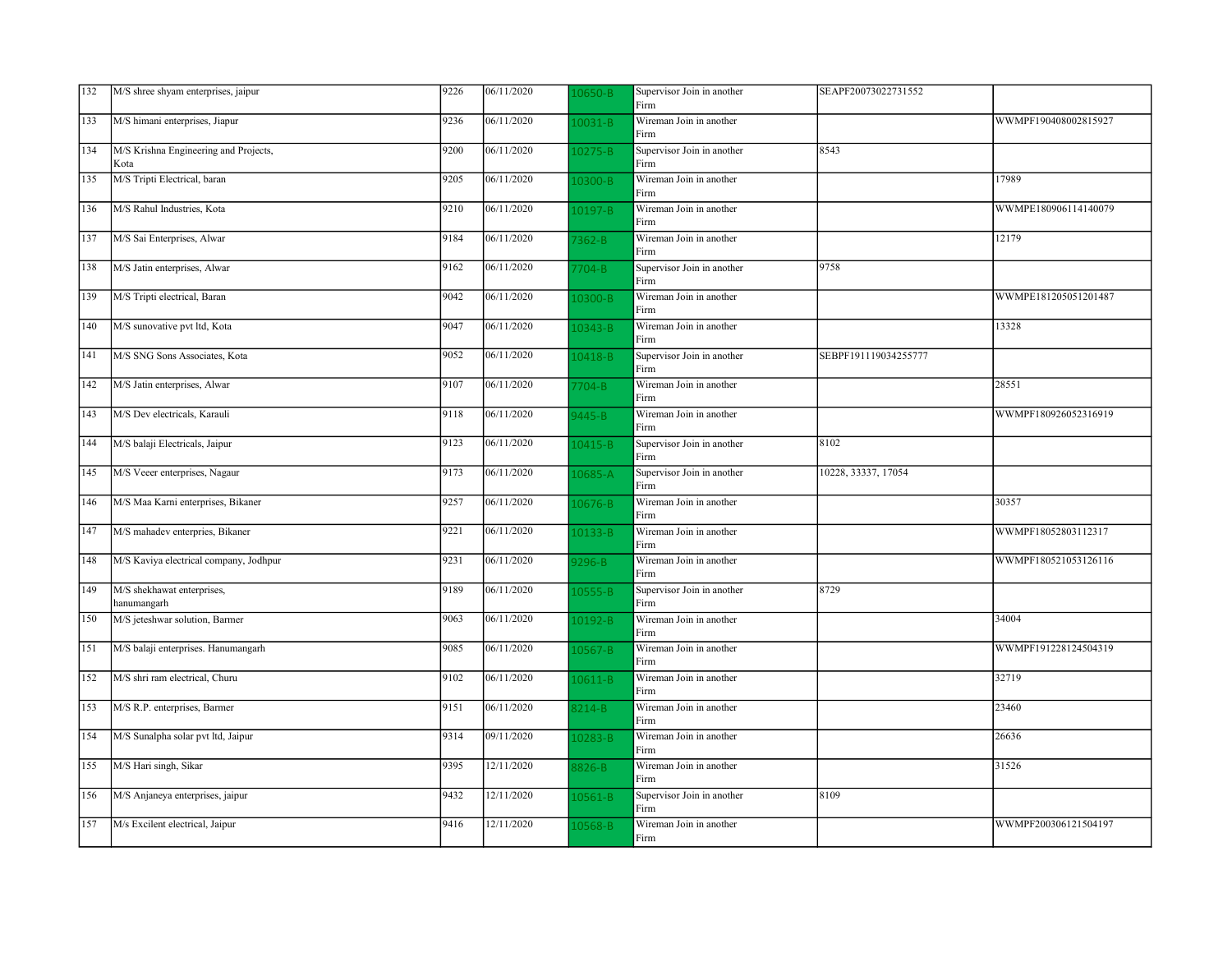| 158 | M/S Ridhi raj infrapower, jaipur                       | 9421 | 12/11/2020 | $10072 - B$ | Wireman Join in another<br>Firm    |                      | WWMPF190305060329383                         |
|-----|--------------------------------------------------------|------|------------|-------------|------------------------------------|----------------------|----------------------------------------------|
| 159 | M/S Deepak enterprises, Jaipur                         | 9384 | 12/11/2020 | 2491-A      | Wireman Join in another<br>Firm    |                      | WWMPF200306120640430                         |
| 160 | M/S Maa Swaroopa enterprises, Jaipur                   | 9368 | 12/11/2020 | 10579-B     | Wireman Join in another<br>Firm    |                      | 19879                                        |
| 161 | M/S Shri govinda enterprises, jodhpur                  | 9460 | 12/11/2020 | 10558-B     | Wireman Join in another<br>Firm    |                      | 19552                                        |
| 162 | m/S M.G. construction, Bikaner                         | 9465 | 12/11/2020 | $10703 - B$ | Wireman Join in another<br>Firm    |                      | 22627                                        |
| 163 | M/S Maya Mahadev enterprises, Jodhpur                  | 9443 | 12/11/2020 | L0473-A     | Supervisor Join in another<br>Firm | 9797                 | WWMPF190314124843311<br>WWMPF190305060421386 |
| 164 | M/S karni enterprises, Bikaner                         | 9400 | 12/11/2020 | 3246-B      | Wireman Join in another<br>Firm    |                      | 33412                                        |
| 165 | M/S sampat sarswati construction<br>company, Bikaner   | 9405 | 12/11/2020 | 10316-B     | Supervisor Join in another<br>Firm | 10446                |                                              |
| 166 | M/S aditya construction company,<br>hanumangarh        | 9379 | 12/11/2020 | 10707-B     | Supervisor Join in another<br>Firm | 3444                 |                                              |
| 167 | M/S Global enterprises, jodhpur                        | 9363 | 12/11/2020 | L0339-B     | Wireman Join in another<br>Firm    |                      | 19881                                        |
| 168 | M/S Jai bajrang construction company,<br>jodhpur       | 9347 | 12/11/2020 | 3536-B      | Supervisor Join in another<br>Firm | 5571                 |                                              |
| 169 | M/S mangi lal choudhey contractor,<br>Hanumangarh      | 9338 | 12/11/2020 | 8869-B      | Supervisor Join in another<br>Firm | 10713                |                                              |
| 170 | M/S Rameshwar Light decoration,<br>Jodhpur             | 9558 | 20/11/2020 | 0670-B      | Wireman Join in another<br>Firm    |                      | 21845                                        |
| 171 | M/S sonam electricals, Jaipur                          | 9591 | 20/11/2020 | 10531-B     | Wireman Join in another<br>Firm    |                      | 11040                                        |
| 172 | M/S Mohan Lal Meena Narainpur<br>Sawaimadhopur         | 9596 | 20/11/2020 | 3758-A      | Wireman Join in another<br>Firm    |                      | 18516                                        |
| 173 |                                                        |      |            |             |                                    |                      |                                              |
| 174 | M/S kannu electricals, Bharatpur                       | 9542 | 20/11/2020 | 409-B       | Supervisor Join in another<br>Firm | 9793                 |                                              |
| 175 | M/S lokesh pillu electric work<br>contractor, Jaipur   | 9507 | 20/11/2020 | 10634-B     | Supervisor Join in another<br>Firm | SEBPE180711043544599 |                                              |
| 176 | M/S dev electricals, Bhilwara                          | 9553 | 20/11/2020 | 10674-B     | Supervisor Join in another<br>Firm | 8899                 |                                              |
| 177 | M/S Naolin Infrastructure lvt ltd,<br>Rajsamand        | 9563 | 20/11/2020 | 3228-B      | Wireman Join in another<br>Firm    |                      | 26171                                        |
| 178 | Shri Swaroop construction company,<br>nagaur           | 9528 | 20/11/2020 | 10456-B     | Wireman Join in another<br>Firm    |                      | WWMPF190425021519597                         |
| 179 | M/S prakash electricals, banswara                      | 9533 | 20/11/2020 | $9407 - B$  | Wireman Join in another<br>Firm    |                      | 26508                                        |
| 180 | M/S Narendra electricals, Alwar                        | 9615 | 20/11/2020 | 7528-B      | Wireman Join in another<br>Firm    |                      | 12192                                        |
| 181 | M/S shiv shakti enterprises, Jodhpur                   | 9643 | 23/11/2020 | $5872 - A$  | Wireman Join in another<br>Firm    |                      | 21122                                        |
| 182 | M/S shri ram electricals, churu                        | 9751 | 23/11/2020 | 10611-B     | Supervisor Join in another<br>Firm | 9738                 |                                              |
| 183 | M/S karwsra electrical service, Sri<br>ganganagar      | 9769 | 23/11/2020 | 10617-B     | Wireman Join in another<br>Firm    |                      | WWMPF200619040136343                         |
| 184 | M/S bahlim contractor and suppliers, sri<br>ganganagar | 9774 | 23/11/2020 | L0079-B     | Supervisor Join in another<br>Firm | 7000                 |                                              |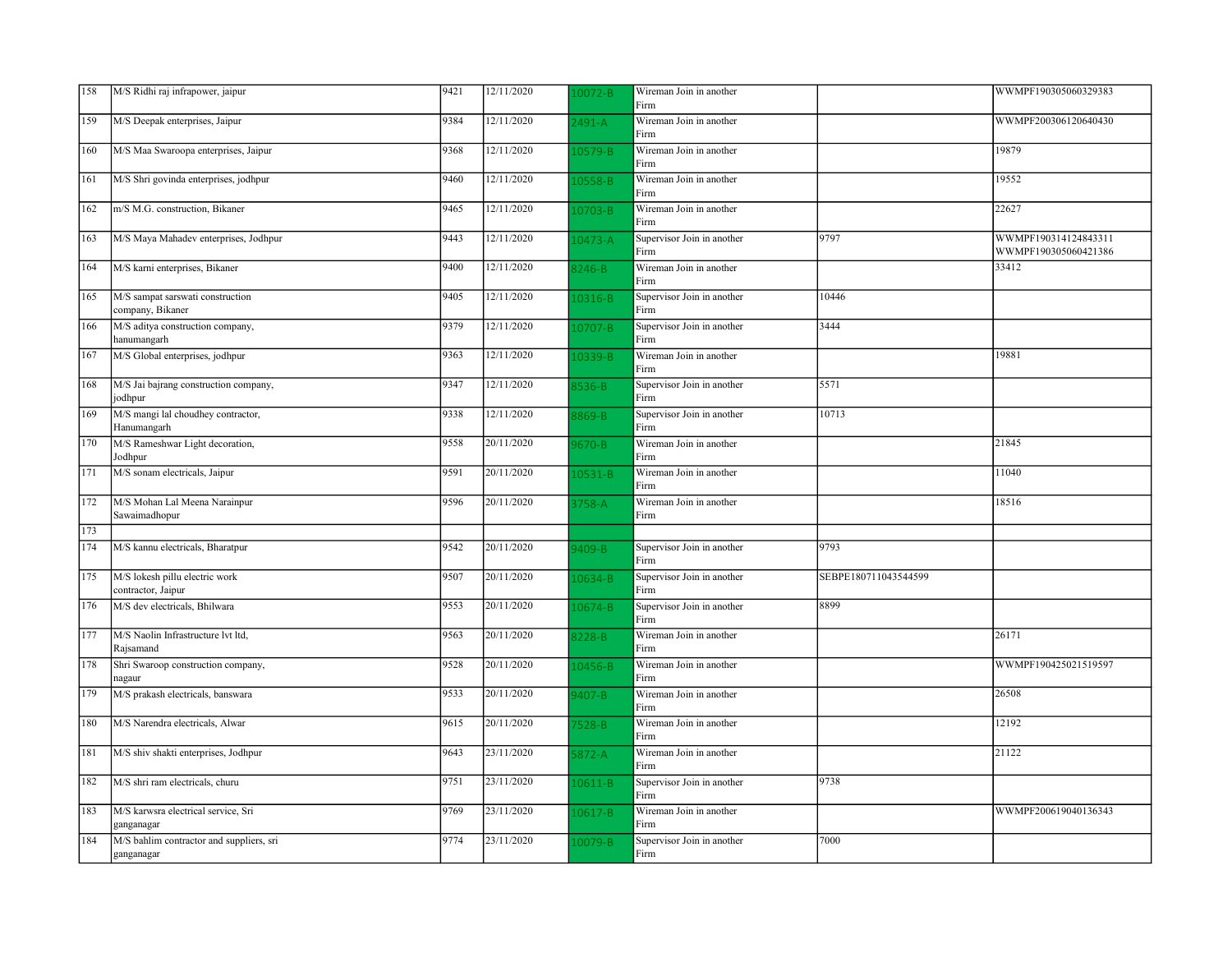| 185 | M/S Jai shree phool bab, Karauali                                 | 9701  | 23/11/2020 | 698-B       | Supervisor Join in another<br>Firm | SEAPE180925060242365 |                      |
|-----|-------------------------------------------------------------------|-------|------------|-------------|------------------------------------|----------------------|----------------------|
| 186 | M/S Sunfront energy pvt ltd, Jaipur                               | 9690  | 23/11/2020 | 10392-B     | Wireman Join in another<br>Firm    |                      | WWMPE181024022147619 |
| 187 | M/S Engineering solution, Jaipur                                  | 9680  | 23/11/2020 | $.0535 - A$ | Supervisor Join in another<br>Firm | 10771                |                      |
| 188 | M/S S.R. engineering services, Jaipur                             | 9732  | 23/11/2020 | 10484-B     | Supervisor Join in another<br>Firm | 8729                 |                      |
| 189 | M/S rajesh kumar enterprises, Alwar                               | 9758  | 23/11/2020 | $846 - B$   | Wireman Join in another<br>Firm    |                      | 23710                |
| 191 | M/S Krishna engineering and<br>projects, Kota                     | 9799  | 23/11/2020 | 10275-B     | Wireman Join in another<br>Firm    |                      | 11544                |
| 192 | M/S Rajasthan Uttam services, Jaipur                              | 9813  | 23/11/2020 | $.0537 - B$ | Supervisor Join in another<br>Firm | 6856                 |                      |
| 193 | M/S Dinesh Enterprises, Sikar                                     | 9785  | 23/11/2020 | 708-A       | Supervisor Join in another<br>Firm | 7702                 |                      |
| 194 | M/S Vijay constructions, Ajmer                                    | 9808  | 23/11/2020 | 3484-B      | Wireman Join in another<br>Firm    |                      | 32534                |
| 195 | M/S Ram chandra electricals, Jaipur                               | 10518 | 21/12/2020 | $292 - A$   | Wireman Join in another<br>Firm    |                      | WWMPF180626061713917 |
| 196 | M/S Jaishree khemababa Civil &<br>Electrical construction, Jaipur | 10483 | 21/12/2020 | $.0521 - B$ | Wireman Join in another<br>Firm    |                      | 33576                |
| 197 | M/S Girjesh Traders, Bharatpur                                    | 10489 | 21/12/2020 | $.0207 - B$ | Supervisor Join in another<br>Firm | SEAPE181205040725005 |                      |
| 198 | M/S hardik electronic & Transformer<br>Udhyog, Jodhpur            | 10494 | 21/12/2020 | 10534-B     | Wireman Join in another<br>Firm    |                      | 24466                |
| 199 | M/S Jai shree Balaji Electricals,<br>Jhunjhunu                    | 9959  | 14/12/2020 | 10045-B     | Supervisor Join in another<br>Firm | 8749                 |                      |
| 200 | M/S Kalaji Enterprises, Udaipur                                   | 10401 | 17/12/2020 | $956 - A$   | Wireman Join in another<br>Firm    |                      | 12755                |
| 201 | M/S Maa bhagwati, udaipur                                         | 10411 | 17/12/2020 | $1814 - A$  | Supervisor Join in another<br>Firm | 8241                 |                      |
| 202 | M/S Vijay constructions, Ajmer                                    | 10371 | 17/12/2020 | $.0646 - B$ | Supervisor Join in another<br>Firm | 10349                |                      |
| 203 | M/S Projexisbuildcom, Chittorgadh                                 | 10360 | 17/12/2020 | $269 - B$   | Wireman Join in another<br>Firm    |                      | 26616                |
| 204 | M/S Shayar Construction Company,<br>Nagaur                        | 10344 | 17/12/2020 | 10631-B     | Supervisor Join in another<br>Firm | 9242                 |                      |
| 205 | M/S Jain Infra Ajmer                                              | 10328 | 17/12/2020 | 10393-B     | Wireman Join in another<br>Firm    |                      | 19254                |
| 206 | M/S Shree Lakky Crain Service, Jaipur                             | 10406 | 17/12/2020 | $10571 - B$ | Wireman Join in another<br>Firm    |                      | WWMPF180808014406255 |
| 207 | M/S Shivam Enterprises, Jaipur                                    | 10388 | 17/12/2020 | $.0395 - A$ | Wireman Join in another<br>Firm    |                      | WWMPF190821040436900 |
| 208 | M/S Anop enterprises, Dausa                                       | 10323 | 17/12/2020 | 10662-B     | Supervisor Join in another<br>Firm | 10090                |                      |
| 209 | M/S Ira power private ltd, Jiapur                                 | 10312 | 17/12/2020 | 705-B       | Wireman Join in another<br>Firm    |                      | WWMPF190409023126457 |
| 210 | M/S Shivam Enterprises, Jaipur                                    | 10284 | 17/12/2020 | 10395-A     | Wireman Join in another<br>Firm    |                      | WWMPF190916010421908 |
| 211 | M/S Vikas And Company, Dausa                                      | 10263 | 17/12/2020 | $10454 - B$ | Wireman Join in another<br>Firm    |                      | 18620                |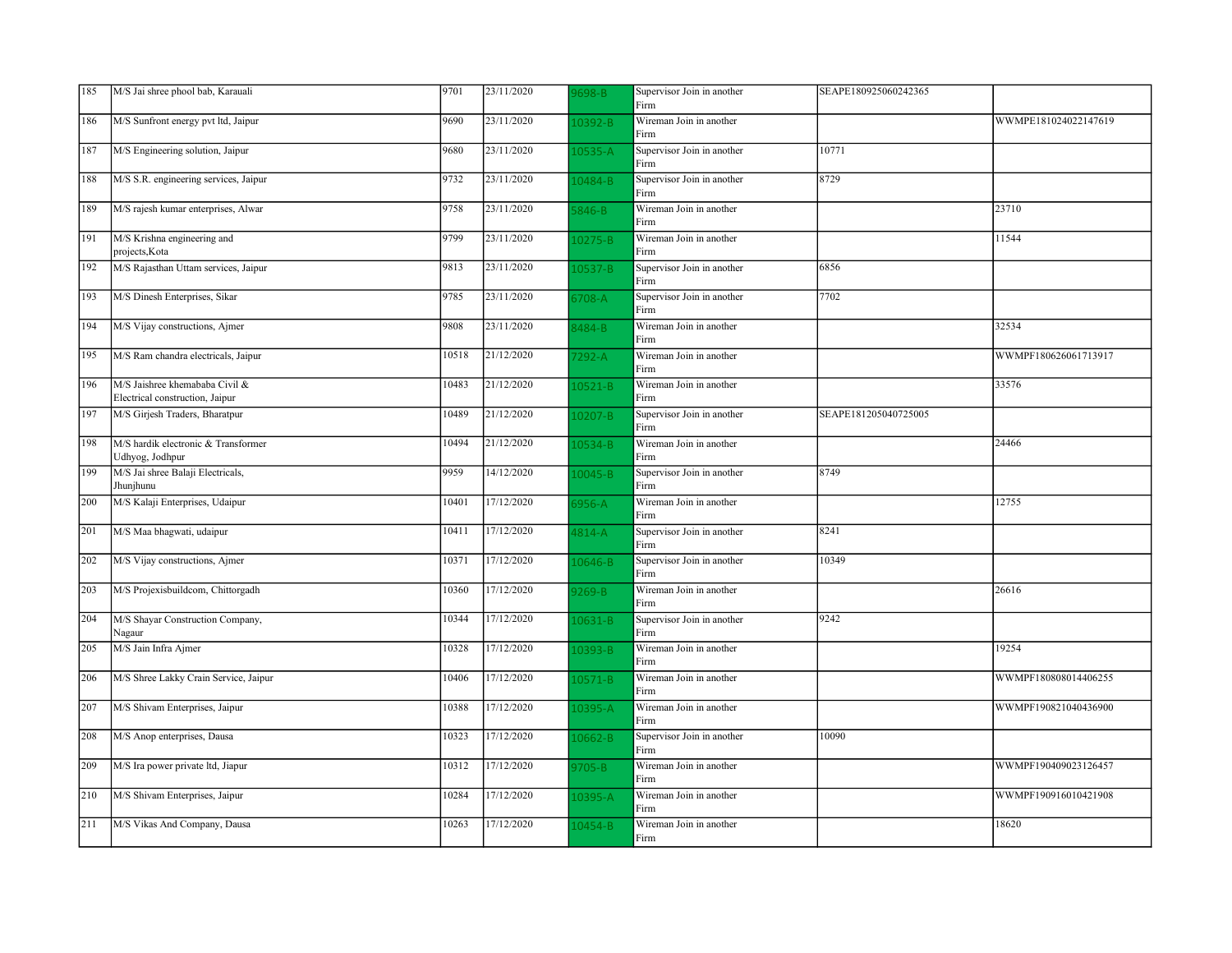| 212 | M/S Shree Ramdev Enterprises, Jaipur                       | 10210 | 16/12/2020 | 0528-B      | Supervisor Join in another<br>Firm | 9078                           |                                      |
|-----|------------------------------------------------------------|-------|------------|-------------|------------------------------------|--------------------------------|--------------------------------------|
| 213 | M/S Durga Singh Building Electric<br>Contractor, Jaipur    | 9933  | 11/12/2020 | 10203-B     | Wireman Join in another<br>Firm    |                                | 15164                                |
| 214 | M/S Vaishno Associates Vidhyut Projects<br>LLP Jaipur      | 10110 | 14/12/2020 | $10553 - A$ | Wireman Join in another<br>Firm    |                                | 34070                                |
| 215 | M/S Bhavya Construction Company,<br>Jaipur                 | 10072 | 14/12/2020 | 10395-A     | Supervisor Join in another<br>Firm | SEAPE181231033059252           |                                      |
| 216 | M/S G.V. Electricals pvt ltd, Kota                         | 10040 | 14/12/2020 | $561 - B$   | Wireman Join in another<br>Firm    |                                | 30117                                |
| 217 | M/S anshul engineering, Kota                               | 10029 | 14/12/2020 | $3705 - B$  | Wireman Join in another<br>Firm    |                                | 15500                                |
| 218 | M/S Potaliya Enterprises, Jaipur                           | 10013 | 14/12/2020 | 0286-A      | Wireman Join in another<br>Firm    |                                | WWMPE180724023558237                 |
| 219 | M/S Sheesh ram Enterprises, Alwar                          | 10003 | 14/12/2020 | 697-B       | Supervisor Join in another<br>Firm | 9941                           |                                      |
| 220 | M/S Ardent Fire India Pvt ltd, Alwar                       | 9970  | 14/12/2020 | 10598-B     | Wireman Join in another<br>Firm    |                                | 19611                                |
| 221 | M/S Raghav Electricals, Dholpur                            | 9949  | 14/12/2020 | 10182-B     | Wireman Join in another<br>Firm    |                                | 19882                                |
| 222 |                                                            | 9954  | 14/12/2020 | $10288 - B$ | Wireman Join in another<br>Firm    | WWMPF18110203591226            | M/S Ishika Enterprises,<br>Bharatpur |
| 223 | M/S Bhadu Construction, Barmer                             | 10093 | 14/12/2020 | 7327-B      | Wireman Join in another<br>Firm    |                                | 15171                                |
| 224 | M/S Shiv Shakti engineering, Bikaner                       | 9975  | 14/12/2020 | 0576-B      | Supervisor Join in another<br>Firm | 8278                           |                                      |
| 225 | M/S K energy, Jodhpur                                      | 9980  | 14/12/2020 | 10390-B     | Wireman Join in another<br>Firm    |                                | WWMPF190227034726053                 |
| 226 | M/S power solar jodhpur                                    | 10138 | 14/12/2020 | 0389-B      | Wireman Join in another<br>Firm    |                                | 19470                                |
| 227 | M/S Ravi electricals, Alwar                                | 10143 | 14/12/2020 | 3539-B      | Wireman Join in another<br>Firm    |                                | 23118                                |
| 228 | M/S Singh enterprises, Sri ganganagar                      | 10148 | 14/12/2020 | $011-A$     | Supervisor Join in another<br>Firm | SEAPE180816012831835           |                                      |
| 229 | M/S Swastic Engg & MFG co, Jodhpur                         | 10540 | 22/12/2020 | 1885-A      | Supervisor Join in another<br>Firm | 10319                          |                                      |
| 230 | M/S ramajors Man power and<br>engineering Service, Jodhpur | 10355 | 17/12/2020 | 589-B       | Wireman Join in another<br>Firm    |                                | 19007                                |
| 231 | M/S Shree Maruti Construction, Churu                       | 10333 | 17/12/2020 | L0632-B     | Wireman Join in another<br>Firm    |                                | 19469                                |
| 232 | M/S Shri shantinath construction, Jalore                   | 10301 | 17/12/2020 | $323 - B$   | Wireman Join in another<br>Firm    |                                | 28249                                |
| 233 | M/S Sidhni vinayak enterprises, Sri<br>ganganagar          | 10268 | 17/12/2020 | 10315-B     | Supervisor Join in another<br>Firm | 10336                          |                                      |
| 234 | M/S Sushila enrerprises, Bikaner                           | 10273 | 17/12/2020 | 640-B       | Wireman Join in another<br>Firm    |                                | 19650                                |
| 235 | M/S Surya power engineering &<br>construction, Jodhpur     | 10215 | 16/12/2020 | 589-B       | Wireman Join in another<br>Firm    |                                | 32454                                |
| 236 | M/S Sneha electricals, Hanumangadh                         | 10229 | 16/12/2020 | $711 - B$   | Supervisor Join in another<br>Firm | SEBPF201013051242880(5<br>293) |                                      |
| 237 | M/S Ridhi sidhi infrapower jaipur                          | 10748 | 24/12/2020 | 10030-B     | Supervisor Join in another<br>Firm | 8614                           |                                      |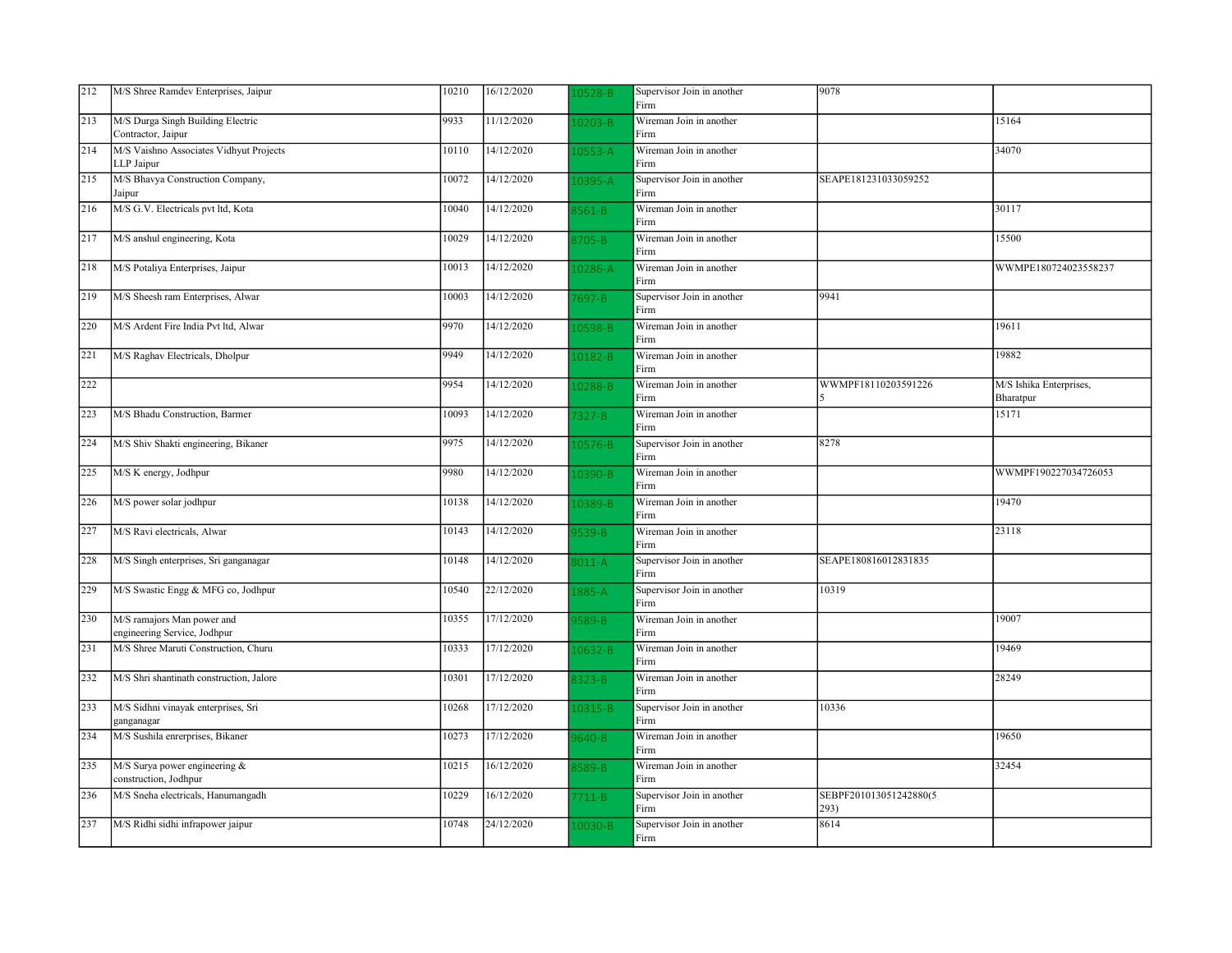| 238 | M/S Gupta Electricals, Ajmer                           | 10743 | 24/12/2020 | 5598-B      | Wireman Join in another<br>Firm    |                                | WWMPF190409025350157                         |
|-----|--------------------------------------------------------|-------|------------|-------------|------------------------------------|--------------------------------|----------------------------------------------|
| 239 | M/S Dayal Ji construction, Jaipur                      | 10730 | 24/12/2020 | $0246 - B$  | Wireman Join in another<br>Firm    |                                | WWMPF190716032517799                         |
| 240 | M/S bajrang enterprises, Dholpur                       | 10719 | 24/12/2020 | 7810-A      | Wireman Join in another<br>Firm    |                                | 14246                                        |
| 241 | M/S Dev electricals and contractor,<br>Dausa           | 10714 | 24/12/2020 | 3754-B      | Supervisor Join in another<br>Firm | 10551                          |                                              |
| 242 | M/S jagdamba electricals, Tonk                         | 10697 | 24/12/2020 | L0369-B     | Supervisor Join in another<br>Firm | 10500                          |                                              |
| 243 | M/S Sawant Sahaya construction<br>compant, Jaisalmer   | 10685 | 23/12/2020 | 0670-B      | Wireman Join in another<br>Firm    |                                | 26646                                        |
| 244 | Shri bhanwar electricals, Jaisalmer                    | 10680 | 23/12/2020 | L0663-B     | Supervisor Join in another<br>Firm | 10028                          |                                              |
| 245 | M/S Mansiha electrical contractor,<br>Bhilwara         | 10675 | 23/12/2020 | 10775-B     | Wireman Join in another<br>Firm    |                                | 19652                                        |
| 246 | M/S Across Engitech pvt ltd, Jaipur                    | 10664 | 23/12/2020 | 10495-A     | Wireman Join in another<br>Firm    |                                | WWMPF1806917104153750                        |
| 247 | M/S SKM & company, Swaimadhopur                        | 10659 | 23/12/2020 | 10614-B     | Wireman Join in another<br>Firm    |                                | WWMPF190404034442690,<br>WWMPF18081011315309 |
| 248 | M/S Shree Lakky Crain Service, Jaipur                  | 10654 | 23/12/2020 | $10571 - B$ | Wireman Join in another<br>Firm    |                                | WWMPF180824104834106                         |
| 249 | M/S Adinath Electrical, Dausa                          | 10649 | 23/12/2020 | 10584-B     | Supervisor Join in another<br>Firm | 8474                           |                                              |
| 250 |                                                        |       |            |             |                                    |                                |                                              |
| 251 | M/S Urma enterprises, Jodhpur                          | 10627 | 23/12/2020 | $10560 - B$ | Supervisor Join in another<br>Firm | 9874                           |                                              |
| 252 | M/S Karni enterprises, Bikaner                         | 10826 | 30/12/2020 | 3246-B      | Supervisor Join in another<br>Firm | SEBPE180926050836688           |                                              |
| 253 | M/S Prince construction company,<br>Hanumangarh        | 10861 | 30/12/2020 | 7939-B      | Supervisor Join in another<br>Firm | 7000                           |                                              |
| 254 | M/S Ranveer electric works, barmer                     | 10945 | 30/12/2020 | 10291-B     | Wireman Join in another<br>Firm    |                                | 16502                                        |
| 255 | M/S madhu engineering, jaisalmer                       | 11062 | 31/12/2020 | 10741-B     | Supervisor Join in another<br>Firm | 8149                           |                                              |
| 256 | M/S DR electricals, Churu                              | 11011 | 31/12/2020 | 10048-B     | Wireman Join in another<br>Firm    |                                | WWMPF190305112720651                         |
| 257 | M/S Lakshya electricals, Sri ganganagar                | 11006 | 31/12/2020 | 10479-B     | Supervisor Join in another<br>Firm | 10434                          |                                              |
| 258 | M/S solanki electrical, pali                           | 10977 | 30/12/2020 | 7401-B      | Wireman Join in another<br>Firm    |                                | WWMPF1902190526277                           |
| 259 | M/S Jai Shree balaji electrical, jhunjhunu             | 10870 | 30/12/2020 | $707 - B$   | Supervisor Join in another<br>Firm | SEBPE190712040202723           |                                              |
| 260 | M/S Sanwariya electricals, udaipur                     | 10924 | 30/12/2020 | 7853-B      | Wireman Join in another<br>Firm    |                                | 18200                                        |
| 261 | M/S kamla enterprises, chittorgarh                     | 11074 | 31/12/2020 | $7013-B$    | Wireman Join in another<br>Firm    |                                | 18015                                        |
| 262 | M/S Durex Engineers and associates,<br>Alwar           | 10809 | 30/12/2020 | $3187 - A$  | Wireman Join in another<br>Firm    |                                | 13978                                        |
| 263 | M/S balaji electricals and contractor,<br>Swaimadhopur | 10821 | 30/12/2020 | L0679-B     | Wireman Join in another<br>Firm    |                                | 23491                                        |
| 264 | M/S Raj & compaany, Alwar                              | 10846 | 30/12/2020 | $1353 - A$  | Supervisor Join in another<br>Firm | SEBPE190829122140704(<br>9863) |                                              |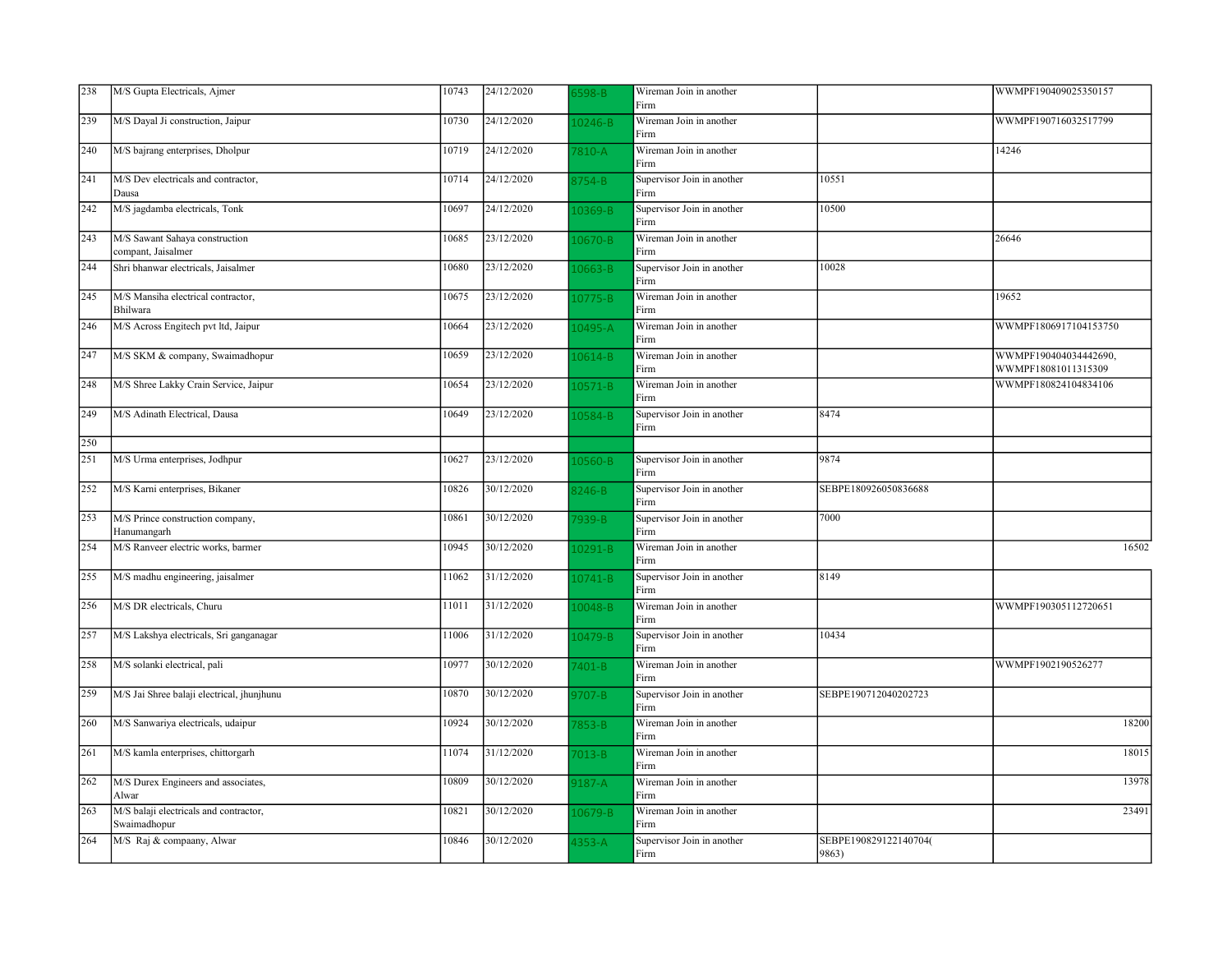| 265 | M/S AD electrical solutions, Jaipur                       | 10837 | 30/12/2020              | $.0637 - B$ | Supervisor Join in another<br>Firm          | 9911                 |                                                |
|-----|-----------------------------------------------------------|-------|-------------------------|-------------|---------------------------------------------|----------------------|------------------------------------------------|
| 266 | M/S Shree Ramdev Enterprises, Jaipur                      | 10908 | 30/12/2020              | 0528-B      | Wireman Join in another<br>Firm             |                      | WWMPF190402123726408, W<br>WMPF180911021533644 |
| 267 | M/S Arihant Trading company, Bharatpur                    | 10919 | 30/12/2020              | 190-B       | Supervisor Join in another<br>Firm          | 9916                 |                                                |
| 268 | M/S Shree bhomiyaji construction, jaipur                  | 10940 | 30/12/2020              | $10551 - B$ | Wireman Join in another<br>Firm             |                      | 28935                                          |
| 269 | M/S sandeep construction, Karauli                         | 10935 | 30/12/2020              | $741 - B$   | Supervisor Join in another<br>Firm          | SEBPE181029124157740 |                                                |
| 270 | M/S Jai balaji Associate & construction,<br>Dholpur       | 11084 | 31/12/2020              | 675-B       | Wireman Join in another<br>Firm             |                      | WWMPF19031412522280                            |
| 271 | M/S Amit enterprises, Jaipur                              | 11051 | 31/12/2020              | 0583-B      | Supervisor Join in another<br>Firm          | SEAPE180809120236524 |                                                |
| 272 | M/S Patidar construction company,<br>jhalawar             | 11025 | 31/12/2020              | 3593-B      | Wireman Join in another<br>Firm             |                      | 22625                                          |
| 273 | M/S Yogender kumar singhaniya,<br>Swaimadhopur            | 11982 | 30/12/2020              | 1784-A      | Supervisor Join in another<br>Firm          | 8438                 |                                                |
| 274 | M/S Manoj enterprises, Alwar                              | 10993 | 30/12/2020              | $7672 - B$  | Supervisor Join in another<br>Firm          | 6245                 |                                                |
| 275 | M/S Rawat Enterprises, Jaipur                             | 146   | 05/01/2021              | $10667 - B$ | Wireman Join in another<br>Firm             |                      | WWMPF180824104830809, W<br>WMPF181003044604940 |
| 276 | M/S Bhagwati Sales corporation, Jaipur                    | 141   | 05/01/2021              | 10708-B     | Supervisor, Wireman Join in<br>another Firm | 9594                 | WWMPF180917104148172                           |
| 277 | M/S Shree Ganesham enterprises, Jaipur                    | 136   | 05/01/2021              | 0639-B      | Supervisor Join in another<br>Firm          | SEAPF200730045938216 |                                                |
| 278 | M/S Navi Electro Tech, jaipur                             | 124   | 05/01/2021              | 3944-B      | Wireman Join in another<br>Firm             |                      | 32627                                          |
| 279 | M/S Renewtechno, Jaipur                                   | 83    | 05/01/2021              | $10371 - B$ | Wireman Join in another<br>Firm             |                      | 15228                                          |
| 280 | M/S Shree Ji construction company,<br>sawaimadhopur       | 73    | 05/01/2021              | $9525 - B$  | Wireman Join in another<br>Firm             |                      | 12500                                          |
| 281 | M/S Desire energy solution pvt ltd, jaipur                | 60    | 05/01/2021              | $.0541 - B$ | Supervisor Join in another<br>Firm          | 8425                 |                                                |
| 282 | M/S Jagdish electric Contractor &<br>Company, Alwar       | 11149 | 31/12/2020              | 616-B       | Wireman Join in another<br>Firm             |                      | 30993                                          |
| 283 | M/S Ashapura enterprises, Pali                            | 119   | 05/01/2021              | $8662 - B$  | Wireman Join in another<br>Firm             |                      | 20214                                          |
| 284 | M/S SMS enterprises, Sri ganganagar                       | 88    | 05/01/2021              | 0089-B      | Wireman Join in another<br>Firm             |                      | 18819                                          |
| 285 | M/S Shri Ram electrical, Churu                            | 78    | 05/01/2021              | 0611-B      | Wireman Join in another<br>Firm             |                      | 18018                                          |
| 286 | M/S Sunrise Electrical and construction<br>company, sikar | 65    | 05/01/2021              | 0278-B      | Wireman Join in another<br>Firm             |                      | WWMPF190729010438132                           |
| 287 | M/S bhairav Enterprises, Pratapgarh                       | 304   | 08/01/2021              | 0383-A      | Supervisor Join in another<br>Firm          | 8350                 |                                                |
| 288 | M/S Parasnath enterprises, Pratapgarh                     | 232   | 7-1-20121               | $10453 - B$ | Wireman Join in another<br>Firm             |                      | WWMPE180726045349747                           |
| 289 | M/S Shiv shakti enterprises, Jodhpur                      | 211   | $\overline{07}/01/2021$ | $872 - A$   | Supervisor Join in another<br>Firm          | 10340                |                                                |
| 290 | M/S GA Infra Private limited, Jaipur                      | 181   | 06/01/2021              | 0575-B      | Wireman Join in another<br>Firm             |                      | 14085                                          |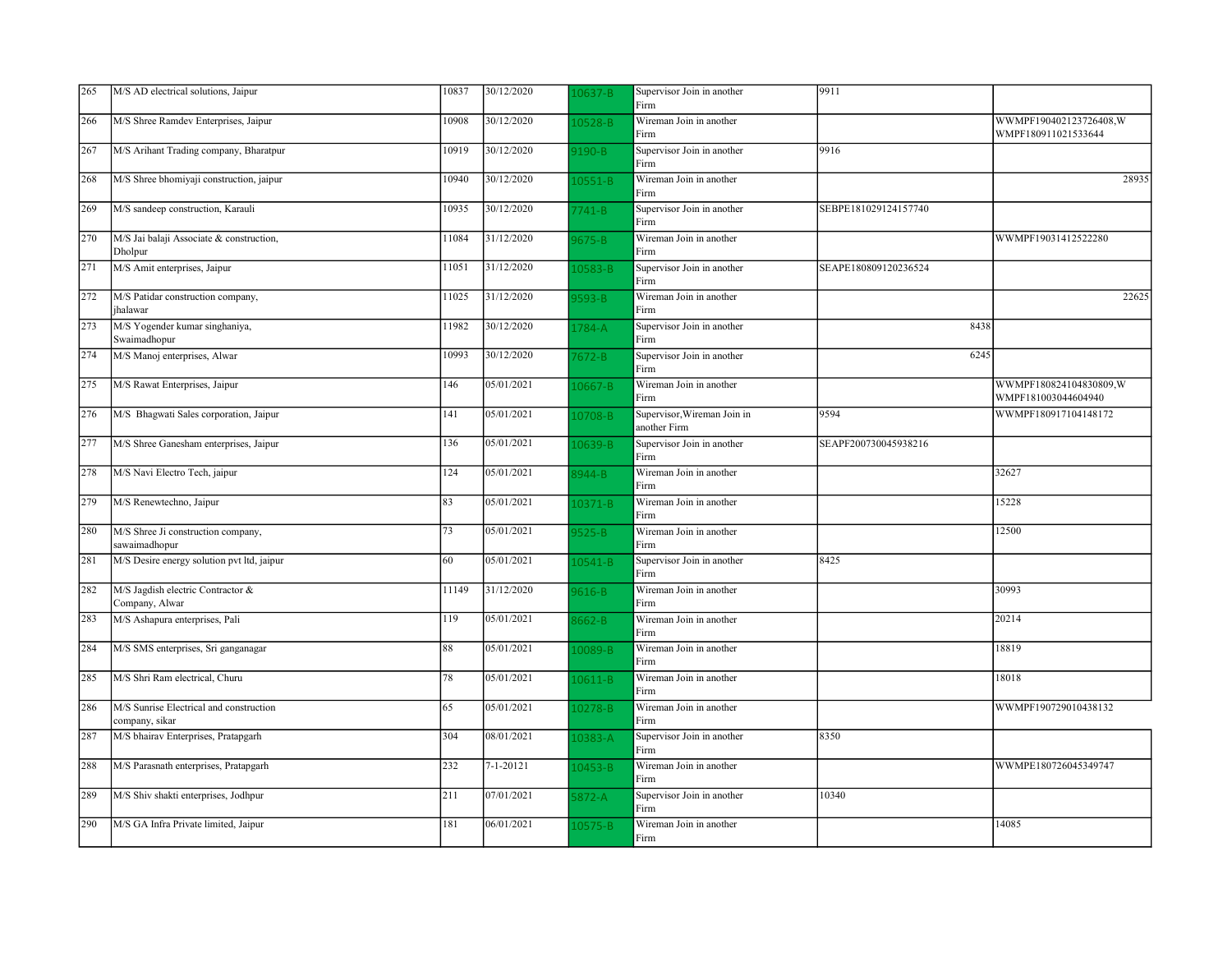| 291 | M/S Anop enterprises, Dausa                         | 199 | 07/01/2021 | $.0662 - B$ | Wireman Join in another<br>Firm             |                                | WWMPF190821030437799                         |
|-----|-----------------------------------------------------|-----|------------|-------------|---------------------------------------------|--------------------------------|----------------------------------------------|
| 292 | M/S Shri balaji construction company,<br>jaipur     | 248 | 07/01/2021 | 0739-B      | Supervisor, Wireman Join in<br>another Firm | 9417                           | WWMPF190402123731615,W<br>WMPF19040213734631 |
| 293 | M/S BRGS & company, jaipur                          | 540 | 18/01/2021 | 783-B       | Supervisor Join in another<br>Firm          | 7576                           |                                              |
| 294 | M/S himanshi electricals, bharatpur                 | 545 | 18/01/2021 | 0507-B      | Wireman Join in another<br>Firm             |                                | 19767                                        |
| 295 | M/S himanshi electricals, bharatpur                 | 552 | 18/01/2021 | 0507-B      | Wireman Join in another<br>Firm             |                                | 20574                                        |
| 296 | M/S Laxmi Infratech, Jaipur                         | 564 | 18/01/2021 | 10125-B     | Wireman Join in another<br>Firm             |                                | WWMPF190521012507117                         |
| 297 | M/S Yash Engineering solutions, Alwar               | 583 | 18/01/2021 | $10666 - B$ | Supervisor Join in another<br>Firm          | 8474                           |                                              |
| 298 | M/S Kuldeep electricals, & construction,<br>bundi   | 663 | 18/01/2021 | $7623 - B$  | Supervisor Join in another<br>Firm          | 6184                           |                                              |
| 299 | M/S Anjaneya enterprises, jaipur                    | 679 | 18/01/2021 | $.0561 - B$ | Wireman Join in another<br>Firm             |                                | 33474                                        |
| 300 | M/S Rajesh kumar enterprises, Alwar                 | 732 | 18/01/2021 | $846 - B$   | Supervisor Join in another<br>Firm          | 10137                          |                                              |
| 301 | M/S bhavya electrical, Alwar                        | 518 | 15/01/2021 | $10305 - B$ | Supervisor Join in another<br>Firm          | 8696                           |                                              |
| 302 | M/S Kiran enterprises, jaipur                       | 497 | 15/01/2021 | $10635 - A$ | Supervisor Join in another<br>Firm          | SEBPE190610014439228           |                                              |
| 303 | M/S R.K. engineering works, dholpur                 | 492 | 15/01/2021 | 0754-B      | Wireman Join in another<br>Firm             |                                | WWMPF190201025305764                         |
| 304 | M/S Kasliwal traders tonk                           | 463 | 15/01/2021 | $10610 - A$ | Wireman Join in another<br>Firm             |                                | WWMPF190806032555530                         |
| 305 | M/S Gopal electricals, Kota                         | 352 | 11/01/2021 | $7128 - B$  | Supervisor Join in another<br>Firm          | SEAPE190424102358201(<br>3260) |                                              |
| 306 | M/S Luckey enterprises, swaimadhopur                | 336 | 11/01/2021 | 10432-B     | Supervisor Join in another<br>Firm          | 9617                           |                                              |
| 307 | M/S Rajshree enterprises, Jaipur                    | 341 | 11/01/2021 | 0459-B      | Wireman Join in another<br>Firm             |                                | WWMPF191205050609377                         |
| 308 | M/S Jaishree enterprises, Jaisalmer                 | 559 | 18/01/2021 | 0396-B      | Supervisor Join in another<br>Firm          | 10702                          |                                              |
| 309 | M/S jasnath construction, Bikaner                   | 597 | 18/01/2021 | $7613 - B$  | Supervisor Join in another<br>Firm          | 5979                           |                                              |
| 310 | M/S Jai mataji construction company,<br>Hanumangarh | 690 | 18/01/2021 | 9674-B      | Wireman Join in another<br>Firm             |                                | 32664                                        |
| 311 | M/S Maa Karni Enterprises, Bikaner                  | 695 | 18/01/2021 | 0676-B      | Wireman Join in another<br>Firm             |                                | 34190                                        |
| 312 | M/S Rishi construction, Jalore                      | 713 | 18/01/2021 | 0526-A      | Wireman Join in another<br>Firm             |                                | WWMPF190409020815927                         |
| 313 | M/S S.K. builders, Hanumangarh                      | 535 | 18/01/2021 | $10625 - B$ | Supervisor Join in another<br>Firm          | SEBPE190613020636172           |                                              |
| 314 | M/S Jaishree Enterprises, Jaisalmer                 | 513 | 15/01/2021 | 0396-B      | Wireman Join in another<br>Firm             |                                | WWMPF190214021523450                         |
| 315 | M/S Shree shyam traders, Bikaner                    | 474 | 15/01/2021 | 3599-B      | Wireman Join in another<br>Firm             |                                | WWMPF181122121825592                         |
| 316 | M/S madhu engineering, Jaisalmer                    | 447 | 15/01/2021 | $10741 - B$ | Wireman Join in another<br>Firm             |                                | 22503                                        |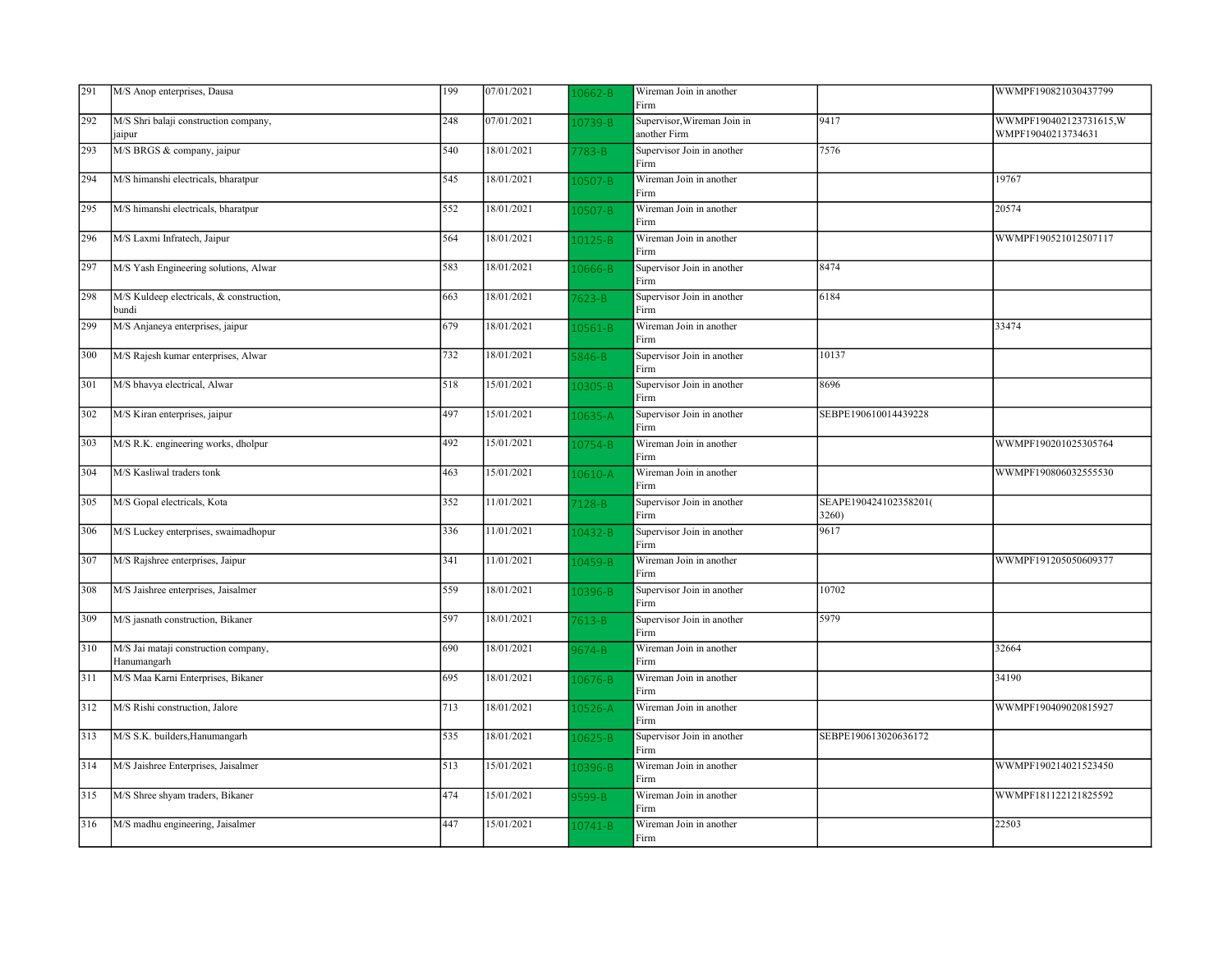| 317 | M/S Anand Enterprises, Chittorgarh                         | 590  | 18/01/2021 | 0468-B      | Supervisor Join in another<br>Firm | SEAPE190123041158913 |                      |
|-----|------------------------------------------------------------|------|------------|-------------|------------------------------------|----------------------|----------------------|
| 318 | M/S Hari singh, Sikar                                      | 602  | 18/01/2021 | 826-B       | Wireman Join in another<br>Firm    |                      | WWMPF18091705006989  |
| 319 | M/S Sanjay Electricals, Ajmer                              | 621  | 18/01/2021 | $6406 - B$  | Wireman Join in another<br>Firm    |                      | 12231                |
| 320 | M/S Kasliwal traders tonk                                  | 674  | 18/01/2021 | $10610 - A$ | Wireman Join in another<br>Firm    |                      | WWMPE190826032949767 |
| 321 | M/S Sunrise Electrical and construction<br>company, sikar  | 723  | 18/01/2021 | $0278 - B$  | Wireman Join in another<br>Firm    |                      | WWMPF190122024212871 |
| 322 | M/S Absolute Projects ltd, Sikar                           | 508  | 15/01/2021 | $3077-A$    | Wireman Join in another<br>Firm    |                      | WWMPF200721040015319 |
| 323 | M/S Classic Enterprises, Udaipur                           | 452  | 15/01/2021 | $349-A$     | Wireman Join in another<br>Firm    |                      | 18935                |
| 324 | M/S Rajkumar Surwat Meterial suppliers,<br>Banswara        | 442  | 15/01/2021 | 10717-B     | Supervisor Join in another<br>Firm | 7767                 |                      |
| 325 | M/S Yash Engineering solutions, Alwar                      | 806  | 22/01/2021 | $.0666 - A$ | Supervisor Join in another<br>Firm | 8787                 |                      |
| 326 | M/S Salasar techno, Jaipur                                 | 787  | 22/01/2021 | 0568-B      | Wireman Join in another<br>Firm    |                      | WWMPF190731110432898 |
| 327 | M/S Sumitra Electricals, Jaipur                            | 782  | 22/01/2021 | $10657 - B$ | Supervisor Join in another<br>Firm | SEAPF200604044206834 |                      |
| 328 | M/S Rajesh enterprises, Sikar                              | 997  | 29/01/2021 | 3509-B      | Wireman Join in another<br>Firm    |                      | WWMPE180618104837471 |
| 329 | M/S Swami construction company,<br>sriganganagar           | 939  | 29/01/2021 | $10711 - B$ | Wireman Join in another<br>Firm    |                      | 19725                |
| 330 | M/S shree krishna construction, jodhpur                    | 960  | 29/01/2021 | $10711 - B$ | Supervisor Join in another<br>Firm | 10218                |                      |
| 331 | M/S choudhary electric store, jodhpur                      | 1004 | 29/01/2021 | 669-B       | Wireman Join in another<br>Firm    |                      | WWMPE180528031624105 |
| 332 | M/S Bhawani construction company,<br>bikaner               | 845  | 25/01/2021 | $10701 - B$ | Supervisor Join in another<br>Firm | 10652                |                      |
| 333 | M/S R.K. engineering works, dholpur                        | 869  | 29/01/2021 | 0745-B      | Supervisor Join in another<br>Firm | SEAPF200907044201990 |                      |
| 334 | M/S Jearn enterprises, Jaipur                              | 880  | 29/01/2021 | $6064 - B$  | Supervisor Join in another<br>Firm | 10300                |                      |
| 335 | M/S G.R. And sons, Jaipur                                  | 965  | 29/01/2021 | $10691 - B$ | Wireman Join in another<br>Firm    |                      | 23845                |
| 336 | M/S S.S. Construction company, Jaipur                      | 976  | 29/01/2021 | 8853-B      | Wireman Join in another<br>Firm    |                      | 29438                |
| 337 | M/S J.S. Enterprises, Jaipur                               | 986  | 29/01/2021 | $10143 - B$ | Supervisor Join in another<br>Firm | 9573                 |                      |
| 338 | M/S chouhan construction and suppliers<br>company, Bikaner | 1146 | 02/02/2021 | $10252 - B$ | Wireman Join in another<br>Firm    |                      | 30718                |
| 339 | M/S Shri gupta electricals, Ajmer                          | 1049 | 01/02/2021 | $1094 - A$  | Supervisor Join in another<br>Firm | SEAPE18106021845204  |                      |
| 340 | M/S Aprit enterprises, Jaipur                              | 1246 | 02/02/2021 | $10774 - B$ | Wireman Join in another<br>Firm    |                      | WWMPF200306120640430 |
| 341 | M/S Vishal engineering and company,<br>Dausa               | 1225 | 02/02/2021 | 728-B       | Supervisor Join in another<br>Firm | SEBPF190612123405197 |                      |
| 342 | M/S Shri Veer biggajer electricals,<br>jodhpur             | 1214 | 02/02/2021 | 490-B       | Supervisor Join in another<br>Firm | 5062                 |                      |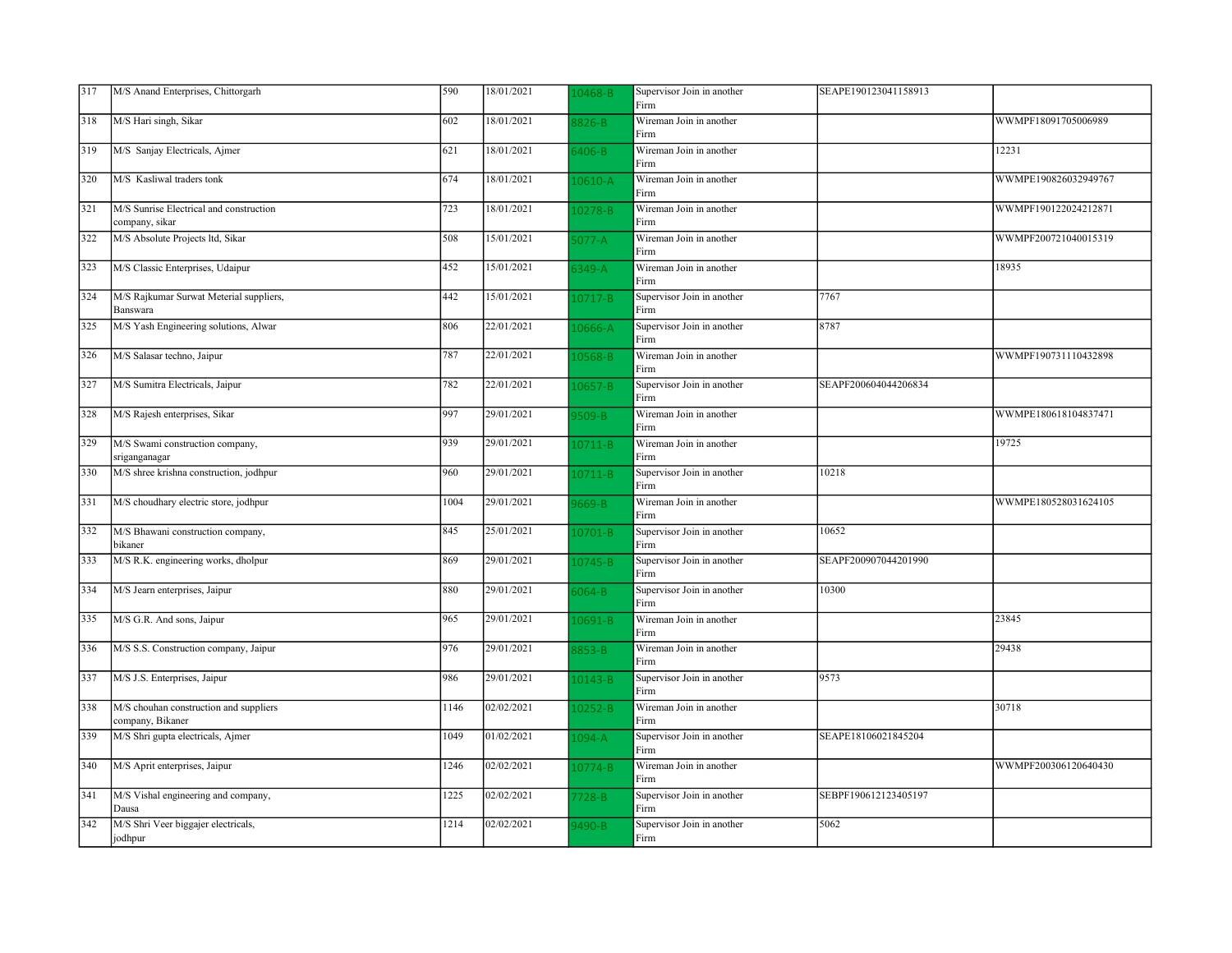| 343 | M/S Bhavya Construction Company,                | 1209 | 02/02/2021 | $.0536 - B$ | Wireman Join in another            |                      | WWMPF190521124944484 |
|-----|-------------------------------------------------|------|------------|-------------|------------------------------------|----------------------|----------------------|
|     | Jaipur                                          |      |            |             | Firm                               |                      |                      |
| 344 | M/S J.S.enterprises, Jaipur                     | 1197 | 02/02/2021 | 0143-B      | Wireman Join in another<br>Firm    |                      | WWMPF190305055448302 |
| 345 | M/S Shrivakriti international ltd, Jaipur       | 1192 | 02/02/2021 | 098-B       | Wireman Join in another<br>Firm    |                      | WWMPF191022030845988 |
| 346 | M/S Sumitra Electricals, Jaipur                 | 1169 | 02/02/2021 | 0657-B      | Wireman Join in another<br>Firm    |                      | WWMPF190724042115138 |
| 347 | M/S Industrical solution corporation,<br>jaipur | 1114 | 02/02/2021 | 7599-A      | Supervisor Join in another<br>Firm | 7494                 |                      |
| 348 | M/S Sai enterprises, jaipur                     | 1107 | 02/02/2021 | 0372-B      | Wireman Join in another<br>Firm    |                      | WWMPE180809120004304 |
| 349 | M/S Monu electricals, Dausa                     | 1102 | 02/02/2021 | 0186-B      | Supervisor Join in another<br>Firm | SEBPF190306030715116 |                      |
| 350 | M/S P.D. electricals, Jaipur                    | 1081 | 02/02/2021 | $2110 - A$  | Supervisor Join in another<br>Firm | SEAPE18072504153152  |                      |
| 351 | M/S Dev electricals, Bharatpur                  | 1076 | 02/02/2021 | 3649-B      | Wireman Join in another<br>Firm    |                      | 28152                |
| 352 | M/S Sagar industries Jaipur                     | 1054 | 01/02/2021 | 0311-B      | Wireman Join in another<br>Firm    |                      | WWMPF190802021820799 |
| 353 | M/S Shree Balaji electrical, jaipur             | 1044 | 01/02/2021 | $10450 - B$ | Wireman Join in another<br>Firm    |                      | WWMPF190819024428994 |
| 354 | M/S Dev electricals, Karauli                    | 1039 | 01/02/2021 | 0624-B      | Supervisor Join in another<br>Firm | SEAPE181102034321880 |                      |
| 355 | M/S Panwar enterprises, karauli                 | 1034 | 01/02/2021 | $7312 - B$  | Wireman Join in another<br>Firm    |                      | WWMPF190104012240656 |
| 356 | M/S sunovative private limited, Kota            | 1289 | 03/02/2021 | 0343-B      | Wireman Join in another<br>Firm    |                      | 21499                |
| 357 | M/S Krishna engineering and projects,<br>Kota   | 1294 | 03/02/2021 | $10275 - B$ | Wireman Join in another<br>Firm    |                      | 22628                |
| 358 | M/S Western control & automation<br>Alwar       | 1299 | 03/02/2021 | $648 - A$   | Wireman Join in another<br>Firm    |                      | 12632                |
| 359 | M/S triveni electricals, Jaipur                 | 1308 | 04/02/2021 | $645-A$     | Wireman Join in another<br>Firm    |                      | 13209                |
| 360 | M/S Dev electricals, Dausa                      | 1319 | 04/02/2021 | $7851 - B$  | Supervisor Join in another<br>Firm | SEAPF200907044449529 |                      |
| 361 | M/S Maharishi Gautam constructions,<br>Jaipur   | 1355 | 04/02/2021 | 0726-B      | Wireman Join in another<br>Firm    |                      | 19471                |
| 362 | M/S bajrang electricals works, Barmer           | 1343 | 04/02/2021 | $5532 - A$  | Wireman Join in another<br>Firm    |                      | 19523                |
| 363 | M/S M.G. construction, bikaner                  | 1350 | 04/02/2021 | 0703-B      | Supervisor Join in another<br>Firm | 9175                 |                      |
| 364 | M/S Engineering solutions, Jaipur               | 1679 | 09/02/2021 | $10535 - A$ | Supervisor Join in another<br>Firm | 9832                 |                      |
| 365 | M/S Deepak singh electricals, Karaulit          | 1674 | 09/02/2021 | $3522 - B$  | Wireman Join in another<br>Firm    |                      | 12717                |
| 366 | M/S Amrit enterprises, Jaipur                   | 1651 | 09/02/2021 | $9242 - B$  | Wireman Join in another<br>Firm    |                      | 27219                |
| 367 | M/S mahadev construction company,<br>Jodhpur    | 1640 | 09/02/2021 | 5709-A      | Supervisor Join in another<br>Firm | 6504                 |                      |
| 368 | M/S Roodra construction, Jaipur                 | 1629 | 09/02/2021 | 7435-A      | Wireman Join in another<br>Firm    |                      | WWMPF190821040440306 |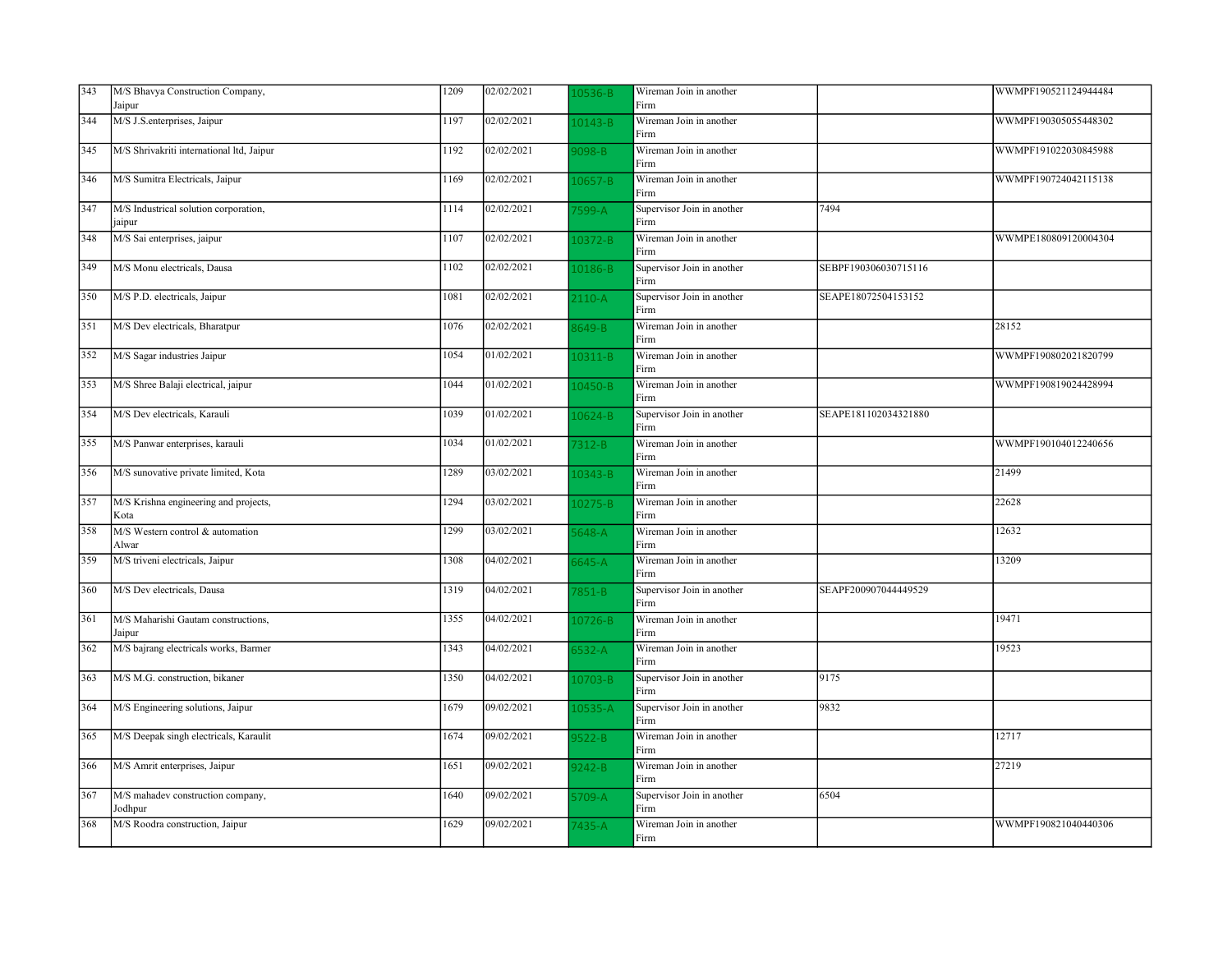| 369 | M/S Shiv shankar enterprises, Jaipur                       | 1624 | 09/02/2021 | 0585-B      | Supervisor Join in another<br>Firm | 5928                 |                      |
|-----|------------------------------------------------------------|------|------------|-------------|------------------------------------|----------------------|----------------------|
| 370 | M/S Khatna electricals, karauli                            | 1608 | 09/02/2021 | $663-A$     | Wireman Join in another<br>Firm    |                      | 20578                |
| 371 | M/S Praveen singhavi, Kota                                 | 1596 | 08/02/2021 | $644 - A$   | Supervisor Join in another<br>Firm | 8026                 |                      |
| 372 | M/S raghuraaee electricals, Kota                           | 1591 | 08/02/2021 | 10199-B     | Wireman Join in another<br>Firm    |                      | WWMPF190122020557823 |
| 373 | M/S SNG sons associate, Kota                               | 1586 | 08/02/2021 | 0418-B      | Wireman Join in another<br>Firm    |                      | 19563                |
| 374 | M/S Shri ram industries, Jodhpur                           | 1570 | 08/02/2021 | L0669-B     | Wireman Join in another<br>Firm    |                      | 21408                |
| 375 | M/S Ikramuddin, Jaipur                                     | 1565 | 08/02/2021 | 3359-B      | Wireman Join in another<br>Firm    |                      | 21842                |
| 376 | M/S Mathur electricals, Jaipur                             | 1461 | 08/02/2021 | $.0504 - B$ | Wireman Join in another<br>Firm    |                      | 29964                |
| 377 | M/S M.S. Engineers, udaipur                                | 1454 | 08/02/2021 | $483 - B$   | Supervisor Join in another<br>Firm | 8211                 |                      |
| 378 | M/S balaji electricals, Swaimadhopur                       | 1441 | 08/02/2021 | $7113-B$    | Wireman Join in another<br>Firm    |                      | WWMPF190527053712243 |
| 379 | M/S chouhan construction and suppliers<br>company, Bikaner | 1472 | 08/02/2021 | $.0252 - B$ | Wireman Join in another<br>Firm    |                      | 22270                |
| 380 | M/S continantal eletronics, Jaipur                         | 1485 | 08/02/2021 | 10616-B     | Supervisor Join in another<br>Firm | SEAPF200619041059676 |                      |
| 381 | M/S yogesh electrical & contractor, jaipur                 | 1507 | 08/02/2021 | $004 - B$   | Wireman Join in another<br>Firm    |                      | WWMPF190716034351813 |
| 382 | M/S Choudhary electric construction,<br>Jodhpur            | 1541 | 08/02/2021 | $10519 - B$ | Supervisor Join in another<br>Firm | SEBPE180926050830735 |                      |
| 383 | M/S Shree shyam & company, Sikar                           | 1531 | 08/02/2021 | $.0694 - B$ | Wireman Join in another<br>Firm    |                      | 28972                |
| 384 | M/S Surya Solution, Nagaur                                 | 1806 | 11/02/2021 | $.0107 - B$ | Supervisor Join in another<br>Firm | 8701                 |                      |
| 385 | M/S Infinity work solution, Jaipur                         | 1801 | 11/02/2021 | $.0776 - B$ | Wireman Join in another<br>Firm    |                      | 33412                |
| 386 | M/S Mittal enterprises, Jaipur                             | 1782 | 11/02/2021 | $7665 - B$  | Wireman Join in another<br>Firm    |                      | WWMPF190625050105446 |
| 387 | M/S Jearn enterprises, Jaipur                              | 1763 | 11/02/2021 | $064 - B$   | Wireman Join in another<br>Firm    |                      | 31054                |
| 388 | M/S Kiran enterprises, Jiapur                              | 1740 | 11/02/2021 | 028-C       | Supervisor Join in another<br>Firm | 10133                |                      |
| 389 | M/S Anop enterprises, Dausa                                | 1713 | 10/02/2021 | L0662-B     | Wireman Join in another<br>Firm    |                      | WWMPF191024034421401 |
| 390 | M/S Rekha electricals, bhilwara                            | 1846 | 11/02/2021 | 3979-B      | Wireman Join in another<br>Firm    |                      | 31589                |
| 391 | M/S ashapura electricals and engineering,<br>udaipur       | 1841 | 11/02/2021 | 7978-B      | Wireman Join in another<br>Firm    |                      | 17356                |
| 392 | M/S VKM electricals and construction<br>company, Karauli   | 1908 | 11/02/2021 | 10478-B     | Wireman Join in another<br>Firm    |                      | WWMPF190315103812805 |
| 393 | M.S shree shyam electrical works,<br>hanumangarh           | 1903 | 11/02/2021 | 3956-B      | Wireman Join in another<br>Firm    |                      | WWMPF190325033238551 |
| 394 | M/S love & kush enterprises, jaipur                        | 1898 | 11/02/2021 | $.0157 - B$ | Supervisor Join in another<br>Firm | 10389                |                      |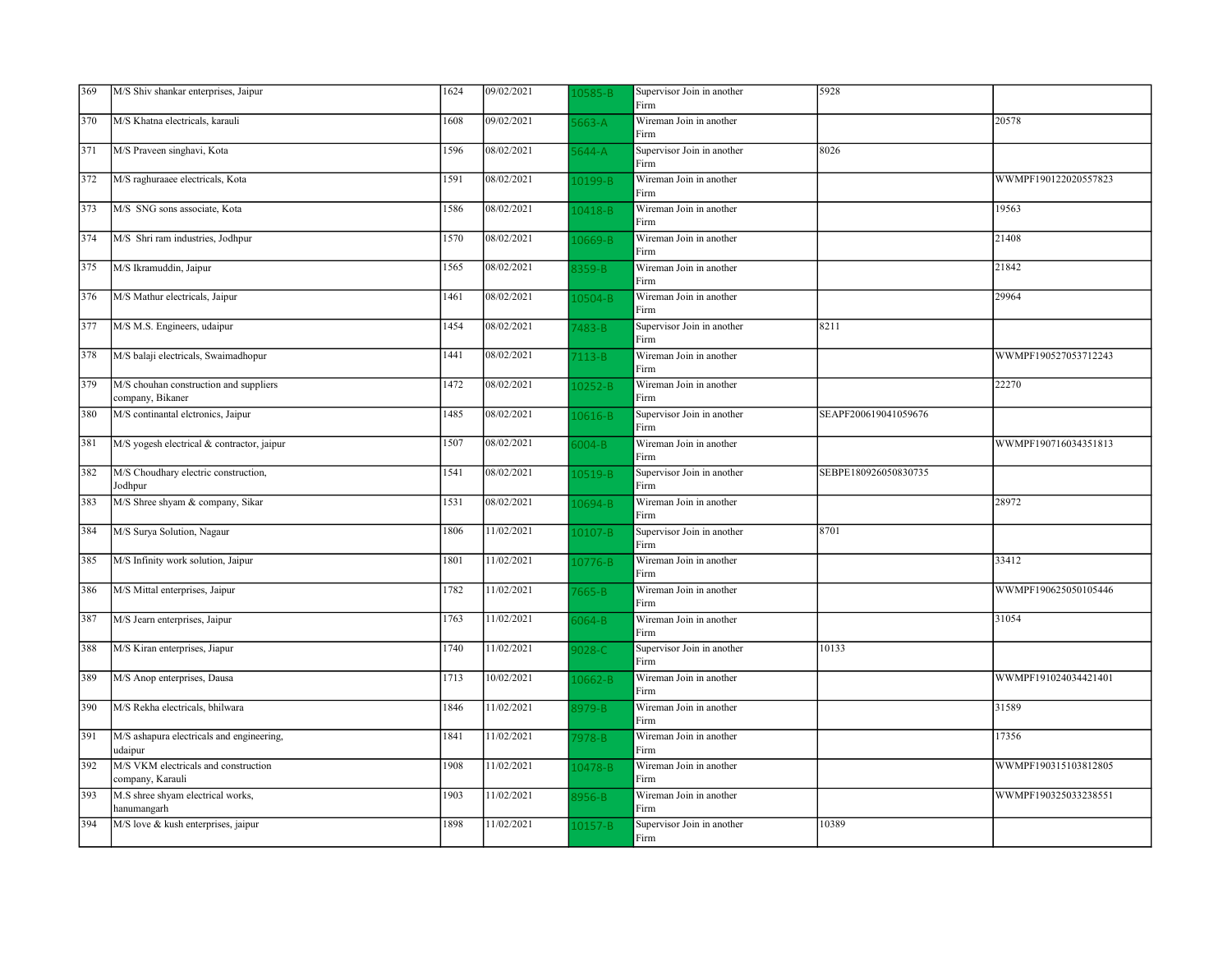| 395 | M/S Jai shri bharkhandi baba electricals,<br>dholpur | 1893 | 11/02/2021 | 0212-B      | Supervisor Join in another<br>Firm | 10024                |                                                |
|-----|------------------------------------------------------|------|------------|-------------|------------------------------------|----------------------|------------------------------------------------|
| 396 | M/S S.N. M. electricals, Bundi                       | 1916 | 12/02/2021 | 0181-B      | Supervisor Join in another<br>Firm | 5500                 |                                                |
| 397 | M/S Sumita electricals, jaipur                       | 2097 | 17/02/2021 | 0657-B      | Wireman Join in another<br>Firm    |                      | WWMPF200427122058981                           |
| 398 | M/S shobha ram meena, bharatpur                      | 2049 | 17/02/2021 | 10140-B     | Wireman Join in another<br>Firm    |                      | WWMPF181120124317281                           |
| 399 | M/S shri nath enterprises, Jaipur                    | 2076 | 17/02/2021 | 7447-B      | Supervisor Join in another<br>Firm | SEBPE18101602184813  |                                                |
| 400 | M/S Pooja electricals, Jhalawar                      | 2135 | 18/02/2021 | $9209 - B$  | Wireman Join in another<br>Firm    |                      | WWMPF190821040312306                           |
| 401 | M/S Siddhi vinayak enterprises, jodhpur              | 2021 | 16/02/2021 | $312 - A$   | Wireman Join in another<br>Firm    |                      | WWMPF200312011908720                           |
| 402 | M/S Om electrical, Ajmer                             | 2146 | 18/02/2021 | 10743-B     | Supervisor Join in another<br>Firm | SEBPF200916050427426 |                                                |
| 403 | M/S Sunny electricals, Ajmer                         | 2117 | 18/02/2021 | 3465-B      | Supervisor Join in another<br>Firm | 10146                |                                                |
| 404 | M/S Mahalaxmi enterprises, Bhilwara                  | 2130 | 18/02/2021 | $352 - B$   | Supervisor Join in another<br>Firm | 9060                 |                                                |
| 405 | M/S manshiha electrical contractor,<br>Bhilwara      | 2202 | 22/02/2021 | $10775 - B$ | Wireman Join in another<br>Firm    |                      | 22627                                          |
| 406 | M/S vishvakarma enterprise, Udiapur                  | 2279 | 22/02/2021 | 0059-B      | Wireman Join in another<br>Firm    |                      | WWMPE190214053850157                           |
| 407 | M/S global enterprises, Jodhpur                      | 2207 | 22/02/2021 | 0339-B      | Wireman Join in another<br>Firm    |                      | 19621                                          |
| 408 | M/S royal enterprises, Jaipur                        | 2227 | 22/02/2021 | 0078-B      | Wireman Join in another<br>Firm    |                      | 20866                                          |
| 409 | M/S Nice engineers Jaipur                            | 2239 | 22/02/2021 | 374-B       | Wireman Join in another<br>Firm    |                      | 28745                                          |
| 410 | M/S JC industries, Jaipur                            | 2295 | 22/02/2021 | 0336-B      | Wireman Join in another<br>Firm    |                      | WWMPF190806032607311                           |
| 411 | M/S K.B. electrical, Jaipur                          | 2300 | 22/02/2021 | $363 - B$   | Wireman Join in another<br>Firm    |                      | WWMPF190731110919219                           |
| 412 | M/S Jagdamba construction company,.<br>Jaipur        | 2305 | 22/02/2021 | 776-A       | Supervisor Join in another<br>Firm | 8578                 |                                                |
| 413 | M/S rameshwaran construction, Ajmer                  | 2375 | 23/02/2021 | 0656-B      | Wireman Join in another<br>Firm    |                      | WWMPF190213115628853, W<br>WMPF190219052630911 |
| 414 | M/S Shree Balaji construction company,<br>Nagaur     | 2397 | 23/02/2021 | $3704 - A$  | Wireman Join in another<br>Firm    |                      | WWMPF190404034349369                           |
| 415 | M/S Agoan electronics, Jaipur                        | 2333 | 23/02/2021 | $256 - B$   | Wireman Join in another<br>Firm    |                      | 30623                                          |
| 416 | M/S Ashapurana Aircon, Jaipur                        | 2338 | 23/02/2021 | 3573-B      | Wireman Join in another<br>Firm    |                      | 30620                                          |
| 417 | M/S Rawat Engineering Services, jaipur               | 2355 | 23/02/2021 | $275 - B$   | Supervisor Join in another<br>Firm | 10059                |                                                |
| 418 | M/S Hagdanba electricals, Karauli                    | 2370 | 23/02/2021 | 8835-B      | Supervisor Join in another<br>Firm | 9839                 |                                                |
| 419 | M/S Maa korani enterprises, Baran                    | 2392 | 23/02/2021 | 0073-B      | Wireman Join in another<br>Firm    |                      | WWMPF190314124828715                           |
| 420 | M/S ANG Electrical, Dholpur                          | 2402 | 23/02/2021 | 7412-B      | Supervisor Join in another<br>Firm | 10391                |                                                |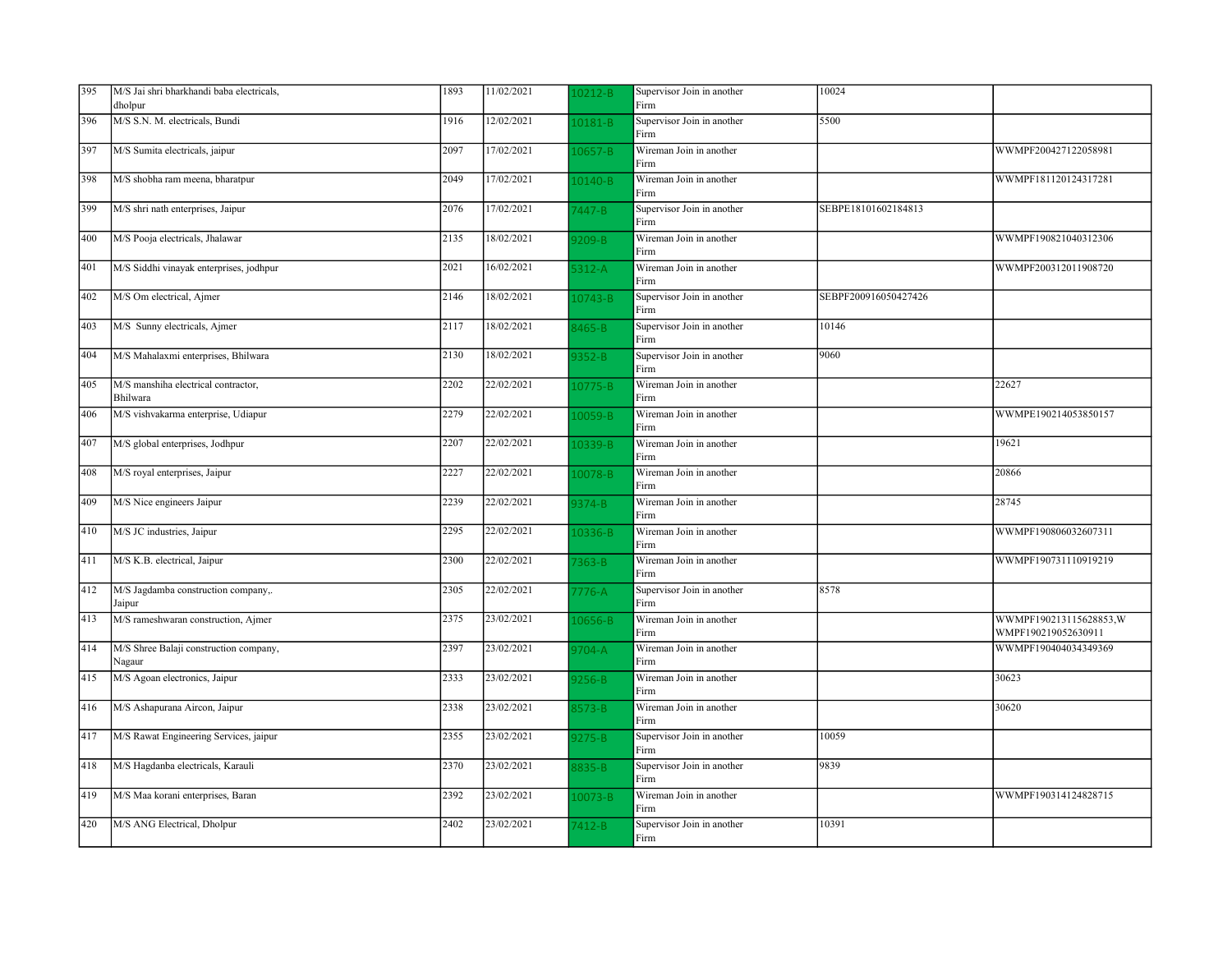| 421 | M/S AV Electrical & service, Jaipur                  | 2414 | 23/02/2021 | $.0276 - B$ | Supervisor Join in another<br>Firm | 5044                           |                      |
|-----|------------------------------------------------------|------|------------|-------------|------------------------------------|--------------------------------|----------------------|
| 422 | M/S Dhaker traders, Bundi                            | 2420 | 23/02/2021 | $566 - B$   | Supervisor Join in another<br>Firm | 10111                          |                      |
| 423 | M/S Chhappan Ghani construction<br>company, Baran    | 2441 | 23/02/2021 | $10152 - B$ | Wireman Join in another<br>Firm    |                                | WWMPF190627123749809 |
| 424 | M/S Bhamu enterprises, Jaipur                        | 2446 | 23/02/2021 | 10467-B     | Supervisor Join in another<br>Firm | SEAPF200109035600458(<br>4962) |                      |
| 425 | M/S Arjan nath, Bikaner                              | 2605 | 02/03/2021 | $.0673 - B$ | Wireman Join in another<br>Firm    |                                | 23847                |
| 426 | M/S Arjan nath, Bikaner                              | 2800 | 03/03/2021 | L0673-B     | Wireman Join in another<br>Firm    |                                | 23846                |
| 427 | M/S Dalmia Construction company,<br>churu            | 2746 | 03/03/2021 | 10149-B     | Wireman Join in another<br>Firm    |                                | 30856                |
| 428 | M/S Egan engineering & Electric works,<br>Bikaner    | 2680 | 02/03/2021 | 10686-B     | Wireman Join in another<br>Firm    |                                | 23843                |
| 429 | M/S Shree Maruti Construction, Churu                 | 2863 | 03/03/2021 | $.0632 - B$ | Wireman Join in another<br>Firm    |                                | 27805                |
| 430 | M/S Jai shree shyam construction<br>company, Nagaur  | 2784 | 03/03/2021 | $025 - B$   | Supervisor Join in another<br>Firm | 4911                           |                      |
| 431 | M/S Ishwar Metal industries, Jaipur                  | 2813 | 03/03/2021 | $802 - A$   | Wireman Join in another<br>Firm    |                                | 18949                |
| 432 | M/S Mathur electricals, Jaipur                       | 2714 | 03/03/2021 | 10504-B     | Wireman Join in another<br>Firm    |                                | 30721                |
| 433 | M/S Manisha kalal, Banswara                          | 2825 | 03/03/2021 | 7092-B      | Wireman Join in another<br>Firm    |                                | 15014                |
| 434 | M/S shobha ram meena, bharatpur                      | 2818 | 03/03/2021 | $10140 - B$ | Supervisor Join in another<br>Firm | 8275                           |                      |
| 435 | M/S Manoj enterprises, Alwar                         | 2779 | 03/03/2021 | 7672-B      | Wireman Join in another<br>Firm    |                                | WWMPF190521122102987 |
| 436 | M/S Pashupatinath enterprises, Jaipur                | 2709 | 03/03/2021 | 663-B       | Supervisor Join in another<br>Firm | 10627                          |                      |
| 437 | M/S Prakrati construction company,<br>Bundi          | 2724 | 03/03/2021 | 0508-B      | Wireman Join in another<br>Firm    |                                | 28062                |
| 438 | M/S shree shyam enterprises, jaipur                  | 2741 | 03/03/2021 | 10650-B     | Wireman Join in another<br>Firm    |                                | 31382                |
| 439 | M/S Vijay enterprises, Jaipur                        | 2881 | 04/03/2021 | $2094 - A$  | Wireman Join in another<br>Firm    |                                | WWMPF181114010410971 |
| 440 | M/S Yadav Traders, Jhalawar                          | 2902 | 04/03/2021 | 7118-B      | Wireman Join in another<br>Firm    |                                | WWMPF190730045321244 |
| 441 | M/S Nirupam Enterprises, Jaipur                      | 2523 | 24/02/2021 | 10556-B     | Wireman Join in another<br>Firm    |                                | WWMPF191206034420990 |
| 442 | M/S CTR Manufacturing industries,<br>Limited, Jaipur | 2599 | 02/03/2021 | $.0394 - A$ | Wireman Join in another<br>Firm    |                                | WWMPF190917022046628 |
| 443 | M/S Solankey electricals, Bharatpur                  | 2639 | 02/03/2021 | 10223-B     | Wireman Join in another<br>Firm    |                                | 26191                |
| 444 | M/S Sagar industries Jaipur                          | 2621 | 02/03/2021 | $.0311 - B$ | Wireman Join in another<br>Firm    |                                | WWMPF190731110913155 |
| 445 | M/S Pragati electrocom pvt ltd, Jaipur               | 2832 | 03/03/2021 | $835 - A$   | Supervisor Join in another<br>Firm | 10031                          |                      |
| 446 | M/S G.R. And sons, Jaipur                            | 2837 | 03/03/2021 | $.0691 - B$ | Wireman Join in another<br>Firm    |                                | 23842                |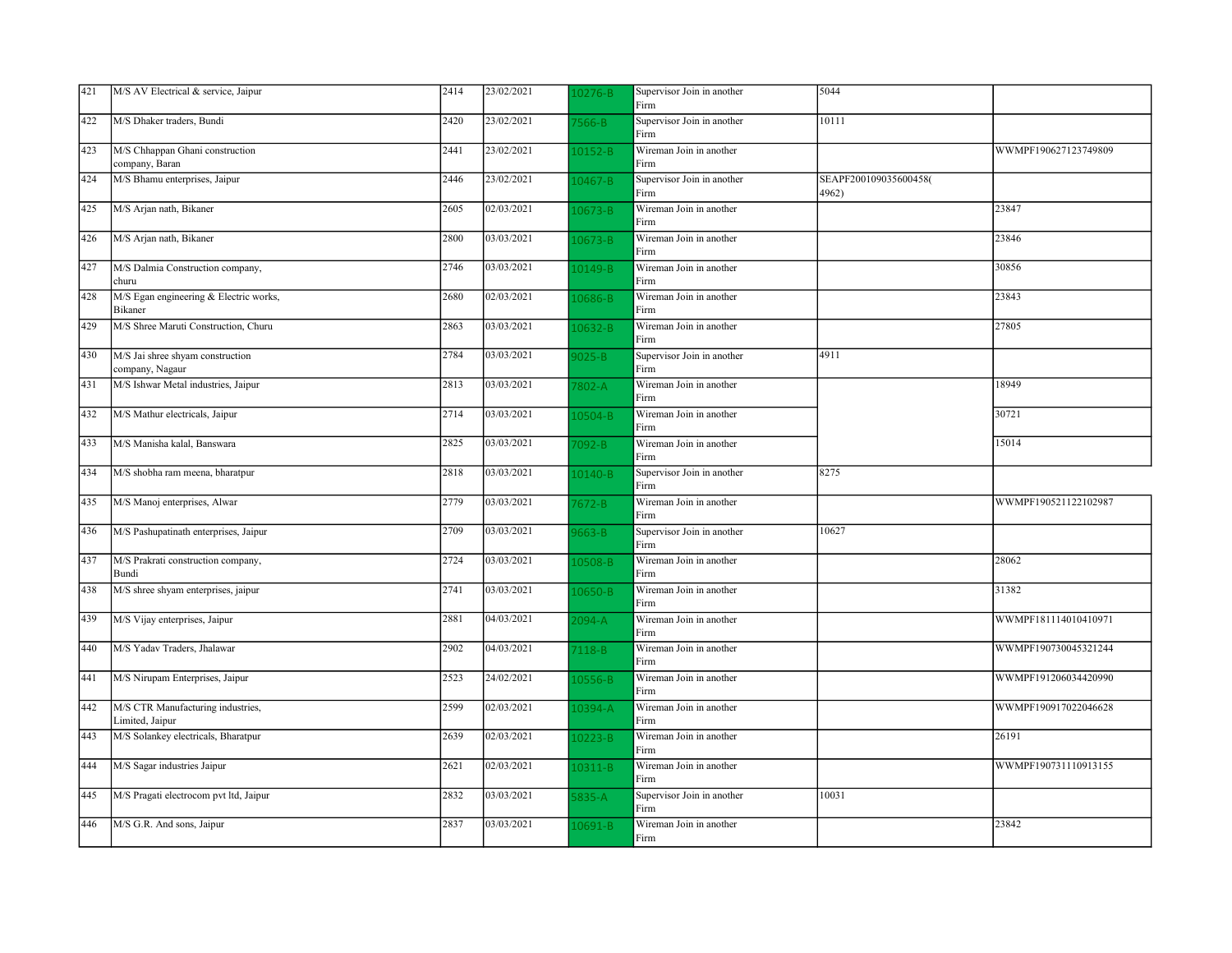| 447 | M/S M.M. brothers pvt ltd, Jaipur                   | 3033 | 04/03/2021              | $066 - A$   | Supervisor Join in another<br>Firm | SEBPE190305041647387 |                      |
|-----|-----------------------------------------------------|------|-------------------------|-------------|------------------------------------|----------------------|----------------------|
| 448 | M/S Shree shiv electricals, Bundi                   | 3016 | 04/03/2021              | 610-B       | Wireman Join in another<br>Firm    |                      | 27156                |
| 449 | M/S best & Beyond Infra, Jaipur                     | 2970 | 04/03/2021              | 10472-A     | Wireman Join in another<br>Firm    |                      | WWMPF190409024354243 |
| 450 | M/S Vigour constultancy services, Jaipur            | 2980 | 04/03/2021              | $10297 - A$ | Wireman Join in another<br>Firm    |                      | WWMPF190724042101981 |
| 451 | M/S Ruj elecon pvt ltd, Jaipur                      | 2951 | 04/03/2021              | $10440 - B$ | Supervisor Join in another<br>Firm | SEAPF200320013437419 |                      |
| 452 | M/S best & Beyond Infra, Jaipur                     | 2956 | 04/03/2021              | $10472 - A$ | Wireman Join in another<br>Firm    |                      | WWMPF190415024038562 |
| 453 | M/S Ashapura construction, pali                     | 3001 | 04/03/2021              | $362 - B$   | Wireman Join in another<br>Firm    |                      | 19812                |
| 454 | M/S Anshika construction company, Sri<br>ganganagar | 2931 | 04/03/2021              | 0322-B      | Wireman Join in another<br>Firm    |                      | 18555                |
| 455 | M/S Shanti construction, Ajmer                      | 3038 | 04/03/2021              | 10773-B     | Wireman Join in another<br>Firm    |                      | 19879                |
| 456 | M/S Unique solution, chittorgarh                    | 2975 | 04/03/2021              | 0602-A      | Supervisor Join in another<br>Firm | SEBPF200611060514879 |                      |
| 457 | M/S Harshita electrical, Ajmer                      | 3232 | $\sqrt{09}/03/2021$     | $10514 - B$ | Supervisor Join in another<br>Firm | SEBPE190415023238582 |                      |
| 458 | M/S Unique solution, chittorgarh                    | 3152 | 09/03/2021              | $10602 - A$ | Supervisor Join in another<br>Firm | SEAPF200611022908090 |                      |
| 459 | M/S yadav enterprises, alwar                        | 3237 | 09/03/2021              | $1411 - A$  | Wireman Join in another<br>Firm    |                      | WWMPE190409010209045 |
| 460 | M/S Sunfront energy pvt ltd, Jaipur                 | 3255 | $\overline{09/03}/2021$ | 0392-B      | Wireman Join in another<br>Firm    |                      | 28167                |
| 461 | M/S Alfa enterprises bharatpur                      | 3250 | 09/03/2021              | $10549 - A$ | Supervisor Join in another<br>Firm | 10312                |                      |
| 462 | M/S Ira power private ltd, Jiapur                   | 3147 | 09/03/2021              | 9705-B      | Wireman Join in another<br>Firm    |                      | WWMPF190409024124546 |
| 463 | M/S Jagdamba construction company,.<br>Jaipur       | 3166 | 09/03/2021              | $7776 - A$  | Wireman Join in another<br>Firm    |                      | 34375                |
| 464 | M/S rajawat enterprises, jaipur                     | 3171 | 09/03/2021              | 0318-B      | Supervisor Join in another<br>Firm | 10149                |                      |
| 465 | M/S shivakriti international ltd, jaipur            | 3131 | 09/03/2021              | 098-B       | Wireman Join in another<br>Firm    |                      | 31250                |
| 466 | M/S Pooja electricals, Jhalawar                     | 3136 | 09/03/2021              | 3209-B      | Wireman Join in another<br>Firm    |                      | WWMPF190730045331231 |
| 467 | M/S Mittal electricals and construction,<br>tonk    | 3072 | 05/03/2021              | $7671 - B$  | Wireman Join in another<br>Firm    |                      | 33895                |
| 468 | M/S P R construction company, hanumangarh           | 3077 | 05/03/2021              | 10398-B     | Wireman Join in another Firm       |                      | 19340                |
| 469 | M/S bhati traders & suppliers, bikaner              | 3092 | $\overline{08/03/20}21$ | 10793-B     | Supervisor Join in another Firm    | 10336                |                      |
| 470 | M/S shree shyam kripa electricals,<br>Bharatpur     | 3360 | 10/03/2021              | 0748-B      | Wireman Join in another<br>Firm    |                      | WWMPF190227034726053 |
| 471 | M/S S. G. electric company, Jaipur                  | 3323 | 10/03/2021              | $7224 - A$  | Wireman Join in another<br>Firm    |                      | 25877                |
| 472 | M/S A.K. Enterprises, Jaipur                        | 3355 | 10/03/2021              | '966-A      | Wireman Join in another<br>Firm    |                      | WWMPF180926052134153 |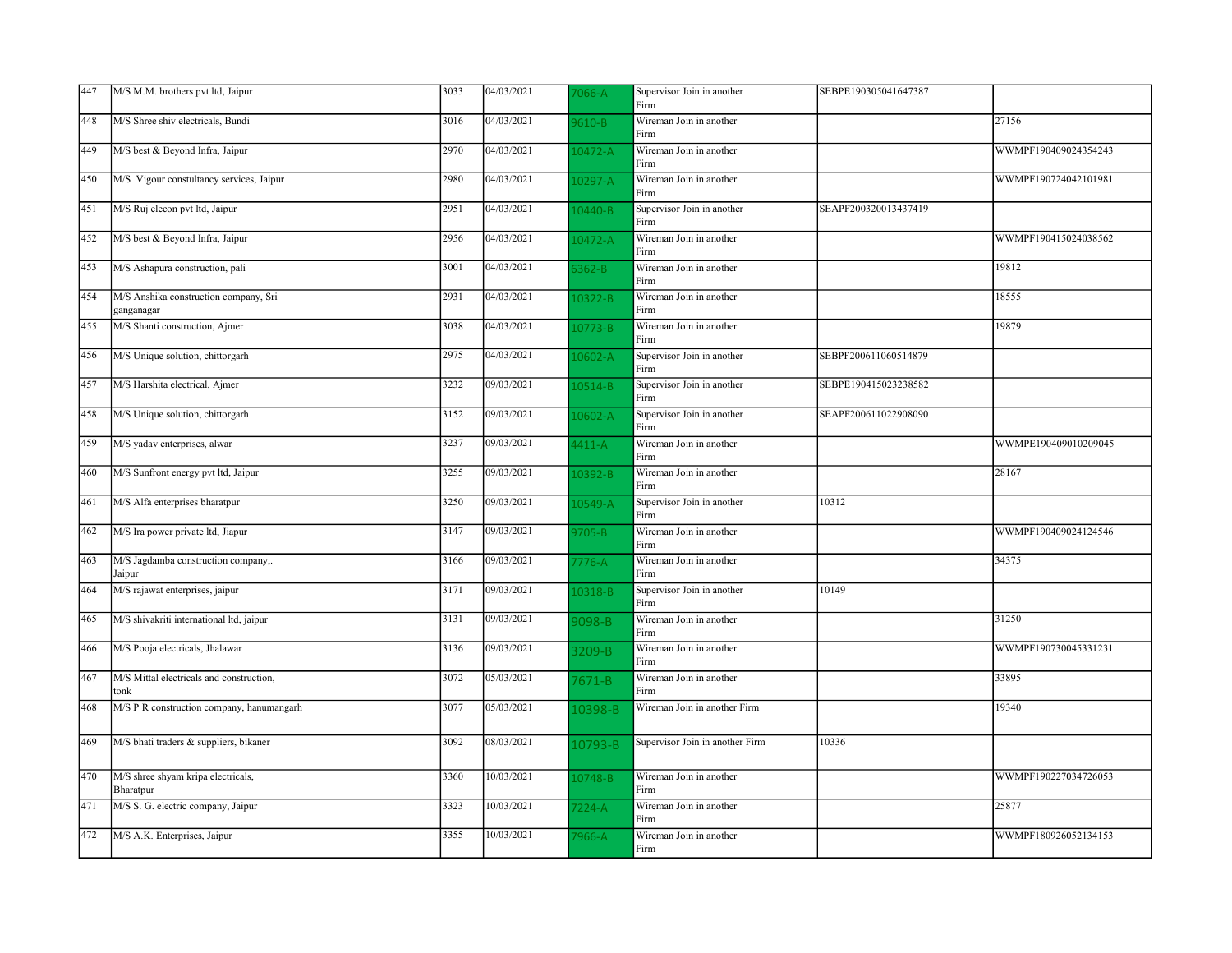| 473 | M/S Shree Ram enterprises,                             | 3345 | 10/03/2021 | 0675-B      | Wireman Join in another            |                      | 34136                |
|-----|--------------------------------------------------------|------|------------|-------------|------------------------------------|----------------------|----------------------|
|     | Sriganganagar                                          |      |            |             | Firm                               |                      |                      |
| 474 | M/S mitarsh energy private ltd, Bikaner                | 3376 | 10/03/2021 | 0301-B      | Wireman Join in another<br>Firm    |                      | 18811                |
| 475 | M/S Rawat enterprises, jaipur                          | 3646 | 17/03/2021 | $10667 - B$ | Supervisor Join in another<br>Firm | 9390                 |                      |
| 476 | M/S Zenith IT solution private limited,<br>Jaipur      | 3630 | 17/03/2021 | $10457 - A$ | Supervisor Join in another<br>Firm | 10216                |                      |
| 477 | M/S hree shyam kripa electricals,<br>bharatpur         | 3495 | 17/03/2021 | 0748-B      | Supervisor Join in another<br>Firm | 8278                 |                      |
| 478 | M/S Shri tirupati electricals,<br>Swaimadhopur         | 3465 | 17/03/2021 | 10499-B     | Supervisor Join in another<br>Firm | 10662                |                      |
| 479 | M/S Fedin engineering pvt ltd, jaipur                  | 3470 | 17/03/2021 | 0313-B      | Wireman Join in another<br>Firm    |                      | 28652                |
| 480 | M/S balaji electricals and contractor,<br>Swaimadhopur | 3565 | 17/03/2021 | L0679-B     | Supervisor Join in another<br>Firm | 8867                 |                      |
| 481 | M/S rana balaji contractor, Jodhpur                    | 3586 | 17/03/2021 | $582 - B$   | Wireman Join in another<br>Firm    |                      | 7582-B               |
| 482 | M/S godara constractor, Hanumangarh                    | 3432 | 16/03/2021 | 10756-B     | Wireman Join in another<br>Firm    |                      | 34004                |
| 483 | M/S kadwasara enterprises, jodhpur                     | 3545 | 17/03/2021 | 387-B       | Supervisor Join in another<br>Firm | 7312                 |                      |
| 484 | M/S shree krishna construction, jodhpur                | 3615 | 17/03/2021 | 10733-A     | Wireman Join in another<br>Firm    |                      | 15289                |
| 485 | M/S rising electricals, jodhpur                        | 3610 | 17/03/2021 | $544 - B$   | Supervisor Join in another<br>Firm | 8031                 |                      |
| 486 | M/S egan engvineering & electric works,<br>bikaner     | 3413 | 16/03/2021 | L0686-B     | Supervisor Join in another<br>Firm | 10087                |                      |
| 487 | M/S Swami construction company,<br>sriganganagar       | 3570 | 17/03/2021 | $10711 - B$ | Wireman Join in another<br>Firm    |                      | 19322                |
| 488 | M/S Rishi construction, Jalore                         | 3641 | 17/03/2021 | 10526-A     | Wireman Join in another<br>Firm    |                      | WWMPF180528031123197 |
| 489 | M/S Vijay consctructions, Ajmer                        | 3502 | 17/03/2021 | $10646 - A$ | Supervisor Join in another<br>Firm | 7368                 |                      |
| 490 | M/S shudamapuri electricals engineering,<br>pratapgarh | 3665 | 17/03/2021 | 7495-B      | Supervisor Join in another<br>Firm | 10755                |                      |
| 491 | M/S mahalaxmi enterprises, bhilwara                    | 3670 | 17/03/2021 | $352 - B$   | Wireman Join in another<br>Firm    |                      | 27164                |
| 492 | M/S Maa bhagwati enterprises, Barmer                   | 3813 | 22/03/2021 | $333 - B$   | Wireman Join in another<br>Firm    |                      | 11097                |
| 493 | M/S Mahadev electricals, Jodhpur                       | 3861 | 22/03/2021 | 0603-B      | Supervisor Join in another<br>Firm | 8995                 |                      |
| 494 | M/S vinay enterprises, Jaipur                          | 3753 | 22/03/2021 | $2094 - A$  | Supervisor Join in another<br>Firm | SEBPF200306114514678 |                      |
| 495 | M/S Sunalfa energy private limited,<br>Jaipur          | 3780 | 22/03/2021 | $.0279 - A$ | Wireman Join in another<br>Firm    |                      | 27793                |
| 496 | M/S Best & Beyond infra, jaipur                        | 3791 | 22/03/2021 | 10472-A     | Wireman Join in another<br>Firm    |                      | WWMPF190409020856970 |
| 497 | M/S Shri balaji construction company,<br>jaipur        | 3796 | 22/03/2021 | 10036-B     | Wireman Join in another<br>Firm    |                      | WWMPF190315103828275 |
| 498 | M/S Shri balaji electrical, Jaipur                     | 3839 | 22/03/2021 | $10148 - B$ | Wireman Join in another<br>Firm    |                      | WWMPF181114123853080 |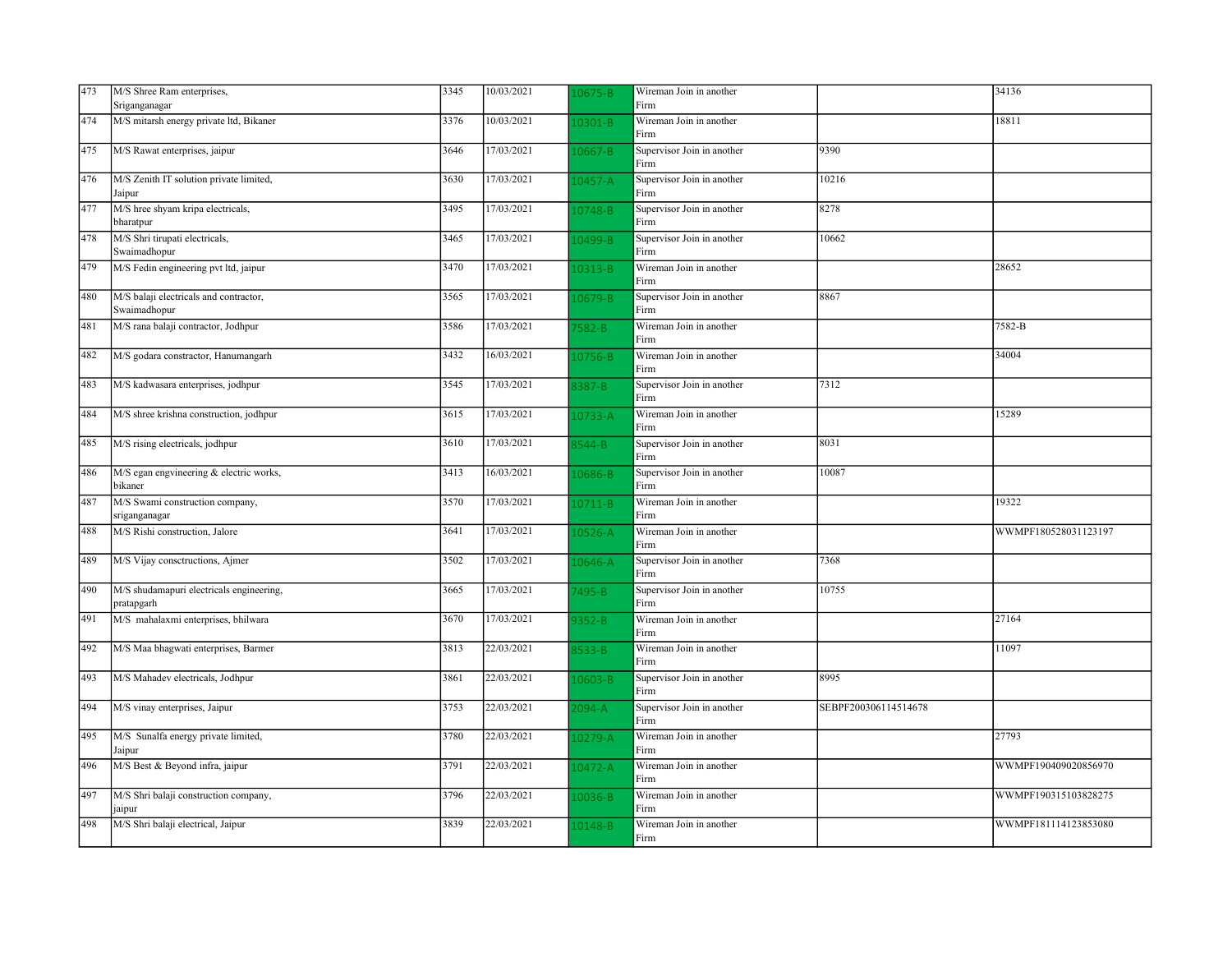| 499 | M/S D J beats, Jaipur                                     | 3888 | 22/03/2021 | $.0642 - B$ | Supervisor Join in another<br>Firm | SEAPF200521053833518 |                                               |
|-----|-----------------------------------------------------------|------|------------|-------------|------------------------------------|----------------------|-----------------------------------------------|
| 500 | M/S Solar 91 cleantech private limited,<br>jaipur         | 3924 | 22/03/2021 | 10425-      | Wireman Join in another<br>Firm    |                      | WWMPF191206034128280                          |
| 501 | M/S Vishal electricals, jaipur                            | 3929 | 22/03/2021 | 10225-      | Wireman Join in another<br>Firm    |                      | WWMPF190716034354876                          |
| 502 | M/S Kiran enterprises, jaipur                             | 3936 | 22/03/2021 | $10635 -$   | Supervisor Join in another<br>Firm | 8009                 |                                               |
| 503 | M/S aadinath electricals, pratapgarh                      | 3758 | 22/03/2021 | 10427-      | Wireman Join in another<br>Firm    |                      | WWMPF180926052122949                          |
| 504 | M/S shree sain electricals, chittorgarh                   | 3769 | 22/03/2021 | 8528-B      | Wireman Join in another<br>Firm    |                      | WWMPF190104012345028                          |
| 505 | M/S Shree dwarikadhish enterprises,<br>Chittorgarh        | 3904 | 22/03/2021 | 10268-      | Supervisor Join in another<br>Firm | 9296                 |                                               |
| 506 | M/S Golden bird, Bhilwara                                 | 3954 | 22/03/2021 | 7137-A      | Wireman Join in another<br>Firm    |                      | 19345                                         |
| 507 | M/S Sanadhay electricals, Bhilwara                        | 3959 | 22/03/2021 | 1139-A      | Wireman Join in another<br>Firm    |                      | 16496                                         |
| 508 | M/S Jai Ambey traders, Sri ganganagar                     | 4014 | 23/03/2021 | 10464-      | Supervisor Join in another<br>Firm | 9176                 |                                               |
| 509 | M/S Shree jambha krishna construction<br>company, Jodhpur | 4019 | 23/03/2021 | 10347-      | Wireman Join in another<br>Firm    |                      | 26646                                         |
| 510 | M/S Shanti construction, Ajmer                            | 4024 | 23/03/2021 | 10773-      | Wireman Join in another<br>Firm    |                      | 19881                                         |
| 511 | M/S M I power tech, pratapgarh                            | 4092 | 24/03/2021 | 10423-      | Supervisor Join in another<br>Firm | SEAPE180710123340887 |                                               |
| 512 | M/S Dilwar & company, Alwar                               | 4156 | 26/03/2021 | 3661-A      | Wireman Join in another<br>Firm    |                      | 33722                                         |
| 513 | M/S Satyam construction company,<br>Jaipur                | 4077 | 24/03/2021 | $7703 - B$  | Supervisor Join in another<br>Firm | SEBPE190305041643074 |                                               |
| 514 | M/S Kamla traders, V & P rampura unti,<br>Jaipur          | 4067 | 24/03/2021 | 5096-A      | Supervisor Join in another<br>Firm | 6178                 |                                               |
| 515 | M/S Shree jagdish mohit enterprises,<br>jaipur            | 4049 | 24/03/2021 | 10267-      | Supervisor Join in another<br>Firm | 8448                 |                                               |
| 516 | M/S power engineering, jaipur                             | 4054 | 24/03/2021 | 5736-A      | Wireman Join in another<br>Firm    |                      | 24831                                         |
| 517 | M/S Pragati electrocom pvt ltd, Jaipur                    | 4082 | 24/03/2021 | 5835-A      | Wireman Join in another<br>Firm    |                      | 26708                                         |
| 518 | M/S Jas Raj & Company, Bikaner                            | 4151 | 26/03/2021 | 10407-      | Supervisor Join in another<br>Firm | 8571                 |                                               |
| 519 | M/S chopra electric centre, Sri<br>ganganagar             | 4130 | 26/03/2021 | 10229-      | Wireman Join in another<br>Firm    |                      | 13262                                         |
| 520 | M/S gopi electricals and refrigration,<br>Kota            | 4551 | 01/04/2021 | 6310-A      | Supervisor Join in another<br>Firm | 7643                 |                                               |
| 521 | M/S Infinity work solution, Jaipur                        | 4363 | 31/03/2021 | 10776-      | Wireman Join in another<br>Firm    |                      | 31526                                         |
| 522 | M/S Shri S.K. Enterprises, Jaipur                         | 4373 | 31/03/2021 | 10702-      | Wireman Join in another<br>Firm    |                      | WWMPF190409023141728                          |
| 523 | M/S continantal eletronics, Jaipur                        | 4394 | 31/03/2021 | 10616-      | Wireman Join in another<br>Firm    |                      | WWMPF190227034613038,W<br>WMPF190227034620460 |
| 524 | M/S power electrical co, Jiapur                           | 4399 | 31/03/2021 | 10690-      | Wireman Join in another<br>Firm    |                      | WWMPF180816012336848                          |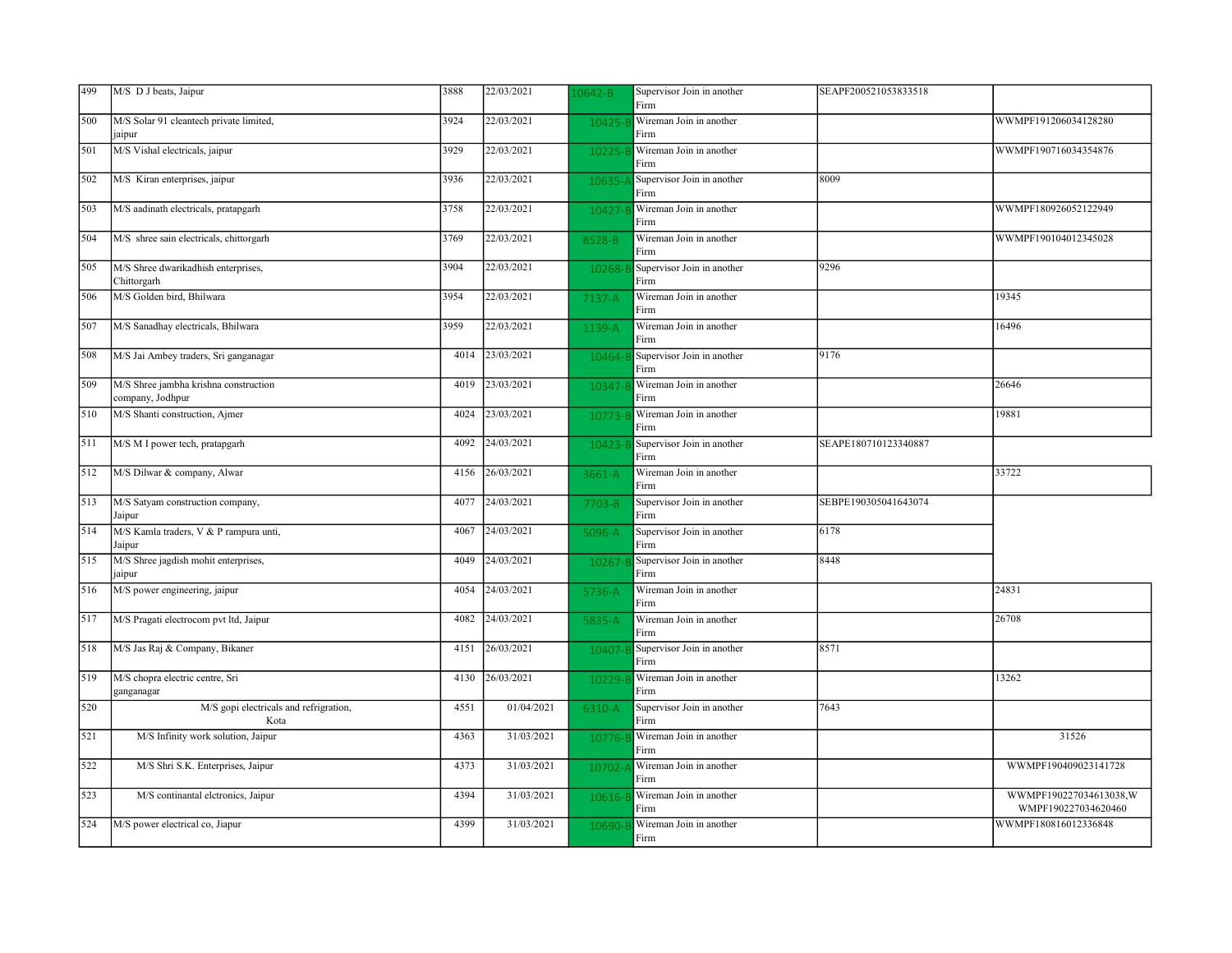| 525 | M/S nexus contractor and suppliers,<br>Dausa       | 4416 | 31/03/2021          | 10737-    | Supervisor Join in another<br>Firm | 8632                           |                                               |
|-----|----------------------------------------------------|------|---------------------|-----------|------------------------------------|--------------------------------|-----------------------------------------------|
| 526 | M/S Engineering solutions, Jaipur                  | 4442 | 31/03/2021          | $10535 -$ | Wireman Join in another<br>Firm    |                                | WWMPF190521123211397                          |
| 527 | M/S sp;ar91 cleantech private limited,<br>Jaipur   | 4447 | 31/03/2021          | $10425 -$ | Wireman Join in another<br>Firm    |                                | WWMPF190422102540151                          |
| 528 | M/S Shiv shankar enterprises, Jaipur               | 4500 | 01/04/2021          | 10585-    | Wireman Join in another<br>Firm    |                                | WWMPF190402124348858                          |
| 529 | M/S BMS control and resourses, Jaipur              | 4505 | 01/04/2021          | 10242-    | Supervisor Join in another<br>Firm | SEAPE181231033059252(<br>3042) |                                               |
| 530 | M/S JC industries, jaipur                          | 4251 | 31/03/2021          | 10336-E   | Wireman Join in another<br>Firm    |                                | WWMPF190802021817392                          |
| 531 | M/S Kartik enterpries, Jaipur                      | 4292 | 31/03/2021          | 10687-    | Wireman Join in another<br>Firm    |                                | 21034                                         |
| 532 | M/S HP Builders pvt. Ltd, jaipur                   | 4297 | 31/03/2021          | $10548 -$ | Wireman Join in another<br>Firm    |                                | WWMPF191206034429959                          |
| 533 | M/S Prakash electricals, Alwar                     | 4197 | 26/03/2021          | 3349-A    | Supervisor Join in another<br>Firm | SEAPF200624034636307           |                                               |
| 534 | M/S Roodra construction, Jaipur                    | 4302 | 31/03/2021          | 7435-A    | Wireman Join in another<br>Firm    |                                | WWMPF191206034425771                          |
| 535 | M/S Khursid electrical, jhalwar                    | 4313 | 31/03/2021          | 7554-B    | Supervisor Join in another<br>Firm | 6430                           |                                               |
| 536 | M/S mahadev construction company,<br>Barmer        | 4542 | 01/04/2021          | 7928-B    | Wireman Join in another<br>Firm    |                                | WWMPF190307022426535                          |
| 537 | M/S Riddhi electricals, hanumangarh                | 4426 | 31/03/2021          | 10523-    | Wireman Join in another<br>Firm    |                                | WWMPF190625045449939                          |
| 538 | M/S Gayatri electrical, pali                       | 4279 | 31/03/2021          | 8658-B    | Supervisor Join in another<br>Firm | 9505                           |                                               |
| 539 | M/S gajanand electricals, Jodhpur                  | 4341 | 31/03/2021          | $5147-A$  | Supervisor Join in another<br>Firm | 9668                           |                                               |
| 540 | M/S sneh corporation jodhpur                       | 4346 | 31/03/2021          | $10444 -$ | Wireman Join in another<br>Firm    |                                | 17885                                         |
| 541 | M/S rama peer constrction company,<br>jaisalmer    | 4351 | 31/03/2021          | 10747-    | Wireman Join in another<br>Firm    |                                | 8103                                          |
| 542 | M/S shri enterprises, Sikar                        | 4535 | 01/04/2021          | 10295-    | Supervisor Join in another<br>Firm |                                | 9198                                          |
| 543 | M/S Shree har har mahadev contractor,<br>nagaur    | 4562 | 01/04/2021          | 8337-B    | Wireman Join in another<br>Firm    |                                | 20784                                         |
| 544 | M/S Nakoda electrical & maintenance,<br>pratapgarh | 4262 | 31/03/2021          | 10638-    | Wireman Join in another<br>Firm    |                                | WWMPF190307022541508,W<br>WMPF180711042636124 |
| 545 | M/S shri bhanwar electricals, Jaisalmer            | 4654 | 05/04/2021          | 10663-    | Wireman Join in another<br>Firm    |                                | 26497                                         |
| 546 | M/S Excilent electrical, Jaipur                    | 4659 | 05/04/2021          | 10568-E   | Supervisor Join in another<br>Firm | SEAPE181102034310177           |                                               |
| 547 | M/S Elite Enterprises, Jaipur                      | 4622 | 05/04/2021          | 10709-    | Wireman Join in another<br>Firm    |                                | WWMPF190307022422816,W<br>WMPF181122122459312 |
| 548 | M/S Shri dev Narayan Electricals, Karauli          | 4594 | 05/04/2021          | 9604-B    | Wireman Join in another<br>Firm    |                                | 34372                                         |
| 549 | M/S Gupta electricals, Ajmer                       | 4638 | 05/04/2021          | 6598-B    | Wireman Join in another<br>Firm    |                                | WWMPF1904009020827495                         |
| 550 | M/S Cool Care engineers, Bhilwara                  | 4633 | $\sqrt{05/04}/2021$ | $10712 -$ | Supervisor Join in another<br>Firm | 8317                           |                                               |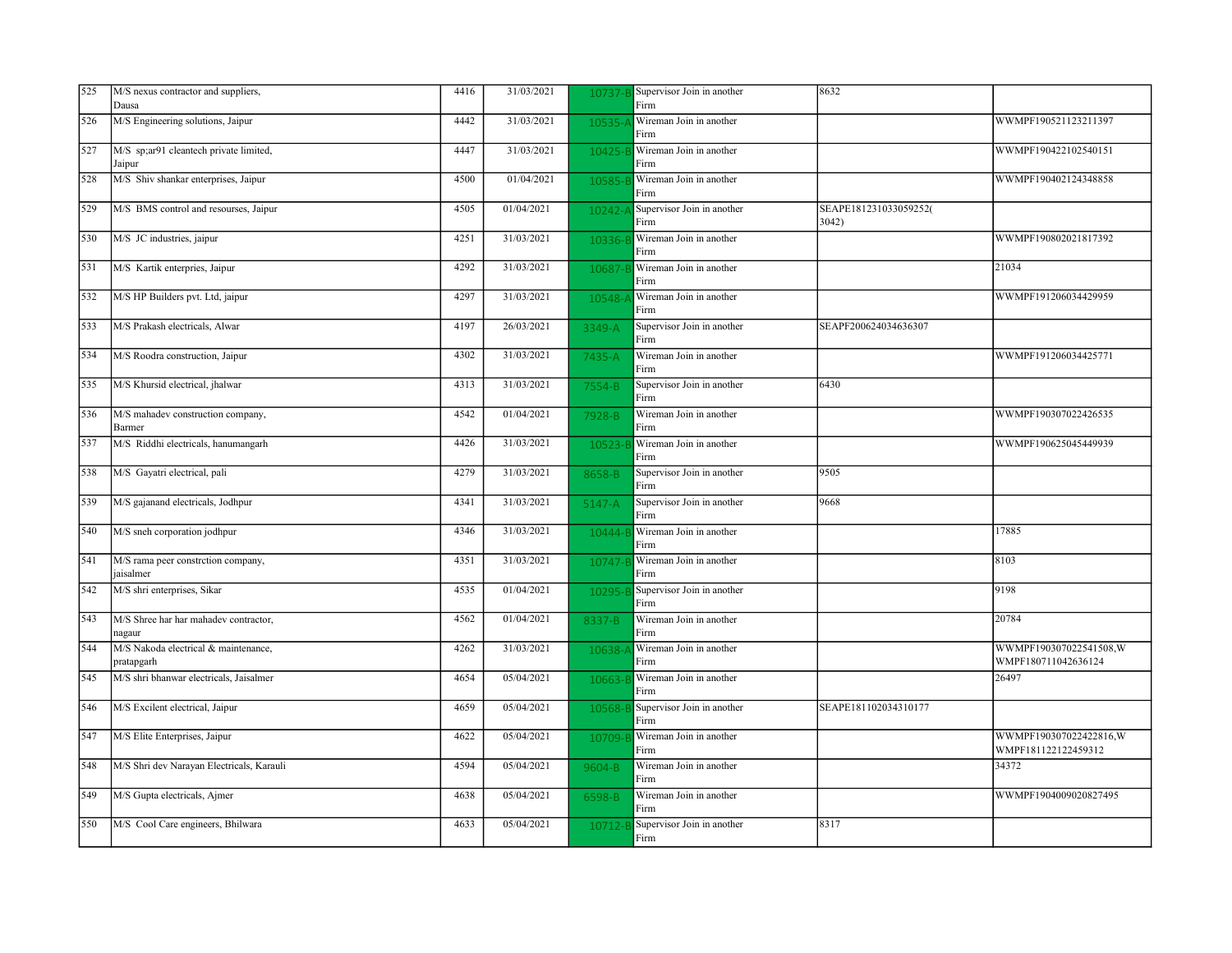| 551 | M/S sanwariya electricals, Pratapgarh               | 4611 | 05/04/2021 | 8130-B     | Supervisor Join in another<br>Firm | SEBPE190712040208989 |                                                |
|-----|-----------------------------------------------------|------|------------|------------|------------------------------------|----------------------|------------------------------------------------|
| 552 | M/S Nakshita enteprises, pratapgarh                 | 4606 | 05/04/2021 | 10497-     | Wireman Join in another<br>Firm    |                      | 31397                                          |
| 553 | M/S Asia electrical Engineers, Udaipur              | 4589 | 05/04/2021 | 10651-     | Wireman Join in another<br>Firm    |                      | 34152                                          |
| 554 | M/S Shiv Shakti Engineering, Bikaner                | 4749 | 08/04/2021 | 10576-B    | Wireman Join in another<br>Firm    |                      | WWMPF181102035938265                           |
| 555 | M/S RS Enterprises, Jaipur                          | 4744 | 08/04/2021 | 10740-     | Wireman Join in another<br>Firm    |                      | WWMPF190201025233647, W<br>WMPF190214053857392 |
| 556 | M/S R.K.construction Nagaur                         | 4784 | 09/04/2021 | 10881-B    | Supervisor Join in another<br>Firm | 8758                 |                                                |
| 557 | M/S RK engineering works, Chittorgarh               | 4767 | 08/04/2021 | 10421-     | Supervisor Join in another<br>Firm | 9795                 |                                                |
| 558 | M/S Sheetal Refrigeration & Electricals,<br>Jaipur  | 4835 | 12/04/2021 | 5902-A     | Wireman Join in another<br>Firm    |                      | 31337                                          |
| 559 | M/S Balaji Enterprises, Swaimadhopur                | 4840 | 12/04/2021 | 10546-     | Wireman Join in another<br>Firm    |                      | 17965                                          |
| 560 | M/S Rooddra construction, Jaipur                    | 4830 | 12/04/2021 | 7435-A     | Supervisor Join in another<br>Firm | 8135                 |                                                |
| 561 | M/S Chandra sound jaipur                            | 4789 | 09/04/2021 | 10727-     | Wireman Join in another<br>Firm    |                      | 21117                                          |
| 562 | M/S Suhani enterprises, Sawaimadhopur               | 4896 | 16/04/2021 | 10688-     | Supervisor Join in another<br>Firm | SEBPF200804045043628 |                                                |
| 563 | M/S Kasliwal traders, tonk                          | 4901 | 16/04/2021 | 10610-     | Wireman Join in another<br>Firm    |                      | WWMPF190625045214464                           |
| 564 | M/S Nakshita enteprises, pratapgarh                 | 4906 | 16/04/2021 | 10497-     | Wireman Join in another<br>Firm    |                      | WWMPF181102043416402                           |
| 565 | M/S Patidar Brothers, Banswara                      | 4911 | 16/04/2021 | 10496-     | Wireman Join in another<br>Firm    |                      | WWMPF190123041947274                           |
| 566 | M/S Pachar brothers, Sriganganagar                  | 5211 | 23/04/2021 | 10613-E    | Supervisor Join in another<br>Firm | 8618                 |                                                |
| 567 | M/S CSR contractor and suppliers,<br>hanumangarh    | 5166 | 23/04/2021 | 10677-     | Wireman Join in another<br>Firm    |                      | 26880                                          |
| 568 | M/S JMD Constrction company,<br>Sriganganagar       | 5173 | 23/04/2021 | 10493-     | Wireman Join in another<br>Firm    |                      | WWMPF181106114330750                           |
| 569 | M/S Karni enterprises, Bikaner                      | 5108 | 23/04/2021 | 10461-     | Supervisor Join in another<br>Firm | SEAPF191228124120021 |                                                |
| 570 | M/S Aditya construction company,<br>Hanumangarh     | 5113 | 23/04/2021 | 10707-     | Wireman Join in another<br>Firm    |                      | 11572                                          |
| 571 | M/S Shivam construction, Jalore                     | 5085 | 23/04/2021 | 10433-     | Wireman Join in another<br>Firm    |                      | WWMPF190422102547979                           |
| 572 | M/S Promac advisors pvt ltd, Jaipur                 | 5201 | 23/04/2021 | 10586-l    | Wireman Join in another<br>Firm    |                      | WWMPF200427121625934                           |
| 573 | M/S Ganesham electricals and<br>electronics, Jaipur | 5206 | 23/04/2021 | 10612-     | Supervisor Join in another<br>Firm | 8617                 |                                                |
| 574 | M/S Shri S.K. Enterprises, Jaipur                   | 5178 | 23/04/2021 | $10702 -$  | Supervisor Join in another<br>Firm | 8402                 |                                                |
| 575 | M/S electroclites(Power) pvt ltd, Jaipur            | 5183 | 23/04/2021 | 10825-     | Supervisor Join in another<br>Firm | 9832                 |                                                |
| 576 | M/S Pratap energy solutions pvt ltd,<br>Jaipur      | 5150 | 23/04/2021 | $9101 - B$ | Wireman Join in another<br>Firm    |                      | 31184                                          |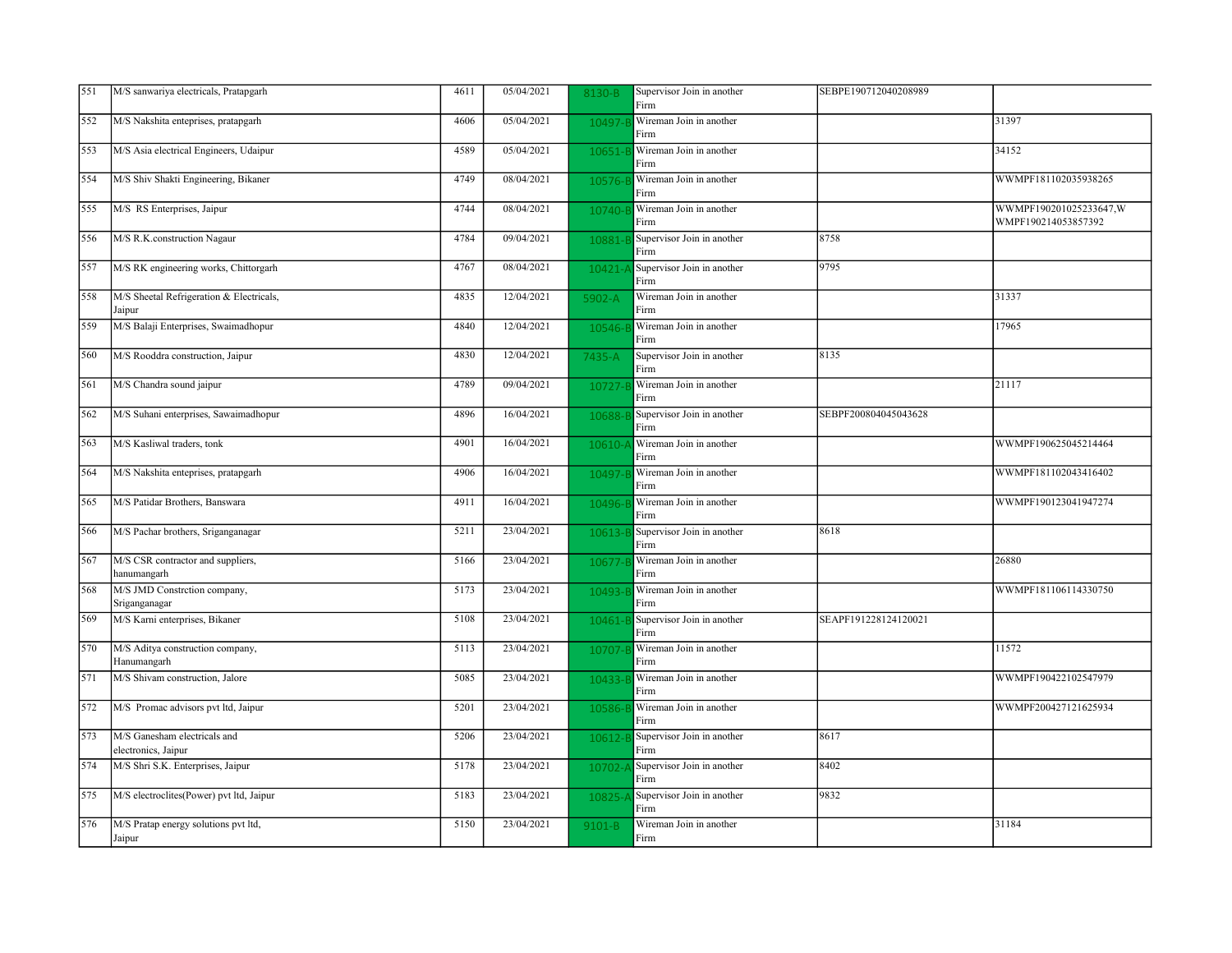| 577 | M/S Pratap infracreations pvt ltd, Jaipur                         | 5155 | 23/04/2021 | $9147 - B$ | Wireman Join in another<br>Firm    |                      | 31230                |
|-----|-------------------------------------------------------------------|------|------------|------------|------------------------------------|----------------------|----------------------|
| 578 | M/S SB engineering, Jaipur                                        | 5134 | 23/04/2021 | 10660-     | Supervisor Join in another<br>Firm | SEBPF190424103004319 |                      |
| 579 | M/S Karni electrical corporation, jaipur                          | 5118 | 23/04/2021 | 10725-     | Wireman Join in another<br>Firm    |                      | 11516                |
| 580 | M/S Shree hariom electricals and<br>construction company, dholpur | 5075 | 23/04/2021 | 10169-     | Wireman Join in another<br>Firm    |                      | WWMPF180711042627387 |
| 581 | M/S PAPLAJ ELECTRICALS, Dausa                                     | 5080 | 23/04/2021 | 10919-     | Wireman Join in another<br>Firm    |                      | WWMPF190307025841323 |
| 582 | M/S Kashish electricals & company,<br>Alwar                       | 5090 | 23/04/2021 | $10150 -$  | Supervisor Join in another<br>Firm | SEBPE191118032455114 |                      |
| 583 | M/S Shri tirupati electricals,<br>Swaimadhopur                    | 5057 | 23/04/2021 | 10499-     | Wireman Join in another<br>Firm    |                      | 33379                |
| 584 | M/S AD electrical solutions, Jaipur                               | 5062 | 23/04/2021 | 10637      | Wireman Join in another<br>Firm    |                      | 20476                |
| 585 | M/S Ambey electroconstruction, Nagaur                             | 5139 | 23/04/2021 | 7787-B     | Wireman Join in another<br>Firm    |                      | 30106                |
| 586 | M/S Shree J R Kishan and sons, Ajmer                              | 5041 | 23/04/2021 | 9292-B     | Wireman Join in another<br>Firm    |                      | 29651                |
| 587 | M/S Sawant sahaya construction<br>comapany, Jaisalmer             | 5271 | 27/04/2021 | 10670-     | Wireman Join in another<br>Firm    |                      | WWMPE18112212825592  |
| 588 | M/S S hri Govinda enterprises, Jodhpur                            | 5276 | 27/04/2021 | 10659-     | Supervisor Join in another<br>Firm | 10094                |                      |
| 589 | M/S Alpha engineering company, bikaner                            | 5234 | 27/04/2021 | 3359-A     | Wireman Join in another<br>Firm    |                      | 12278                |
| 590 | M/S Ajmera contractor, Ajmer                                      | 5294 | 27/04/2021 | 10601-     | Wireman Join in another<br>Firm    |                      | 17376                |
| 591 | M/S Aman electricals & Decoration,<br>Ajmer                       | 5299 | 27/04/2021 | 7641-B     | Supervisor Join in another<br>Firm | 10105                |                      |
| 592 | M/S Krishna enterprises, Ajmer                                    | 5252 | 27/04/2021 | 10488-     | Supervisor Join in another<br>Firm | SEAPE181029124151536 |                      |
| 593 | M/S Jaii bhawani construction company,<br>Jhunjhunu               | 5240 | 27/04/2021 | 10852      | Supervisor Join in another<br>Firm | SEAPF201218125216065 |                      |
| 594 | M/S Balaji engineers Jaipur                                       | 5289 | 27/04/2021 | 4416-A     | Wireman Join in another<br>Firm    |                      | 22185                |
| 595 | M/S Rahul electrical, Kota                                        | 5264 | 27/04/2021 | 6445-A     | Wireman Join in another<br>Firm    |                      | 10760                |
| 596 | M/S Manju enterprises, Bundi                                      | 5320 | 27/04/2021 | 9695-B     | Supervisor Join in another<br>Firm | SEAPE180917105522232 |                      |
| 597 | M/S Vishnu Electrical works, Kota                                 | 5259 | 27/04/2021 | 10566-     | Supervisor Join in another<br>Firm | 9042                 |                      |
| 598 | M/S Rohit constructin, Nagaur                                     | 5461 | 03/05/2021 | 10745-E    | Supervisor Join in another<br>Firm | 9758                 |                      |
| 599 | M/S Shri Balaji construction company,<br>Nagaur                   | 5384 | 03/05/2021 | 10698-     | Wireman Join in another<br>Firm    |                      | WWMPF200728061529244 |
| 600 | M/S Suraj Engineering, jaipur                                     | 5466 | 03/05/2021 | 10716-E    | Wireman Join in another<br>Firm    |                      | 18516                |
| 601 | M/S Mohan lal meena narain;pur,<br>Swaimadhopur                   | 5471 | 03/05/2021 | 3758-A     | Supervisor Join in another<br>Firm | SEBPE190712040202723 |                      |
| 602 | M/S Lucky electrical, Alwar                                       | 5438 | 03/05/2021 | 6814-B     | Supervisor Join in another<br>Firm | 8202                 |                      |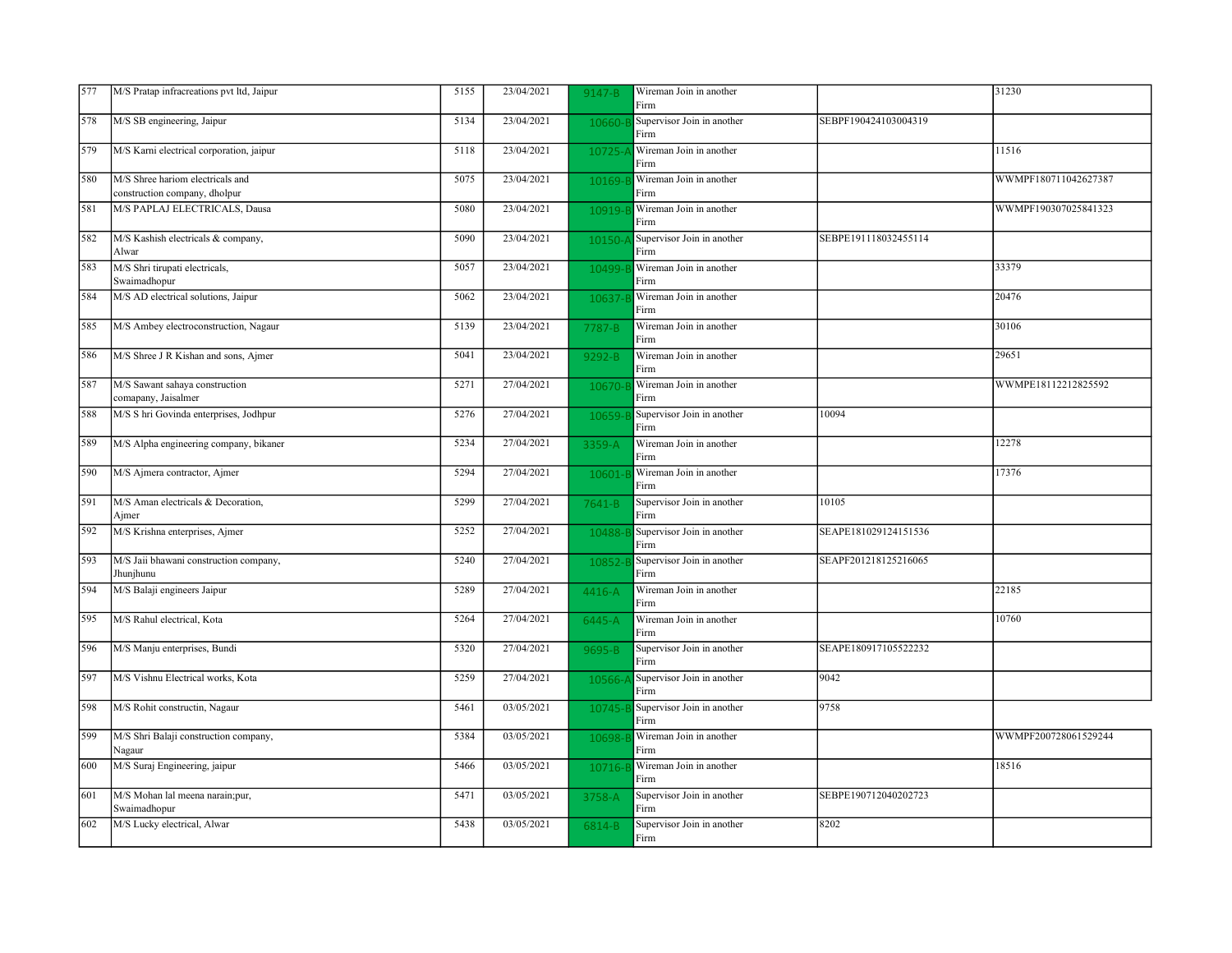| 603 | M/S Maa Jwala enterprises, Dausa                   | 5427 | 03/05/2021 | 7938-B     | Supervisor Join in another<br>Firm | 6856                 |                      |
|-----|----------------------------------------------------|------|------------|------------|------------------------------------|----------------------|----------------------|
| 604 | M/S Yash engineering solutions, Alwar              | 5422 | 03/05/2021 | 10666-     | Wireman Join in another<br>Firm    |                      | WWMPF180917104153750 |
| 605 | M/S bainsla electricals, Dausa                     | 5410 | 03/05/2021 | 7801-B     | Supervisor Join in another<br>Firm | SEAPF181024030732114 |                      |
| 606 | M/S Shiv Shankar enterprises, jaipur               | 5394 | 03/05/2021 | 10585-     | Wireman Join in another<br>Firm    |                      | WWMPF190314125226249 |
| 607 | M/S Gayatri enterprises, bharatpur                 | 5364 | 29/04/2021 | 6547-B     | Wireman Join in another<br>Firm    |                      | 16386                |
| 608 | M/S S.F Enteprises, Bharatpur                      | 5359 | 29/04/2021 | 7879-B     | Supervisor Join in another<br>Firm | 9598                 |                      |
| 609 | M/S Shivam electricals, Jaipur                     | 5487 | 03/05/2021 | 10652-     | Wireman Join in another<br>Firm    |                      | 19005                |
| 610 | M/S Sagar technochem, Jaipur                       | 5482 | 03/05/2021 | 10759-     | Wireman Join in another<br>Firm    |                      | 27185                |
| 611 | M/S Jagdamba electricals and Suppliers,<br>Bikaner | 5456 | 03/05/2021 | 8981-B     | Wireman Join in another<br>Firm    |                      | 33936                |
| 612 | M/S Mateshwati electricals, Bhilwara               | 5606 | 06/05/2021 | 10851-     | Wireman Join in another<br>Firm    |                      | 19725                |
| 613 | M/S Maa Chamunda electricals, Nagaur               | 5640 | 06/05/2021 | 8647-B     | Wireman Join in another<br>Firm    |                      | 28822                |
| 614 | M/S D.R. Electrucals, Chittorgarh                  | 5578 | 06/05/2021 | 6296-A     | Wireman Join in another<br>Firm    |                      | 22624                |
| 615 | M/S Adinath electricals, Udaipur                   | 6009 | 17/05/2021 | 10878-     | Wireman Join in another<br>Firm    |                      | WWMPF201015065237004 |
| 616 | M/S Shri Jadgamba enterpirses,<br>Jhunjhunu        | 5886 | 11/05/2021 | 7878-B     | Supervisor Join in another<br>Firm | SEAPF200619040925382 |                      |
| 617 | M/S Mahadev enterprises, Nagaur                    | 5772 | 11/05/2021 | 10819-1    | Supervisor Join in another<br>Firm | 7767                 |                      |
| 618 | M/S Electech Switchquer, Jaipur                    | 5735 | 06/05/2021 | 6520-A     | Wireman Join in another<br>Firm    |                      | 16700                |
| 619 | M/S Chetani electrical equipments, Jaipur          | 5714 | 06/05/2021 | 10581      | Wireman Join in another<br>Firm    |                      | 30368                |
| 620 | M/S Suhani enterprises, Sawaimadhopur              | 5672 | 06/05/2021 | 10688-     | Wireman Join in another<br>Firm    |                      | WWMPF190829122645136 |
| 621 | M/S kasliwal traders tonk, tonk                    | 5677 | 06/05/2021 | 10610-     | Wireman Join in another<br>Firm    |                      | WWMPF190214053604302 |
| 622 | M/S Chandra sound jaipur                           | 5657 | 06/05/2021 | 10727-     | Wireman Join in another<br>Firm    |                      | WWMPF200805045152446 |
| 623 | M/S Vraj enterpries, jaipur                        | 5661 | 06/05/2021 | 10692-     | Wireman Join in another<br>Firm    |                      | WWMPE180726045346591 |
| 624 | M/S Fouji enterprises, tonk                        | 5645 | 06/05/2021 | $9081 - B$ | Supervisor Join in another<br>Firm | 10408                |                      |
| 625 | M/S Star Rising energy pvt ltd, Jaipur             | 5583 | 06/05/2021 | 8015-A     | Wireman Join in another<br>Firm    |                      | 23118                |
| 626 | M/S Riya electricals, Bharatpur                    | 5567 | 06/05/2021 | 8555-B     | Supervisor Join in another<br>Firm | 8985                 |                      |
| 627 | M/S Unique enterprises, Jaipur                     | 5545 | 06/05/2021 | 10697-     | Wireman Join in another<br>Firm    |                      | 33574                |
| 628 | M/S Rajdhani enterprises, Jaipur                   | 5512 | 06/05/2021 | 7378-B     | Wireman Join in another<br>Firm    |                      | WWMPE180516054116001 |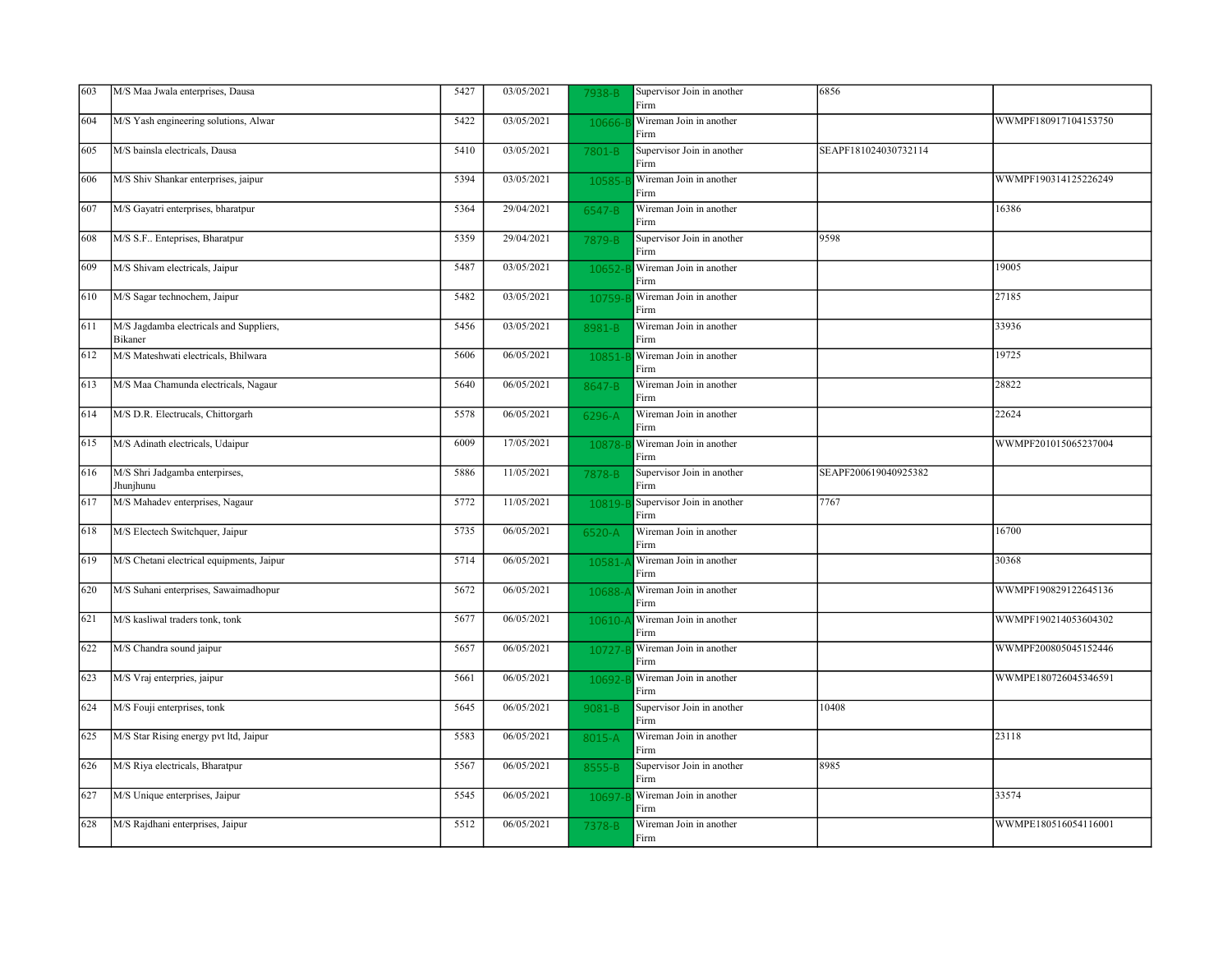| 629 | M/S Durgaram construction                            | 5988 | 17/05/2021 | 10956-l | Supervisor Join in another         | 9258                 |                      |
|-----|------------------------------------------------------|------|------------|---------|------------------------------------|----------------------|----------------------|
|     | company, Jaipur                                      |      |            |         | Firm                               |                      |                      |
| 630 | M/S ardent fire india pvt ltd, Alwar                 | 5993 | 17/05/2021 | 10598-l | Wireman Join in another<br>Firm    |                      | WWMPF181102035908858 |
| 631 | M/S shree shyam kripa electricals,<br>Bharatpur      | 5998 | 17/05/2021 | 10748-  | Wireman Join in another<br>Firm    |                      | 19611                |
|     |                                                      |      |            |         |                                    |                      |                      |
| 632 | M/S Deepak builders & construction,<br>Kota          | 5952 | 17/05/2021 | 10704-1 | Wireman Join in another<br>Firm    |                      | 19421                |
| 633 | M/S pari enterprises, Alwar                          | 5876 | 17/05/2021 | 10145-  | Wireman Join in another<br>Firm    |                      | 21412                |
| 634 | M/S chandan electrical enterprises, Dausa            | 5881 | 11/05/2021 | 5333-A  | Wireman Join in another<br>Firm    |                      | 28559                |
| 635 | M/S Bhawna electricals, Dausa                        | 5846 | 11/05/2021 | 10587   | Supervisor Join in another<br>Firm | SEAPF200430020619861 |                      |
| 636 | M/S Sunfront energy pvt ltd, Jaipur                  | 5818 | 11/05/2021 | 10392-  | Supervisor Join in another<br>Firm | 10296                |                      |
| 637 | M/S Genome corporation, Jaipur                       | 5823 | 11/05/2021 | 10783-  | Wireman Join in another<br>Firm    |                      | 34070                |
| 638 | M/S New track electricals, Jaipur                    | 5828 | 11/05/2021 | 7186-A  | Wireman Join in another<br>Firm    |                      | 21575                |
| 639 | M/S Himani enterprises, Jaipur                       | 5803 | 11/05/2021 | 10031-  | Supervisor Join in another<br>Firm | 8214                 |                      |
| 640 | M/S govindam engineering services,<br>Jaipur         | 5763 | 11/05/2021 | 8541-B  | Supervisor Join in another<br>Firm | 8860                 |                      |
| 641 | M/S Osian switchgeras & controls,<br>Jodhpur         | 5740 | 06/05/2021 | 2546-A  | Supervisor Join in another<br>Firm | 7161                 |                      |
| 642 | M/S Prithvi enterprises, Jodhpur                     | 5709 | 06/05/2021 | 10828-l | Supervisor Join in another<br>Firm | SEBPE180926050530735 |                      |
| 643 | M/S Shri ram construction company,<br>Churu          | 5688 | 06/05/2021 | 10633-  | Wireman Join in another<br>Firm    |                      | 20997                |
| 644 | M/S Ganpaty maharaj reliance company,<br>Churu       | 5693 | 06/05/2021 | 10344-E | Supervisor Join in another<br>Firm | SEAPE181205040730068 |                      |
| 645 | M/S Sun east energy pvt ltd, Sri<br>ganganagar       | 5698 | 06/05/2021 | 10365   | Wireman Join in another<br>Firm    |                      | 20998                |
| 646 | M/S Bholenath construction company,<br>Barmer        | 5629 | 06/05/2021 | 10251-  | Wireman Join in another<br>Firm    |                      | 30150                |
| 647 | M/S Sawant sahaya construction<br>company, Jaisalmer | 5588 | 06/05/2021 | 10670-  | Supervisor Join in another<br>Firm | 10029                |                      |
| 648 | M/S Jai Ambey traders, Sri ganganagar                | 5507 | 06/05/2021 | 10464-  | Wireman Join in another<br>Firm    |                      | WWMPE181004013421386 |
| 649 | M/S Gamble power, Jodhpur                            | 5977 | 17/05/2021 | 10292   | Wireman Join in another<br>Firm    |                      | 33380                |
| 650 | M/S mitarsh energy private ltd, Bikaner              | 5927 | 17/05/2021 | 10301-  | Wireman Join in another<br>Firm    |                      | WWMPF190305112714776 |
| 651 | M/S Kishan electric works, Barmer                    | 5901 | 11/05/2021 | 3129-A  | Wireman Join in another<br>Firm    |                      | 28558                |
| 652 | M/S S.K. builders, Hanumangarh                       | 5851 | 11/05/2021 | 10625-  | Wireman Join in another<br>Firm    |                      | WWMPF190716033254835 |
| 653 | M/S Dhananjay construction, jodhpur                  | 5813 | 11/05/2021 | 10381   | Wireman Join in another<br>Firm    |                      | 32838                |
| 654 | M/S Rami enteprises, Jodhpur                         | 6084 | 24/05/2021 | 10419-  | Supervisor Join in another<br>Firm | 8349                 |                      |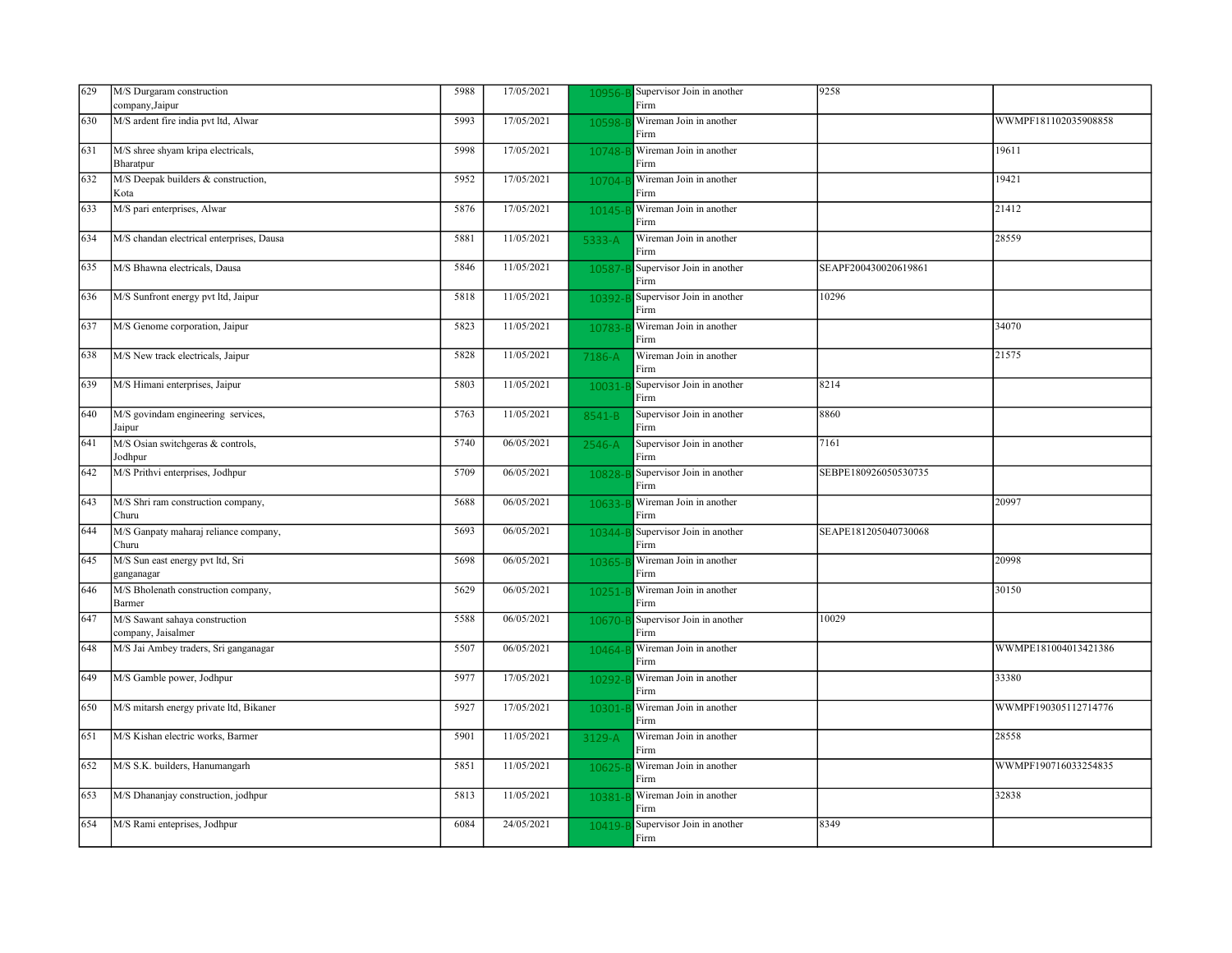| 655 | M/S Hari om electricals, Jodhpur                  | 6068 | 24/05/2021 | 9161-B     | Wireman Join in another<br>Firm    |                      | WWMPF181122123540921 |
|-----|---------------------------------------------------|------|------------|------------|------------------------------------|----------------------|----------------------|
| 656 | M/S Shri Veer biggaje electricals,<br>Jodhpur     | 6073 | 24/05/2021 | 9490-B     | Wireman Join in another<br>Firm    |                      | WWMPF190402124303222 |
| 657 | M/S Ganpat Construction Services, Jaipur          | 6100 | 24/05/2021 | 10458-     | Supervisor Join in another<br>Firm | 9540                 |                      |
| 658 | M/S Shanti Associates, Jaipur                     | 6089 | 24/05/2021 | 6276-A     | Wireman Join in another<br>Firm    |                      | 18554                |
| 659 | M/S R L electricals, Dausa                        | 6063 | 24/05/2021 | 6451-B     | Supervisor Join in another<br>Firm | 4965                 |                      |
| 660 | M/S Bhavya electricals, Alwar                     | 6043 | 24/05/2021 | 10305-1    | Wireman Join in another<br>Firm    |                      | WWMPF190724040823153 |
| 661 | M/S Balaji Construction Company, Jaipur           | 6033 | 24/05/2021 | $6572 - B$ | Wireman Join in another<br>Firm    |                      | WWMPF190514033119015 |
| 662 | M/S Kavya electricals, Dholpur                    | 6038 | 24/05/2021 | 10455-     | Wireman Join in another<br>Firm    |                      | WWMPF190425021053915 |
| 663 | M/S Signals & Systems(India) Pvt ltd,<br>Jaipur   | 6143 | 24/05/2021 | 6945-A     | Supervisor Join in another<br>Firm | SEBPE190625032455304 |                      |
| 664 | M/S Shri S.K. Enterprises, Jaipur                 | 6204 | 26/05/2021 | 10702-     | Wireman Join in another<br>Firm    |                      | WWMPF190409025354063 |
| 665 | M/S Tyagi Electrical, Jaipur                      | 6199 | 26/05/2021 | 10736-     | Wireman Join in another<br>Firm    |                      | WWMPF200903061937584 |
| 666 | M/S Samrathl electric and Supplier,<br>Barmer     | 6194 | 26/05/2021 | 10160-     | Wireman Join in another<br>Firm    |                      | WWMPF190409025354063 |
| 667 | M/S Saini Industrial engg works,<br>Jhunjhunu     | 6466 | 31/05/2021 | 10160-     | Wireman Join in another<br>Firm    |                      | 20150                |
| 668 | M/S A.K. Transcharger, Udaipur                    | 6461 | 31/05/2021 | 6866-A     | Supervisor Join in another<br>Firm | 4133                 |                      |
| 669 | M/S Satendra electricals, Bharatpur               | 6483 | 31/05/2021 | $2667 - A$ | Supervisor Join in another<br>Firm | 5526                 |                      |
| 670 | M/S Unique enterprises, Jaipur                    | 6471 | 31/05/2021 | 10697-     | Wireman Join in another<br>Firm    |                      | WWMPE181220123345154 |
| 671 | M/S Megha enterprises, Jaipur                     | 6476 | 31/05/2021 | 10762-     | Wireman Join in another<br>Firm    |                      | WWMPE181224013258078 |
| 672 | M/S Shree Shiv Lochan Electricals,<br>Bundi       | 6455 | 31/05/2021 | 9560-B     | Supervisor Join in another<br>Firm | SEBPE200730045608276 |                      |
| 673 | M/S Jakhar electric works, Barmer                 | 6488 | 31/05/2021 | 10132-     | Wireman Join in another<br>Firm    |                      | 15461                |
| 674 | M/S M.K. enterprises, Dausa                       | 6409 | 28/05/2021 | 10714-6    | Wireman Join in another<br>Firm    |                      | 28879                |
| 675 | M/S BRGS & company, jaipur                        | 6380 | 28/05/2021 | 7783-B     | Wireman Join in another<br>Firm    |                      | 19746                |
| 676 | M/S Canara lighting industries pvt ltd.<br>Jaipur | 6362 | 28/05/2021 | 10681-B    | Supervisor Join in another<br>Firm | SEBPE190619022521219 |                      |
| 677 | M/S Krishna electricals, Jaipur                   | 6329 | 28/05/2021 | 6544-B     | Supervisor Join in another<br>Firm | 6947                 |                      |
| 678 | M/S B K trade group Tonk                          | 6334 | 28/05/2021 | 10752-E    | Wireman Join in another<br>Firm    |                      | 14162                |
| 679 | M/S AAR key construction, Jaipur                  | 6312 | 28/05/2021 | 10266-     | Wireman Join in another<br>Firm    |                      | 16380                |
| 680 | M/S Kiran enteprises, Jaipur                      | 6236 | 27/05/2021 | 10635-     | Wireman Join in another<br>Firm    |                      | WWMPF200427122046887 |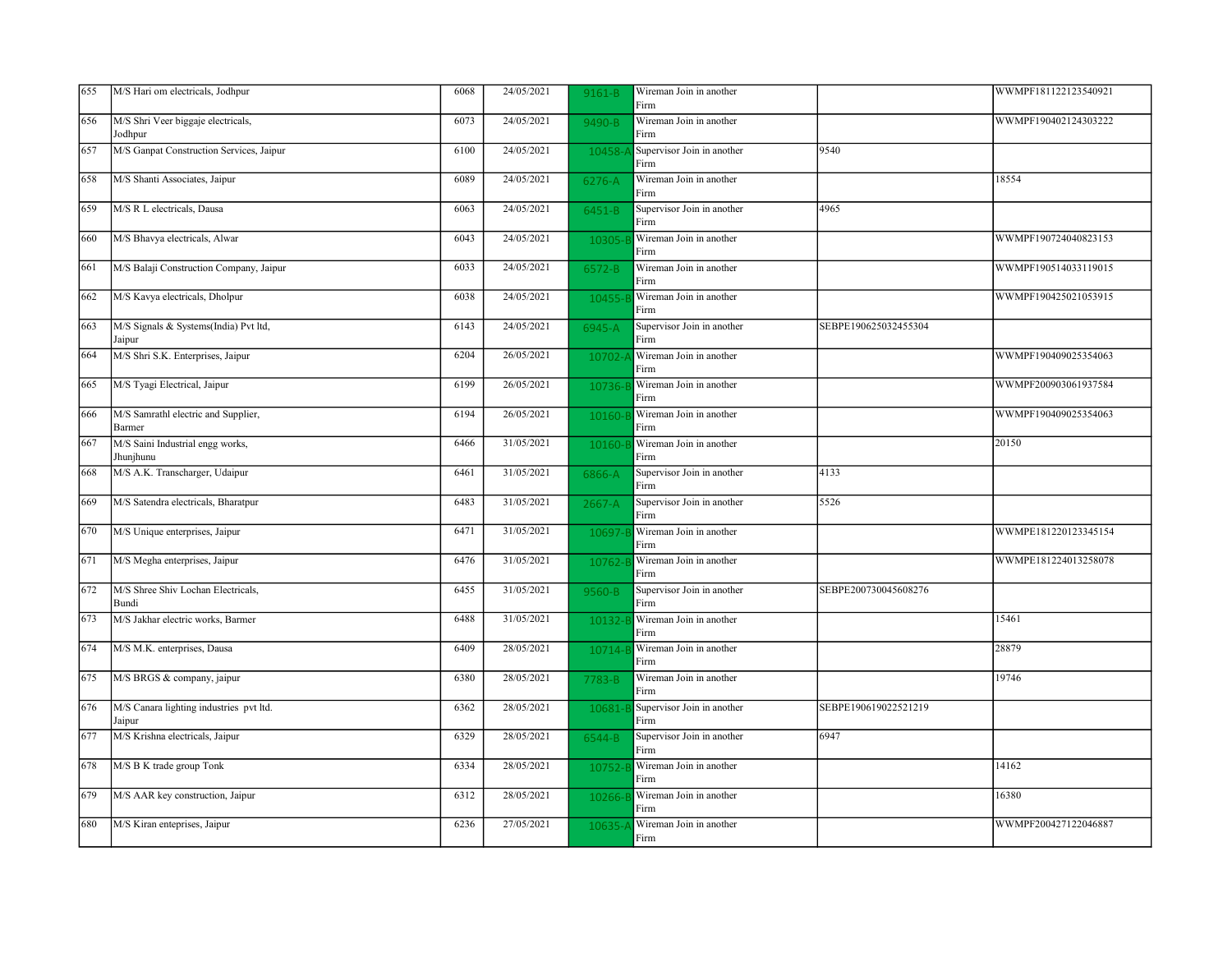| 681 | M/S Electrolites(power) pvt ltd, Jaipur              | 6241 | 27/05/2021 | 10825    | Wireman Join in another<br>Firm    |                      | WWMPF201015055212285 |
|-----|------------------------------------------------------|------|------------|----------|------------------------------------|----------------------|----------------------|
| 682 | M/S yadav electricals, dholpur                       | 6250 | 27/05/2021 | 9447-B   | Wireman Join in another<br>Firm    |                      | 13040                |
| 683 | M/S Energetic power engineers, Jaipur                | 6260 | 27/05/2021 | 7848-B   | Supervisor Join in another<br>Firm | SEAPF200611023037393 |                      |
| 684 | M/S Jai Distributors pvt ltd, Jaipur                 | 6275 | 27/05/2021 | 10689-   | Wireman Join in another<br>Firm    |                      | 20666                |
| 685 | M/S Shree Balaji electrical works,<br>Hanumangarh    | 6390 | 28/05/2021 | 6880-A   | Wireman Join in another<br>Firm    |                      | 29721                |
| 686 | M/S Mahipal singh bhati, Jaisalmer                   | 6367 | 28/05/2021 | 10790-   | Wireman Join in another<br>Firm    |                      | 34292                |
| 687 | M/S Shree Ram enterprises,<br>Sriganganagar          | 6346 | 28/05/2021 | 10675-   | Supervisor Join in another<br>Firm | SEAPF200604044223715 |                      |
| 688 | M/S Pachar brothers, Sriganganagar                   | 6351 | 28/05/2021 | 10613-   | Wireman Join in another<br>Firm    |                      | WWMPF200306045505075 |
| 689 | M/S H.M. Electric works, Suratgarh                   | 6280 | 27/05/2021 | $2109-A$ | Supervisor Join in another<br>Firm | SEBPF190424102943910 |                      |
| 690 | M/S Choudhary Traders, Nagaur                        | 6385 | 28/05/2021 | 10260-   | Supervisor Join in another<br>Firm | 9464                 |                      |
| 691 | M/S Federal Synergies(India) Pvt ltd,<br>Kota        | 6527 | 01/06/2021 | 8672-B   | Wireman Join in another<br>Firm    |                      | 29844                |
| 692 | M/S Amit Engineers, Kota                             | 6572 | 01/06/2021 | 10088-   | Wireman Join in another<br>Firm    |                      | 15666                |
| 693 | M/S AerIcon power pvt ltd, Baran                     | 6567 | 01/06/2021 | 10744-   | Supervisor Join in another<br>Firm | SEAPE190924055530221 |                      |
| 694 | M/S Shri Balaji enteprises, Bundi                    | 6585 | 01/06/2021 | 10414-   | Supervisor Join in another<br>Firm | SEBPE190124110609808 |                      |
| 695 | M/S Cool Care engineers, bhilwara                    | 6549 | 01/06/2021 | 10762-   | Wireman Join in another<br>Firm    |                      | WWMPF190924055145049 |
| 696 | M/S Satish enterprises, Alwar                        | 6638 | 04/06/2021 | 8263-B   | Wireman Join in another<br>Firm    |                      | 14162                |
| 697 | M/S Future Green power solution pvt ltd,<br>jaipur   | 6624 | 04/06/2021 | 10410-   | Wireman Join in another<br>Firm    |                      | 27192                |
| 698 | M/S Osian Switchgeras & controls,<br>jodhpur         | 6643 | 04/06/2021 | 2546-A   | Wireman Join in another<br>Firm    |                      | 15690                |
| 699 | M/S Shree Jayanti enterprises, Kota                  | 6717 | 10/06/2021 | 10317    | Wireman Join in another<br>Firm    |                      | WWMPF190305060336680 |
| 700 | M/S ABB India limited, Jaipur                        | 6808 | 11/06/2021 | 5639-A   | Wireman Join in another<br>Firm    |                      | 29288                |
| 701 | M/S Pooja electricals, Jaipur                        | 6797 | 11/06/2021 | 10218-   | Wireman Join in another<br>Firm    |                      | 22867                |
| 702 | M/S T.N. Enterprises, jaipur                         | 6783 | 11/06/2021 | 7975-B   | Supervisor Join in another<br>Firm | SEBPF200707050911739 |                      |
| 703 | M/S mahadev Infra electrical, Jaipur                 | 6739 | 10/06/2021 | 10823-   | Supervisor Join in another<br>Firm | SEBPF201022034709723 |                      |
| 704 | M/S Apdhya electricals, Bharatpur                    | 6724 | 10/06/2021 | 10749-1  | Supervisor Join in another<br>Firm | 8749                 |                      |
| 705 | M/S S.R. Enterprises, Jaisalmer                      | 6734 | 10/06/2021 | 10835-   | Wireman Join in another<br>Firm    |                      | 19221                |
| 706 | M/S Shri Kanwar construction company,<br>Hanumangarh | 6672 | 08/06/2021 | 7894-B   | Wireman Join in another<br>Firm    |                      | WWMPF200213030116520 |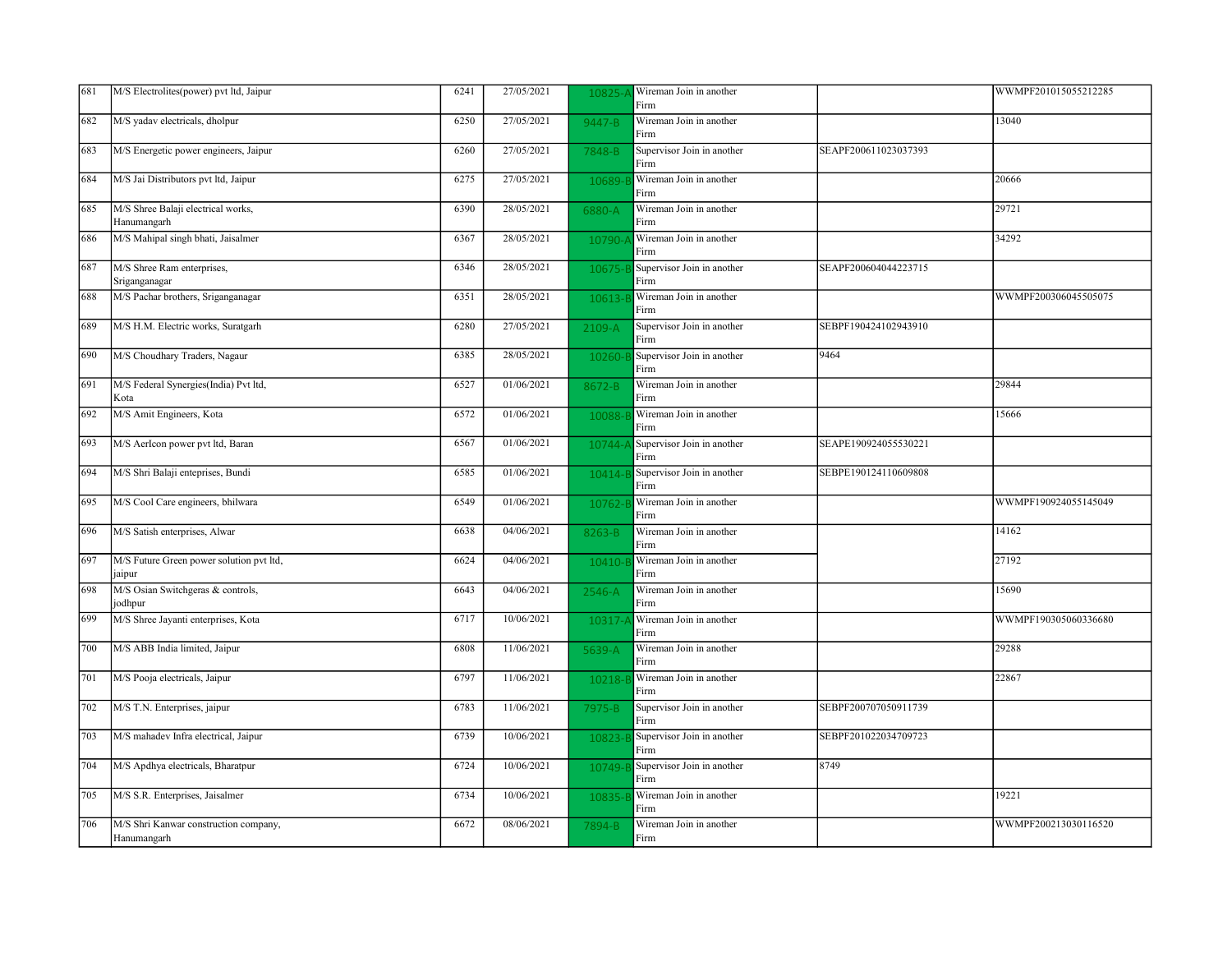| 707 | M/S Shanti Nath Enterprises, Chittorgarh             | 6765 | 11/06/2021 | 6724-A  | Supervisor Join in another<br>Firm | 9660                 |                      |
|-----|------------------------------------------------------|------|------------|---------|------------------------------------|----------------------|----------------------|
| 708 | M/S Baswana contractor, Nagaur                       | 6760 | 11/06/2021 | 9100-B  | Wireman Join in another<br>Firm    |                      | 26119                |
| 709 | M/S Sangeeta Enterprises, Ajmer                      | 6788 | 11/06/2021 | 10563-  | Wireman Join in another<br>Firm    |                      | WWMPE180816012342801 |
| 710 | M/S Modern Engineer And Developers,<br>Jhunjhunu     | 6706 | 10/06/2021 | 10763-E | Supervisor Join in another<br>Firm | 9060                 |                      |
| 711 | M/S Sardar Electricals, Dholpur                      | 6917 | 15/06/2021 | 7675-B  | Supervisor Join in another<br>Firm | 10334                |                      |
| 712 | M/S Electech Switchquer, Jaipur                      | 6956 | 16/06/2021 | 6520-A  | Wireman Join in another<br>Firm    |                      | 14992                |
| 713 | M/S Future Green power solution pvt ltd,<br>jaipur   | 6939 | 16/06/2021 | 10410-  | Supervisor Join in another<br>Firm | 10028                |                      |
| 714 | M/S Potaliya Enterprises, Jaipur                     | 6821 | 14/06/2021 | 10286-  | Supervisor Join in another<br>Firm | 9076                 |                      |
| 715 | M/S Shri Giriraj Enterprises, bundi                  | 6839 | 14/06/2021 | 7487-B  | Wireman Join in another<br>Firm    |                      | 15579                |
| 716 | M/S ardent fire india pvt ltd, Alwar                 | 6911 | 15/06/2021 | 10598-  | Supervisor Join in another<br>Firm | 8621                 |                      |
| 717 | M/S kyash engineering solutions, Alwar               | 6891 | 15/06/2021 | 10666-  | Wireman Join in another<br>Firm    |                      | WWMPF180824104834106 |
| 718 | M/S Gridster Engineers india pvt ltd,<br>Jaipur      | 6886 | 15/06/2021 | 10761-  | Supervisor Join in another<br>Firm | SEAPE180710123343765 |                      |
| 719 | M/S Shri Swaroop construction company,<br>Nagaur     | 6922 | 15/06/2021 | 10456-  | Wireman Join in another<br>Firm    |                      | WWMPF190422103218733 |
| 720 | M/S Jai shree shyam construction<br>company, Nagaur  | 6944 | 16/06/2021 | 9025-B  | Wireman Join in another<br>Firm    |                      | 25928                |
| 721 | M/S Dev electricals, Bhilwara                        | 6896 | 15/06/2021 | 10674-  | Wireman Join in another<br>Firm    |                      | WWMPF180917104157001 |
| 722 | M/S Mogisa Electricals, barmer                       | 6951 | 16/06/2021 | 6325-B  | Supervisor Join in another<br>Firm | 7562                 |                      |
| 723 | M/S Maa Degrai And company, Jaisalmer                | 6857 | 15/06/2021 | 8210-B  | Wireman Join in another<br>Firm    |                      | 27644                |
| 724 | M/S R.K. Electricals & Light Decoration,<br>Ajmer    | 7009 | 17/06/2021 | 9432-B  | Wireman Join in another<br>Firm    |                      | 14809                |
| 725 | M/S D.R. Electricals, Chittorgadh                    | 6997 | 16/06/2021 | 6296-A  | Supervisor Join in another<br>Firm | SEBPF200929052120349 |                      |
| 726 | M/S Jai Ambey electricals, Jhalawar                  | 7024 | 17/06/2021 | 10114-  | Wireman Join in another<br>Firm    |                      | 15361                |
| 727 | M/S D.R. Electricals, Chittorgadh                    | 7045 | 17/06/2021 | 6296-A  | Supervisor Join in another<br>Firm | SEBPE190305041654480 |                      |
| 728 | M/S Union Enterprises, Jaipur                        | 7050 | 17/06/2021 | 10697-  | Wireman Join in another<br>Firm    |                      | WWMPE181224013301281 |
| 729 | M/S Vishvkarma Electricals, Bhilwara                 | 7645 | 01/07/2021 | 10996-B | Wireman Join in another<br>Firm    |                      | 23942                |
| 730 | M/S Shree Balaji Electricals, Ajmer                  | 7650 | 01/07/2021 | 6747-B  | Supervisor Join in another<br>Firm | SEBPE190704034335551 |                      |
| 731 | M/S Yash Enterprises, Pratapgarh                     | 7422 | 29/06/2021 | 8245-B  | Supervisor Join in another<br>Firm | 7985                 |                      |
| 732 | M/S Gourav Electric & Engineering<br>Works, Banswara | 7429 | 29/06/2021 | 4638-A  | Wireman Join in another<br>Firm    |                      | 12430                |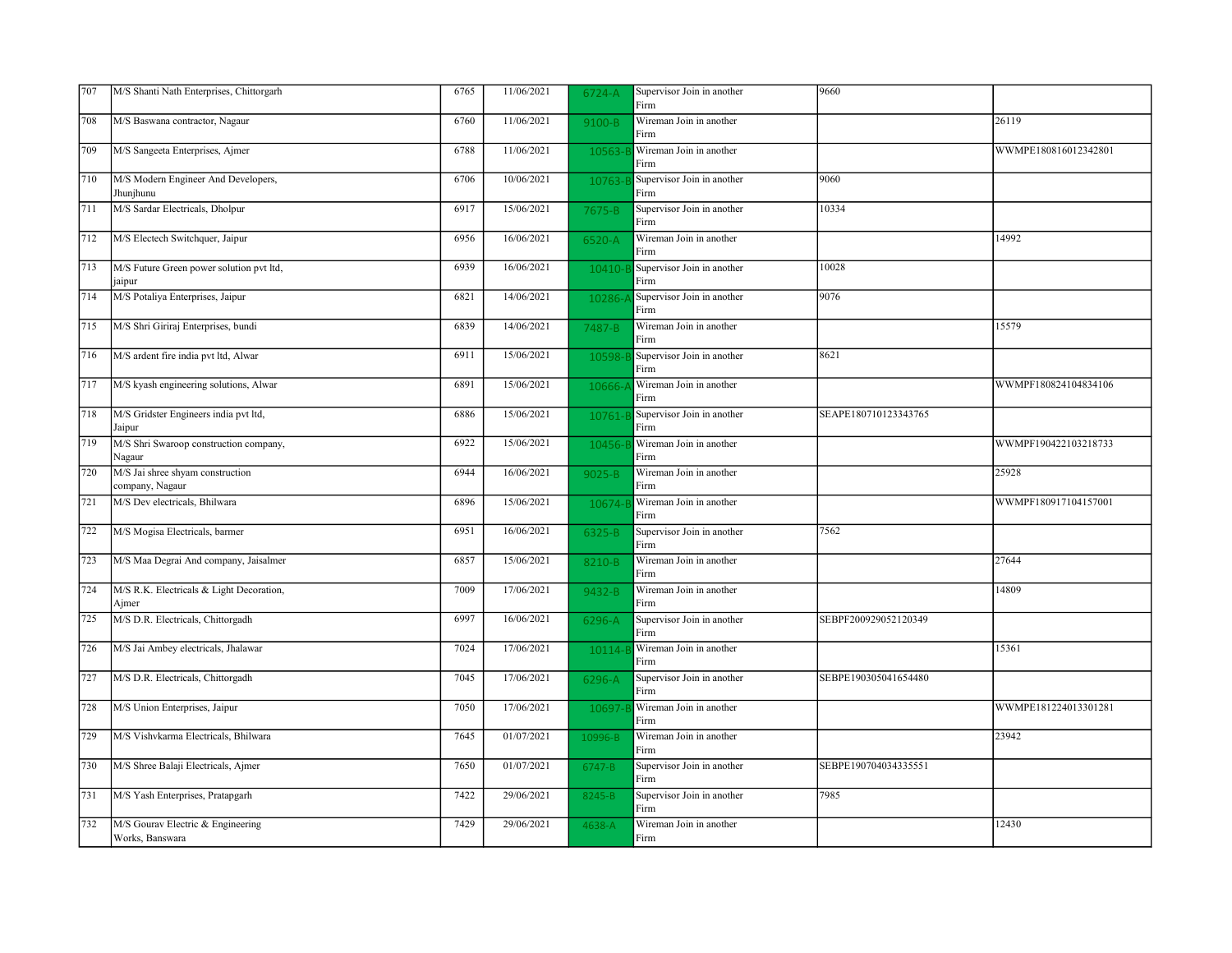| 733 | M/S A.L. Gani engieering works,                              | 7484 | 29/06/2021              | 6136-A  | Wireman Join in another                                          |                      | 15164                                         |
|-----|--------------------------------------------------------------|------|-------------------------|---------|------------------------------------------------------------------|----------------------|-----------------------------------------------|
|     | Jhunjhunu                                                    |      |                         |         | Firm                                                             |                      |                                               |
| 734 | M/S Rising constructions, Ajmer                              | 7330 | 28/06/2021              | 7026-B  | Wireman Join in another<br>Firm                                  |                      | WWMPF181114010404533                          |
| 735 | M/S Jai Ambey traders, Sri ganganagar                        | 7491 | 29/06/2021              | 10464-B | Wireman Join in another<br>Firm                                  |                      | WWMPE180724023541907                          |
| 736 | M/S Mohit Enterprises, Jodhpur                               | 7325 | 28/06/2021              | 5723-A  | Supervisor Join in another<br>Firm                               | SEBPE190625032430895 |                                               |
| 737 | M/S jagdish prasad and company,<br>Jodhpur                   | 7124 | 24/06/2021              | 9397-B  | Wireman Join in another<br>Firm                                  |                      | 18599                                         |
| 738 | M/S Shree shyam Infra, Dausa                                 | 7099 | 22/06/2021              | 10134-B | Wireman Join in another<br>Firm                                  |                      | WWMOF190514033516694                          |
| 739 | M/S Anil Enterprises, Jaipur                                 | 7086 | 22/06/2021              | 5820-A  | Wireman Join in another<br>Firm                                  |                      | WWMPF201015071553111                          |
| 740 | M/S C.K. Nohary construction, Jaipur                         | 7069 | 21/06/2021              | 10853-B | Supervisor Join in another<br>Firm, Wireman Join in another Firm | SEBPF190612123405197 | WWMPF190409013936143,W<br>WMPF181122123537562 |
| 741 | M/S Unique enterprises, Jaipur                               | 7525 | 30/06/2021              | 10697-A | Supervisor Join in another<br>Firm                               | 9926                 |                                               |
| 742 | M/S G.D. corporation, Jaipur                                 | 7633 | 01/07/2021              | 10795-B | Wireman Join in another<br>Firm                                  |                      | WWMPF190916010421908                          |
| 743 | M/S balaji enterprises, Jhalawar                             | 7595 | 01/07/2021              | 10755-A | Supervisor Join in another<br>Firm                               | SEAPF200929050916778 |                                               |
| 744 | M/S Elekrolites power pvt ltd, Jaipur                        | 7600 | 01/07/2021              | 10825-A | Supervisor Join in another<br>Firm, Wireman Join in another Firm | SEAPF200929050913011 | WWMPF200929052452903                          |
| 745 | M/S Ganesham electricals and<br>electronics, Jaipur          | 7605 | $\overline{01}/07/2021$ | 10612-B | Wireman Join in another<br>Firm                                  |                      | WWMPF200513054831638                          |
| 746 | M/S Neety Euro Asia solar energy, Jaipur                     | 7610 | 01/07/2021              | 10665-B | Wireman Join in another<br>Firm                                  |                      | WWMOF200721040204621                          |
| 747 | M/S Zenith IT solution private limited,<br>Jaipur            | 7615 | 01/07/2021              | 10457-B | Wireman Join in another<br>Firm                                  |                      | WWMPF200724060950621                          |
| 748 | M/S Ashirwad electricals and engineering<br>services, Jaipur | 7552 | 30/06/2021              | 6884-A  | Supervisor Join in another<br>Firm                               | 10475                |                                               |
| 749 | M/S Shree shyam enterprises,<br>Swaimadhopur                 | 7568 | 01/07/2021              | 10129-B | Wireman Join in another<br>Firm                                  |                      | WWMPF190620030040591                          |
| 750 | M/S VP enterprises, Jaipur                                   | 7578 | 01/07/2021              | 10093-B | Wireman Join in another<br>Firm                                  |                      | WWMPF181024014119459                          |
| 751 | M/S Shree construction, Dausa                                | 7557 | 30/06/2021              | 4613-A  | Wireman Join in another<br>Firm                                  |                      | 33526                                         |
| 752 | M/S Barkati works, jaipur                                    | 7536 | 30/06/2021              | 10720-B | Supervisor Join in another<br>Firm                               | 8812                 |                                               |
| 753 | M/S Uravashi enterprises, jaipur                             | 7392 | 28/06/2021              | 3689-B  | Supervisor Join in another<br>Firm                               | 9599                 |                                               |
| 754 | M/S Masalpur construction Karauli                            | 7404 | 28/06/2021              | 9679-B  | Wireman Join in another<br>Firm                                  |                      | 18550                                         |
| 755 | M/S ardent fire india pvt ltd, Alwar                         | 7399 | 28/06/2021              | 10598-B | Supervisor Join in another<br>Firm                               | 8621                 |                                               |
| 756 | M/S B.L.Brothers Baran                                       | 7415 | 29/06/2021              | 7691-B  | Supervisor Join in another<br>Firm                               | 10187                |                                               |
| 757 | M/S M S Trading company, Jaipur                              | 7434 | 29/06/2021              | 10854-B | Wireman Join in another<br>Firm                                  |                      | 20688                                         |
| 758 | M/S Rajendra electric services, jaipur                       | 7498 | 29/06/2021              | 1065-A  | Supervisor Join in another<br>Firm                               | SEAPE200626035258356 |                                               |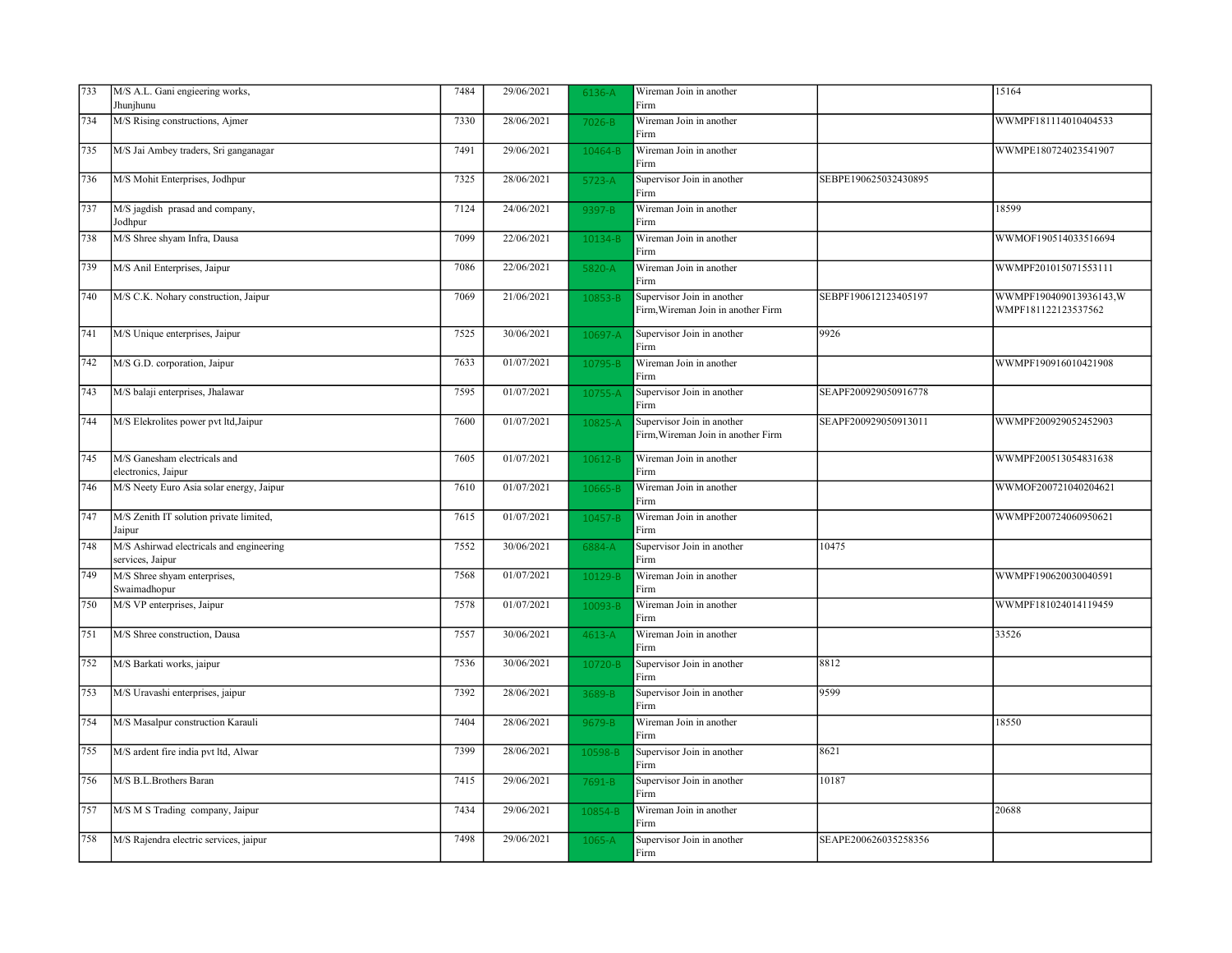| 759 | M/S Gupta trading company, Alwar                  | 7376 | 28/06/2021 | 9456-B     | Wireman Join in another<br>Firm                                  |                      | WWMPF180531031146493                           |
|-----|---------------------------------------------------|------|------------|------------|------------------------------------------------------------------|----------------------|------------------------------------------------|
| 760 | M/S Gupta trading company, Alwar                  | 7381 | 28/06/2021 | 10460-B    | Wireman Join in another<br>Firm                                  |                      | WWMPF180724023122866                           |
| 761 | M/S Dagla Electricals, Churu                      | 7816 | 05/07/2021 | $9291 - B$ | Supervisor Join in another<br>Firm                               | SEBPE190829122140704 |                                                |
| 762 | M/S bhati enteprirses, Hanumangarh                | 7811 | 05/07/2021 | 6159-B     | Wireman Join in another<br>Firm                                  |                      | WWMPF181122121825592                           |
| 763 | M/S Vaubhav Enteprises, Jaipur                    | 7685 | 01/07/2021 | 10940-1    | Supervisor Join in another<br>Firm                               | 8102                 |                                                |
| 764 | M/S neety Euro Asia solar energy Jaipur           | 7745 | 05/07/2021 | 10665-     | Supervisor Join in another<br>Firm                               | SEBPF200611023506223 |                                                |
| 765 | M/S Shailandera kumar yadav, Jaipur               | 7828 | 05/07/2021 | 10805-     | Wireman Join in another<br>Firm                                  |                      | WWMPF190716032517799                           |
| 766 | M/S Jain ifra, Ajmer                              | 7761 | 05/07/2021 | 10393-     | Wireman Join in another<br>Firm                                  |                      | 8701                                           |
| 767 | M/S Shree Jasnath contractor, Nagaur              | 7796 | 05/07/2021 | 10751-     | Wireman Join in another<br>Firm                                  |                      | WWMPF190314124843311, W<br>WMPF190305060421386 |
| 768 | m/S Shiv Electricals, Nagaur                      | 7775 | 05/07/2021 | 7581-B     | Supervisor Join in another<br>Firm                               | SEBPF200619041126329 |                                                |
| 769 | M/S S.K. Engineering, Ajmer                       | 7841 | 05/07/2021 | 9116-B     | Wireman Join in another<br>Firm                                  |                      | 31026                                          |
| 770 | M/S D.R. Electricals, Chittorgadh                 | 7806 | 05/07/2021 | 6296-B     | Wireman Join in another<br>Firm                                  |                      | WWMPE180626042939746                           |
| 771 | M/S Shree Balaji electricals, Dausa               | 7892 | 06/07/2021 | 5850-A     | Supervisor Join in another<br>Firm                               | 9163                 |                                                |
| 772 | M/S Shailandera kumar yadav, Jaipur               | 7917 | 06/07/2021 | 10805      | Wireman Join in another<br>Firm                                  |                      | WWMPF190703050221993                           |
| 773 | M/S Palam Sound, Jaipur                           | 7912 | 06/07/2021 | 10817-     | Wireman Join in another<br>Firm                                  |                      | WWMPF190313060723527                           |
| 774 | M/S K.R. Electricals, Dausa                       | 7902 | 06/07/2021 | 8002-B     | Wireman Join in another<br>Firm                                  |                      | WWMPF20102204339957                            |
| 775 | M/S Rajiv Electric & Engineering Works,<br>Jaipur | 7882 | 06/07/2021 | 7958-B     | Supervisor Join in another<br>Firm                               | SEAPE181102034325083 |                                                |
| 776 | M/S Ketara Electricals, bharatpur                 | 7942 | 08/07/2021 | 10779-     | Wireman Join in another<br>Firm                                  |                      | WWMPF200703053603833                           |
| 777 | M/S Desire energy solution pvt ltd, jaipur        | 7937 | 08/07/2021 | 10541-     | Wireman Join in another<br>Firm                                  |                      | WWMPF190806031813844                           |
| 778 | M/S MEN at work engineers pvt ltd,<br>Jaipur      | 7947 | 08/07/2021 | 10959-     | Supervisor Join in another<br>Firm                               | SEBPE190712040202723 |                                                |
| 779 | M/S Navdurga Sources, Rajsamand                   | 8130 | 12/07/2021 | 10543-     | Supervisor Join in another<br>Firm, Wireman Join in another Firm | 10449                | WWMPF181016033113287                           |
| 780 | M/S Parashnath Sales, corporation,<br>Bhilwara    | 8135 | 12/07/2021 | 9682-B     | Wireman Join in another<br>Firm                                  |                      | WWMPE190624021748271                           |
| 781 | M/S Shree Anjana dev enteprises,<br>Bhilwara      | 8140 | 12/07/2021 | 10800-     | Wireman Join in another<br>Firm                                  |                      | WWMPE190821030417220                           |
| 782 | M/S Virat enterprises, Jodhpur                    | 8084 | 12/07/2021 | 7919-B     | Supervisor Join in another<br>Firm                               | 10023                |                                                |
| 783 | M/S Vinayak Developers, Jaipur                    | 8089 | 12/07/2021 | 6370-A     | Wireman Join in another<br>Firm                                  |                      | 18895                                          |
| 784 | M/S B.S. Electricals, Jodhpur                     | 8045 | 12/07/2021 | 8501-B     | Supervisor Join in another<br>Firm                               | 8145                 |                                                |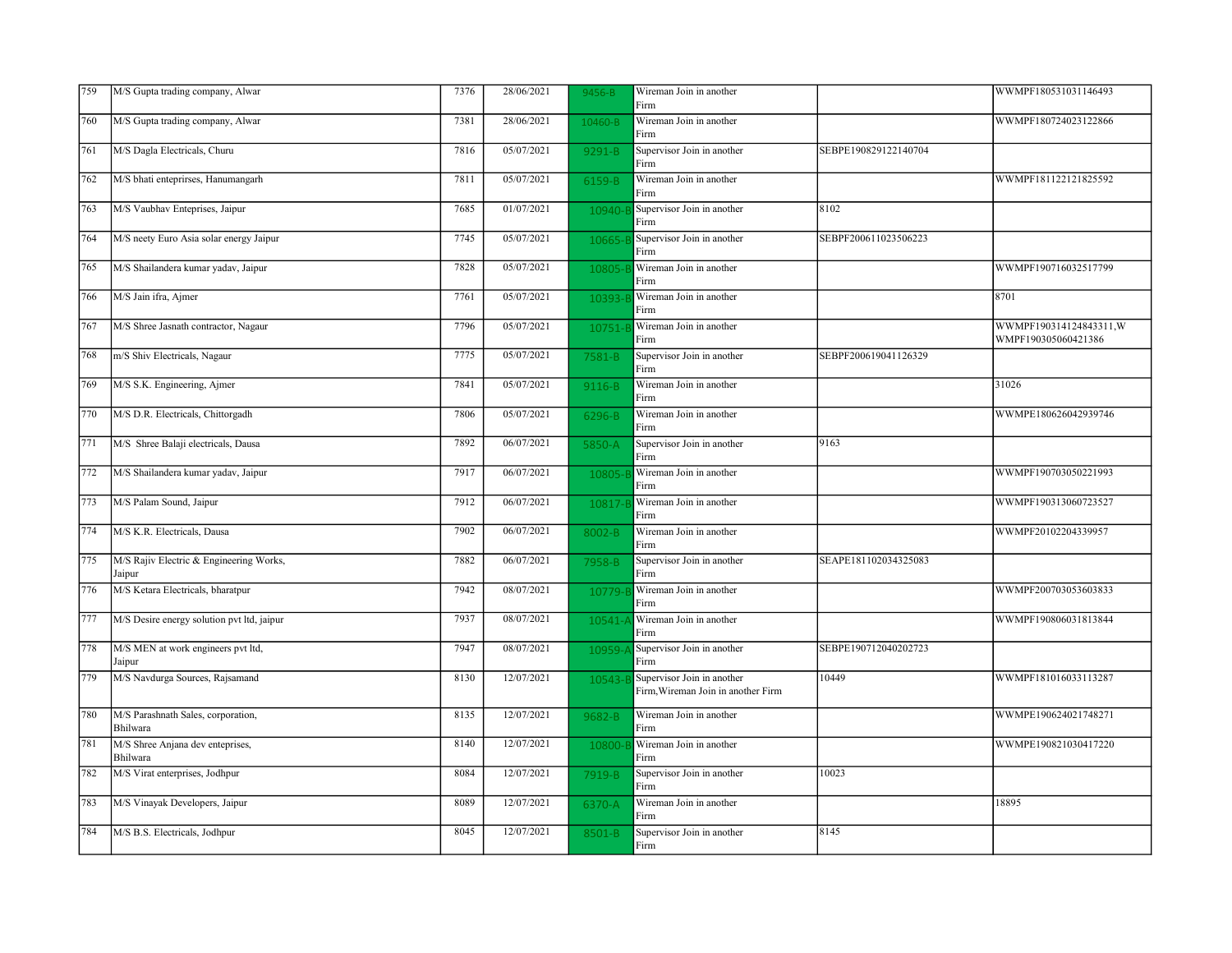| 785 | M/S Barkati works,jaipur                            | 8108 | 12/07/2021 | 10720-     | Wireman Join in another<br>Firm                                     |                                 | WWMPF180528031116572                          |
|-----|-----------------------------------------------------|------|------------|------------|---------------------------------------------------------------------|---------------------------------|-----------------------------------------------|
| 786 | M.S. Engineering Services, Jaipur                   | 8113 | 12/07/2021 | 7558-B     | Supervisor Join in another<br>Firm                                  | 9156                            |                                               |
| 787 | M/S Yash engineering solutions, Alwar               | 8028 | 08/07/2021 | 10666-     | Wireman Join in another<br>Firm                                     |                                 | WWMPF190404034442690                          |
| 788 | M/S Anchal Contractor, Dausa                        | 8012 | 08/07/2021 | 8024-B     | Wireman Join in another<br>Firm                                     |                                 | 20574                                         |
| 789 | M/S Raidham Air condition jaipur                    | 8017 | 08/07/2021 | 10469-     | Supervisor Join in another<br>Firm                                  | 6850                            |                                               |
| 790 | M/S Krishna Enterprises, Bundi                      | 8000 | 08/07/2021 | 7476-B     | Supervisor Join in another<br>Firm                                  | 6227                            |                                               |
| 791 | M/S Satendra electricals, Bharatpur                 | 8005 | 08/07/2021 | 2667-A     | Wireman Join in another<br>Firm                                     |                                 | 15499                                         |
| 792 | M/S Kasana enterprises, Dausa                       | 8207 | 14/07/2021 | 8062-B     | Supervisor Join in another<br>Firm                                  | SEBPE190118041732858            |                                               |
| 793 | M/S nandini enteprises, Bharatpur                   | 8202 | 14/07/2021 | $9414 - B$ | Wireman Join in another<br>Firm                                     |                                 | WWMPE181024022144432                          |
| 794 | M/S Punit enteprises, jaipur                        | 8223 | 14/07/2021 | 2522-A     | Supervisor Join in another<br>Firm                                  | SEBPE210115051205183            |                                               |
| 795 | M/S Vijay Electrical kota                           | 8234 | 14/07/2021 | 10766-     | Wireman Join in another<br>Firm                                     |                                 | WWMPE180906114140079                          |
| 796 | M/S Diksha electricals, Alwar                       | 8247 | 14/07/2021 | 10843-     | Supervisor Join in another<br>Firm                                  | SEAPE180926050619304            |                                               |
| 797 | M/S Jai ambey electricals, Bhilawara                | 8191 | 14/07/2021 | $7022 - B$ | Wireman Join in another<br>Firm                                     |                                 | 18231                                         |
| 798 | M/S D.R. electricals, Chittorgarh                   | 8242 | 14/07/2021 | 6296-A     | Wireman Join in another<br>Firm                                     |                                 | WWMPE180712040839626                          |
| 799 | M/S Nav Durga Construction company,<br>Jalore       | 8261 | 14/07/2021 | 7995-B     | Supervisor Join in another<br>Firm                                  | 6245                            |                                               |
| 800 | M/S Rahul Construction, Bundi                       | 8316 | 15/07/2021 | 9197-B     | Supervisor Join in another Firm, Wireman<br>Join in<br>another Firm | SEAPE181205040725005            | 33576                                         |
| 801 | M/S Singh electricals Alwar                         | 8337 | 15/07/2021 | 7752-B     | Supervisor Join in another<br>Firm                                  | SEAPE190701053545669(<br>10623) |                                               |
| 802 | M/S Pankaj electricals, Hanumangarh                 | 8332 | 15/07/2021 | 10692-     | Wireman Join in another<br>Firm                                     |                                 | WWMPF200619040539539                          |
| 803 | M/S R & A Sons contractors and<br>suppliers, Jaipur | 8327 | 15/07/2021 | 10945-     | Wireman Join in another<br>Firm                                     |                                 | WWMPF200619040547390                          |
| 804 | M/S Tammanna electric works, Churu                  | 8289 | 15/07/2021 | 10164-     | Supervisor Join in another<br>Firm                                  | 10771                           |                                               |
| 805 | M/S Ramdev electrical and contractor,<br>Barmer     | 8284 | 15/07/2021 | 5930-B     | Wireman Join in another<br>Firm                                     |                                 | 19322                                         |
| 806 | M/S lawada electrials, Swaimadhopur                 | 8366 | 16/07/2021 | 9454-B     | Wireman Join in another<br>Firm                                     |                                 | WWMPE180724023657033,W<br>WMPE180725041230266 |
| 807 | M/S Adhiraj Technocrates, jaipur                    | 8377 | 16/07/2021 | 10693-B    | Supervisor Join in another<br>Firm                                  | 8787                            |                                               |
| 808 | M/S Honey Enterprises, Jaipur                       | 8382 | 16/07/2021 | 5927-B     | Wireman Join in another<br>Firm                                     |                                 | 18935                                         |
| 809 | M/S Mahadev enterprises, Nagaur                     | 8387 | 16/07/2021 | 10819-B    | Wireman Join in another<br>Firm                                     |                                 | 22503                                         |
| 810 | M/S Ola projects, Sikar                             | 8485 | 19/07/2021 | 10820-     | Supervisor Join in another<br>Firm                                  | 8696                            |                                               |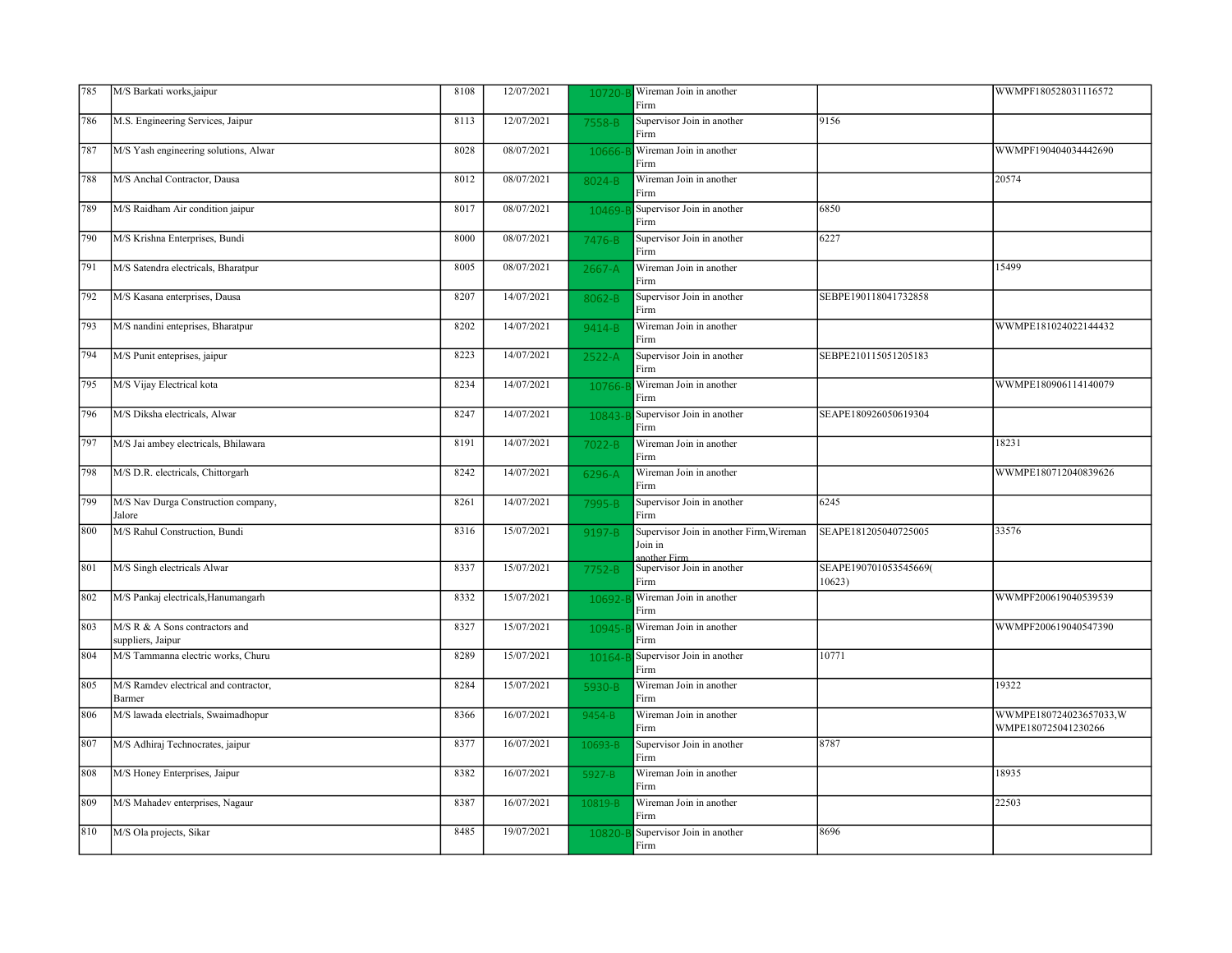| 811 | M/S Subham enteprises, Jaipur                          | 8480 | 19/07/2021 | 3074-A    | Supervisor Join in another Firm, Wireman<br>Join in<br>another Firm | 7576                 | 19767                |
|-----|--------------------------------------------------------|------|------------|-----------|---------------------------------------------------------------------|----------------------|----------------------|
| 812 | M/S Krishna enteprises, Bundi                          | 8473 | 19/07/2021 | 7476-B    | Wireman Join in another<br>Firm                                     |                      | 15597                |
| 813 | M/S Shri Giriraj Enterprises, bundi                    | 8468 | 19/07/2021 | 7487-B    | Supervisor Join in another<br>Firm                                  | 6181                 |                      |
| 814 | M/S Ganganagar enteprises, Sri<br>ganganagar           | 8456 | 19/07/2021 | 9266-B    | Supervisor Join in another<br>Firm                                  | 7667                 |                      |
| 815 | M/S Chopra electric centre, Sri<br>ganganagar          | 8451 | 19/07/2021 | 10229-    | Wireman Join in another<br>Firm                                     |                      | 10483                |
| 816 | M/S dalmia construction company, Churu                 | 8444 | 19/07/2021 | 10149-E   | Supervisor Join in another<br>Firm                                  |                      | 10572                |
| 817 | M/S K.N. Engineering, Chittorgarh                      | 8505 | 20/07/2021 | 10831-    | Wireman Join in another<br>Firm                                     |                      | 19007,27219          |
| 818 | M/S Ajmera contractor, Ajmer                           | 8500 | 20/07/2021 | 10601-    | Supervisor Join in another<br>Firm                                  |                      |                      |
| 819 | M/S Enzen Global solution pvt ltd, Ajmer               | 8516 | 20/07/2021 | 10358-    | Wireman Join in another<br>Firm                                     | 31451                |                      |
| 820 | M/S Sanju electricals, Karauli                         | 8537 | 20/07/2021 | 4685-B    | Wireman Join in another<br>Firm                                     |                      | 23491                |
| 821 | M/S bhati & company electricals, Jaipur                | 8532 | 20/07/2021 | 9391-B    | Wireman Join in another<br>Firm                                     |                      | 23843                |
| 822 | M/S Shanti constraction Ajmer                          | 8527 | 20/07/2021 | 10773-    | Supervisor Join in another<br>Firm                                  |                      | 9178                 |
| 823 | M/S Sunalfa energy private limited,<br>Jaipur          | 8553 | 20/07/2021 | $10279 -$ | Wireman Join in another<br>Firm                                     |                      | 28019                |
| 824 | M/S R.P. Enterprises, hanumangarh                      | 8548 | 20/07/2021 | 10137     | Supervisor Join in another<br>Firm                                  |                      | 10137-B              |
| 825 | M/S Jwala enterpriss, Jaipur                           | 8558 | 20/07/2021 | 9321-B    | Supervisor Join in another<br>Firm                                  | 10258                |                      |
| 826 | M/S M D power, Jaipur                                  | 8673 | 26/07/2021 | 10824-6   | Supervisor Join in another<br>Firm                                  | 9417                 |                      |
| 827 | M/S Vinayak develpers, Jaipur                          | 8678 | 26/07/2021 | 6370-A    | Wireman Join in another<br>Firm                                     |                      | 18856                |
| 828 | M/S Honey Enterprises, Jaipur                          | 8724 | 27/07/2021 | 5927-B    | Supervisor Join in another<br>Firm                                  | 7767                 |                      |
| 829 | M/S Shree Lakky Crain Service, Jaipur                  | 8719 | 27/07/2021 | 10571-1   | Supervisor Join in another<br>Firm                                  | 9301                 |                      |
| 830 | M/S MEN at work engineers pvt ltd,<br>Jaipur           | 8729 | 27/07/2021 | 10959-    | Wireman Join in another<br>Firm                                     |                      | 18516                |
| 831 | M/S Mahima construction company,<br>Nagaur             | 8734 | 27/07/2021 | 10736-    | Wireman Join in another<br>Firm                                     |                      | WWMPF200513054808497 |
| 832 | M/S Ashapura construction, pali                        | 8839 | 28/07/2021 | 6362-B    | Supervisor Join in another<br>Firm                                  | 4769                 |                      |
| 833 | M/S Jay shree krishna construction<br>company, Jodhpur | 8809 | 28/07/2021 | 6693-B    | Wireman Join in another<br>Firm                                     |                      | 33793                |
| 834 | M/S Yashika infratech, Jaipur                          | 8816 | 28/07/2021 | 10951-    | Wireman Join in another<br>Firm                                     |                      | WWMPF200615033113058 |
| 835 | M/S Parameter associates, Jaipur                       | 8830 | 28/07/2021 | 10839-    | Supervisor Join in another<br>Firm                                  | SEBPE190613020636172 |                      |
| 836 | M/S Shree Shiv Lochan Electricals,<br>Bundi            | 8789 | 28/07/2021 | 9560-B    | Wireman Join in another<br>Firm                                     |                      | 19723                |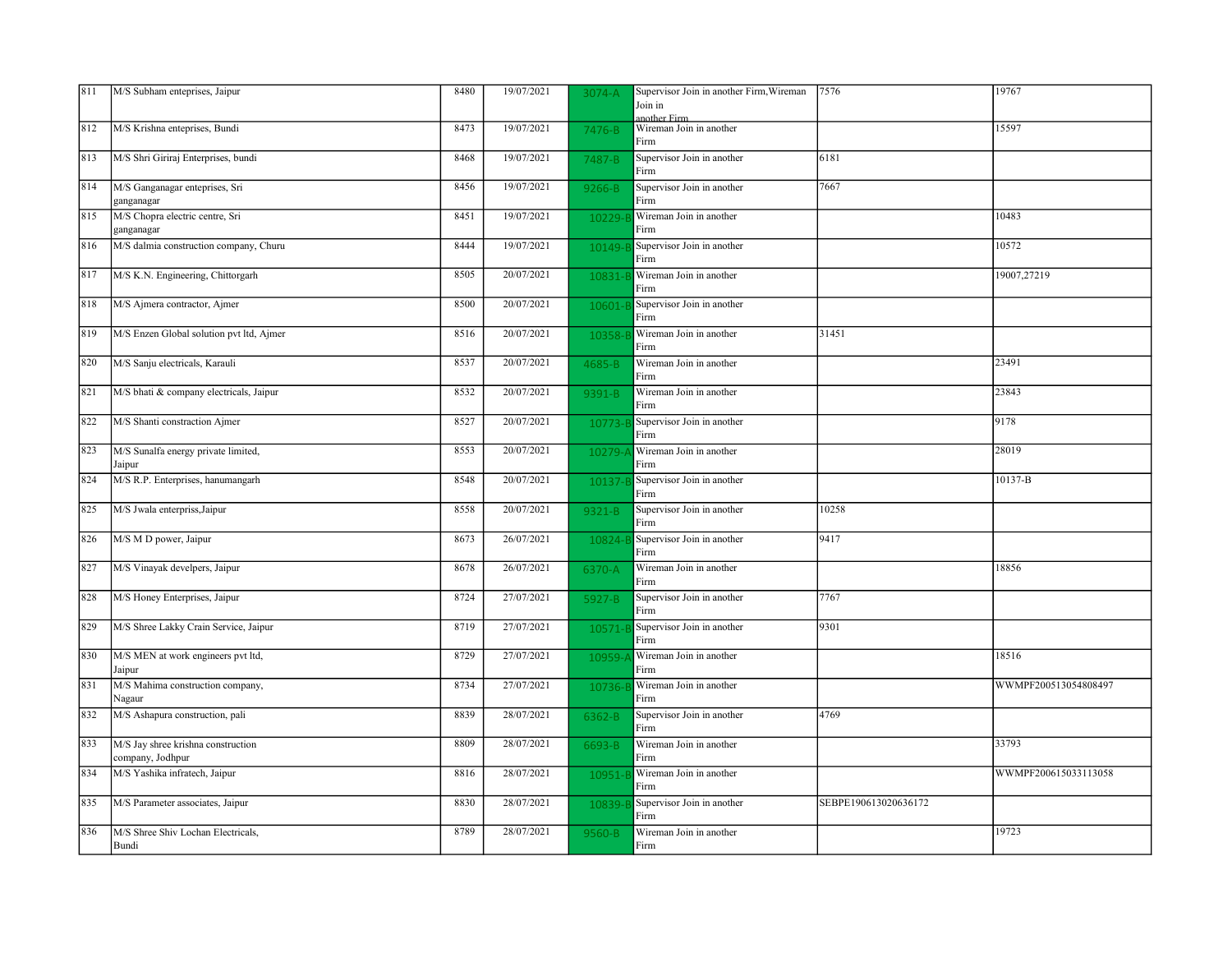| 837 | M/S Durgaram construction                                | 8854 | 28/07/2021 | 10956-     | Wireman Join in another                                          |                      | 34372                |
|-----|----------------------------------------------------------|------|------------|------------|------------------------------------------------------------------|----------------------|----------------------|
|     | company, Jaipur                                          |      |            |            | Firm                                                             |                      |                      |
| 838 | M/S Sheetal Refrigeration & Electricals,<br>Jaipur       | 8753 | 27/07/2021 | 5902-A     | Supervisor Join in another<br>Firm                               | 10026                |                      |
| 839 | M/S Kiram enterprises, Jaipur                            | 8825 | 28/07/2021 | 10635-     | Wireman Join in another<br>Firm                                  |                      | WWMPF200427121617090 |
| 840 | M/S Shantinath electrical, Dungarpur                     | 8861 | 28/07/2021 | 10447-     | Supervisor Join in another<br>Firm                               | 10525                |                      |
| 841 | M/S Rakesh construction company, Jhunjhunu               | 8770 | 27/07/2021 | 10391-     | Supervisor Join in another<br>Firm, Wireman Join in another Firm | 6739                 | 15479                |
| 842 | M/S BPS control servicing consultancy<br>pvt ltd, Jaipur | 8932 | 29/07/2021 | 2582-B     | Supervisor Join in another<br>Firm                               | 5392                 |                      |
| 843 | M/S L.T. Elevator private limited, Jaipur                | 8937 | 29/07/2021 | 8963-B     | Wireman Join in another<br>Firm                                  |                      | 12653                |
| 844 | M/S Aaditi electronics enteprises, Alwar                 | 8919 | 29/07/2021 | 4929-A     | Supervisor Join in another<br>Firm                               | SEBPE181016021848313 |                      |
| 845 | M/S Jai bhawani construction company,<br>Jhunjhunu       | 8909 | 29/07/2021 | 10852      | Wireman Join in another<br>Firm                                  |                      | WWMPF210107042115809 |
| 846 | M/S Sun enterprises devapura, pratapgarh                 | 8880 | 29/07/2021 | 10501-     | Supervisor Join in another<br>Firm                               | SEAPF191205050315996 |                      |
| 847 | m/S Navratan Supply & construction<br>company, Barmer    | 9136 | 04/08/2021 | $9200 - B$ | Wireman Join in another<br>Firm                                  |                      | 25835                |
| 848 | M/S Pawan trading company, Bikaner                       | 9131 | 04/08/2021 | 10818-     | Supervisor Join in another<br>Firm                               | SEBPE190906061136831 |                      |
| 849 | M/S Chetani electrical equipments, Jaipur                | 9249 | 05/08/2021 | 10581-     | Wireman Join in another<br>Firm                                  |                      | 23582                |
| 850 | M/S balaji construction comapany jaipur                  | 9233 | 05/08/2021 | 6572-A     | Wireman Join in another<br>Firm                                  |                      | WWMPF190502021309103 |
| 851 | M/S Rahul electricals, Jaipur                            | 9217 | 05/08/2021 | 9185-B     | Wireman Join in another<br>Firm                                  |                      | WWMPF190730040733959 |
| 852 | M/S Burduak electronics, Jaipur                          | 9212 | 05/08/2021 | 10155      | Wireman Join in another<br>Firm                                  |                      | WWMPF190521125009269 |
| 853 | M/S Jakson ltd, Jaipur                                   | 9177 | 05/08/2021 | 7838-A     | Wireman Join in another<br>Firm                                  |                      | 31337                |
| 854 | M/S A.K. Enterprises, Jaipur                             | 9158 | 05/08/2021 | 7966-B     | Wireman Join in another<br>Firm                                  |                      | WWMPF191205050609377 |
| 855 | M/S Chetani electrical equipments, Jaipur                | 9141 | 04/08/2021 | 10581-     | Wireman Join in another<br>Firm                                  |                      | 31341                |
| 856 | M/S Nutan desing mart pvt ltd, udaipur                   | 9254 | 05/08/2021 | 10989-B    | Supervisor Join in another<br>Firm                               | SEBPE180926050830735 |                      |
| 857 | M/S Sun enteprises, pratapgarh                           | 9163 | 05/08/2021 | 10501      | Wireman Join in another<br>Firm                                  |                      | WWMPF191024034346161 |
| 858 | M/S yash enteprises, Jhunjhunu                           | 9265 | 05/08/2021 | 10259-     | Supervisor Join in another<br>Firm                               | 9847                 |                      |
| 859 | M/S jatin enteprises, Alwar                              | 9022 | 04/08/2021 | 7704-B     | Wireman Join in another<br>Firm                                  |                      | 29948                |
| 860 | M/S MEN at work engineers pvt ltd,<br>Jaipur             | 9012 | 04/08/2021 | 10959-     | Supervisor Join in another<br>Firm                               | 9758                 |                      |
| 861 | M/S Jai ambey electrical basni, Bundi                    | 9033 | 04/08/2021 | 10946-E    | Supervisor Join in another<br>Firm                               | 9176                 |                      |
| 862 | M/S Mayur enterprises, Kota                              | 9064 | 04/08/2021 | 10231-     | Wireman Join in another<br>Firm                                  |                      | WWMPF190716032309029 |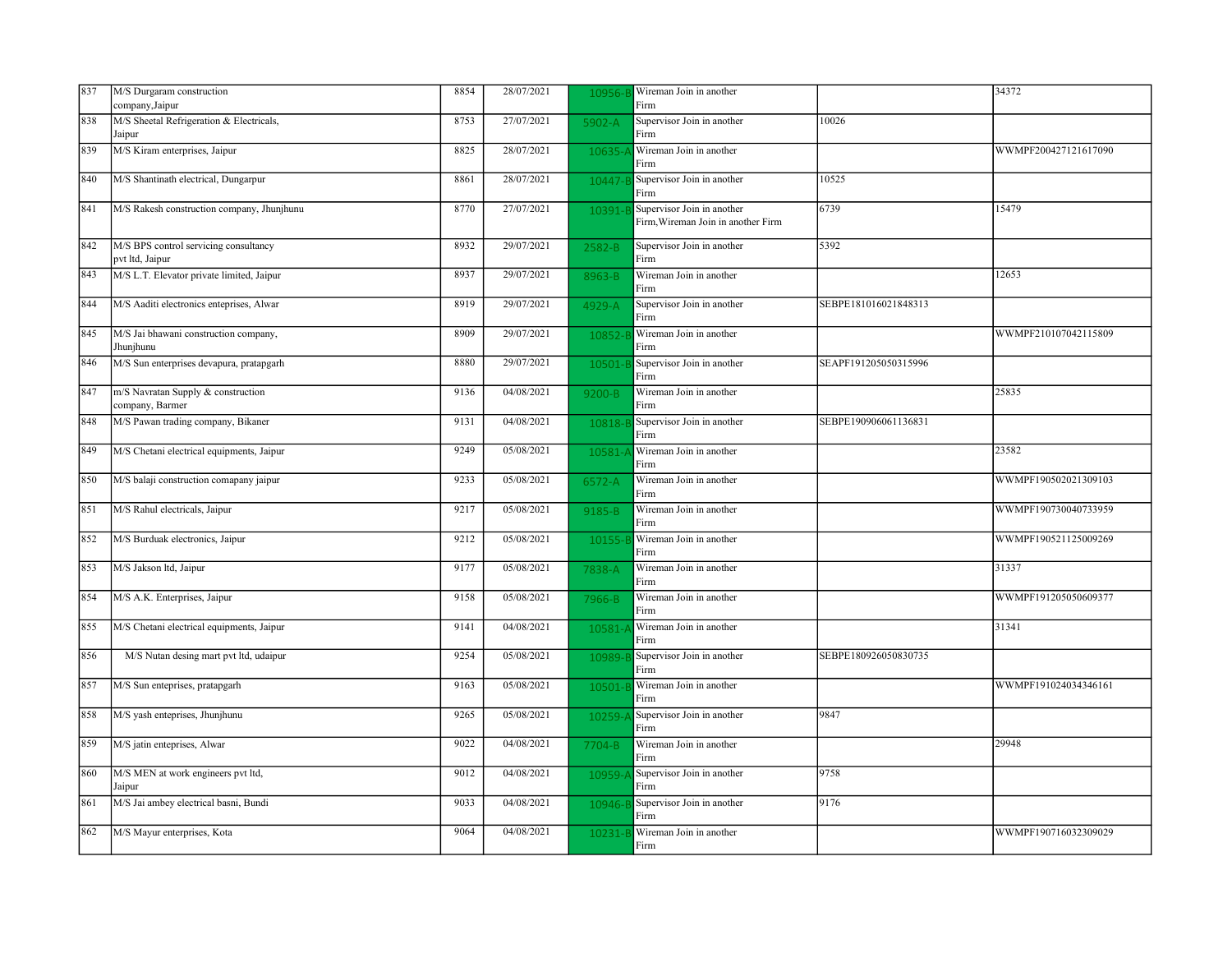| 863 | M/S Anushka enterprises, Jaipur                                     | 9059 | 04/08/2021 | 8013-B  | Wireman Join in another<br>Firm    |                      | WWMPF18121104405267                           |
|-----|---------------------------------------------------------------------|------|------------|---------|------------------------------------|----------------------|-----------------------------------------------|
| 864 | M/S Diksha electricals, Alwar                                       | 9087 | 04/08/2021 | 10843-  | Wireman Join in another<br>Firm    |                      | WWMPE1809618104837471                         |
| 865 | M/S Indo powersys private limited, Jaipur                           | 9113 | 04/08/2021 | 10522-  | Wireman Join in another<br>Firm    |                      | WWMPF190705030050714                          |
| 866 | M/S Anil enteprises, jaipur                                         | 9108 | 04/08/2021 | 5820-A  | Wireman Join in another<br>Firm    |                      | WWMPF201028122241854                          |
| 867 | M/S Bagdi electrical, Jaipur                                        | 9103 | 04/08/2021 | 10832   | Wireman Join in another<br>Firm    |                      | WWMPF200615033129789                          |
| 868 | M/S D.R.Electricals, Chittorgarh                                    | 9038 | 04/08/2021 | 6296-A  | Wireman Join in another<br>Firm    |                      | 19219                                         |
| 869 | M/S shubh shree enterprises, Udaipur                                | 9043 | 04/08/2021 | 10885   | Wireman Join in another<br>Firm    |                      | 19879                                         |
| 870 | M/S S.K. khetan infraprojects pvt ltd,<br>Udaipur                   | 9017 | 04/08/2021 | 10064-  | Wireman Join in another<br>Firm    |                      | 12061                                         |
| 871 | M/S Laddu gopal electronic constractor<br>and supplier, Hanumangarh | 9092 | 04/08/2021 | 10965-  | Supervisor Join in another<br>Firm | SEAPE181102034310177 |                                               |
| 872 | M/S Shiv Shakti Engineering, Bikaner                                | 9069 | 04/08/2021 | 10576-  | Wireman Join in another<br>Firm    |                      | WWMPF1904221103214671                         |
| 873 | M/S Sita Ram enterprises, Bharatpur                                 | 9306 | 06/08/2021 | 8812-B  | Wireman Join in another<br>Firm    |                      | WWMPF200312011758204,W<br>WMPE190821030437799 |
| 874 | M/S Dhan laxmi construction, Jalore                                 | 9404 | 12/08/2021 | 5589-B  | Wireman Join in another<br>Firm    |                      | WWMPF190625050409576                          |
| 875 | M/S Pachar brothers, Sriganganagar                                  | 9513 | 12/08/2021 | 10613-  | Wireman Join in another<br>Firm    |                      | WWMPF200521045329060                          |
| 876 | M/S Rajesh enterprises, Bikaner                                     | 9518 | 12/08/2021 | 8619-B  | Supervisor Join in another<br>Firm | 10624                |                                               |
| 877 | M/S Dhruv trading company,<br>hanumangarh                           | 9523 | 12/08/2021 | 10757-  | Wireman Join in another<br>Firm    |                      | 29956                                         |
| 878 | M/S Ramdev electrical and contractor,<br>Barmer                     | 9477 | 12/08/2021 | 5930-B  | Supervisor Join in another<br>Firm | 8867                 |                                               |
| 879 | M/S Jai Ambey traders, Sri ganganagar                               | 9488 | 12/08/2021 | 10464-  | Wireman Join in another<br>Firm    |                      | WWMPE180724023541907                          |
| 880 | M/S bhati traders & suppliers, bikaner                              | 9426 | 12/08/2021 | 10793-  | Wireman Join in another<br>Firm    |                      | 19650                                         |
| 881 | M/S New era mediequip pvt ltd, jaipur                               | 9415 | 12/08/2021 | 10869-  | Supervisor Join in another<br>Firm | SEAPF191228124120021 |                                               |
| 882 | M/S Indo powersys private limited, Jaipur                           | 9399 | 12/08/2021 | 10522-  | Wireman Join in another<br>Firm    |                      | WWMPF191206034134108                          |
| 883 | M/S shree navdurga electrical, jaipur                               | 9382 | 12/08/2021 | 11034-  | Wireman Join in another<br>Firm    |                      | 19538                                         |
| 884 | M/S Parameter associates, Jaipur                                    | 9343 | 06/08/2021 | 10836-1 | Wireman Join in another<br>Firm    |                      | WWMPF200121113708953                          |
| 885 | M/S Neety euro asia solar energy, jaipur                            | 9556 | 12/08/2021 | 10665-  | Wireman Join in another<br>Firm    |                      | WWMPF200805045133818                          |
| 886 | M/S Suntech engineer, Jaipur                                        | 9546 | 12/08/2021 | 10806-  | Wireman Join in another<br>Firm    |                      | WWMPF201008050712445                          |
| 887 | M/S Kiran enterprises, Jaipur                                       | 9503 | 12/08/2021 | 10635-  | Wireman Join in another<br>Firm    |                      | WWMPF200430020935580                          |
| 888 | M/S Jai Distributors pvt ltd, Jaipur                                | 9508 | 12/08/2021 | 10689-  | Supervisor Join in another<br>Firm | SEAPF200907044433051 |                                               |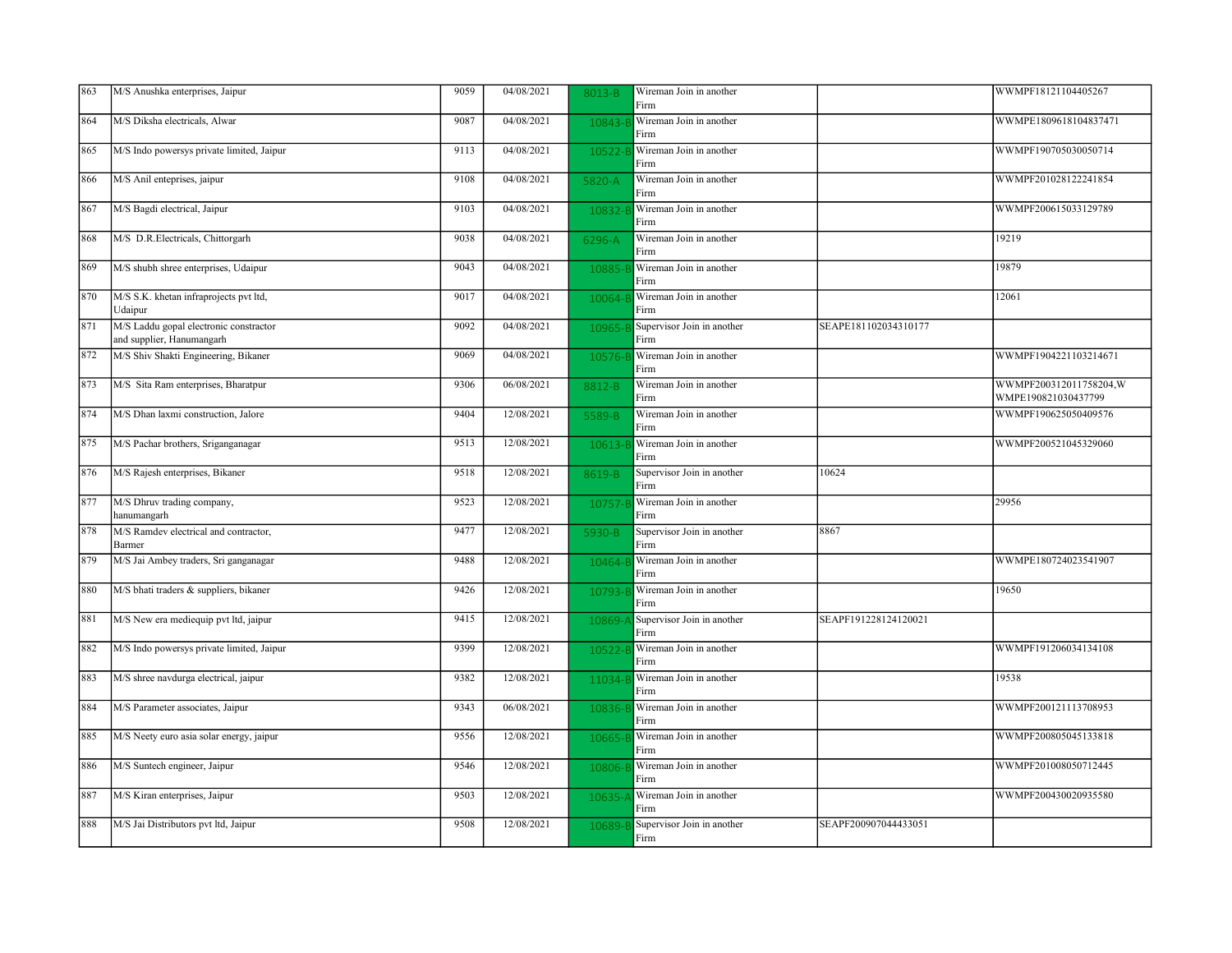| 889 | M/S Dinesh enterprises, Alwar                         | 9493 | 12/08/2021 | 7279-B     | Wireman Join in another<br>Firm    |                      | WWMPE180801060124756                          |
|-----|-------------------------------------------------------|------|------------|------------|------------------------------------|----------------------|-----------------------------------------------|
| 890 | M/S Kiran enteprises, jaipur                          | 9466 | 12/08/2021 | 10635-     | Wireman Join in another<br>Firm    |                      | WWMPF200513055024388                          |
| 891 | M/S narsingh electricals and construction,<br>Alwar   | 9454 | 12/08/2021 | 10850-     | Supervisor Join in another<br>Firm | 9145                 |                                               |
| 892 | M/S vaman engineers india pvt ltd,<br>Udaipur         | 9431 | 12/08/2021 | 10905-E    | Supervisor Join in another<br>Firm | 10216                |                                               |
| 893 | M/S Shri Balaji construction company,<br>Nagaur       | 9567 | 12/08/2021 | 10698-     | Supervisor Join in another<br>Firm | SEAPF200817062118575 |                                               |
| 894 | M/S Pushpendra gaur, Ajmer                            | 9572 | 12/08/2021 | 10758-E    | Wireman Join in another<br>Firm    |                      | WWMPE180724023558237                          |
| 895 | M/S Mahima construction company,<br>Nagaur            | 9551 | 12/08/2021 | 10736-B    | Supervisor Join in another<br>Firm | SEAPF200907044641914 |                                               |
| 896 | M/S Prakrati construction Udaipur                     | 9449 | 12/08/2021 | 10861-     | Wireman Join in another<br>Firm    |                      | WWMPF190314124828715                          |
| 897 | M/S Hargun enterprises, Sri Ganganagar                | 9651 | 16/08/2021 | $9041 - B$ | Supervisor Join in another<br>Firm | 5089                 |                                               |
| 898 | M/S Bholenath construction company,<br>Barmer         | 9656 | 16/08/2021 | 10251-     | Wireman Join in another<br>Firm    |                      | 20288                                         |
| 899 | M/S Parameter associates, Jaipur                      | 9701 | 16/08/2021 | 10836-     | Wireman Join in another<br>Firm    |                      | WWMPF201026010144918                          |
| 900 | M/S S.K. sagwan electrical, Jaipur                    | 9691 | 16/08/2021 | 8007-A     | Wireman Join in another<br>Firm    |                      | 31382                                         |
| 901 | M/S Priyanka enteprises, Jaipur                       | 9696 | 16/08/2021 | 10742-     | Supervisor Join in another<br>Firm | 10228                |                                               |
| 902 | M/S Vision technologies, Jaipur                       | 9681 | 16/08/2021 | 5766-A     | Supervisor Join in another<br>Firm | 9895                 |                                               |
| 903 | M/S khan enteprises, Bharatpur                        | 9671 | 16/08/2021 | 10856-     | Wireman Join in another<br>Firm    |                      | WWMPF191022030845988,W<br>WMPF190305055448302 |
| 904 | M/S Ramelex private limited, Jaipur                   | 9718 | 16/08/2021 | 10282-     | Wireman Join in another<br>Firm    |                      | WWMPF180808014015314                          |
| 905 | M/S Raj enterprises, Bhilwara                         | 9706 | 16/08/2021 | 5405-A     | Wireman Join in another<br>Firm    |                      | 30529                                         |
| 906 | M/S vinayak enterprises, Pratapgarh                   | 9711 | 16/08/2021 | 6165-B     | Supervisor Join in another<br>Firm | 8209                 |                                               |
| 907 | M/S Shri jagdamba enteprises, Jhunjhunu               | 9686 | 16/08/2021 | 7878-B     | Wireman Join in another<br>Firm    |                      | 34253                                         |
| 908 | M/S Shri ram enterprises, Sikar                       | 9666 | 16/08/2021 | 10295-     | Wireman Join in another<br>Firm    |                      | 34126                                         |
| 909 | M/S Dilbagh singh maan elctrical<br>contractor, Sikar | 9642 | 16/08/2021 | 9448-B     | Wireman Join in another<br>Firm    |                      | 19594                                         |
| 910 | M/S Nakshita enteprises, pratapgarh                   | 9866 | 17/08/2021 | 10497-E    | Supervisor Join in another<br>Firm | SEAPF190814022625614 |                                               |
| 911 | M/S Chanda and gagdhya construction,<br>Dausa         | 9871 | 17/08/2021 | 10629-     | Wireman Join in another<br>Firm    |                      | WWMPF190625050843350                          |
| 912 | M/S Shree Jayanti enterprises, Kota                   | 9861 | 17/08/2021 | 10317-     | Wireman Join in another<br>Firm    |                      | WWMPF190422102934740                          |
| 913 | M/S Ramchandra electricals, Jaipur                    | 9845 | 17/08/2021 | 7292-B     | Wireman Join in another<br>Firm    |                      | WWMPF180626061713917                          |
| 914 | M/S Star Rising energy pvt ltd, Jaipur                | 9850 | 17/08/2021 | 8015-A     | Supervisor Join in another<br>Firm | SEAPE180816012831835 |                                               |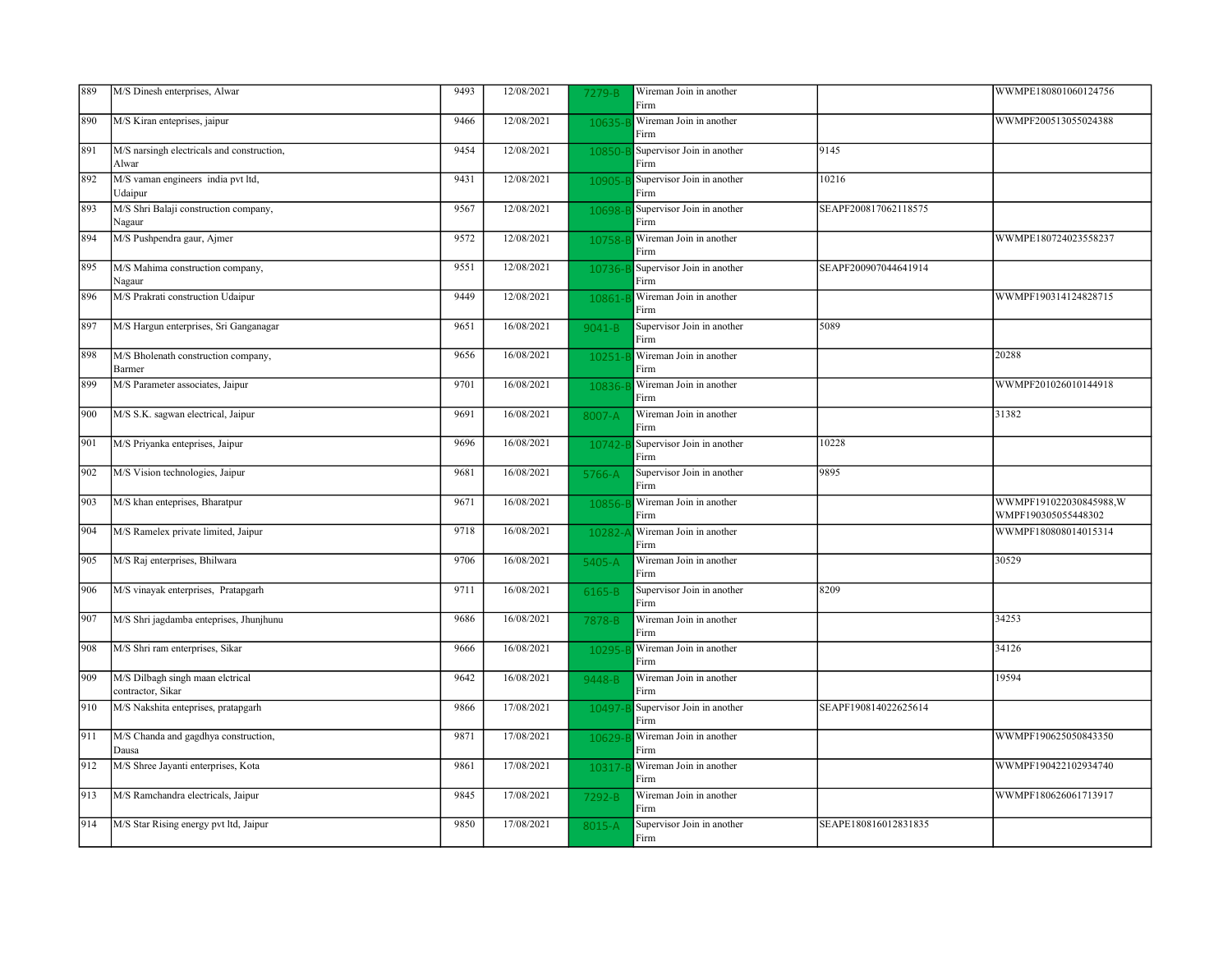| 915 | M/S M D power, Jaipur                           | 9829  | 17/08/2021 | 10824-     | Wireman Join in another<br>Firm    |                      | WWMPF190402123734631, W<br>WMPF190402123731615 |
|-----|-------------------------------------------------|-------|------------|------------|------------------------------------|----------------------|------------------------------------------------|
| 916 | M/S Durex Engineers and associates,<br>Alwar    | 9790  | 17/08/2021 | 9187-B     | Wireman Join in another<br>Firm    |                      | 32016                                          |
| 917 | M/S Shekhawat electric and decorator,<br>Jaipur | 9795  | 17/08/2021 | $9245 - A$ | Supervisor Join in another<br>Firm | SEBPF190306030715116 |                                                |
| 918 | M/S shree sai kripa electricals, Karauli        | 9749  | 17/08/2021 | 10860-     | Wireman Join in another<br>Firm    |                      | WWMPF190527023707661                           |
| 919 | M/S Shailandera kumar yadav, Jaipur             | 9754  | 17/08/2021 | 10805      | Supervisor Join in another<br>Firm | SEAPF201102034133497 |                                                |
| 920 | M/S rajawat enteprises, jaipur                  | 9759  | 17/08/2021 | 10318-1    | Wireman Join in another<br>Firm    |                      | WWMPF190402124554989                           |
| 921 | M/S sanmarg projects pvt ltd, Jodhpur           | 9834  | 17/08/2021 | 7326-A     | Supervisor Join in another<br>Firm | 5442                 |                                                |
| 922 | M/S purkha Ram choudhary, Bikaner               | 9818  | 17/08/2021 | 10448-     | Wireman Join in another<br>Firm    |                      | WWMPF190305060428605                           |
| 923 | M/S Dagla Electricals, Churu                    | 9769  | 17/08/2021 | 9291-B     | Wireman Join in another<br>Firm    |                      | WWMPF190422102518350                           |
| 924 | M/S Krish tradercorp private limited,<br>Jaipur | 9906  | 17/08/2021 | 9691-B     | Supervisor Join in another<br>Firm | 7446                 |                                                |
| 925 | M/S Gupta electricals, Alwar                    | 9895  | 17/08/2021 | 6574-B     | Supervisor Join in another<br>Firm | 3550                 |                                                |
| 926 | M/S Pankaj electricals, Hanumangarh             | 9890  | 17/08/2021 | 10696-     | Supervisor Join in another<br>Firm | 6365                 |                                                |
| 927 | M/S Yash engineering solutions, Alwar           | 9934  | 18/08/2021 | 10666-     | Wireman Join in another<br>Firm    |                      | WWMPF18810113153069                            |
| 928 | M/S Suraj Engineering, jaipur                   | 9929  | 18/08/2021 | 10716-F    | Supervisor Join in another<br>Firm | SEBPF200721020849660 |                                                |
| 929 | M/S Aadisurya power private limited             | 10021 | 18/08/2021 | 10839-     | Wireman Join in another<br>Firm    |                      | WWMPF181106115028379                           |
| 931 | M/S K.A. brothers, Jaipur                       | 10044 | 19/08/2021 | 8621-B     | Supervisor Join in another<br>Firm | 9753                 |                                                |
| 932 | M/S Ashok electric store, Hanumargarh           | 10060 | 19/08/2021 | 1723-A     | Supervisor Join in another<br>Firm | 10596                |                                                |
| 933 | M/S Aryan electricals, Jaipur                   | 9989  | 18/08/2021 | 4987-A     | Wireman Join in another<br>Firm    |                      | 23846                                          |
| 934 | M/S Sunalfa energy private limited,<br>Jaipur   | 9979  | 18/08/2021 | 10279      | Supervisor Join in another<br>Firm | 9175                 |                                                |
| 935 | M/S nexus contractor and suppliers,<br>Dausa    | 9996  | 18/08/2021 | 10737-     | Wireman Join in another<br>Firm    |                      | WWMPF190227034558850                           |
| 936 | M/S Aadisurya power private limited,<br>Bikaner | 10011 | 18/08/2021 | 10839      | Wireman Join in another<br>Firm    |                      | WWMPF190314124832701                           |
| 937 | M/S Shri ram electric & construction,<br>Nagaur | 10081 | 19/08/2021 | 3829-A     | Supervisor Join in another<br>Firm | SEBPE200706051128288 |                                                |
| 938 | M/S Mahalaxmi electircal, jaipur                | 10097 | 19/08/2021 | 10798-     | Wireman Join in another<br>Firm    |                      | WWMPF200701060110943                           |
| 939 | M/S Monika construction, karauli                | 10092 | 19/08/2021 | $7746 - B$ | Supervisor Join in another<br>Firm | SEAPF210113035006182 |                                                |
| 940 | M/S purkha Ram choudhary, Bikaner               | 10236 | 24/08/2021 | 10448-     | Supervisor Join in another<br>Firm | SEAPE180725041532152 |                                                |
| 941 | M/S Maharishi Gautam constructions,<br>Jaipur   | 10251 | 24/08/2021 | 10726-     | Wireman Join in another<br>Firm    |                      | 18731                                          |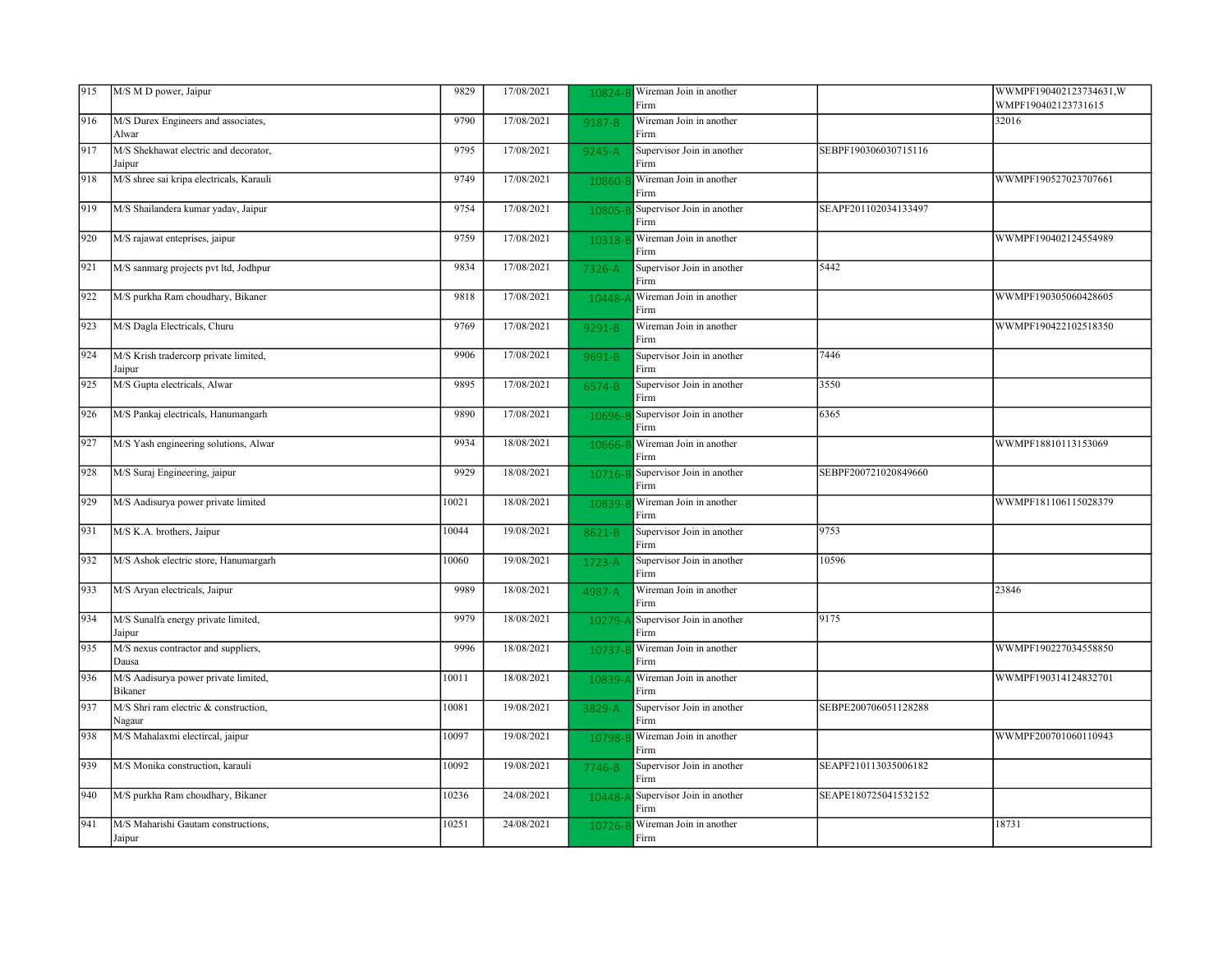| 942 | M/S sanjari electricals, Ajmer                    | 10241 | 24/08/2021 | 10809-  | Supervisor Join in another<br>Firm                                  | 10090                |                                               |
|-----|---------------------------------------------------|-------|------------|---------|---------------------------------------------------------------------|----------------------|-----------------------------------------------|
| 943 | M/S shubh shree enteprises, Udaipur               | 10261 | 24/08/2021 | 10885-  | Wireman Join in another<br>Firm                                     |                      | 19623                                         |
| 944 | M/S meghwal construction company,<br>Bikaner      | 10266 | 24/08/2021 | 10653   | Wireman Join in another<br>Firm                                     |                      | 19618                                         |
| 945 | M/S majisa infratech Nagaur                       | 10282 | 24/08/2021 | 10997-  | Supervisor Join in another Firm, Wireman<br>Join in<br>another Firm | SEAPF210323023235904 | WWMPE180516054116001,W<br>WMPE181004013421386 |
| 946 | M/S nexus contractor and suppliers,<br>Dausa      | 10308 | 24/08/2021 | 10737-  | Wireman Join in another<br>Firm                                     |                      | WWMPF200213024231643                          |
| 947 | M/S Suntech engineer, Jaipur                      | 10303 | 24/08/2021 | 10806-  | Wireman Join in another<br>Firm                                     |                      | WWMPF201008050712445                          |
| 948 | M/S Ambey electroconstruction, Nagaur             | 10299 | 24/08/2021 | 7787-B  | Supervisor Join in another<br>Firm                                  | SEBPE190411115401974 |                                               |
| 949 | M/S infinity electrical solution, Jaipur          | 10226 | 24/08/2021 | 10914-  | Wireman Join in another<br>Firm                                     |                      | WWMPF191206034128280                          |
| 950 | M/S vijay electrical, Kota                        | 10196 | 24/08/2021 | 10766-  | Supervisor Join in another<br>Firm                                  | 8543                 |                                               |
| 951 | M/S pawan builders, kota                          | 10201 | 24/08/2021 | 10865-1 | Wireman Join in another<br>Firm                                     |                      | 19563                                         |
| 952 | M/S nangal electrical kota                        | 10206 | 24/08/2021 | 10847   | Wireman Join in another<br>Firm                                     |                      | 22628                                         |
| 953 | M/S satwik sungreen corporation, Kota             | 10211 | 24/08/2021 | 10417   | Wireman Join in another<br>Firm                                     |                      | 21250                                         |
| 954 | M/S pawan builders, kota                          | 10191 | 24/08/2021 | 10865-  | Supervisor Join in another<br>Firm                                  | 8026                 |                                               |
| 955 | M/S jhakdo ki dhani nagla kalan, jaipur           | 10186 | 24/08/2021 | 7016-B  | Wireman Join in another<br>Firm                                     |                      | 19044                                         |
| 956 | M/S green frist power ventures pvt ltd,<br>Jaipur | 10181 | 24/08/2021 | 10376-1 | Wireman Join in another<br>Firm                                     |                      | 11040                                         |
| 957 | M/S chandra electrical Ajmer                      | 10176 | 24/08/2021 | 1989-A  | Supervisor Join in another<br>Firm                                  | 8474                 |                                               |
| 958 | M/S Power line engineering, Kota                  | 10158 | 24/08/2021 | 7993-B  | Wireman Join in another<br>Firm                                     |                      | WWMPF190527023730915                          |
| 959 | M/S Saksham enteprises, chittorgarh               | 10163 | 24/08/2021 | 10503   | Supervisor Join in another<br>Firm                                  | 9654                 |                                               |
| 960 | M/S R.P. enterprises, Barmer                      | 10412 | 25/08/2021 | 8214-B  | Wireman Join in another<br>Firm                                     |                      | WWMPF190315103800461                          |
| 961 | M/S Sunil electric works, Shri<br>ganganagar      | 10366 | 25/08/2021 | 3860-A  | Wireman Join in another<br>Firm                                     |                      | 11522                                         |
| 963 | M/S Sanaraj enterprises, Dausa                    | 10386 | 25/08/2021 | 5718-A  | Supervisor Join in another<br>Firm                                  | 8210                 |                                               |
| 964 | M/S Amigo Jaipur                                  | 10371 | 25/08/2021 | 10862   | Wireman Join in another<br>Firm                                     |                      | WWMPF190821040440306                          |
| 965 | M/S HP Builders pvt. Ltd, jaipur                  | 10341 | 25/08/2021 | 10548-  | Wireman Join in another<br>Firm                                     |                      | WWMPF191206034417330                          |
| 966 | M/S Amigo jaipur                                  | 10346 | 25/08/2021 | 10862-  | Supervisor Join in another<br>Firm                                  | 5928                 |                                               |
| 967 | M/S Kiran enterprises, Jaipru                     | 10351 | 25/08/2021 | 7398-B  | Wireman Join in another<br>Firm                                     |                      | WWMPF190227034602350                          |
| 968 | M/S S.S. electricals, Ajmer                       | 10407 | 25/08/2021 | 8034-B  | Supervisor Join in another<br>Firm                                  | SEAPE180809120236524 |                                               |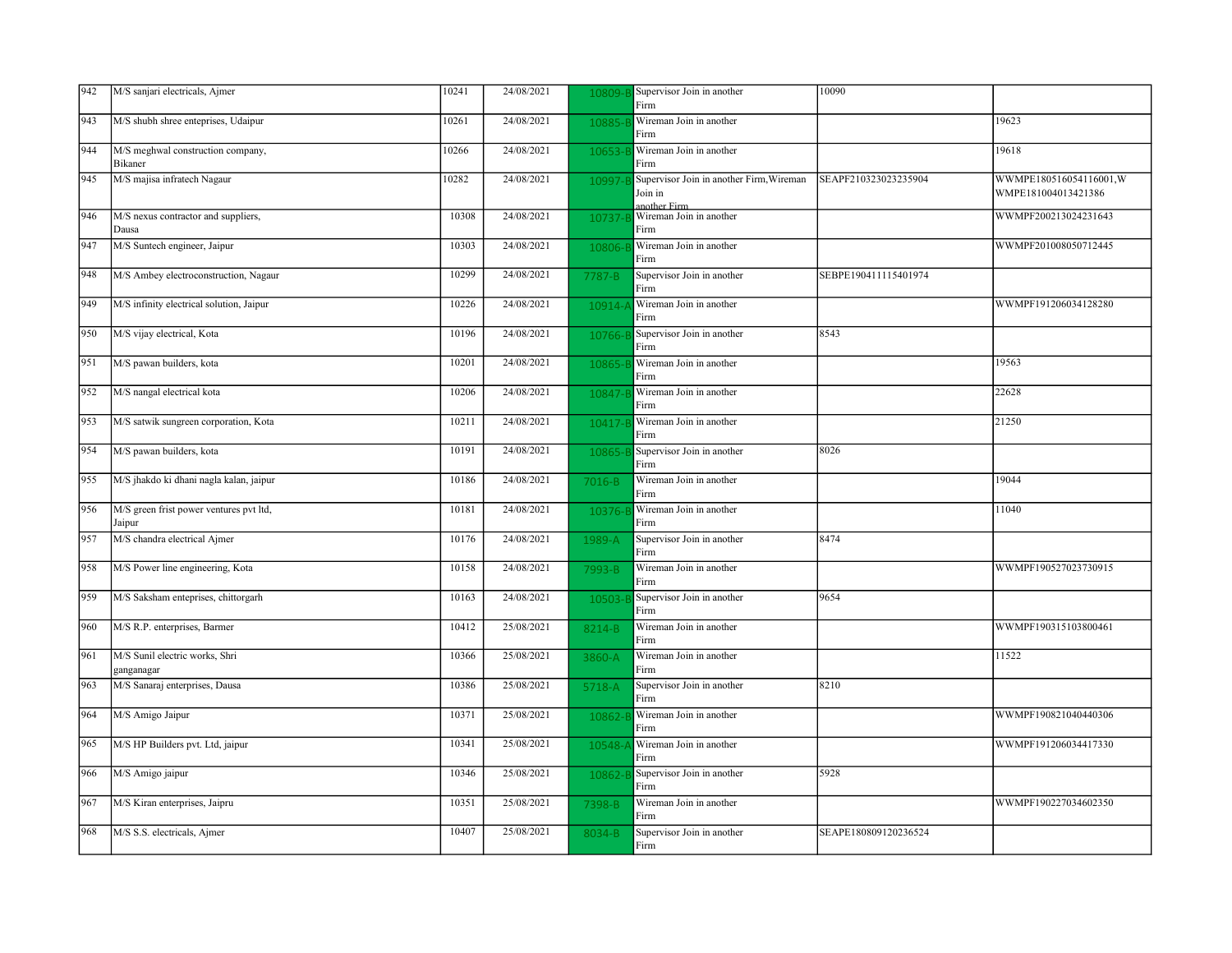| 969 | M/S Aarushi construction, Sikar                        | 10391 | 25/08/2021 | 11044-    | Supervisor Join in another<br>Firm | 10023                |                                               |
|-----|--------------------------------------------------------|-------|------------|-----------|------------------------------------|----------------------|-----------------------------------------------|
| 970 | M/S R.K.construction, nagaur                           | 10376 | 25/08/2021 | 10881-    | Wireman Join in another<br>Firm    |                      | WWMPF190806032607311                          |
| 971 | M/S R.K. construction, Nagaur                          | 10356 | 25/08/2021 | 10881-    | Wireman Join in another<br>Firm    |                      | WWMPE190731110919219                          |
| 972 | M/S k.A. Brothers, jaipur                              | 10429 | 26/08/2021 | 9621-B    | Wireman Join in another<br>Firm    |                      | WWMPF200701060423218                          |
| 973 | M/S Shree karni electrovision Jaipur                   | 10450 | 26/08/2021 | 8120-B    | Supervisor Join in another<br>Firm | SEBPE200807060904818 |                                               |
| 974 | M/S Vigour Consultancy Services, Jaipur                | 10445 | 26/08/2021 | $10297 -$ | Supervisor Join in another<br>Firm | SEAPE200807060904818 |                                               |
| 975 | M/S Anil enteprises, jaipur                            | 10471 | 26/08/2021 | 5820-A    | Supervisor Join in another<br>Firm | SEBPF201102034517513 |                                               |
| 976 | M/S Harsha electrical india private<br>limited, Jaipur | 10466 | 26/08/2021 | 10935-    | Wireman Join in another<br>Firm    |                      | WWMPF190227034613038,W<br>WMPF190227034620460 |
| 977 | M/S Amit enterprises, Jaipur                           | 10520 | 26/08/2021 | 10583-    | Wireman Join in another<br>Firm    |                      | WWMPF181122123228820.W<br>WMPF180926052313965 |
| 978 | M/S electech sithchequer Jaipur                        | 10509 | 26/08/2021 | 6520-B    | Supervisor Join in another<br>Firm | 10123                |                                               |
| 979 | M/S infinity electrical solution, Jaipur               | 10535 | 26/08/2021 | 10914-    | Wireman Join in another<br>Firm    |                      | WWMPF200615033133135                          |
| 980 | M/S A D arts tara nafar, jaipur                        | 10575 | 26/08/2021 | 10901     | Wireman Join in another<br>Firm    |                      | WWMPF190409020856970                          |
| 981 | M/S infinity electrical solution, Jaipur               | 10565 | 26/08/2021 | 10914-    | Wireman Join in another<br>Firm    |                      | WWMPF190627015407376                          |
| 982 | M/S canara lighting industries pvt ltd,<br>Jaipur      | 10570 | 26/08/2021 | 10681-    | Wireman Join in another<br>Firm    |                      | WWMPF181016022638430                          |
| 983 | M/S taraffo system control, Alwar                      | 10550 | 26/08/2021 | 1657-A    | Supervisor Join in another<br>Firm | 5365                 |                                               |
| 984 | M/S arihant enteprises, jaipur                         | 10545 | 26/08/2021 | 7419-B    | Wireman Join in another<br>Firm    |                      | WWMPF190625034501745                          |
| 985 | M/S tanmy traders, jaipur                              | 10434 | 26/08/2021 | 6142-B    | Supervisor Join in another<br>Firm | SEBPE21040602413667  |                                               |
| 986 | M/S Balaji engineering service, Sikar                  | 10455 | 26/08/2021 | 10361     | Wireman Join in another<br>Firm    |                      | WWMPF190730040753195                          |
| 987 | M/S S.S. electricals, Ajmer                            | 10525 | 26/08/2021 | 8034-B    | Wireman Join in another<br>Firm    |                      | WWMPF200615033116167                          |
| 988 | M/S A.S. electricals, Ajmer                            | 10530 | 26/08/2021 | 6491-B    | Supervisor Join in another<br>Firm | 9694                 |                                               |
| 989 | M/S Rishi construction, Jalore                         | 10487 | 26/08/2021 | 10526-    | Supervisor Join in another<br>Firm | SEAPF200723022731552 |                                               |
| 990 | M/S godara contractor, Hanumangarh                     | 10515 | 26/08/2021 | 10756-B   | Supervisor Join in another<br>Firm | 10708                |                                               |
| 991 | M/S Harsiddhi construction & suppliers,<br>Jaisalmer   | 10560 | 26/08/2021 | 8213-B    | Supervisor Join in another<br>Firm | SEBPE190619022521219 |                                               |
| 992 | M/S Mahipal singh bhati, Jaisalmer                     | 10540 | 26/08/2021 | $10790 -$ | Supervisor Join in another<br>Firm | 9874                 |                                               |
| 993 | M/S Jakson ltd, Jaipur                                 | 10597 | 27/08/2021 | 7838-B    | Wireman Join in another<br>Firm    |                      | 17965                                         |
| 994 | M/S Santoshi associates, Jaipur                        | 10613 | 27/08/2021 | 10782-    | Supervisor Join in another<br>Firm | SEBPF200728062106530 |                                               |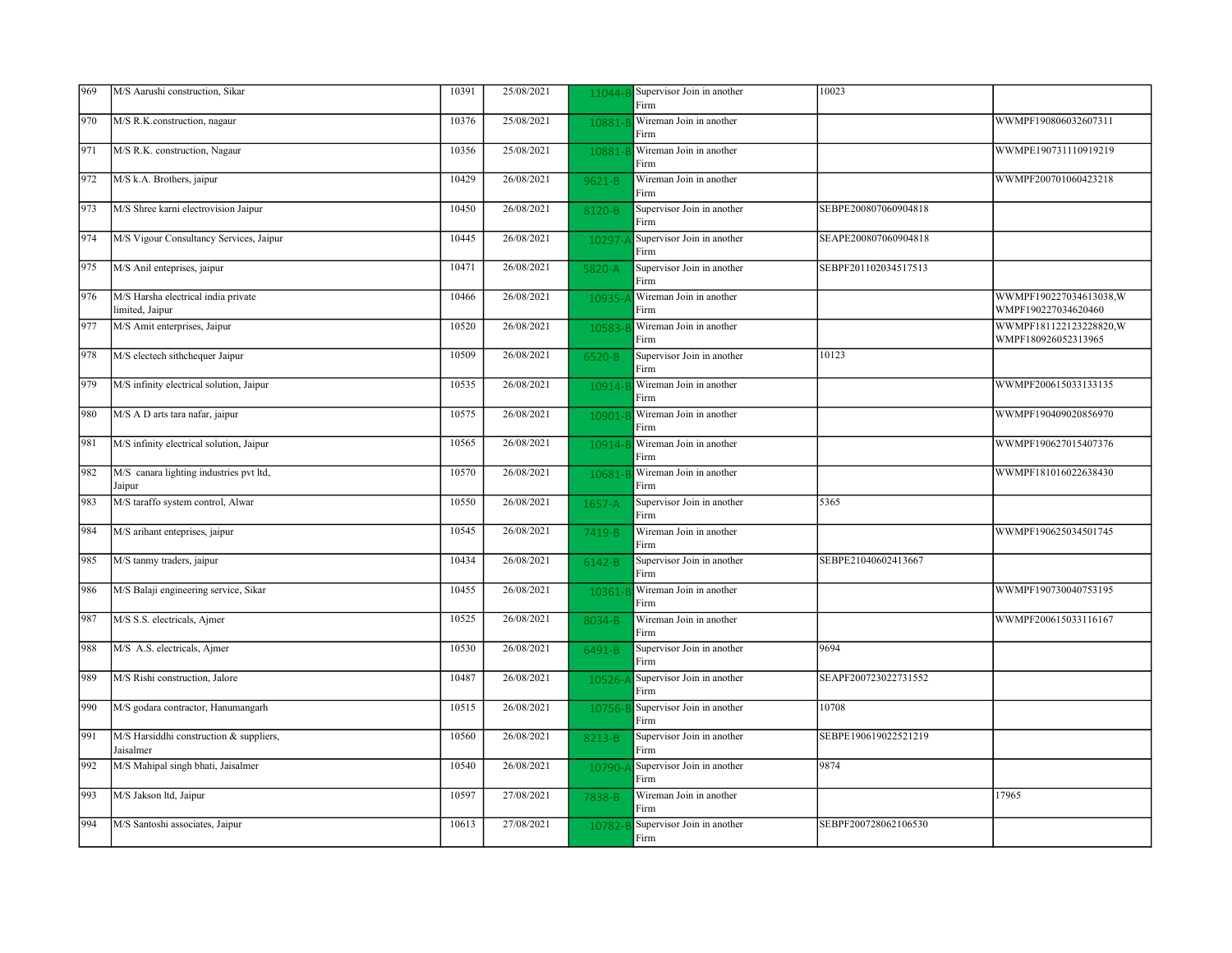| 995  | M/S mitarsh energy private ltd, Bikaner                             | 10633 | 02/09/2021 | 10301-     | Supervisor Join in another<br>Firm | 9514                 |                      |
|------|---------------------------------------------------------------------|-------|------------|------------|------------------------------------|----------------------|----------------------|
| 996  | M/S Laddu gopal electronic constractor<br>and supplier, Hanumangarh | 10648 | 02/09/2021 | 10965-     | Wireman Join in another<br>Firm    |                      | 26497                |
| 997  | M/S Prem enterprises, Jaipur                                        | 10676 | 02/09/2021 | 10902-     | Wireman Join in another<br>Firm    |                      | WWMPF190724042101981 |
| 998  | M/S Swadesh electrical works, Jaipur                                | 10671 | 02/09/2021 | 8714-B     | Wireman Join in another<br>Firm    |                      | 16600                |
| 999  | M/S Rishab engineering works, Kota                                  | 10714 | 02/09/2021 | 10607      | Wireman Join in another<br>Firm    |                      | WWMPF190211112209398 |
| 1000 | M/S Mahavir electricals, Tonk                                       | 10719 | 02/09/2021 | 1399-A     | Wireman Join in another<br>Firm    |                      | WWMPF190625045214464 |
| 1001 | M/S pawan builders, kota                                            | 10847 | 02/09/2021 | 10865      | Wireman Join in another<br>Firm    |                      | WWMPF190122020557823 |
| 1002 | M/S D.M. Construction company, jaipur                               | 10830 | 02/09/2021 | 8190-B     | Wireman Join in another<br>Firm    |                      | 28657                |
| 1003 | M/S J.K. group & construction company,<br>Jaipur                    | 10837 | 02/09/2021 | 8037-B     | Supervisor Join in another<br>Firm | 8756                 |                      |
| 1004 | M/S Shree jagdish mohit enterprises,<br>jaipur                      | 10822 | 02/09/2021 | 10267-     | Supervisor Join in another<br>Firm | 27794                |                      |
| 1005 | M/S kharbas brothers, Jaipur                                        | 10827 | 02/09/2021 | 10925-     | Supervisor Join in another<br>Firm | SEAPF200521053833518 |                      |
| 1006 | M/S Tirveni enteprises, Jaipur                                      | 10802 | 02/09/2021 | 10293-     | Wireman Join in another<br>Firm    |                      | 21336                |
| 1007 | M/S Prem enterprises, Jaipur                                        | 10807 | 02/09/2021 | 10902-     | Supervisor Join in another<br>Firm | SEBPF200601060514879 |                      |
| 1008 | M/S K.S. projects, Jaipur                                           | 10770 | 02/09/2021 | $10216 -$  | Supervisor Join in another<br>Firm | SEAPF200701011440309 |                      |
| 1009 | M/S eniprates electricals, Jaipur                                   | 10812 | 02/09/2021 | 10916-E    | Supervisor Join in another<br>Firm | SEAPF200611022908090 |                      |
| 1010 | M/S jagamba electricals, Karauli                                    | 10785 | 02/09/2021 | 10139-     | Wireman Join in another<br>Firm    |                      | WWMPF190521012503789 |
| 1011 | M/S rahul electricals, dausa                                        | 10753 | 02/09/2021 | 4643-A     | Supervisor Join in another<br>Firm | 8811                 |                      |
| 1012 | M/S global aircon, jaipur                                           | 10748 | 02/09/2021 | 10903-     | Wireman Join in another<br>Firm    |                      | WWMPF190409020822491 |
| 1013 | M/S balaji enterprises, Jhalawar                                    | 10743 | 02/09/2021 | 10755      | Supervisor Join in another<br>Firm | SEBPF200929052117145 |                      |
| 1014 | M/S J.K. group & construction company,<br>Jaipur                    | 10736 | 02/09/2021 | 8037-B     | Wireman Join in another<br>Firm    |                      | 17428                |
| 1015 | M/S Rajendra electric services, jaipur                              | 10724 | 02/09/2021 | 1065-A     | Wireman Join in another<br>Firm    |                      | WWMPF190725043351276 |
| 1016 | M/S sun enterprises, Pratapgarh                                     | 10760 | 02/09/2021 | 10501-     | Wireman Join in another<br>Firm    |                      | WWMPF190325034548302 |
| 1017 | M/S golden brid Bhilwara                                            | 10628 | 02/09/2021 | $7137 - A$ | Wireman Join in another<br>Firm    |                      | WWMPF200213023301814 |
| 1018 | M/S veerteja construction company,<br>Nagaur                        | 10775 | 02/09/2021 | 10953-     | Supervisor Join in another<br>Firm | SEAPE181231033059252 |                      |
| 1019 | M/S Kanwiliya electric conpany, Sikar                               | 10681 | 02/09/2021 | 11001-     | Supervisor Join in another<br>Firm | SEAPF200430020319861 |                      |
| 1020 | M/S shree charbhuja enteprises, bhilwara                            | 10692 | 02/09/2021 | 8425-B     | Wireman Join in another<br>Firm    |                      | 16109                |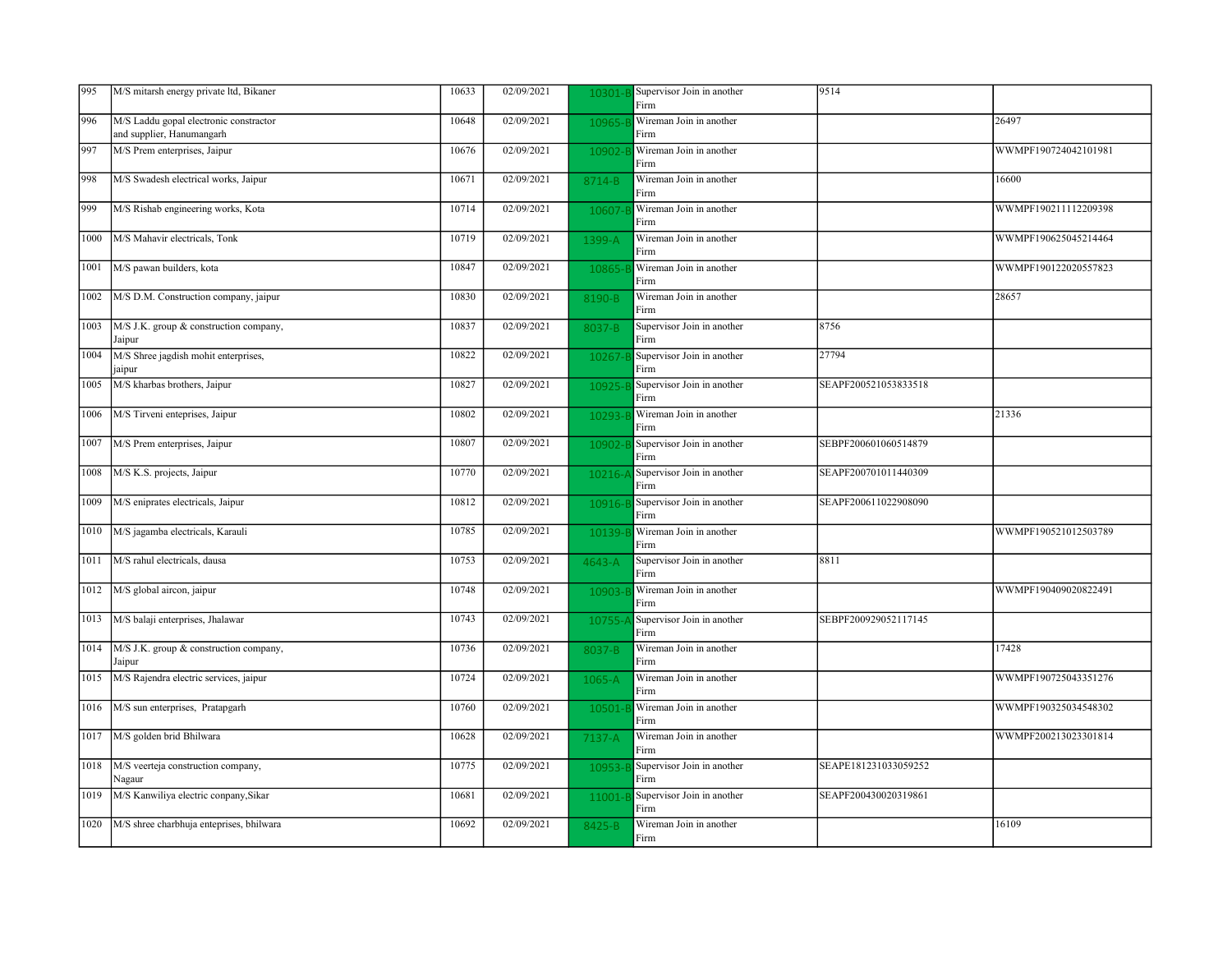| 1021 | M/S Singodia electricals, Ajmer                              | 10703 | 02/09/2021 | 6920-A     | Supervisor Join in another<br>Firm | SEAPF201022033625035 |                                 |
|------|--------------------------------------------------------------|-------|------------|------------|------------------------------------|----------------------|---------------------------------|
| 1022 | M/S Kirti electricals, Jhunjhunu                             | 10790 | 02/09/2021 | 10734-     | Wireman Join in another<br>Firm    |                      | WWMPF190527023303544            |
| 1023 | M/S Santoshi associates, Jaipur                              | 10613 | 27/08/2021 | 10782-     | Supervisor Join in another<br>Firm | SEBPF200728062106530 |                                 |
| 1024 | M/S J.K. electricals & construction jaipur                   | 10980 | 06/09/2021 | 8102-B     | Supervisor Join in another<br>Firm | SEBPE210125032414799 |                                 |
| 1025 | M/S B.R. electricals, jaipur                                 | 10948 | 06/09/2021 | 7063-B     | Supervisor Join in another<br>Firm | SEBPE201218125634149 |                                 |
| 1026 | M/S sakshi infrastructure, Dausa                             | 10953 | 06/09/2021 | 11006-1    | Wireman Join in another<br>Firm    |                      | WWMPF1904089025105521           |
| 1027 | M/S Shree brijandan enteprises, jaipur                       | 10991 | 06/09/2021 | 11005-     | Supervisor Join in another<br>Firm | SEBPF210323053838958 |                                 |
| 1028 | M/S Pandit sales corporation, Bharatpur                      | 10996 | 06/09/2021 | 10127-     | Wireman Join in another<br>Firm    |                      | WWMPF190527023254059            |
| 1029 | M/S thakur ji construction, Jaisalmer                        | 10975 | 06/09/2021 | 10891-     | Wireman Join in another<br>Firm    |                      | WWMPF191206034420990            |
| 1030 | M/S Nav Durga Construction company,<br>Jalore                | 10958 | 06/09/2021 | 7995-B     | Wireman Join in another<br>Firm    |                      | WWMPF190307022407488            |
| 1031 | M/S Maa ashapura enteprises, Baran                           | 11140 | 07/09/2021 | 10349-     | Wireman Join in another<br>Firm    |                      | WWMPF180808013920918            |
| 1032 | M/S Amit kumar jain, Jaipur                                  | 11145 | 07/09/2021 | 10512-     | Supervisor Join in another<br>Firm | SEBPE181205040907401 |                                 |
| 1033 | M/S chandan electrical enterprises, Dausa                    | 11135 | 07/09/2021 | 5333-A     | Supervisor Join in another<br>Firm | 10108                |                                 |
| 1034 | M/S Chandra sound jaipur                                     | 11099 | 07/09/2021 | 10727-1    | Supervisor Join in another<br>Firm | SEAPF200714025403812 |                                 |
| 1035 | M/S Ridhi sidhi enteprises, Jaipur                           | 11114 | 07/09/2021 | 10030-     | Wireman Join in another<br>Firm    |                      | 34055, WWMPF200318111330<br>576 |
| 1036 | M/S shlaaghy sahlan electro infra private<br>limited, jaipur | 11104 | 07/09/2021 | 10984-     | Wireman Join in another<br>Firm    |                      | WWMPF190104012244375            |
| 1037 | M/S shree sai kripa electricals, Karauli                     | 11089 | 07/09/2021 | 10860-     | Wireman Join in another<br>Firm    |                      | WWMPF190521124944484            |
| 1038 | M/S Jovial engineering services private<br>limited, jaipur   | 11094 | 07/09/2021 | 10788-1    | Supervisor Join in another<br>Firm | SEBPF200916050337697 |                                 |
| 1039 | M/S global aircon, jaipur                                    | 11074 | 07/09/2021 | 10903-     | Supervisor Join in another<br>Firm | SEAPF200320013437419 |                                 |
| 1040 | M/S engineering solution, Jaipur                             | 11079 | 07/09/2021 | 10535-1    | Wireman Join in another<br>Firm    |                      | WWMPF190625045231151            |
| 1041 | M/S Vigour Consultancy Services, Jaipur                      | 11060 | 07/09/2021 | 10297      | Wireman Join in another<br>Firm    |                      | WWMPF190725043442157            |
| 1042 | M/A Neha elecrricals, jaipur                                 | 11050 | 07/09/2021 | $2240 - A$ | Supervisor Join in another<br>Firm | 4883                 |                                 |
| 1043 | m/S Triveni enterprises, jaipur                              | 11034 | 07/09/2021 | 10293-     | Wireman Join in another<br>Firm    |                      | 27335                           |
| 1044 | M/S Mahadev enteprises, Banswara                             | 11125 | 07/09/2021 | 10442-1    | Wireman Join in another<br>Firm    |                      | 32073                           |
| 1045 | M/S Yash enterprises, Jhunjhunu                              | 11130 | 07/09/2021 | 10259-     | Wireman Join in another<br>Firm    |                      | 32071                           |
| 1046 | M/S naganechya electrical, nagaur                            | 11065 | 07/09/2021 | 8934-B     | Wireman Join in another<br>Firm    |                      | WWMPE210831044454959            |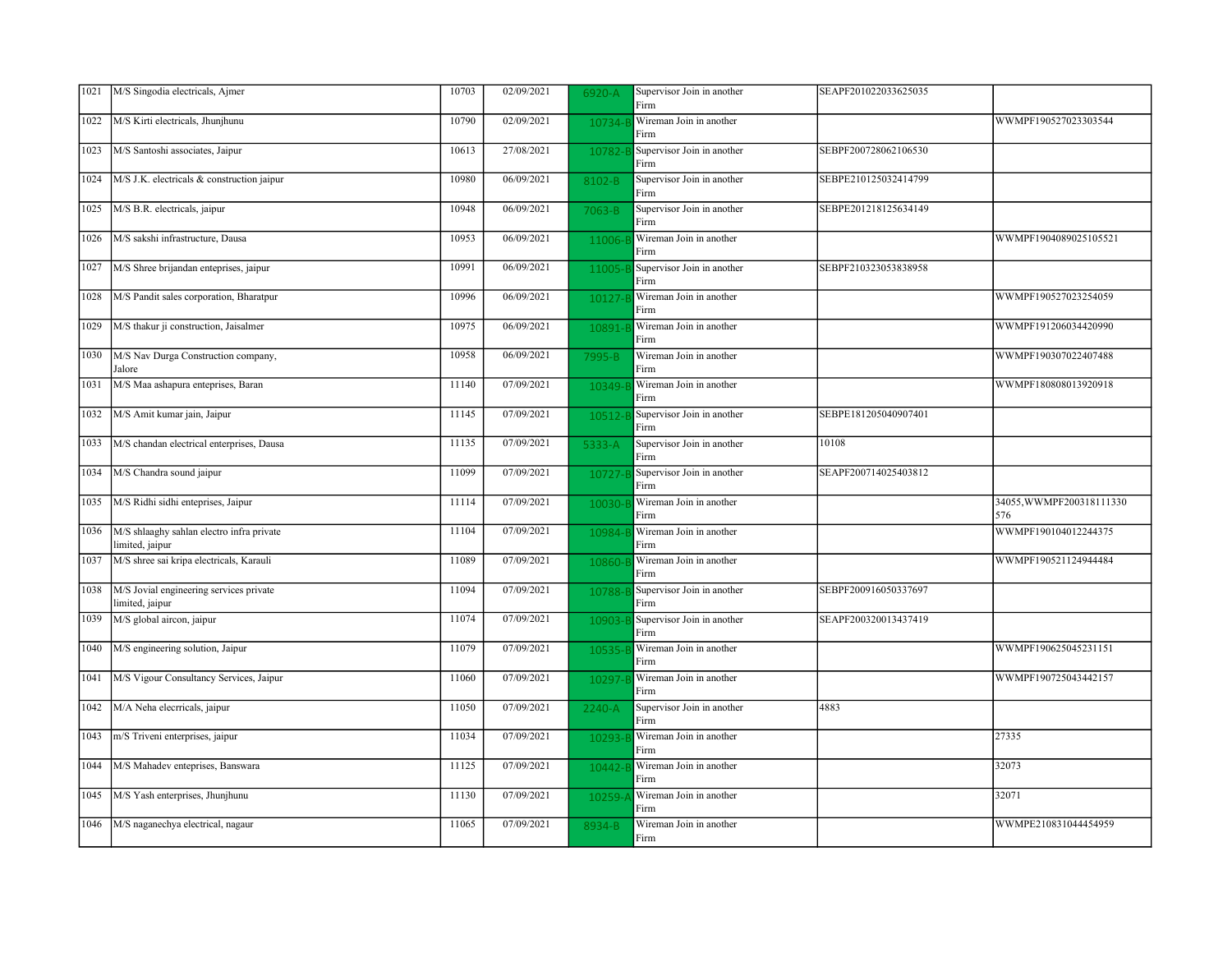| 1047 | M/S gayatri electricals, ajmer                      | 11029 | 07/09/2021 | 11026-     | Wireman Join in another<br>Firm                                  |                      | WWMPF180531031047551 |
|------|-----------------------------------------------------|-------|------------|------------|------------------------------------------------------------------|----------------------|----------------------|
| 1048 | M/S CSR contractor and suppliers,<br>hanumangarh    | 11109 | 07/09/2021 | 10677-     | Supervisor Join in another<br>Firm                               | SEAPF200611023215292 |                      |
| 1049 | M/S Shri bhawar electricals, jaisalmer              | 11045 | 07/09/2021 | 10663-     | Wireman Join in another<br>Firm                                  |                      | 26521                |
| 1050 | M/S Rajendra singh purawat, Bhilwara                | 11242 | 09/09/2021 | $2741 - A$ | Wireman Join in another<br>Firm                                  |                      | WWMPF181211044438912 |
| 1051 | M/S Ajay electric comapany, Sri<br>ganganagar       | 11180 | 08/09/2021 | 8125-A     | Wireman Join in another<br>Firm                                  |                      | WWMPF190730045321244 |
| 1052 | M/S Ajay electric comapany, Sri<br>ganganagar       | 11190 | 08/09/2021 | 8125-A     | Wireman Join in another<br>Firm                                  |                      | WWMPF210204060312517 |
| 1053 | M/S Shri balaji enteprises, Bundi                   | 11164 | 08/09/2021 | $10414 -$  | Wireman Join in another<br>Firm                                  |                      | WWMPE181001123420199 |
| 1054 | M/S infinity electrical solution, Jaipur            | 11175 | 08/09/2021 | 10914-     | Wireman Join in another<br>Firm                                  |                      | WWMPF190716034354876 |
| 1055 | M/S Suntech engineer, Jaipur                        | 11269 | 09/09/2021 | 10806-     | Supervisor Join in another<br>Firm                               | SEBPF201102034500959 |                      |
| 1056 | M/S Ridhi sidhi enteprises, Jaipur                  | 11274 | 09/09/2021 | 7354-A     | Wireman Join in another<br>Firm                                  |                      | WWMPF190731110913155 |
| 1057 | M/S Surendra kumar, Bikaner                         | 11299 | 09/09/2021 | 9693-B     | Supervisor Join in another<br>Firm                               | 9069                 |                      |
| 1058 | M/S Bhawani construction company,<br>bikaner        | 11342 | 13/09/2021 | 10701-     | Wireman Join in another<br>Firm                                  |                      | 33318                |
| 1059 | M/S Shri balaji electrical, Jaipur                  | 11367 | 13/09/2021 | 10892-     | Supervisor Join in another<br>Firm, Wireman Join in another Firm | SEBPE210104044640228 | WWMPF190409023149557 |
| 1060 | M/S Shivam construction, Jalore                     | 11372 | 13/09/2021 | 10433-     | Wireman Join in another<br>Firm                                  |                      | WWMPF190422102544229 |
| 1061 | M/S shree krishna electricals, churu                | 11352 | 13/09/2021 | 7095-B     | Supervisor Join in another<br>Firm                               | SEAPF200604044209882 |                      |
| 1062 | M/S Shri S.K. Enterprises, Jaipur                   | 11347 | 13/09/2021 | 10702-     | Supervisor Join in another<br>Firm                               | 9264                 |                      |
| 1063 | M/S shyam singh electricals, Jaipur                 | 11325 | 13/09/2021 | 10373-E    | Supervisor Join in another<br>Firm                               | 10402                |                      |
| 1064 | M/S salvi power, banswara                           | 11314 | 13/09/2021 | 8462-B     | Supervisor Join in another<br>Firm                               | 8676                 |                      |
| 1065 | M/S Mahavir electricals, Tonk                       | 11309 | 13/09/2021 | 1399-B     | Wireman Join in another<br>Firm                                  |                      | WWMPF181102043416402 |
| 1066 | M/S Vigour Consultancy Services, Jaipur             | 11476 | 17/09/2021 | 10297-     | Wireman Join in another<br>Firm                                  |                      | WWMPF190730040748898 |
| 1067 | M/S Krishna enteprises, Ajmer                       | 11481 | 17/09/2021 | 10488-     | Supervisor Join in another<br>Firm                               | SEAPE181029124151536 |                      |
| 1068 | M/S shree bhavani construction, jaipur              | 11464 | 17/09/2021 | 9641-B     | Wireman Join in another<br>Firm                                  |                      | WWMPF190305060424886 |
| 1069 | M/S padampat engineers, Ajmer                       | 11459 | 17/09/2021 | 10939-     | Wireman Join in another<br>Firm                                  |                      | WWMPF180711042636124 |
| 1070 | M/S samart refrigeration, jaipur                    | 11442 | 17/09/2021 | 10811-     | Wireman Join in another<br>Firm                                  |                      | WWMPE181122121825592 |
| 1071 | M/S Anshika construction company, Sri<br>ganganagar | 11447 | 17/09/2021 | 10322-B    | Supervisor Join in another<br>Firm                               | SEAPE180926050820782 |                      |
| 1072 | M/S Metro engineers services, Jaipur                | 11426 | 17/09/2021 | 10299-     | Wireman Join in another<br>Firm                                  |                      | WWMPF190725043445625 |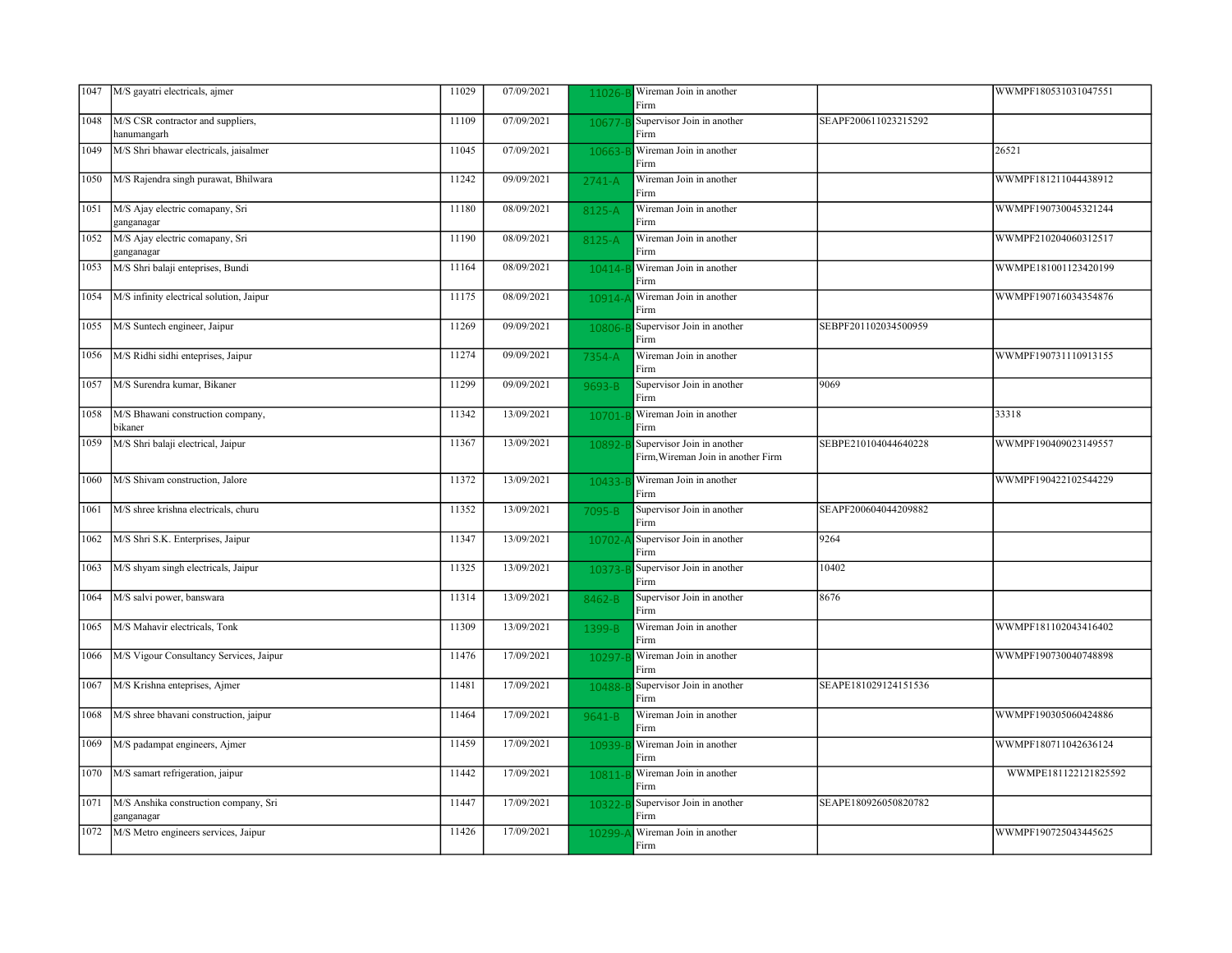| 1073 | M/S Indo power sys private limited,                  | 11431 | 17/09/2021 | 10522-      | Wireman Join in another                                             |                                | WWMPF190415024031044                          |
|------|------------------------------------------------------|-------|------------|-------------|---------------------------------------------------------------------|--------------------------------|-----------------------------------------------|
|      | Jaipur                                               |       |            |             | Firm                                                                |                                |                                               |
| 1074 | M/S dhnop ma electricals, bhilwara                   | 11388 | 14/09/2021 | 10699-B     | Supervisor Join in another<br>Firm                                  | SEBPE200723022643982           |                                               |
| 1075 | M/S kasliwal traders tonk                            | 11383 | 14/09/2021 | $10610 -$   | Supervisor Join in another<br>Firm                                  | SEBPE190118041743126           |                                               |
| 1076 | M/S Mohd ayub Bikaner                                | 11669 | 20/09/2021 | 10921-      | Supervisor Join in another<br>Firm                                  | SEBPF200916050423655           |                                               |
| 1077 | M/S Mahima construction company,<br>Nagaur           | 11664 | 20/09/2021 | 10736-l     | Wireman Join in another<br>Firm                                     |                                | WWMPF190305060325258                          |
| 1078 | M/S NG gadhiya, jaipur                               | 11649 | 20/09/2021 | 10814-1     | Wireman Join in another<br>Firm                                     |                                | 30532                                         |
| 1079 | M/S bati devi construction company,<br>Nagaur        | 11551 | 20/09/2021 | 10200-      | Wireman Join in another<br>Firm                                     |                                | WWMPF181211044442584                          |
| 1080 | M/S Bight enterprises, Pratapgarh                    | 11558 | 20/09/2021 | 10502-      | Supervisor Join in another<br>Firm                                  | 10260                          |                                               |
| 1081 | M/S prince enterprises, Jaipur                       | 11699 | 20/09/2021 | $10947 -$   | Wireman Join in another<br>Firm                                     |                                | WWMPF200427121625934                          |
| 1082 | M/S jai S.S. associates, Baran                       | 11563 | 20/09/2021 | 10753-      | Supervisor Join in another<br>Firm                                  | SEBPF191119034255777           |                                               |
| 1083 | M/S global aircon, jaipur                            | 11526 | 20/09/2021 | 10903-      | Wireman Join in another<br>Firm                                     |                                | WWMPF190415024038562                          |
| 1084 | M/S singhal electrical, Jaipur                       | 11583 | 20/09/2021 | $2165 - A$  | Wireman Join in another<br>Firm                                     |                                | WWMPF200724060936197                          |
| 1085 | M/S khushi enteprises, jaipur                        | 11588 | 20/09/2021 | 10247-      | Supervisor Join in another Firm, Wireman<br>Join in<br>another Firm | 4166                           | 23343                                         |
| 1086 | M/S R & A sons construction and<br>suppliers, jaipur | 11674 | 20/09/2021 | 10945-      | Wireman Join in another<br>Firm                                     |                                | WWMPF200910124325243                          |
| 1087 | M/S ashish enterprises, tonk                         | 11639 | 20/09/2021 | 5897-A      | Wireman Join in another<br>Firm                                     |                                | WWMPE190624021759068,W<br>WMPF181114010410971 |
| 1088 | M/S aman enterprises, Tonk                           | 11634 | 20/09/2021 | 11105-      | Supervisor Join in another<br>Firm                                  | SEAPF210615050741391           |                                               |
| 1089 | m/S om shiv electricals, Jaipur                      | 11654 | 20/09/2021 | 4681-A      | Supervisor Join in another<br>Firm                                  | SEBPF200916050337697           |                                               |
| 1090 | m/S Manish enterprises, Jaipur                       | 11604 | 20/09/2021 | 1037-A      | Wireman Join in another<br>Firm                                     |                                | WWMPE200109043825542                          |
| 1091 | M/S shyam enterprises, Alwar                         | 11599 | 20/09/2021 | 6034-B      | Supervisor Join in another<br>Firm                                  | SEBPE190625032430895           |                                               |
| 1092 | M/S R S enterprises, jaipur                          | 11613 | 20/09/2021 | 10943-      | Wireman Join in another<br>Firm                                     |                                | WWMPF190521123211397                          |
| 1093 | M/S Amit enterprises, Jaipur                         | 11624 | 20/09/2021 | 2057-A      | Supervisor Join in another<br>Firm                                  | SEBPE200717060047124(<br>5680) |                                               |
| 1094 | M/S macawber beekay private limited,<br>Baran        | 11541 | 20/09/2021 | 9067-B      | Supervisor Join in another<br>Firm                                  | 7172                           |                                               |
| 1095 | M/S Palam Sound, Jaipur                              | 11759 | 22/09/2021 | $10817 - F$ | Supervisor Join in another<br>Firm                                  | SEBPF201102034523733           |                                               |
| 1096 | M/S S.K. builders, Hanumangarh                       | 11754 | 22/09/2021 | 10625-      | Wireman Join in another<br>Firm                                     |                                | WWMPF190724042504691                          |
| 1097 | M/S Krishna enterprises, chittorgarh                 | 11749 | 22/09/2021 | 8634-B      | Supervisor Join in another<br>Firm                                  | SEAPF200707050800211           |                                               |
| 1098 | M/S Excillent electrical, jaipur                     | 11739 | 22/09/2021 | 10568-      | Wireman Join in another<br>Firm                                     |                                | WWMPF190731110902467                          |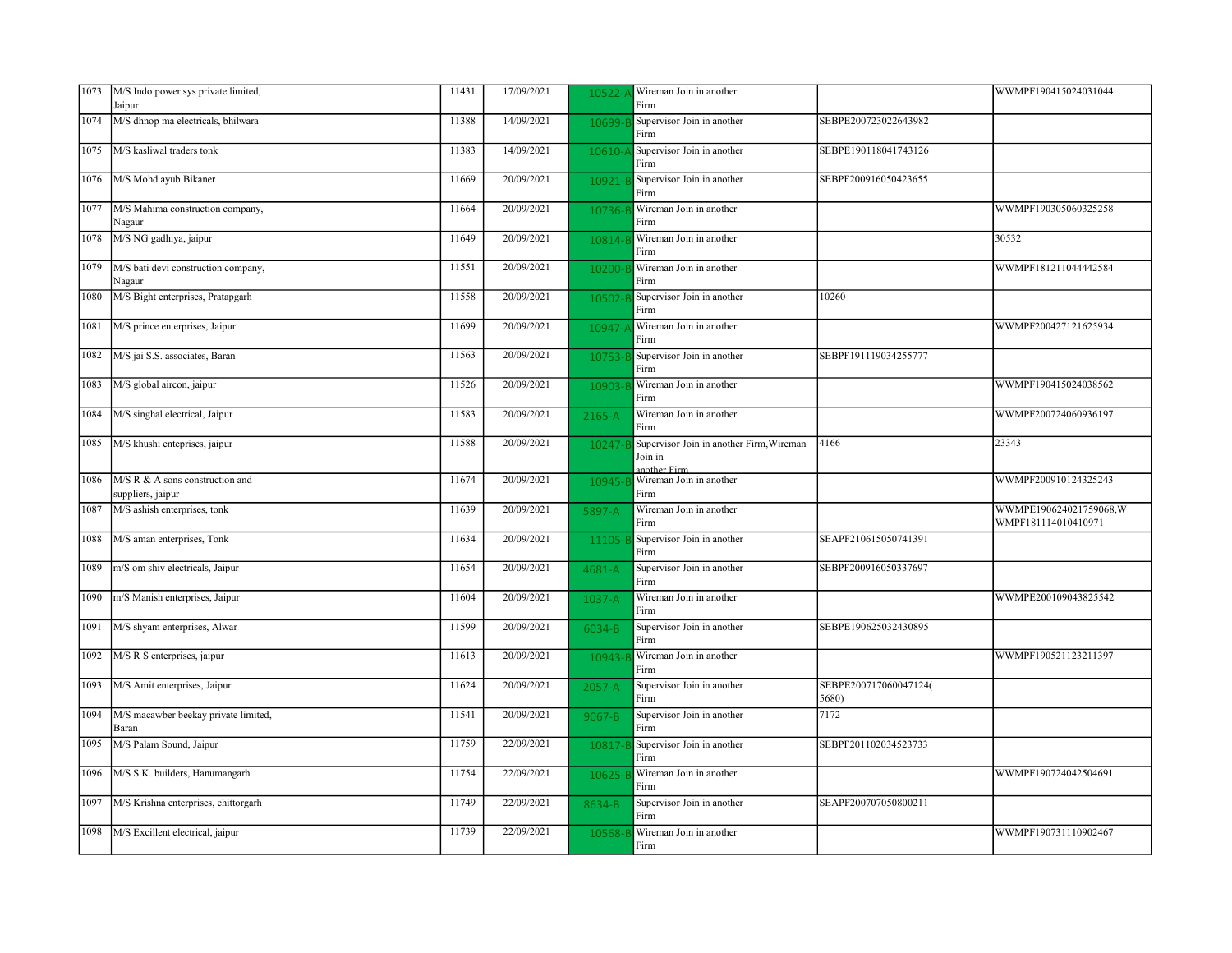| 1099 | M/S Metro engineers services, Jaipur                 | 11744 | 22/09/2021 | 10299-     | Wireman Join in another<br>Firm                                    |                      | WWMPF190725043451891            |
|------|------------------------------------------------------|-------|------------|------------|--------------------------------------------------------------------|----------------------|---------------------------------|
| 1100 | M/S J.K. electricals & construction jaipur           | 11783 | 22/09/2021 | 8102-B     | Wireman Join in another<br>Firm                                    |                      | WWMPF190716034351813            |
| 1101 | M/S Shri balaji electrical, Jaipur                   | 11778 | 22/09/2021 | 10148-     | Wireman Join in another<br>Firm                                    |                      | 27024                           |
| 1102 | M/S bhoomi electricals, jaipur                       | 11794 | 22/09/2021 | 7508-B     | Supervisor Join in another<br>Firm                                 | SEBPE180926050827548 |                                 |
| 1103 | M/S Pushpendra gaur, Ajmer                           | 11800 | 22/09/2021 | 10758-E    | Supervisor Join in another<br>Firm                                 | SEAPF200629044501567 |                                 |
| 1104 | M/S Gayatri enterprises, Udaipur                     | 11816 | 22/09/2021 | 10539-     | Wireman Join in another<br>Firm                                    |                      | WWMPF181106010447051            |
| 1105 | M/S K.R. Electricals, Dausa                          | 11826 | 22/09/2021 | 8002-B     | Supervisor Join in another<br>Firm                                 | SEBPF201013051242880 |                                 |
| 1106 | M/S bhagwan sahai & sons, jaipur                     | 11821 | 22/09/2021 | 1508-A     | Wireman Join in another<br>Firm                                    |                      | WWMPE190619025425583            |
| 1107 | m/S suncity aadhar infra projects pvt ltd,<br>jaipur | 11831 | 22/09/2021 | 11002-     | Supervisor Join in another<br>Firm                                 | SEAPF210208052804652 |                                 |
| 1108 | M/S shri balaji electricals systems, Jaipur          | 11909 | 27/09/2021 | 8074-B     | Supervisor Join in another<br>Firm                                 | SEBPF200213015909294 |                                 |
| 1109 | M/S sunrise infra sikar                              | 11920 | 27/09/2021 | 10804-     | Wireman Join in another<br>Firm                                    |                      | WWMPF190402123726408            |
| 1110 | M/S Balaji Construction Company, Jaipur              | 11947 | 27/09/2021 | 6572-A     | Wireman Join in another<br>Firm                                    |                      | WWMPF190529030552075            |
| 1111 | M/S patel electric stores, Jalore                    | 11952 | 27/09/2021 | 7934-A     | Supervisor Join in another Firm'Wireman<br>Join in<br>another Firm | 9640                 | 13379                           |
| 1112 | M/S comgen infor system pvt ltd, Jaipur              | 11932 | 27/09/2021 | 10379-     | Wireman Join in another<br>Firm                                    |                      | WWMPF190625045221073            |
| 1113 | M/S jareda electricals & sales, karauli              | 11937 | 27/09/2021 | 10506-     | Wireman Join in another<br>Firm                                    |                      | WWMPF1903151039150577           |
| 1114 | M/S gautam enterprises, Jaipur                       | 11970 | 27/09/2021 | 10941-     | Wireman Join in another<br>Firm                                    |                      | WWMPF190625045224432            |
| 1115 | M/S Dhanlaxmi electricals, Pratapgarh                | 12040 | 28/09/2021 | $10911 -$  | Wireman Join in another<br>Firm                                    |                      | WWMPF210204055842644            |
| 1116 | M/S Jai shree shyam enterprises, bhilwara            | 12045 | 28/09/2021 | 11108-     | Supervisor Join in another<br>Firm                                 | SEAPF20102203362035  |                                 |
| 1117 | M/S NG gadhiya, jaipur                               | 12055 | 28/09/2021 | 10814-1    | Wireman Join in another<br>Firm                                    |                      | WWMPF190409020815927            |
| 1118 | M/S Gayatri service solutions, Jaipur                | 12050 | 28/09/2021 | 6564-A     | Supervisor Join in another<br>Firm                                 | 3554                 |                                 |
| 1119 | M/S shree gavind dev ji enterprises,<br>Jaipur       | 12093 | 28/09/2021 | 11039-     | Wireman Join in another<br>Firm                                    |                      | WWMPF190314124828715            |
| 1120 | M/S aadisurya power private limited,<br>Bikaner      | 12088 | 28/09/2021 | 10839-     | Wireman Join in another<br>Firm                                    |                      | WWMPF190325033238551            |
| 1121 | M/S rajendra prasad gupta tonk                       | 12083 | 28/09/2021 | $3305 - B$ | Supervisor Join in another<br>Firm                                 | SEAPE210622054600290 |                                 |
| 1122 | M/S shivam furniture Udhyog, jaipur                  | 12104 | 28/09/2021 | 10991-     | Wireman Join in another<br>Firm                                    |                      | WWMPF190402123734631            |
| 1123 | M/S shree navdurga electrical, jaipur                | 12125 | 30/09/2021 | 11034-1    | Supervisor Join in another<br>Firm                                 | SEBPF210617051944151 |                                 |
| 1124 | M/S MVD enterprises, Jaipur                          | 12116 | 30/09/2021 | 4746-A     | Wireman Join in another<br>Firm                                    |                      | WWMPE210920045816660<br>(20918) |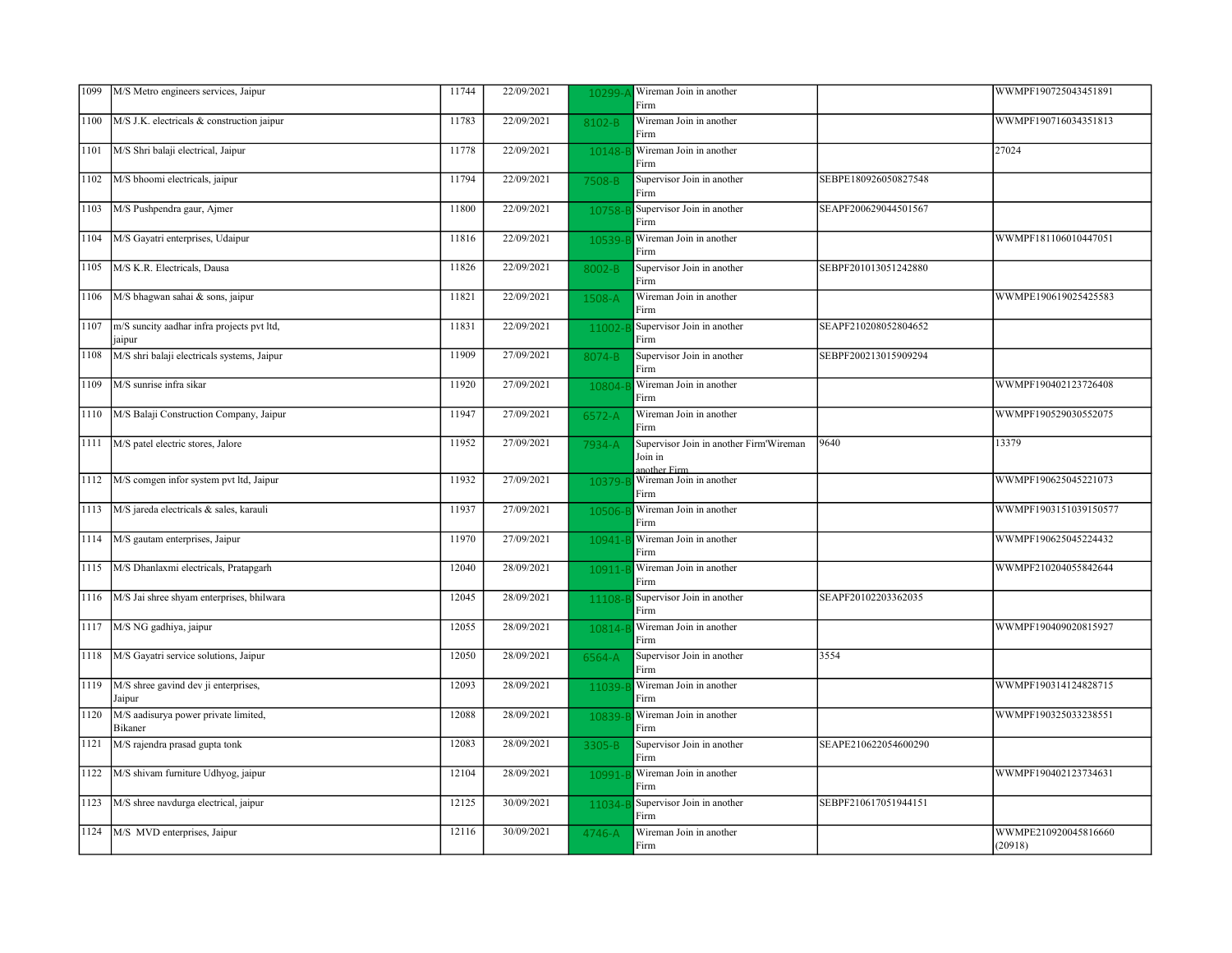| 1125 | M/S shiv shakti electricals, Jaipur                        | 12180 | 30/09/2021 | 10961-     | Wireman Join in another<br>Firm    |                                 | WWMPF190703050759773                           |
|------|------------------------------------------------------------|-------|------------|------------|------------------------------------|---------------------------------|------------------------------------------------|
| 1126 | M/S pooja enterprises, Udaipur                             | 12135 | 30/09/2021 | 10975-     | Wireman Join in another<br>Firm    |                                 | WWMPF210317053101288                           |
| 1127 | M/S Ridhi sidhi enteprises, Jaipur                         | 12130 | 30/09/2021 | 7354-A     | Wireman Join in another<br>Firm    |                                 | WWMPF190612041849253                           |
| 1128 | M/S sanwal construction company,<br>Bikaner                | 12140 | 30/09/2021 | 10998-     | Wireman Join in another<br>Firm    |                                 | WWMPF190214053551380                           |
| 1129 | m/S ardhya electricals, bharatpur                          | 12160 | 30/09/2021 | 10749-     | Wireman Join in another<br>Firm    |                                 | WWMPF181102035912265                           |
| 1130 | M/S mahadev engineers, nagaur                              | 12185 | 30/09/2021 | 4633-A     | Supervisor Join in another<br>Firm |                                 |                                                |
| 1131 | M/S energy solution, Ajmer                                 | 12271 | 05/10/2021 | 6516-A     | Wireman Join in another<br>Firm    |                                 | 28985                                          |
| 1132 | M/S veerteja construction company,<br>Nagaur               | 12308 | 05/10/2021 | 10953-     | Wireman Join in another<br>Firm    |                                 | WWMPF190402124348858                           |
| 1133 | M/S divya construction company, Nagaur                     | 12303 | 05/10/2021 | 10932-     | Wireman Join in another<br>Firm    |                                 | WWMPF200701115323861                           |
| 1134 | M/S Deepak enterprises, Udaipur                            | 12263 | 05/10/2021 | 10886-     | Wireman Join in another<br>Firm    |                                 | WWMPF190214053850157                           |
| 1135 | M/S shree krishna electricals, churu                       | 12326 | 05/10/2021 | 7095-B     | Wireman Join in another<br>Firm    |                                 | WWMPF200427122109606, W<br>WMPF200306012023924 |
| 1136 | M/S Pankaj electricals, Hanumangarh                        | 12291 | 05/10/2021 | 10696-     | Wireman Join in another<br>Firm    |                                 | WWMPF200701012953103                           |
| 1137 | M/S kachhawa light and electricals,<br>jodhpur             | 12216 | 30/09/2021 | $2171 - A$ | Wireman Join in another<br>Firm    |                                 | 15289                                          |
| 1138 | M/S Amit Engineers, Kota                                   | 12266 | 05/10/2021 | 10088-     | Wireman Join in another<br>Firm    |                                 | WWMPF190527024121419                           |
| 1139 | M/S thakur solanky and company, Jaipur                     | 12248 | 05/10/2021 | 11010-     | Wireman Join in another<br>Firm    |                                 | WWMPF190422103214671                           |
| 1140 | M/S shri shiv electricals, Swaimadhopur                    | 12243 | 05/10/2021 | 10052-     | Wireman Join in another<br>Firm    |                                 | WWMPF190315103820555                           |
| 1141 | M/S samar electricals, Bharatpur                           | 12280 | 04/10/2021 | 11058-     | Supervisor Join in another<br>Firm | SEAPF190814022625614            |                                                |
| 1142 | M/S rajdhar electricals, Karauli                           | 12258 | 04/10/2021 | 9561-B     | Wireman Join in another<br>Firm    |                                 | WWMPE181001123246599                           |
| 1143 | M/S sonam electricals, Jaipur                              | 12253 | 04/10/2021 | 10531-     | Supervisor Join in another<br>Firm | 10266                           |                                                |
| 1144 | M/S Poonia electricals, Bharapur                           | 12286 | 05/10/2021 | 7935-B     | Wireman Join in another<br>Firm    |                                 | WWMPF190521012507117                           |
| 1145 | M/A comfort rubber industries, Jaipur                      | 12206 | 30/09/2021 | 11081      | Supervisor Join in another<br>Firm | SEAPF20073004593816             |                                                |
| 1146 | M/S dhobwal electricals and construction<br>company, Dausa | 12460 | 12/10/2021 | 9678-B     | Wireman Join in another<br>Firm    |                                 | WWMPF190409013939331                           |
| 1147 | M/S dilip electricals, Dausa                               | 12455 | 12/10/2021 | 10592-     | Wireman Join in another<br>Firm    |                                 | WWMPF190729010753450                           |
| 1148 | M/S Guru kripa enteprises,<br>Swaimadhopur                 | 12467 | 12/10/2021 | 10328-     | Wireman Join in another<br>Firm    |                                 | WWMPF181231034126258                           |
| 1149 | M/S Shree Nakoda electricals, udaipur                      | 12416 | 12/10/2021 | 6441-B     | Wireman Join in another<br>Firm    |                                 | WWMPF1808080801446255                          |
| 1150 | M/S New era mediequip pvt ltd, jaipur                      | 12411 | 12/10/2021 | 10869-     | Supervisor Join in another<br>Firm | SEAPF210909023951515(<br>10816) |                                                |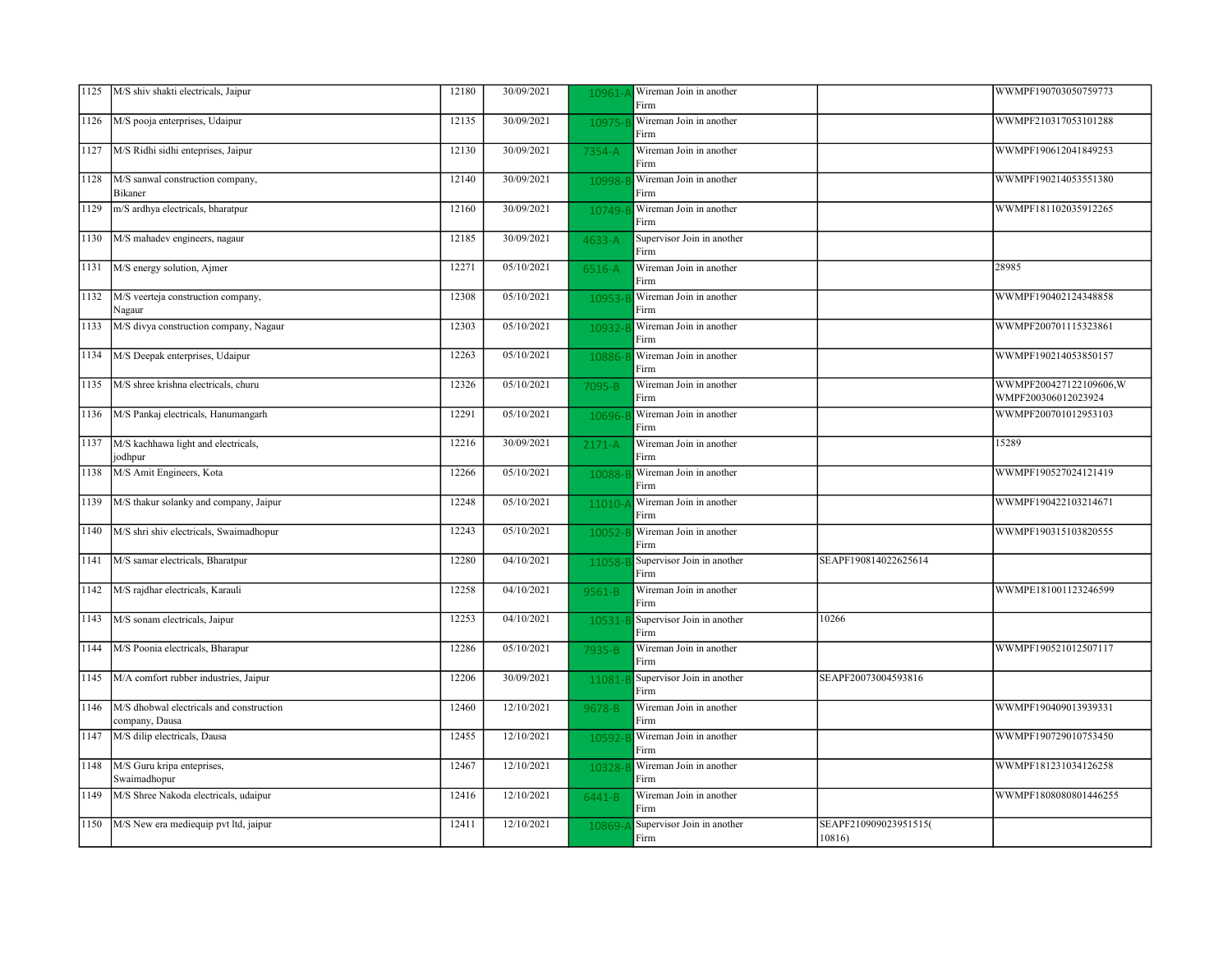|      | 1151   M/S N & D Infra bharatpur                       | 12401 | 12/10/2021 | 11046-      | Supervisor Join in another Firm, Wireman   | SEBPF210507030914841 | WWMPF210427035555527   |
|------|--------------------------------------------------------|-------|------------|-------------|--------------------------------------------|----------------------|------------------------|
|      |                                                        |       |            |             | Join in                                    |                      |                        |
|      |                                                        |       |            |             | another Firm                               |                      |                        |
| 1152 | M/S Zenith IT solution private limited,                | 12436 | 12/10/2021 | 10457-      | Wireman Join in another                    |                      | WWMPF200713051909873   |
|      | Jaipur                                                 |       |            |             | Firm                                       |                      |                        |
| 1153 | M/S Ganesham electricals and                           | 12431 | 12/10/2021 | 10612-      | Wireman Join in another                    |                      | WWMPF200318111334733   |
|      | electronics, Jaipur                                    |       |            |             | Firm                                       |                      |                        |
| 1154 | M/S shubh shree enteprises, Udaipur                    | 12336 | 06/10/2021 | 10885-      | Supervisor Join in another                 | SEBPE190305041647387 |                        |
|      |                                                        |       |            |             | Firm                                       |                      |                        |
| 1155 | M/S kharbas brothers, Jaipur                           | 12349 | 06/10/2021 | 10925-      | Wireman Join in another                    |                      | WWMPF200701060129398   |
|      |                                                        |       |            |             | Firm                                       |                      |                        |
| 1156 | M/S A.K. Enterprises, Jaipur                           | 12315 | 05/10/2021 | 7966-A      | Wireman Join in another                    |                      | WWMPE180905114332744   |
|      |                                                        |       |            |             | Firm                                       |                      |                        |
| 1157 | M/S Raja enteprises, jaipur                            | 12509 | 18/10/2021 | 5884-B      | Supervisor Join in another                 | 10662                |                        |
|      |                                                        |       |            |             | Firm                                       |                      |                        |
| 1158 | M/S Fedin engineering pvt ltd, jaipur                  | 12514 | 18/10/2021 | 10313-1     | Wireman Join in another                    |                      | WWMPF190201022348844   |
|      |                                                        |       |            |             | Firm                                       |                      |                        |
| 1159 | M/S S.K. electricals, Jaipur                           | 12557 | 18/10/2021 |             | Wireman Join in another                    |                      | 10411                  |
|      |                                                        |       |            | 8058-B      | Firm                                       |                      |                        |
|      |                                                        |       |            |             |                                            |                      |                        |
| 1160 | M/S Anil enteprises, jaipur                            | 12562 | 18/10/2021 | 5820-A      | Wireman Join in another                    |                      | WWMPF190821040436900   |
|      |                                                        |       |            |             | Firm                                       |                      |                        |
| 1161 | M/S kVA energyand infrastructure private limited, Kota | 12567 | 18/10/2021 | 10815-      | Wireman Join in another Firm, Supervisor   | SEAPF200109035600458 | WWMPF190927064155884,W |
|      |                                                        |       |            |             | Join in                                    |                      | WMPF190627123749809    |
| 1162 | M/S Tripti Electrical, baran                           | 12542 | 18/10/2021 | 10300-E     | another Firm<br>Supervisor Join in another | SEAPE210906024904429 |                        |
|      |                                                        |       |            |             | Firm                                       |                      |                        |
| 1163 | M/S electrical equipments corporation,                 | 12588 | 18/10/2021 |             | Wireman Join in another                    |                      | WWMPF200430020749643   |
|      | Jaipur                                                 |       |            | 3575-A      | Firm                                       |                      |                        |
|      |                                                        |       | 18/10/2021 |             |                                            |                      |                        |
| 1164 | M/S Mahipal singh bhati, Jaisalmer                     | 12606 |            | 10790       | Wireman Join in another                    |                      | 22656                  |
|      |                                                        |       |            |             | Firm                                       |                      |                        |
| 1165 | M/S Garg contractors, Hanumangarh                      | 12623 | 18/10/2021 | 8077-B      | Wireman Join in another                    |                      | WWMPF1906618045946953  |
|      |                                                        |       |            |             | Firm                                       |                      |                        |
| 1166 | M/S S.K. sangwan electrical, jaipur                    | 12641 | 18/10/2021 | 8007-A      | Wireman Join in another                    |                      | WWMPF201113042951219   |
|      |                                                        |       |            |             | Firm                                       |                      |                        |
| 1167 | M/S A D arts tara nagar, jaipur                        | 12636 | 18/10/2021 | 10901-      | Supervisor Join in another                 | SEBPF210121113123139 |                        |
|      |                                                        |       |            |             | Firm                                       |                      |                        |
| 1168 | M/S R S enterprises, jaipur                            | 12657 | 18/10/2021 | 10943-      | Wireman Join in another                    |                      | WWMPF190422102540151   |
|      |                                                        |       |            |             | Firm                                       |                      |                        |
| 1169 | M/S PAPLAJ ELECTRICALS, Dausa                          | 12652 | 18/10/2021 | 10919-      | Wireman Join in another                    |                      | WWMPF190219052643739   |
|      |                                                        |       |            |             | Firm                                       |                      |                        |
| 1170 | M/S Global Electrical, Jaipur                          | 13251 | 11/1/2021  | $7033 - B$  | Supervisor Join in another Firm            | SEBPE180809120242587 |                        |
| 1171 | M/S INFINITY WORK SOLUTION, JAIPUR                     | 13263 | 11/1/2021  | 0776-B      | Supervisor Join in another Firm            | 10446                |                        |
| 1172 | M/S JOVIAL ENGINEERING SERVICES PVT. LTD.              | 13268 | 11/1/2021  | 0788-B      | Wireman Join in another Firm               |                      | 32664                  |
| 1173 | M/S SOGANI ELELCTRICALS, JAIPUR                        | 13305 | 11/1/2021  | $520-A$     | Supervisor Join in another Firm            | SEBPF210401043033054 |                        |
| 1175 | M/S JAREDA ELELCTRICALS AND SALES, KARAULI             | 13320 | 11/1/2021  | $0506 - B$  | Wireman Join in another Firm               |                      | WWMPF190315103930655   |
| 1176 | M/S HARI OM ELELCTRICALS, JODHPUR                      | 13188 | 11/1/2021  | $161 - A$   | Wireman Join in another Firm               |                      | WWMPF190402123749480   |
| 1177 | M/S VAIBHA ENTERPRISES, JAIPUR                         | 13215 | 11/1/2021  | $0940 - B$  | Wireman Join in another Firm               |                      | WWMPE190409010209045   |
| 1178 | M/S SHEKHAWAT ELECTRIC AND DECORATORS, JAIPUR          | 13210 | 11/1/2021  | $245 - A$   | Supervisor Join in another Firm            | SEAPE181217013129687 |                        |
| 1179 | M/S JAI BALAJI ELECTRICALS, DHOLPUR                    | 13220 | 11/1/2021  | $9481 - B$  | Wireman Join in another Firm               |                      | WWMPF181114010338751   |
| 1180 | M/S BAYALAN CONSTRUCTION COMPANY                       | 13325 | 11/1/2021  | $323 - B$   | Wireman Join in another Firm               |                      | 27992                  |
| 1181 | M/S SHREE VINAYAK TRADERS, ALWAR                       | 13340 | 11/1/2021  | $0978 - B$  | Wireman Join in another Firm               |                      | WWMPF210101032234754   |
| 1182 | M/S DEVAON TECH AND ENGINEERING WORKS, JAIPUR          | 13335 | 11/1/2021  | $0974 - B$  | Supervisor Join in another Firm            | SEAPF21021122222641  |                        |
| 1183 | M/S BADGURJAR CONTRACTOR, DAUSA                        | 13244 | 11/1/2021  | $0353 - B$  | Wireman Join in another Firm               |                      | WWMPF181203041334803   |
| 1184 | M/S INFINITY ELECTRICAL SOLUTION, JAIPUR               | 13413 | 11/2/2021  | $.0914 - A$ | Supervisor Join in another Firm            | SEAPF210115051733502 |                        |
| 1185 | M/S PAWAN ENGINEERING                                  | 13420 | 11/2/2021  | $5167 - B$  | Supervisor Join in another Firm            | SEBPE190613020636172 |                        |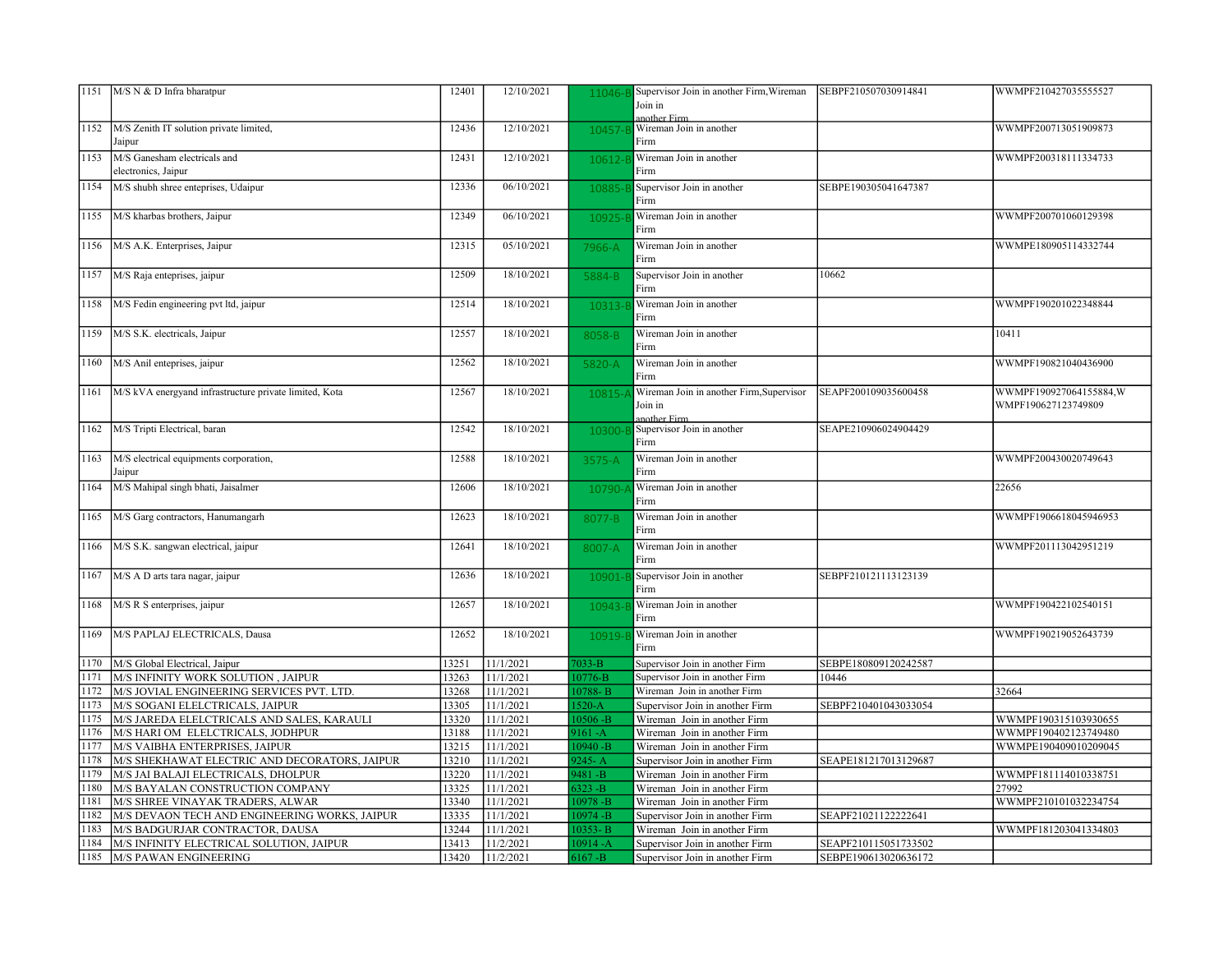| 1186         | M/S PROMAC ADVISORS PVT. LTD, JAIPUR                                  | 13438          | 11/2/2021                | $10586 - B$         | Wireman Join in another Firm                                    |                      | WWMPF190314125226249 |
|--------------|-----------------------------------------------------------------------|----------------|--------------------------|---------------------|-----------------------------------------------------------------|----------------------|----------------------|
| 1187         | M/S RAJ ELELCTRICALS, AJMER                                           | 13465          | 11/2/2021                | 5789 -B             | Supervisor Join in another Firm                                 | SEAPE180718011337489 |                      |
| 1188         | M/S SHLAAGHY SAHLAN ELECTRO INFRA PVT. LTD., JAIPUR                   | 13460          | 11/2/2021                | $10984 - B$         | Wireman Join in another Firm                                    |                      | WWMPF190514033516694 |
| 1189         | M/S HIMANI ENTERPRISES, JAIPUR                                        | 13455          | 11/2/2021                | $10031 - B$         | Wireman Join in another Firm                                    |                      | WWMPF190305060556485 |
| 1190         | M/S BALAJI ENGINEERS, JAIPUR                                          | 13450          | 11/2/2021                | $4416 - B$          | Supervisor Join in another Firm                                 | SEAPE180710123337714 |                      |
| 1191         | M/S SINGH ENTRPRISES, JAIPUR                                          | 13368          | 11/2/2021                | $6062 - B$          | Wireman Join in another Firm                                    |                      | WWMPE181122121825592 |
| 1192         | M/S FAMILY FOUNTAINS, JAIPUR                                          | 13363          | 11/2/2021                | 10777-B             | Supervisor Join in another Firm                                 | SEAPE180711043544599 |                      |
| 1193         | M/S GURU KRIPA EVENTS, JAIPUR                                         | 13385          | 11/2/2021                | $10848 - b$         | Wireman Join in another Firm                                    |                      | WWMPE190409010209045 |
| 1194         | M/S MARWAR ASSOCIATES, SIKAR                                          | 13402          | 11/2/2021                | $1063 - B$          | Supervisor Join in another Firm                                 | SEAPF201007035619395 |                      |
| 1195         | M/S PURKHA RAM CHOUDHARY                                              | 13519          | 11/3/2021                | $10448 - A$         | Wireman Join in another Firm                                    |                      | WWMPF190705030229788 |
| 1196         | M/S BALAJI ELECTRICAS AND TRADRS                                      | 13512          | 11/3/2021                | $5637 - A$          | Wireman Join in another Firm                                    |                      | WWMPF180917104157001 |
| 1197         | M/S PADAMPATH ENGINEERS, AJMER                                        | 13540          | 11/8/2021                | 10939-B             | Supervisor Join in another Firm                                 | SEBPF210224043815557 | WWMPF190307022541508 |
|              |                                                                       |                |                          |                     | Wireman Join in another Firm                                    |                      |                      |
| 1198         | M/S RAJA ENTERPRISES, JAIPUR                                          | 13560          | 11/8/2021                | 5884-B              | Wireman Join in another Firm                                    |                      | 28652                |
| 1199         | M/S SHRI KANWAR CONSTRUCTION COMPANY, HANUMANGAR 13565                |                | 11/8/2021                | 7894-B              | Supervisor Join in another Firm                                 | SEAPF190619024359729 |                      |
| 1200         | M/S LAXMI CONSTRUCTION, KARAULI                                       | 13580          | 11/8/2021                | 8264-B              | Wireman Join in another Firm                                    |                      | WWMPF190422103218733 |
| 1201         | M/S PRINCE ENTERPRISES, JAIPUR                                        | 13590          | 11/8/2021                | $10947 - A$         | Wireman Join in another Firm                                    |                      | WWMPF210125025656035 |
| 1202         | M/S SHLAAGHY SAHLAN ELECTRO INFRA PVT. LTD., JAIPUR                   | 13585          | 11/8/2021                | 10984-B             | Supervisor Join in another Firm                                 | SEBPF210324023652463 |                      |
| 1203         | M/S SAGAR KHANDELWAL                                                  | 13555          | 11/8/2021                | 10895-B             | Wireman Join in another Firm                                    |                      | WWMPF190730045331231 |
| 1204         | M/S A D ARTS TARA NAGAR JAIPUR                                        | 13550          | 11/8/2021                | 10901-B             | Wireman Join in another Firm                                    |                      | WWMPF190315103828275 |
| 1205         | M/S PRAJRATI CONSTRUCTION, UDAIPUR                                    | 13628          | 11/8/2021                | $10861 - B$         | Wireman Join in another Firm                                    |                      | WWMPF190404034349369 |
| 1206         | M/S THARKUR SOLANKY AND COMPANY, JAIPUR                               | 13623          | 11/8/2021                | $11010 - A$         | Wireman Join in another Firm                                    |                      | WWMPF181211044405267 |
| 1207         | M/S MATHUR ELELCTRICALS, JAIPUR                                       | 13679          | 11/8/2021                | $10504 - B$         | Supervisor Join in another Firm                                 | SEBPF210921053803614 |                      |
| 1208         | M/S NAGESHWAR ENTERPRISES, BHARATPUR                                  | 13674          | 11/10/2021               | $11165 - B$         | Wireman Join in another Firm                                    |                      | WWMPF181023120550062 |
| 1209         | M/S BHAVYA CONSTRUCTION COMPANY, JAIPUR                               | 13669          | 11/10/2021               | 10536-B             | Wireman Join in another Firm                                    |                      | WWMPF190724042245744 |
| 1210         | M/S GAYATRI CONSTRUCTION COMPANY, JALORE                              | 13695          | 11/10/2021               | 6689-B              | Supervisor Join in another Firm                                 | SEBPF200721020849660 |                      |
| 1211         | M/S VIJAY CONSTRUCTIONS, AJMER                                        | 13705          | 11/10/2021               | $10646 - A$         | Wireman Join in another Firm                                    |                      | WWMPF190705030045604 |
| 1212         | M/S BALAJI ENTERPRISES, JHALAWAR                                      | 13644          | 11/9/2021                | $10755 - A$         | Wireman Join in another Firm                                    |                      | WWMPF200914041639273 |
| 1213         | M/S SHUBHAM BUILDERS, DAUSA                                           | 13649          | 11/9/2021                | 8146-B              | Supervisor Join in another Firm                                 | SEBPE190625032455304 |                      |
| 1214         | M/S R.K. ENTERPRISES, CHITTORGARH                                     | 13866          | 11/22/2021               | $10211 - B$         | Supervisor Join in another Firm                                 |                      |                      |
| 1215         | M/S SUNCITY AADHAR INFRA PROJECTS PVT. LTD,                           | 13891          | 11/22/2021               | $11002 - B$         | Wireman Join in another Firm                                    |                      | WWMPF200701012949603 |
| 1216         | M/S PRAKRATI CONSTRUCTION COMPANY BUNDI                               | 13907          | 11/22/2021               | 10508-B             | Wireman Join in another Firm                                    |                      | WWMPF180911021525721 |
| 1217         | M/S RAJENDRA JORWAL CONSTRUCTION, SWAI MADHOPUR                       | 13902          | 11/22/2021               | $11131 - A$         | Wireman Join in another Firm                                    |                      | WWMPF181102035912265 |
| 1218         | <b>M/S SERVEN, BIKANER</b>                                            | 13923          | 11/23/2021               | 11124-A             | Wireman Join in another Firm                                    |                      | WWMPF191219015131614 |
| 1219         | M/S NEW ERA MEDIEQUIP PVT. LTD, JAIPUR                                | 13918          | 11/23/2021               | 10869-B             | Wireman Join in another Firm                                    |                      | WWMPF200619040136343 |
| 1220         | M/S SHRI RADHA KRISHNA ELELCTRICALS, SAWAI MADHOPUR                   | 13841          | 11/22/2021               | 9603-B              | Wireman Join in another Firm                                    |                      | WWMPF190122024212871 |
| 1221         | M/S BURDAK ELCTRICALS, JAIPUR                                         | 13861          | 11/22/2021               | $10155 - b$         | Wireman Join in another Firm                                    |                      | WWMPF190122020554807 |
| 1222         | M/S HAIR OM CONSTRUCTION, KARAULI                                     | 13856          | 11/22/2021               | 10156-B             | Wireman Join in another Firm                                    |                      | WWMPF190307022418894 |
| 1223         | M/S SHEE VINAYAK TRADERS, ALWAR                                       | 13803          | 11/22/2021               | 10978-B             |                                                                 |                      | WWMPF210125024254853 |
| 1224         | M/S MOHD AYUB, BIKANER                                                | 13822          | 11/22/2021               | $10921 - B$         | Wireman Join in another Firm<br>Wireman Join in another Firm    |                      | WWMPF18114123853080  |
| 1225         | M/S PURVI CONST. ALWAR                                                | 14050          | 11/24/2021               | $4925 - A$          |                                                                 | SEAPF210816055226293 |                      |
| 1226         |                                                                       | 14098          |                          |                     | Supervisor Join in another Firm                                 |                      |                      |
| 1228         | M/S CITY LIGHT INFRA POWER, JAIPUR                                    |                | 11/26/2021               | $10113 - B$         | Supervisor Join in another Firm                                 | SEAPF200604044216792 |                      |
| 1229         | M/S SHREE MATRI KRIPA, HANUMANGARH                                    | 14114          | 11/26/2021               | 10948-A             | Wireman Join in another Firm                                    |                      | WWMPF181106114330750 |
|              | M/S SHIVAM ENTERPRISES, SIKAR                                         | 14127          | 11/26/2021               | 11126-B             | Supervisor Join in another Firm                                 | SEAPE180926050820782 |                      |
| 1230         | M/S LOKESH PILU ELECTRIC WORKS, JAIPUR                                | 14132          | 11/26/2021               | 10634-B             | Wireman Join in another Firm                                    |                      | WWMPE190306053346512 |
| 1231         | M/S SHEKHAR CONST., SAWAI MADHOPUR                                    | 14143          | 11/26/2021               | 10787-B             | Wireman Join in another Firm                                    |                      | WWMPE190826032949767 |
| 1233<br>1234 | M/S N.S. SODHA ENERGY SYSTEM, JAISALMER                               | 14166          | 11/26/2021               | 10924-B             | Wireman Join in another Firm                                    |                      | WWMPF190307022422816 |
|              | M/S ALPS ELELCTRICALS, JAIPUR                                         | 14171          | 11/26/2021               | 10954-A             | Supervisor Join in another Firm                                 | SEAPF200619040925382 |                      |
| 1235         | M/S ELE CIV SERVICE, HANUMANGARH                                      | 14182          | 11/26/2021               | 11022-B             | Wireman Join in another Firm                                    |                      | WWMPF200513054831638 |
| 1236         | M/S FRIENDS ELETRICALS, JODHPUR                                       | 14250          | 11/29/2021               | $3010-A$            | Wireman Join in another Firm                                    |                      | WWMPF190122024212871 |
| 1237         | M/S METRO ENGINEERS SERVICE, JAIPUR                                   | 14272<br>14267 | 11/29/2021<br>11/29/2021 | $10299 - A$         | Wireman Join in another Firm                                    |                      | WWMPF190729010441789 |
|              |                                                                       |                |                          | $10523 - B$         | Wireman Join in another Firm                                    |                      | WWMNF190625045234808 |
| 1238         | M/S RIDHI ELECTRICALS, HANUMANGARH                                    |                |                          |                     |                                                                 |                      |                      |
| 1239         | M/S DASHNAM ENTERPRISES, DAUSA                                        | 14352          | 12/1/2021                | $11043 - B$         | Supervisor Join in another Firm                                 | SEBPE210115051205183 |                      |
| 1240         | M/S NEW VISHAL CONTRACTOR, HANUMANGARH                                | 14338          | 12/1/2021                | $3010-A$            | Supervisor Join in another Firm                                 | SEAPE181205040730068 |                      |
| 1241<br>1242 | M/S GODARA RAJ ENTERPRISES, NAGAUR<br>M/S SANJU ELELCTRICALS, KARAULI | 14326<br>14321 | 12/1/2021<br>12/1/2021   | 11075-B<br>$7685-B$ | Wireman Join in another Firm<br>Supervisor Join in another Firm | SEBPE180926050836688 | WWMPF190829122650058 |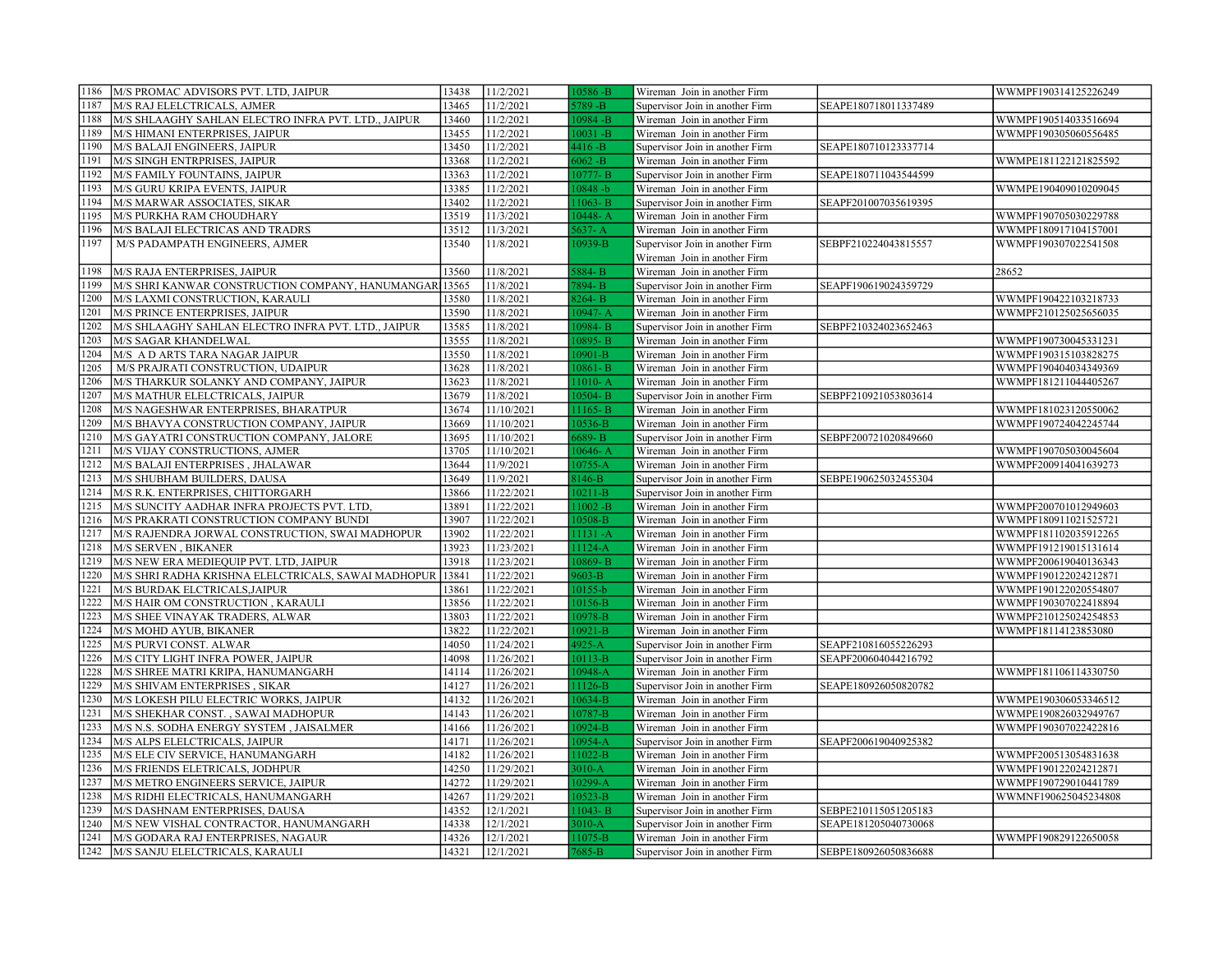| 1243 | M/S FAGERIA ELECTRIC ERECTION AND CONST., CHURU            | 14488 | 12/3/2021  | $9562-B$            | Supervisor Join in another Firm | SEBPE200730045608276 |                      |
|------|------------------------------------------------------------|-------|------------|---------------------|---------------------------------|----------------------|----------------------|
| 1244 | M/S SUNCITY AADHAR INFRA PROJECTS PVT. LTD, JAIPUR         | 14493 | 12/3/2021  | $11002-B$           | Wireman Join in another Firm    |                      | WWMPF210323023040543 |
| 1245 | M/S BALAJI ELELCTRICALS AND TRADERS, ALWAR                 | 14503 | 12/3/2021  | $5367 - A$          | Supervisor Join in another Firm | SEBPE190702123106273 |                      |
| 1246 | M/S JASNATH CONSTRUCTION COMPANY, BARMER                   | 14373 | 12/2/2021  | 9583-B              | Wireman Join in another Firm    |                      | 13649                |
| 1247 | M/S TRAFO ENGINEERS, JAIPUR                                | 14368 | 12/2/2021  | $3747 - B$          | Wireman Join in another Firm    |                      | 13659                |
| 1248 | M/S SAKSHI INFRASTRUCTURE, DAUSA                           | 14441 | 12/3/2021  | 11006-B             | Wireman Join in another Firm    |                      | WWMPF190409025109069 |
| 1249 | M/S GANTAVYA TECH SOLUTION PVT. LTD, JAIPUR                | 14436 | 12/3/2021  | 11128-B             | Wireman Join in another Firm    |                      | WWMPF190314124828715 |
| 1250 | M/S LRS CONSULTANT AND ENGINEERS, JAIPUR                   | 14425 | 12/2/2021  | $9702 - B$          | Wireman Join in another Firm    |                      | WWMPF190826032949767 |
| 1251 | M/S SHREE ANJANA DEV ENTERPRISES, BHILWARA                 | 14420 | 12/2/2021  | 10800-B             | Wireman Join in another Firm    |                      | WWMPF190625050105446 |
| 1252 | M/S ELELCTRICAL EQUIPMENTS CORPORATION, JAIPUR             | 14415 | 12/2/2021  | $3575 - A$          | Supervisor Join in another Firm | SEAPF200318110105653 |                      |
| 1253 | M/S SHARMA ELELCTRICALS, ALWAR                             | 14525 | 12/3/2021  | $4722 - A$          | Supervisor Join in another Firm | SEAPF190429110005122 |                      |
| 1254 | M/S KUBER INFRASTRUCTURE DEVELOPMENT, JAIPUR               | 14542 | 12/6/2021  | 11175-B             | Wireman Join in another Firm    |                      | WWMPF181023120550062 |
| 1255 | M/S RISHABH CONSTRUCTION COMPANY, KARAULI                  | 14537 | 12/6/2021  | 11176-B             | Wireman Join in another Firm    |                      | WWMPF181102035912265 |
| 1256 | M/S PROMAC ADVISORS PVT. LTD, JAIPUR                       | 14568 | 12/6/2021  | 10586-B             | Wireman Join in another Firm    |                      | WWMPF190305060329383 |
| 1257 | M/S R.C. ENTERPRISES, JAIPUR                               | 14563 | 12/6/2021  | $5221 - A$          | Supervisor Join in another Firm | SEBPF210716055838498 |                      |
| 1258 | M/S VIRGOS INTERNATIONAL, JAIPUR                           | 14595 | 12/6/2021  | $9700-B$            | Wireman Join in another Firm    |                      | 22944                |
| 1259 | M/S ADINATH ENTERPRISES, DHOLPUR                           | 14600 | 12/6/2021  | $10994 - B$         | Supervisor Join in another Firm | SEBPF200907044449529 |                      |
| 1260 | M/S KARAN ELELCTRICALS WORKS, JODHPUR                      | 14679 | 12/8/2021  | $1784-A$            | Supervisor Join in another Firm | SEBPF200706051242489 |                      |
| 1261 | M/S DEEPAK ENTERPRISES, JAIPUR                             | 14684 | 12/8/2021  | 2491-A              | Supervisor Join in another Firm | SEBPF200717060047124 |                      |
| 1262 | M/S YASHIKA INFRATECH, JAIPUR                              | 14712 | 12/8/2021  | $10951 - B$         | Supervisor Join in another Firm | SEAPF200624034636307 |                      |
| 1263 | M/S MAYA MAHADEV CONSTRUCTION, JAIPUR                      | 14707 | 12/8/2021  | 10888-B             | Wireman Join in another Firm    |                      | WWMPE190619025432600 |
| 1264 | M/S RAHUL ELELCTIC WORKS, JAIPUR                           | 14646 | 12/8/2021  | $2661 - A$          | Supervisor Join in another Firm | SEBPF210317051838134 |                      |
| 1265 | M/S LOVE AND KUSH ENTERPRISES, JAIPUR                      | 14656 | 12/8/2021  | $10157 - B$         | Wireman Join in another Firm    |                      | WWMPF190612042025219 |
| 1266 | M/S GARG ENTERPRISES, JAIPUR                               | 14725 | 12/9/2021  | $8451 - A$          | Supervisor Join in another Firm | SEAPF210401060556445 | WWMPF210202034433572 |
|      |                                                            |       |            |                     | Wireman Join in another Firm    | SEAPF210615050741391 |                      |
| 1267 | M/S INDOPOWERS PVT. LTD. JAIPUR                            | 14754 | 12/9/2021  | $10522 - A$         | Supervisor Join in another Firm | SEBPF200611023506223 |                      |
| 1268 | M/S K.R. MANJU CONSTRUCTION, BARMER                        | 14812 | 12/10/2021 | 3008-B              | Wireman Join in another Firm    |                      | WWMPF190521122102987 |
| 1269 | M/S SHREE MAJISA CONSTRUCTION, BARMER                      | 14807 | 12/10/2021 | 7980-B              | Wireman Join in another Firm    |                      | WWMPF190219052626677 |
|      |                                                            |       |            |                     |                                 |                      |                      |
|      |                                                            |       |            |                     |                                 |                      |                      |
| 1270 | M/S PADMAVATI ELELCTRICALS AND CONSTRUCTION, BANSW 14838   |       | 12/13/2021 | 8432-B              | Supervisor Join in another Firm | SEAPF210910043       |                      |
| 1271 | M/S TRADING COMPANY, JAIPUR                                | 14848 | 12/13/2021 | 10854-B             | Wireman Join in another Firm    |                      | 29040                |
| 1272 | M/S RADHEYRAMAN ENTERPRISES, BHILWARA                      | 14929 | 12/15/2021 | 11130-B             | Supervisor Join in another Firm | SEBPF21081051109876  |                      |
| 1273 | M/S NEERAJ ENTERPRISES, BHILWARA                           | 14924 | 12/15/2021 | 11157-B             | Wireman Join in another Firm    |                      | WWMPF210816054200086 |
| 1274 | M/S SIDDHI VINAYAK ENTERPRISES, JODHPUR                    | 14913 | 12/15/2021 | 5312-B              | Wireman Join in another Firm    |                      | WWMPF200630113307523 |
| 1275 | M/S BHAGWATI POWER, UDAIPUR                                | 14884 | 12/15/2021 | 11095-B             | Supervisor Join in another Firm | SEAPF210323023235904 |                      |
| 1276 | M/S SHREE KARNI ELECTROVISION, JAIPUR                      | 14957 | 12/15/2021 | 3120-B              | Wireman Join in another Firm    |                      | WWMPF200427122058981 |
| 1277 | M/S PUNIT ENTERPRISES, JAIPUR                              | 14945 | 12/15/2021 | $2522 - A$          | Wireman Join in another Firm    |                      | WWMPF191024034421401 |
| 1278 | M/S LARSEN AND TOUBRO LTD, JAIPUR                          | 14940 | 12/15/2021 | $5640 - A$          | Supervisor Join in another Firm | SEBP200604044206834  |                      |
| 1279 | M/S DEEPIKA ELECTRICAL, JAIPUR                             | 14968 | 12/16/2021 | $\overline{3357-B}$ | Wireman Join in another Firm    |                      | 22841                |
| 1280 | M/S POWER TECH ENERGY SOLUTION, JODHPUR                    | 14969 | 12/16/2021 | 10999-B             | Wireman Join in another Firm    |                      | WWMPF181009120709100 |
| 1281 | M/S R.K. ELELCTRICALS, BANSWARA                            | 14971 | 12/16/2021 | 11193-B             | Wireman Join in another Firm    |                      | WWMPF190409025109069 |
| 1282 | M/S SHREE KHATU SHYAM ELECTRICALS, DAUSA`                  | 14972 | 12/16/2021 | 3790-B              | Wireman Join in another Firm    |                      | WWMPF180711042640296 |
| 1283 | M/S SHREE BALAJI TRADING COMPANY, JAIPUR                   | 14973 | 12/16/2021 | 7902-B              | Wireman Join in another Firm    |                      | WWMPF190729010438132 |
| 1284 | M/S M.C. SHARMA ENGINEERING WORKS, KOTA                    | 14975 | 12/16/2021 | 3149-B              | Supervisor Join in another Firm | SEBPF200619041149731 |                      |
| 1285 | M/S GUPTA ELELCTRICALS, KOTA                               | 14976 | 12/16/2021 | $1900-A$            | Supervisor Join in another Firm | 4225                 |                      |
| 1286 | M/S BALAJI CONSTRUCTION COMPANY, NAGAUR                    | 15022 | 12/17/2021 | 10928-B             | Wireman Join in another Firm    |                      | WWMPF200805045152446 |
| 1287 | M/S SHRI RAM ELECTRICALS, CHURU                            | 15039 | 12/17/2021 | $10611 - B$         | Supervisor Join in another Firm | SEBPE211124114616979 |                      |
| 1288 | M/S SHRI KESHAVRAIJI ELECTRICALS, DAUSA                    | 15079 | 12/22/2021 | 11136-B             | Supervisor Join in another Firm | SEBPF210324023645917 | WWMPF200701060129398 |
|      |                                                            |       |            |                     | Wireman Join in another Firm    |                      |                      |
| 1290 | M/S VANSH ELELCTRICALS AND CONSTRUCTIONS WORKS, JAIP 15116 |       | 12/24/2021 | $3643 - A$          | Wireman Join in another Firm    |                      | WWMPF200703053603833 |
| 1291 | M/S RAHUL ELELCTIC WORKS, JAIPUR                           | 15117 | 12/24/2021 | $2661 - A$          | Wireman Join in another Firm    |                      | WWMPF190806031813844 |
| 1292 | M/S GANTAVYA TECH SOLUTION PVT. LTD, JAIPUR                | 15128 | 12/24/2021 | 11128-B             | Supervisor Join in another Firm | SEAPE210622054600290 |                      |
| 1293 | M/S KIRAN ELELCTRICALS, JALORE                             | 15109 | 12/24/2021 | $6253 - A$          | Supervisor Join in another Firm | SEBPF200826034613488 | WWMPF190729010753450 |
|      |                                                            |       |            |                     | Wireman Join in another Firm    |                      | WWMPF190409013939331 |
|      |                                                            |       |            |                     |                                 |                      | WWMPF190716034207451 |
|      | 1294 M/S VISHAVKARMA ENTERPRISES, UDAIPUR                  | 15105 | 12/24/2021 | 10059-B             | Supervisor Join in another Firm | SEBPE211118062804925 |                      |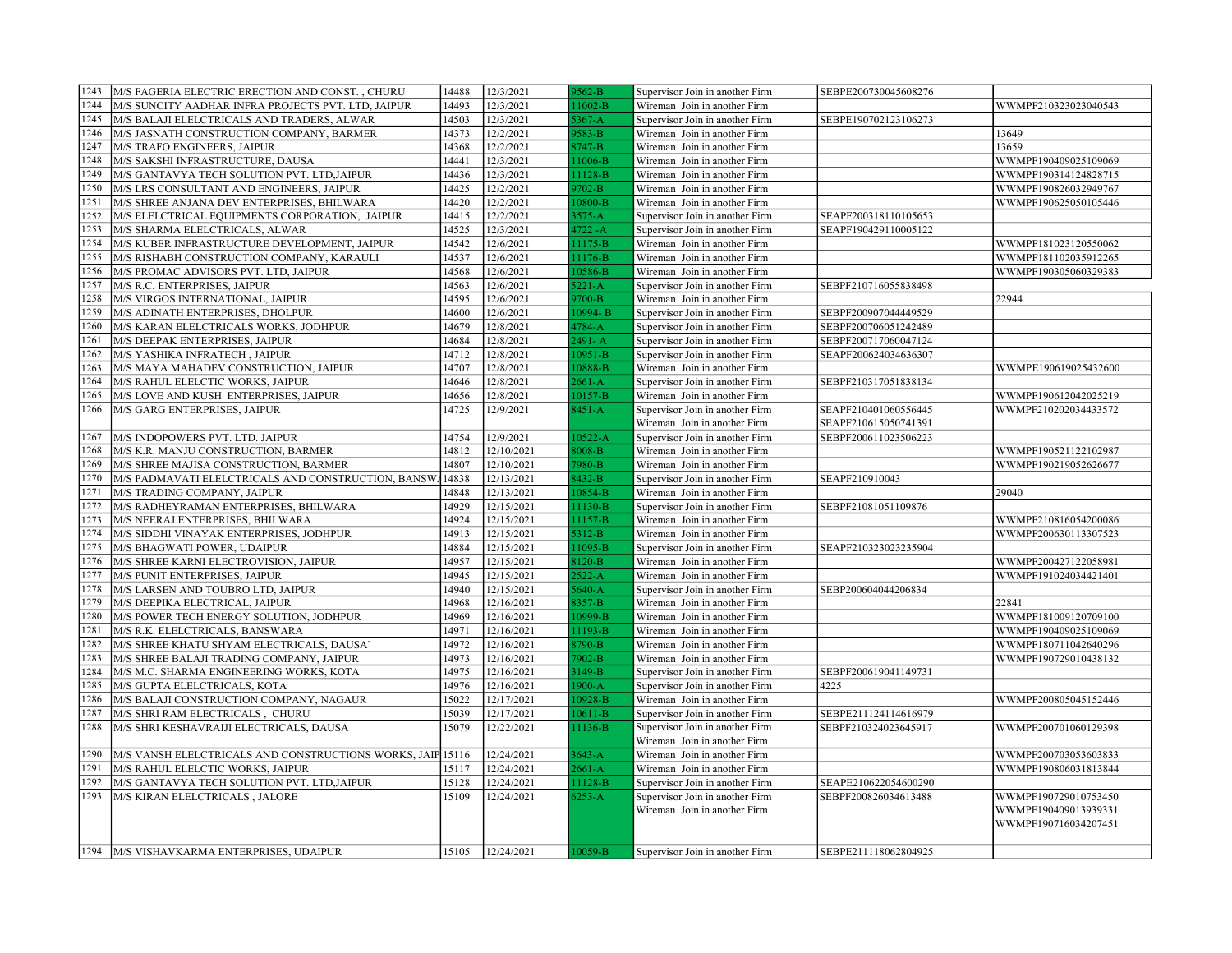| 1295 | M/S VEDA TECHNOLOGIES , JAIPUR                   | 15154 | 12/29/2021 | $1201-B$    | Supervisor Join in another Firm | SEAPF210910043423535         |                        |
|------|--------------------------------------------------|-------|------------|-------------|---------------------------------|------------------------------|------------------------|
| 1296 | M/S BHATTANI ELECTRICAL ,DUNGARPUR               | 15143 | 12/29/2021 | 3710-B      | Supervisor Join in another Firm | SEBPE201218124823344         |                        |
| 1297 | M/S KHWAHISH ENTERPRISES ,JAIPUR                 | 15146 | 12/29/2021 | $1106 - A$  | Supervisor Join in another Firm | SEBPE190613020636172         |                        |
| 1298 | <b>M/S R.R ENGINEERS , JAIPUR</b>                | 15147 | 12/29/2021 | $11024-B$   | Wireman Join in another Firm    |                              | WWMPF210427035722570   |
| 1299 | M/S RELIABLE POWERS , JAIPUR                     | 15175 | 12/30/2021 | $1129 - B$  | Wireman Join in another Firm    |                              | WWMPF210122020348230   |
| 1300 | M/S SHREE YAADE MAA CONSTRUCTION ,BUNDI          | 15166 | 12/30/2021 | $10845 - B$ | Wireman Join in another Firm    |                              | WWMPF200916045909500   |
| 1301 | M/S VISHAVKARMA CONSTRUCTION , KARAULI           | 15180 | 12/31/2021 | $5927 - A$  | Supervisor Join in another Firm | SEBPE211101122356163         |                        |
| 1302 | <b>M/S PRINCE INDUSTRIES ,JAIPUR</b>             | 15183 | 12/31/2021 | 1025-B      | Supervisor Join in another Firm | SEBPF190612123405197         |                        |
| 1303 | M/S EMIRATES ELECTRICALS, JAIPUR                 | 25    | 1/3/2022   | 10916-B     | Wireman Join in another Firm    |                              | WWMPF190409020856298,  |
|      |                                                  |       |            |             |                                 |                              | WWMPF190409024124546   |
| 1304 | M/S K.S. projects, Jaipur                        | 23    | 1/3/2022   | $10216 - B$ | Wireman Join in another Firm    |                              | WWMPF191024034343130   |
| 1305 | M/S MEHTA POWER PRIVATE LIMITED , BHILWARA       | 22    | 1/3/2022   | 0882-B      | Supervisor Join in another Firm | SEBPF200601060511269         |                        |
| 1306 | <b>M/S INTECH INFRA ,JAIPUR</b>                  | 20    | 1/3/2022   | $0016 - B$  | Supervisor Join in another Firm | SEBPE210906025152207         |                        |
| 1307 | M/S JEEVRAJ SINGH PALAWAT ,JAIPUR                | 19    | 1/3/2022   | 3706-B      | Wireman Join in another Firm    |                              | WWMPF200910124325243   |
| 1308 | M/S Krish tradercorp private limited,            | 18    | 1/3/2022   | $9691 - A$  | Wireman Join in another Firm    |                              | WWMPE210927063605208   |
|      | Jaipur                                           |       |            |             |                                 |                              |                        |
| 1309 | M/S SHAKTI ASSOCIATES SINGH BHOOMI ,JAIPUR       | 16    | 1/3/2022   | $9198-B$    | Wireman Join in another Firm    |                              | WWMPF200306121504197   |
| 1310 | M/S RAJASTHAN CRANE SERVICES , JAIPUR            | 15    | 1/3/2022   | $1377 - A$  | Wireman Join in another Firm    |                              | WWMPF211006061918184   |
| 1311 | <b>M/S BRIGHT HOME ,UDAIPUR</b>                  | 14    | 1/3/2022   | $1041-A$    | Wireman Join in another Firm    |                              | WWMPE210810062058118   |
| 1313 | M/S Monu electricals, Dausa                      | 12    | 1/3/2022   | 10186-B     | Wireman Join in another Firm    |                              | WWMPF190730032957929   |
| 1314 | M/S BAHLIRN ELECTRICALS, SRI GANGANAGAR          | 10    | 1/3/2022   | $916-B$     | Supervisor Join in another Firm | SEBPE211118062919144         |                        |
| 1315 | M/S SHRI MAKDOL ELECTRICAL AND DECORATION ,AJMER | 67    | 1/5/2022   | $719-B$     | Supervisor Join in another Firm | 10655                        |                        |
| 1316 | M/S AMAR ENTERPRISES , SRIGANGANAGAR             | 89    | 1/7/2022   | $2954 - A$  | Supervisor Join in another Firm | SEBPF210531045644546         |                        |
| 1317 | M/S RUSTAM ELECTRICAL & SONS, ALWAR              | 88    | 1/7/2022   | 10209-B     | Wireman Join in another Firm    |                              | WWMPF190404034433611   |
| 1318 | M/S SUDARSHAN TRANSFORMERS PVT. LTD.JAIPUR       | 91    | 1/7/2022   | $0692 - A$  | Wireman Join in another Firm    |                              | WWMPF190402124535345   |
| 1319 | M/S Shri balaji enteprises, jodhpur              | 95    | 1/7/2022   | $4927 - A$  | Wireman Join in another Firm    |                              | WWMPF200914041639273   |
| 1320 | M/S vardhanan sales corporation ,jodhpur         | 94    | 1/7/2022   | $5093 - B$  | Wireman Join in another Firm    |                              | 34372                  |
| 1321 | M/S SAKSHI INFRASTRUCTURE, DAUSA                 | 93    | 1/7/2022   | 1006-B      | Supervisor Join in another Firm | 8995                         |                        |
| 1322 | M/S POWERTECH ENGINEERS , JAIPUR                 | 99    | 1/7/2022   | $11115 - B$ | Wireman Join in another Firm    |                              | WWMPF181102041727577   |
| 1323 | M/S S.K KHETAN INFRAPROJECTS PVT. LTD.UDAIPUR    | 98    | 1/7/2022   | 10064-B     | Wireman Join in another Firm    |                              | WWMPF211216050713589   |
| 1324 | M/S SARK INDIAN COMPANY ,JODHPUR                 | 97    | 1/7/2022   | $3331 - B$  | Supervisor Join in another Firm | SEBPF200929052120349         |                        |
| 1325 | M/S KANHA ENTERPRISES , JAIPUR                   | 101   | 1/7/2022   | $11177 - B$ | Wireman Join in another Firm    |                              | WWMPF180711042636124   |
| 1326 | M/S KRISHAN TRADERS , ALWAR                      | 79    | 1/6/2022   | $3522 - B$  | Wireman Join in another Firm    |                              | WWMPF190821040436900   |
| 1327 | M/S AAKANKSHA TRADING COMPANY, UDAIPUR           | 80    | 1/6/2022   | $10922 - B$ | Wireman Join in another Firm    |                              | WWMPF190916010421908   |
| 1328 | M/S Shailandera kumar yadav, Jaipur              | 81    | 1/6/2022   | 0805-B      | Wireman Join in another Firm    |                              | WWMPF190716032517799   |
| 1329 | M/S DEV ELECTRICALS , KARAULI                    | 82    | 1/6/2022   | $0624 - B$  | Supervisor Join in another Firm | 8812                         |                        |
| 1330 | M/S SEKH ELECTRICALS, PRATAPGARH                 | 117   | 1/7/2022   | $5186-B$    | Wireman Join in another Firm    |                              | WWMPF190829122636370   |
| 1331 | M/S JAI JOGNIYA ENTERPRISES ,CHITTORGARH         | 116   | 1/7/2022   | 10923-B     | Wireman Join in another Firm    |                              | WWMPF201015065204390   |
| 1332 | M/S SHEKHAR CONSTRUCTION ,SWP                    | 115   | 1/7/2022   | 0787-B      | Supervisor Join in another Firm | SEBPF200907110915537         |                        |
| 1333 | M/S SANGAM ELECTRICALS, KOTA                     | 112   | 1/7/2022   | 1103-B      | Wireman Join in another Firm    |                              | WWMPF200701060423218   |
| 1334 | M/S sanmarg projects pvt ltd, Jodhpur            | 111   | 1/7/2022   | $7326 - A$  | Wireman Join in another Firm    |                              | WWMPE211118063132677   |
| 1335 | M/S SHRI LAXMI REFRIGERATION ,JAIPUR             | 110   | 1/7/2022   | $883 - B$   | Supervisor Join in another Firm | SEAPE190701053545669(        |                        |
|      |                                                  |       |            |             |                                 | 10623                        |                        |
| 1336 | M/S SHREE MATRI KRIPA, HANUMANGARH               | 108   | 1/7/2022   | 10948-B     | Supervisor Join in another Firm | SEBPE211118062755688 (9832)  |                        |
| 1337 | M/S DMU INFRATECH PVT. LTD., SIKAR               | 105   | 1/7/2022   | $0912 - B$  | Supervisor Join in another Firm | 10755                        |                        |
| 1338 | M/S GORI ELECTRICALS, JAIPUR                     | 120   | 1/7/2022   | $529-B$     | Supervisor Join in another Firm | SEBPF210401060616142         |                        |
| 1339 | M/S Amit enterprises, Jaipur                     | 119   | 1/7/2022   | $2057 - A$  | Wireman Join in another Firm    |                              | 22270                  |
| 1340 | M/S RAHUMA CONSTRUCTION COMPANY, BARMER          | 85    | 1/7/2022   | $10314 - B$ | Supervisor Join in another Firm | SEAE180816012824662          |                        |
| 1341 | M/S BIKANER GENERATOR AND SPARE ,BIKANER         | 86    | 1/7/2022   | 1060-B      | Wireman Join in another Firm    |                              | WWMPE180528031624105   |
| 1342 | M/S GODARA RAJ ENTERPRISES, NAGAUR               | 141   | 1/7/2022   | 11075-B     | Wireman Join in another Firm    |                              | WWMPF190829122650058   |
| 1343 | M/S PRADEEP BROTHERS , KOTA                      | 174   | 1/12/2022  | $4153 - A$  | Supervisor Join in another Firm | SEBPE190711033146975, (5833) |                        |
| 1344 | M/S NARENDRA ENGINEERING, BARAN                  | 210   | 1/13/2022  | 5189-B      | Wireman Join in another Firm    |                              | WWMPF190422103218733   |
| 1345 | M/S Rajendra singh purawat, Bhilwara             | 209   | 1/13/2022  | $2741 - A$  | Supervisor Join in another Firm | SEBPF210324013950710         |                        |
| 1346 |                                                  |       |            |             |                                 |                              | WWMPF190315103816274   |
|      | M/S R.G ELECTRICALS ,JAIPUR                      | 205   | 1/13/2022  | 11098-A     | Wireman Join in another Firm    |                              |                        |
| 1347 |                                                  |       |            |             |                                 |                              | , WWMPF190315103820555 |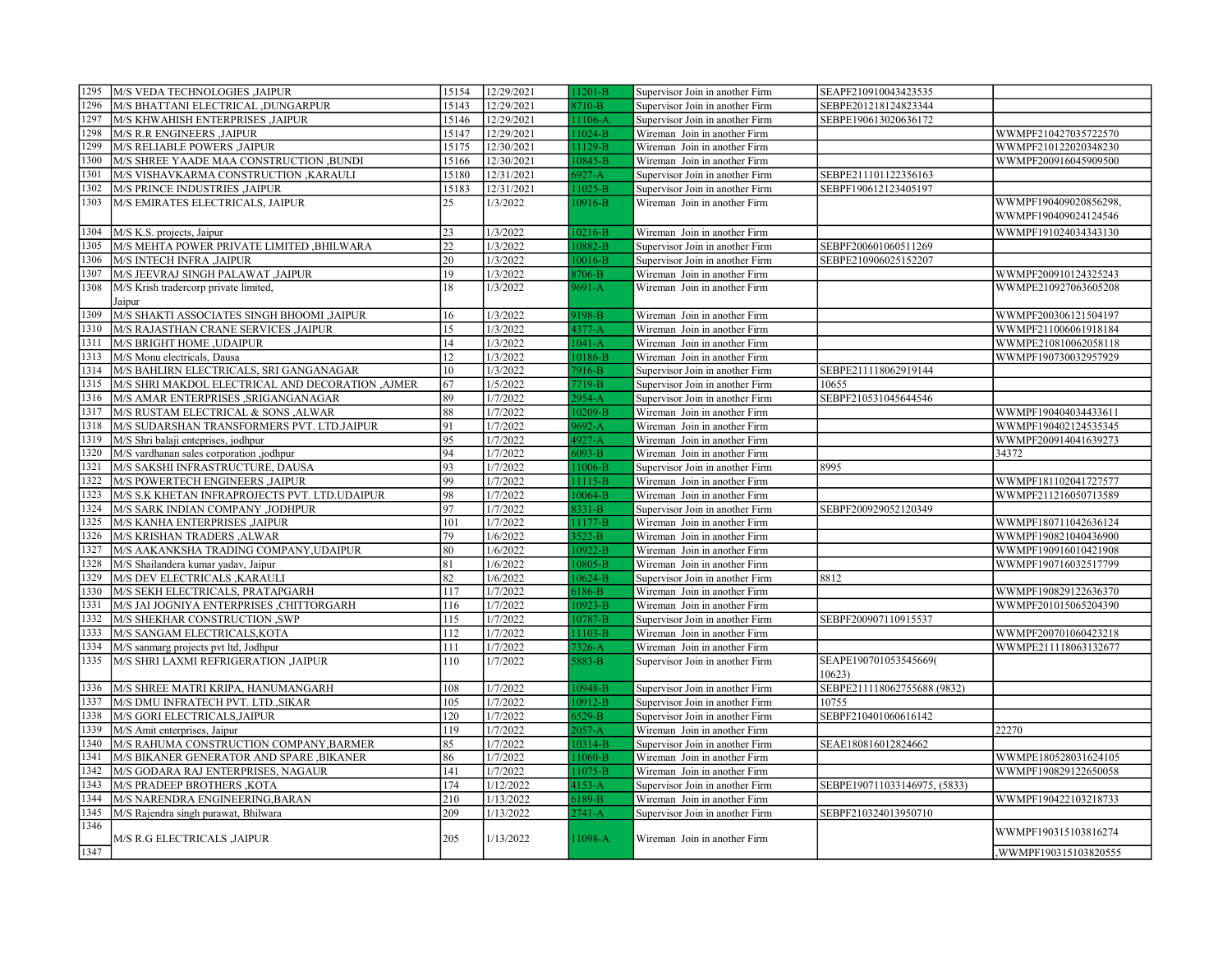| 1348 | M/S Unique enterprises, Jaipur                | 203              | 1/13/2022 | $10697 - A$ | Supervisor Join in another Firm                               | SEBPE1901021230290000 |                       |
|------|-----------------------------------------------|------------------|-----------|-------------|---------------------------------------------------------------|-----------------------|-----------------------|
| 1349 | M/S KAMDHENU ENTERPRISES                      | 202              | 1/13/2022 | 0950-B      | Wireman Join in another Firm                                  |                       | WWMPF191219012018313  |
| 1350 | M/S RELIABLE ENTERPRISES ,JAIPUR              | 201              | 1/13/2022 | $3815 - A$  | Wireman Join in another Firm                                  |                       | WWMPF190611023227255  |
| 1351 | M/S AZAD ENTERPRISES , AJMER                  | 199              | 1/13/2022 | $9331 - B$  | Wireman Join in another Firm                                  |                       | WWMPF181023120550062  |
| 1352 | M/S NAGESHWAR ENTERPRISES, BHARATPUR          | 198              | 1/13/2022 | 11165-B     | Supervisor Join in another Firm Wireman SEAPF210824035631865  |                       | WWMPF181114010338751  |
|      |                                               |                  |           |             | Join in another Firm                                          |                       |                       |
| 1353 | M/S KHARRA ENTERPRISES , SIKAR                | 195              | 1/13/2022 | $3570 - B$  | Supervisor Join in another Firm                               | SEBPF210712064341985  |                       |
| 1354 | M/S Rohit constructin, Nagaur                 | 194              | 1/13/2022 | $0745 - B$  | Wireman Join in another Firm                                  |                       | WWMPF200701012942712  |
| 1355 | <b>M/S R.R ENGINEERS , JAIPUR</b>             | 192              | 1/13/2022 | $1024-B$    | Wireman Join in another Firm                                  |                       | WWMPF2010157071553111 |
| 1356 | M/S RKD INFRAPROJECT PVT. LTD. JAIPUR         | 191              | 1/13/2022 | $1021-A$    | Wireman Join in another Firm                                  |                       | WWMPF201028122241854  |
| 1357 | M/S YOGI CONSTRUCTION , JAIPUUR               | 190              | 1/13/2022 | $1087 - B$  | Supervisor Join in another Firm                               | SEAPF200817062118575  |                       |
| 1358 | M/S CHETAN JORWAL ELECTRICALS ,DAUSA          | 186              | 1/13/2022 | $4877 - A$  | Supervisor Join in another Firm                               | SEBPF210303054147553  |                       |
| 1359 | M/S K D CONTRACTORS , JAIPUR                  | 231              | 1/18/2022 | $1147-B$    | Wireman Join in another Firm                                  |                       | WWMPF190409025354063  |
| 1360 | M/S BHAWANI ENTERPRISES ,JODHPUR              | 230              | 1/18/2022 | $2857 - A$  | Wireman Join in another Firm                                  |                       | WWMPE210831044454959  |
| 1361 | M/S SHRI GAJANAND ROAD LINES, BIKANER         | 228              | 1/18/2022 | $0770 - B$  | Wireman Join in another Firm                                  |                       | WWMPF200121112921249  |
| 1362 | M/S SERVEN, BIKANER                           | 227              | 1/18/2022 | $11124-B$   | Wireman Join in another Firm                                  |                       | WWMPF200128023812205  |
| 1363 | M/S SHIV ELECTRICALS , HANUMANGARH            | 226              | 1/18/2022 | $1178 - B$  | Supervisor Join in another Firm                               | SEAPF210304020627808  |                       |
| 1364 | M/S ADINATH ELECTRICALS, JAIPUR               | 223              | 1/18/2022 | 1054-B      | Supervisor Join in another Firm                               | SEBPF210621051901734  |                       |
| 1365 | M/S JAI GADBOR NATH ELECTRICAL, RAJSAMAND     | $\overline{222}$ | 1/18/2022 | $11134 - B$ | Wireman Join in another Firm                                  |                       | WWMPF210804064526357  |
| 1366 | M/S SANMATI ENTERPRISES, PRATAPGARH           | 233              | 1/19/2022 | $10967 - B$ | Supervisor Join in another Firm, Wireman SEBPF210324015011618 |                       | WWMPF200318123456035  |
|      |                                               |                  |           |             | Join in                                                       |                       |                       |
|      |                                               |                  |           |             | another Firm                                                  |                       |                       |
| 1367 | <b>M/S D J BEATS ,JAIPUR</b>                  | 237              | 1/19/2022 | $10642 - A$ | Supervisor Join in another Firm                               | SEAPF200611023034440  |                       |
| 1368 | M/S SHRI BALAJI ENTERPRISES ,BUNDI            | 252              | 1/20/2022 | $0414 - B$  | Wireman Join in another Firm                                  |                       | 34266                 |
| 1369 | M/S Mahadev electricals, Jodhpur              | 256              | 1/20/2022 | $5143 - A$  | Supervisor Join in another Firm                               | SEAPF210401043020460  |                       |
| 1370 | M/S GODARA RAJ ENTERPRISES, NAGAUR            | 257              | 1/20/2022 | $1075-B$    | Supervisor Join in another Firm                               | SEAPE211227032019864  |                       |
| 1371 | M/S R.K ELECTRICALS , BANWARA                 | 273              | 1/24/2022 | 1193-B      | Wireman Join in another Firm                                  |                       | WWMPF190314124828715  |
| 1372 | M/S BALAJI CONTRUCTION COMPANY, NAGAUR        | 274              | 1/24/2022 | 10928-B     | Wireman Join in another Firm                                  |                       | WWMPE180726045346591  |
| 1373 | M/S BALAJI CONSTRUCTION COMPANY, JAIPUR       | 277              | 1/24/2022 | $5572 - A$  | Wireman Join in another Firm                                  |                       | WWMPF190514033123593  |
| 1374 | M/S JEEN MATA ELECTRICALS & SUPPLIERS, JAIPUR | 253              | 1/20/2022 | $8905 - B$  | Supervisor Join in another Firm                               | SEBPF180926050836688  |                       |
| 1375 | M/S SURYAVANSHIE ELECTRIC & REPAIR, JAISALMER | 255              | 1/20/2022 | 10949-B     | Supervisor Join in another Firm                               |                       | WWMPE211215065126780  |
| 1376 | M/S Bhavya ELECTRICAL , ALWAR                 | 278              | 1/24/2022 | 10305-B     | Wireman Join in another Firm                                  |                       | WWMPF190724042058028  |
| 1377 | M/S ARS POWER SOLUTIONS , JAIPUR              | 283              | 1/24/2022 | $3949 - B$  | Wireman Join in another Firm                                  |                       | WWMPF210317053101288  |
| 1378 | M/S DIYA ENTERPRISES , DUNGARPUR              | 285              | 1/24/2022 | 11197-B     | Supervisor Join in another Firm                               | SEAPE210824064803220  |                       |
| 1379 | M/S YASHIKA HORTICULTURE WORKS, JAIPUR        | 286              | 1/24/2022 | $11047 - B$ | Wireman Join in another Firm                                  |                       | WWMPF200619040547390  |
|      |                                               |                  |           |             |                                                               |                       | WWMPF200619040539539  |
| 1380 | M/S RELIABLE POWERS ,JAIPUR                   | 288              | 1/24/2022 | 11129-B     | Wireman Join in another Firm                                  |                       | WWMPF210323022824113  |
| 1381 | M/S MAHADEV ENTERPRISES, BANSWARA             | 290              | 1/24/2022 | $10442 - B$ | Wireman Join in another Firm                                  |                       | WWMPF190214053551380  |
| 1382 | M/S OLD RAWAT ELECTRICALS , ALWAR             | 291              | 1/24/2022 | $1137 - B$  | Supervisor Join in another Firm                               | SEBPE190305041647387  |                       |
| 1383 | M/S BALAJI CONSTRUCTION COMPANY, NAGAUR       | 293              | 1/24/2022 | 10928-B     | Supervisor Join in another Firm                               | SEAPF200907044858992  |                       |
| 1384 | M/S Vaishno Associates Vidhyut Projects       | 309              | 1/25/2022 | $10553 - A$ | Wireman Join in another Firm                                  |                       | WWMPF180725040557925  |
|      | LLP Jaipur                                    |                  |           |             |                                                               |                       |                       |
| 1385 | M/S Gupta trading company, Alwar              | 310              | 1/25/2022 | 9459-B      | Supervisor Join in another Firm                               | SEAPF201224023157874  |                       |
| 1386 | M/S ARS POWER SOLUTIONS , JAIPUR              | 312              | 1/25/2022 | 3949-B      | Supervisor Join in another Firm Wireman SEAPF210125032108768  |                       | WWMPF200804045151617  |
|      |                                               |                  |           |             | Join in another Firm                                          |                       |                       |
| 1387 | M/S SHREE JAGDAMBA ELECTRICALS , BHARATPUR    | 305              | 1/25/2022 | $11191 - A$ | Supervisor Join in another Firm Wireman SEAPF200619040925382  |                       | WWMPF181102035904498  |
|      |                                               |                  |           |             | Join in another Firm                                          |                       | WWMPF181122123540921  |
| 1388 | M/S SANDEEP AGARWAL, SWAIMADHOPUR             | 330              | 1/28/2022 | $2968 - A$  | Wireman Join in another Firm                                  |                       | WWMPE210906025704894  |
| 1389 | M/S KAUSHAL ELECTRICALS , BARAN               | 332              | 1/28/2022 | $5701-A$    | Wireman Join in another Firm                                  |                       | WWMPF190527023730915  |
| 1390 | M/S SWIFT ENGINEERING & TECHNOLOGY, JAISALMER | 335              | 1/28/2022 | $6063 - A$  | Wireman Join in another Firm                                  |                       | WWMPF200728061650553  |
| 1391 | M/S VIJAY KUMAR ASHWANI KUMAR, TONK           | 341              | 1/28/2022 | $10821 - B$ | Supervisor Join in another Firm                               | SEAPF2010220338476779 |                       |
| 1392 | M/S BAMANI CONSTRUCTION & SUPPLIERS , JALORE  | 343              | 1/28/2022 | $5046-B$    | Supervisor Join in another Firm Wireman                       | SEBPE190712040202723  | WWMPF180824104830809  |
|      |                                               |                  |           |             | Join in another Firm                                          |                       |                       |
| 1393 | M/S TECHNO SOLUTIONS, JAIPUR                  | 344              | 1/28/2022 | $1608 - A$  | Supervisor Join in another Firm                               | SEBPF210617051944151  |                       |
| 1394 | M/S RELIABLE POWERS , JAIPUR                  | 345              | 1/28/2022 | 11129-B     | Wireman Join in another Firm                                  |                       | WWMPF210407062215353  |
| 1395 | M/S GAYATRI CONSTRUCTION COMPANY, JALORE      | 348              | 1/28/2022 | $689-B$     | Wireman Join in another Firm                                  |                       | WWMPF180808014406255  |